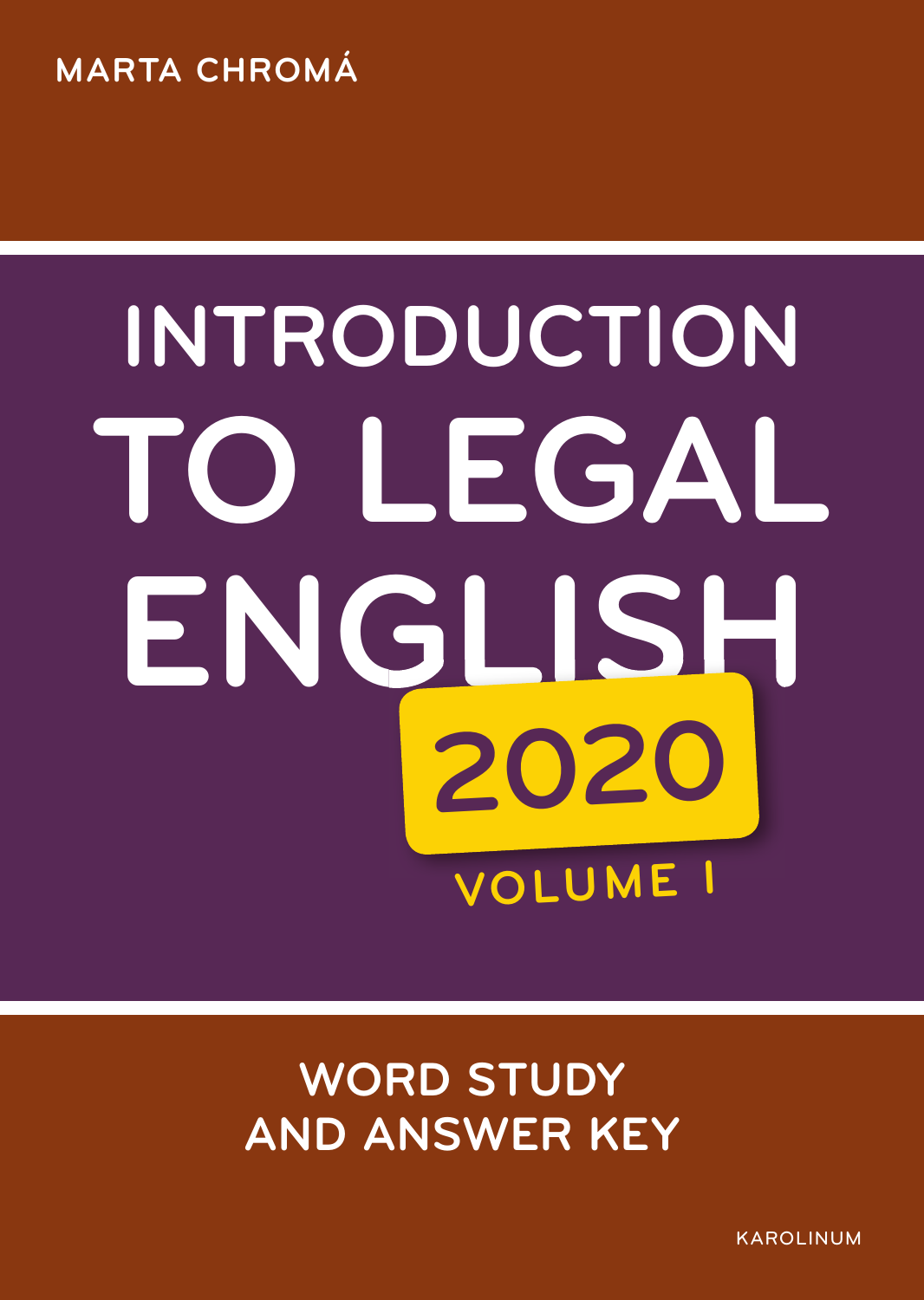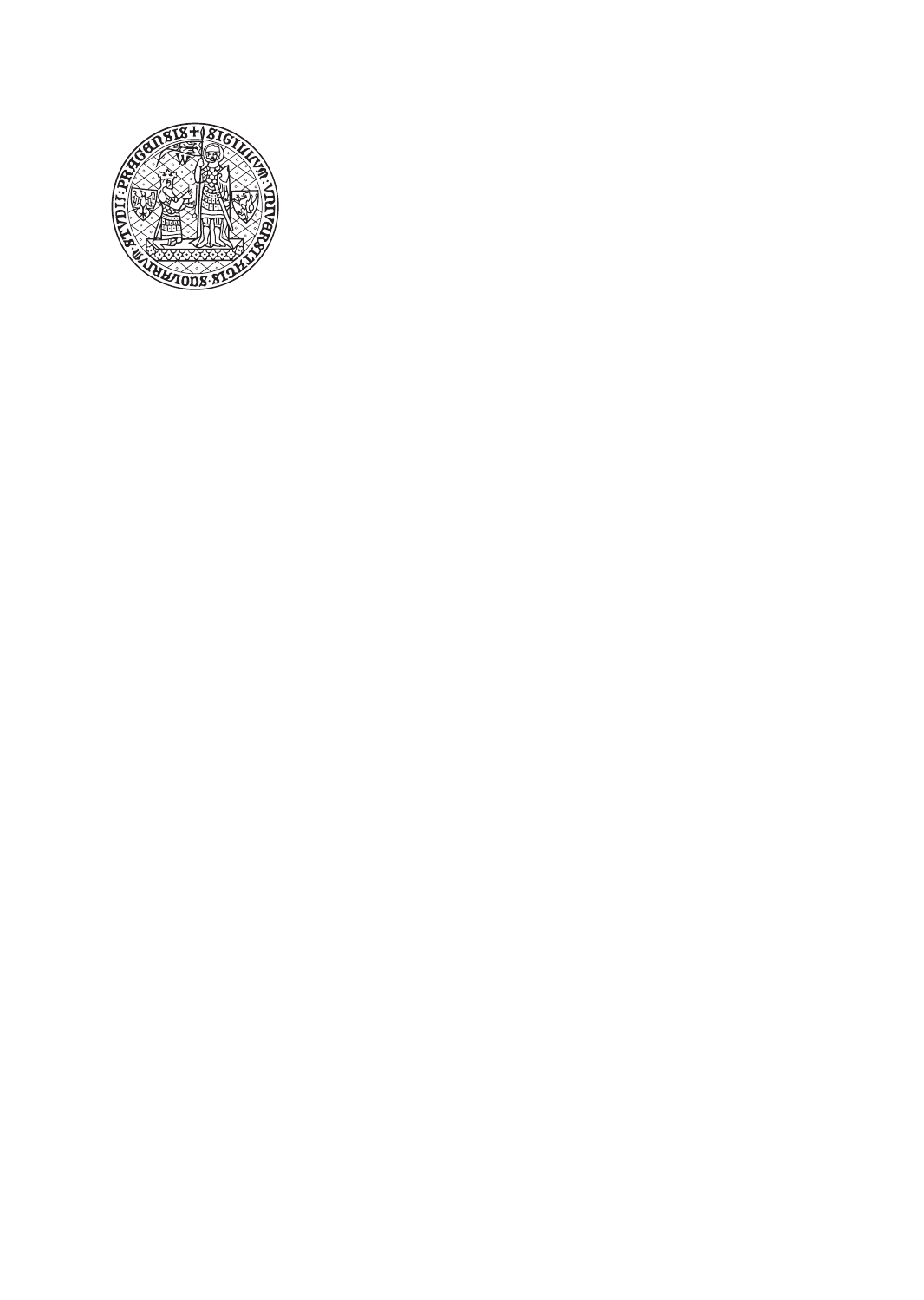## **MARTA CHROMÁ**

## **INTRODUCTION TO LEGAL ENGLISH**

2020 WORD STUDY AND ANSWER KEY

UNIVERZITA KARLOVA NAKLADATELSTVÍ KAROLINUM 2020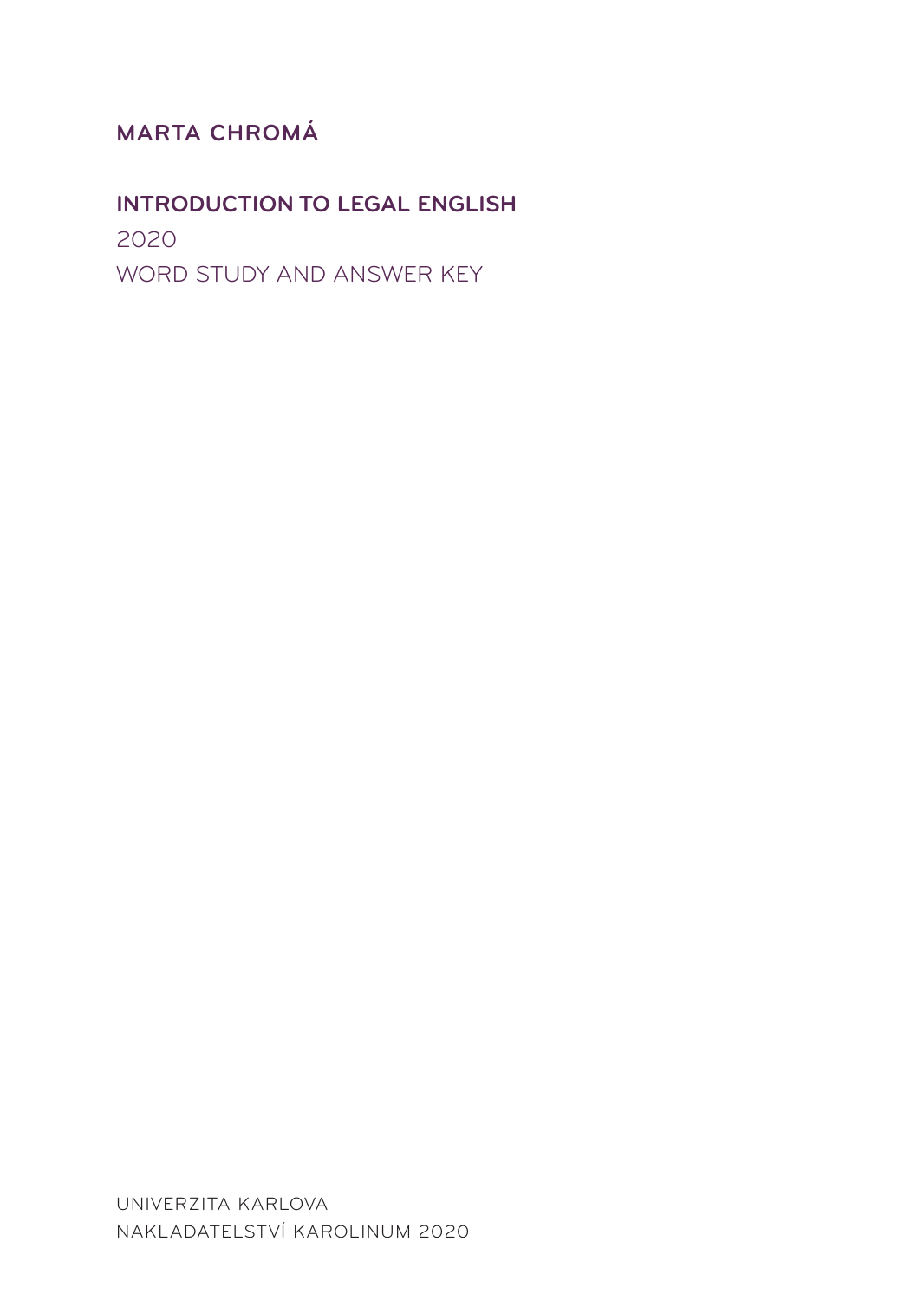Recenzovaly: Mgr. Marcela Staňková PhDr. Renata Vystrčilová, Ph.D.

© Univerzita Karlova, 2020 © Marta Chromá, 2020

ISBN 978-80-246-4723-4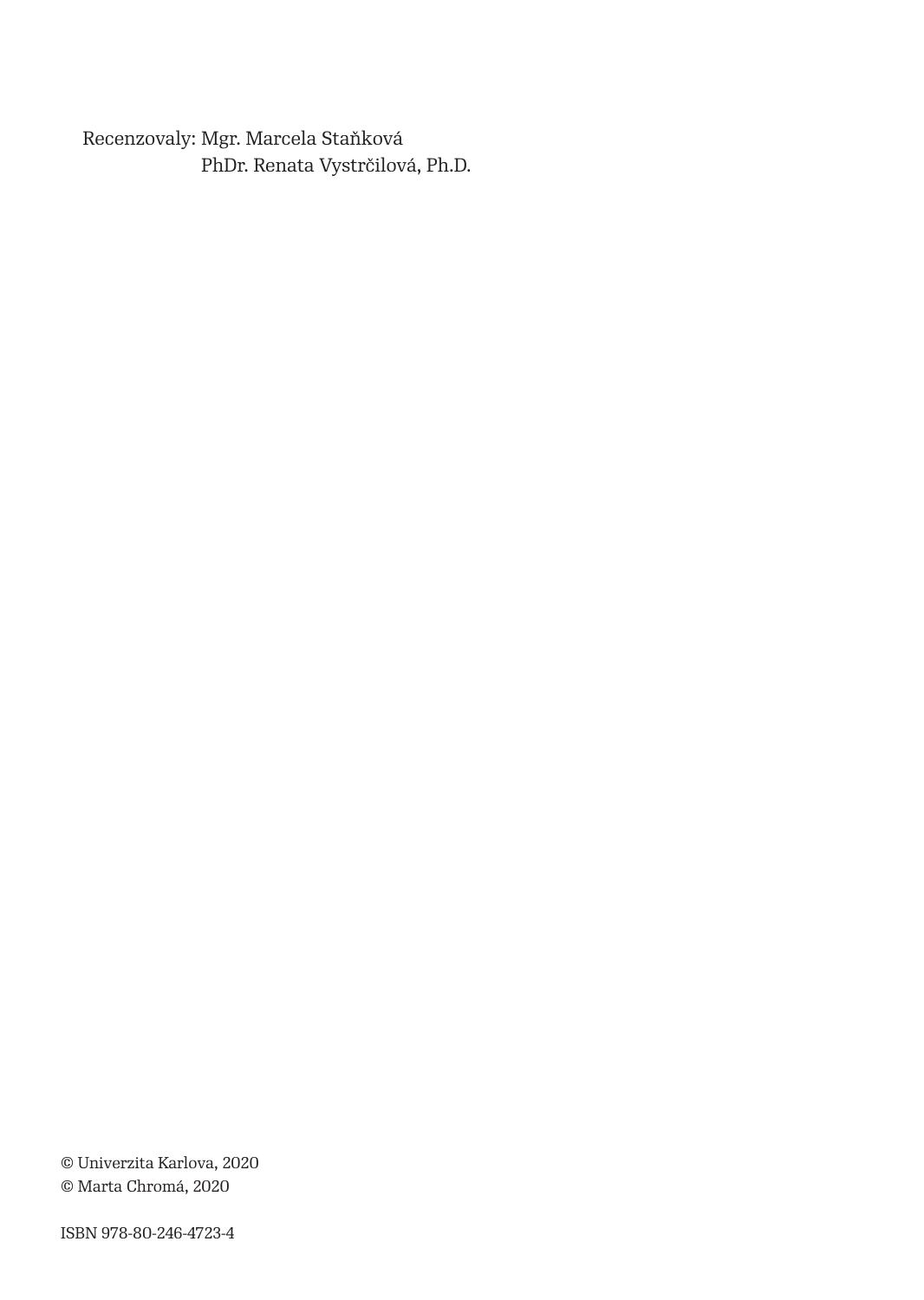| <b>UNIT1</b><br><b>ANSWER KEY</b>                            | WORD STUDY LEGAL EDUCATION, LAW AND ITS DIVISION    | $\overline{7}$<br>16 |
|--------------------------------------------------------------|-----------------------------------------------------|----------------------|
| <b>UNIT 2</b><br><b>ANSWER KEY</b>                           | WORD STUDY COMMON LAW AND EQUITY                    | 19<br>23             |
| <b>UNIT 3</b><br>WORD STUDY LEGISLATION<br><b>ANSWER KEY</b> |                                                     | 25<br>28             |
| UNIT <sub>4</sub><br><b>ANSWER KEY</b>                       | WORD STUDY CONSTITUTIONAL LAW AND ELECTORAL PROCESS | 31<br>41             |
| <b>UNIT 5</b><br><b>ANSWER KEY</b>                           | WORD STUDY PUBLIC INTERNATIONAL LAW                 | 45<br>49             |
| <b>UNIT 6</b><br>WORD STUDY FAMILY LAW<br><b>ANSWER KEY</b>  |                                                     | 53<br>57             |
| UNIT <sub>7</sub><br><b>ANSWER KEY</b>                       | WORD STUDY PROPERTY LAW                             | 59<br>63             |
| <b>UNIT 8</b><br><b>ANSWER KEY</b>                           | WORD STUDY INTELLECTUAL PROPERTY                    | 65<br>72             |
| UNIT <sub>9</sub><br><b>ANSWER KEY</b>                       | WORD STUDY CONTRACT LAW                             | 75<br>81             |
| UNIT <sub>10</sub><br>ANSWER KEY                             | WORD STUDY LABOUR LAW - EMPLOYMENT                  | 85<br>91             |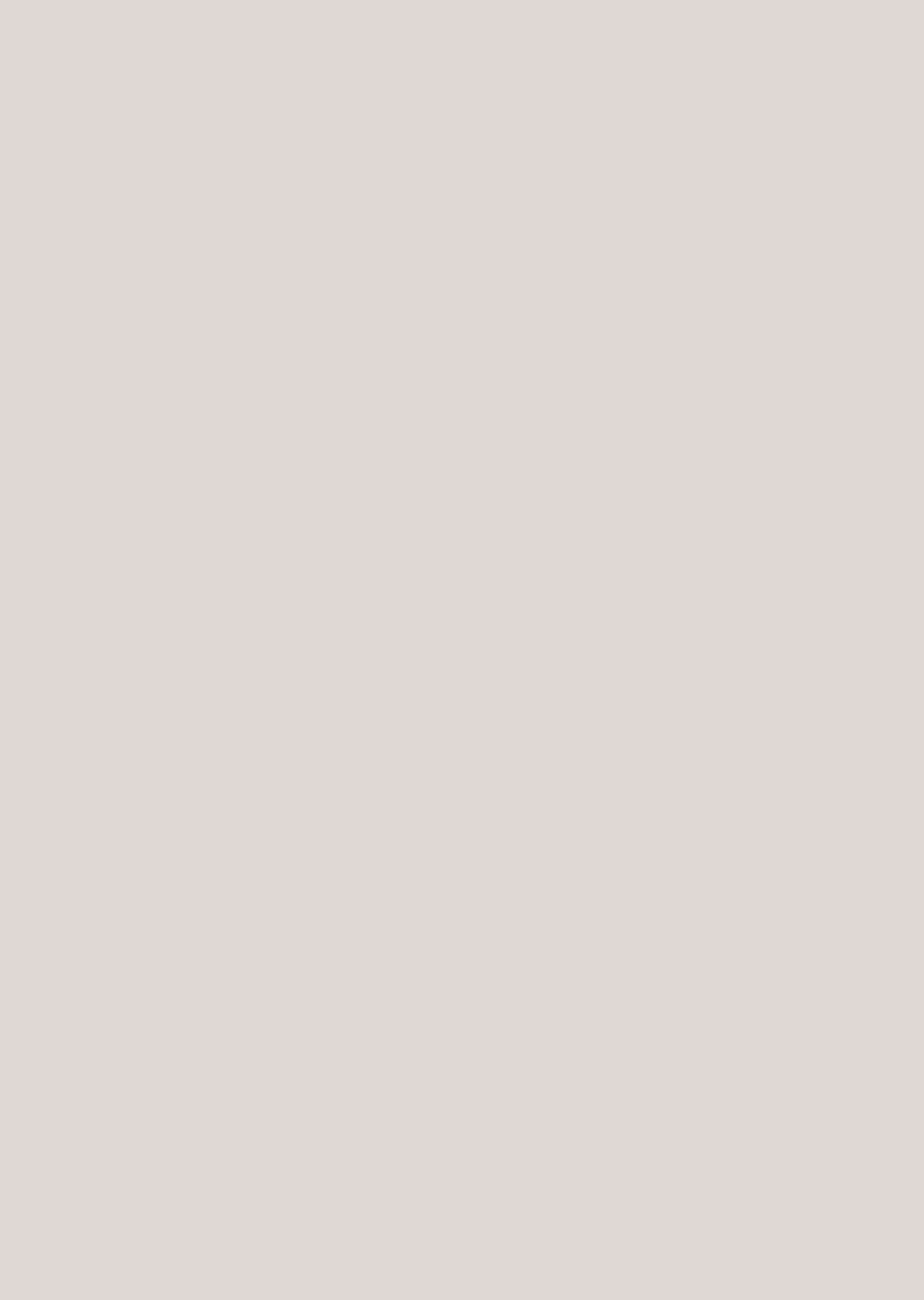## <span id="page-6-0"></span>**WORD STUDY**

**1. The following list contains irregular verbs used in the Unit. For each verb, write the past tense, past participle, and present participle. The first is done as an example.**

| <b>INFINITIVE</b> | <b>PAST TENSE</b> | <b>PAST PARTICIPLE</b> | PRESENT PARTICIPLE |
|-------------------|-------------------|------------------------|--------------------|
| arise             | arose             | arisen                 | arising            |
| dealt with        |                   |                        |                    |
| uphold            |                   |                        |                    |
| find              |                   |                        |                    |
| choose            |                   |                        |                    |
| lead              |                   |                        |                    |
| learn             |                   |                        |                    |
| seek              |                   |                        |                    |
| set out           |                   |                        |                    |
| speak             |                   |                        |                    |
| spend             |                   |                        |                    |
| teach             |                   |                        |                    |
| think             |                   |                        |                    |
| understand        |                   |                        |                    |
| sit for           |                   |                        |                    |

**2. The derivation of verbs from nouns, nouns from adjectives or verbs, etc. is critical in improving grammar. Complete the following derivation exercises.**

**(i) Derive verbs from the following nouns. The mode of derivation is the same in all three nouns.**

assignment – to  $\ldots$  agreement – to  $\ldots$  agreement – to  $\ldots$   $\ldots$   $\ldots$ ; commitment – to ---------- ----------.

**(ii) Although all the nouns below have the same suffix, deriving verbs will not be as simple as it was in the first exercise. The first is done as an example.**

| to $\ldots$ qualification - to $\ldots$ regulation - to $\ldots$ |  |  |
|------------------------------------------------------------------|--|--|

**1**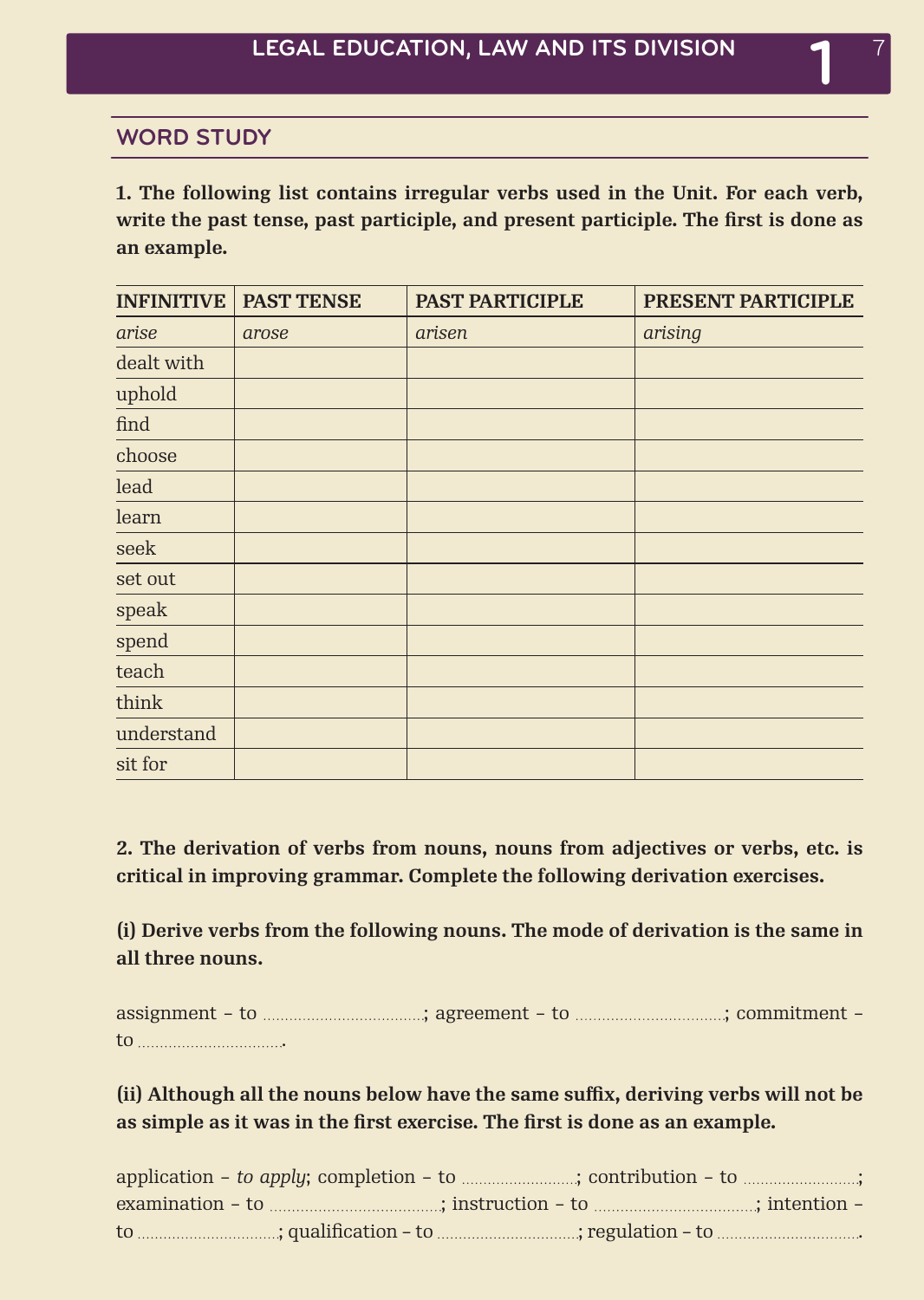

**1**

## **(iii) The nouns below are morphologically different and the modes of deriving their verbs will also differ. Again, derive verbs from the following nouns.**

## **(iv) Many adjectives or participles were used in Unit 1. Derive verbs and nouns from the following selection. The first is done as an example.**

| <b>ADJECTIVE/PARTICIPLE</b> | <b>VERB</b> | <b>NOUN</b> |
|-----------------------------|-------------|-------------|
| comparative                 | compare     | comparison  |
| challenging                 |             |             |
| creative                    |             |             |
| elective                    |             |             |
| fascinating                 |             |             |
| prestigious                 | <b>XXX</b>  |             |
| ranging                     |             |             |
| repetitive                  |             |             |
| critical                    |             |             |
| specific                    |             |             |

## **(v) Deriving nouns from verbs seems to be the most difficult task. Derive nouns from the following verbs.**

|  | to promote ; to recognise ; to strengthen ; |
|--|---------------------------------------------|
|  |                                             |
|  |                                             |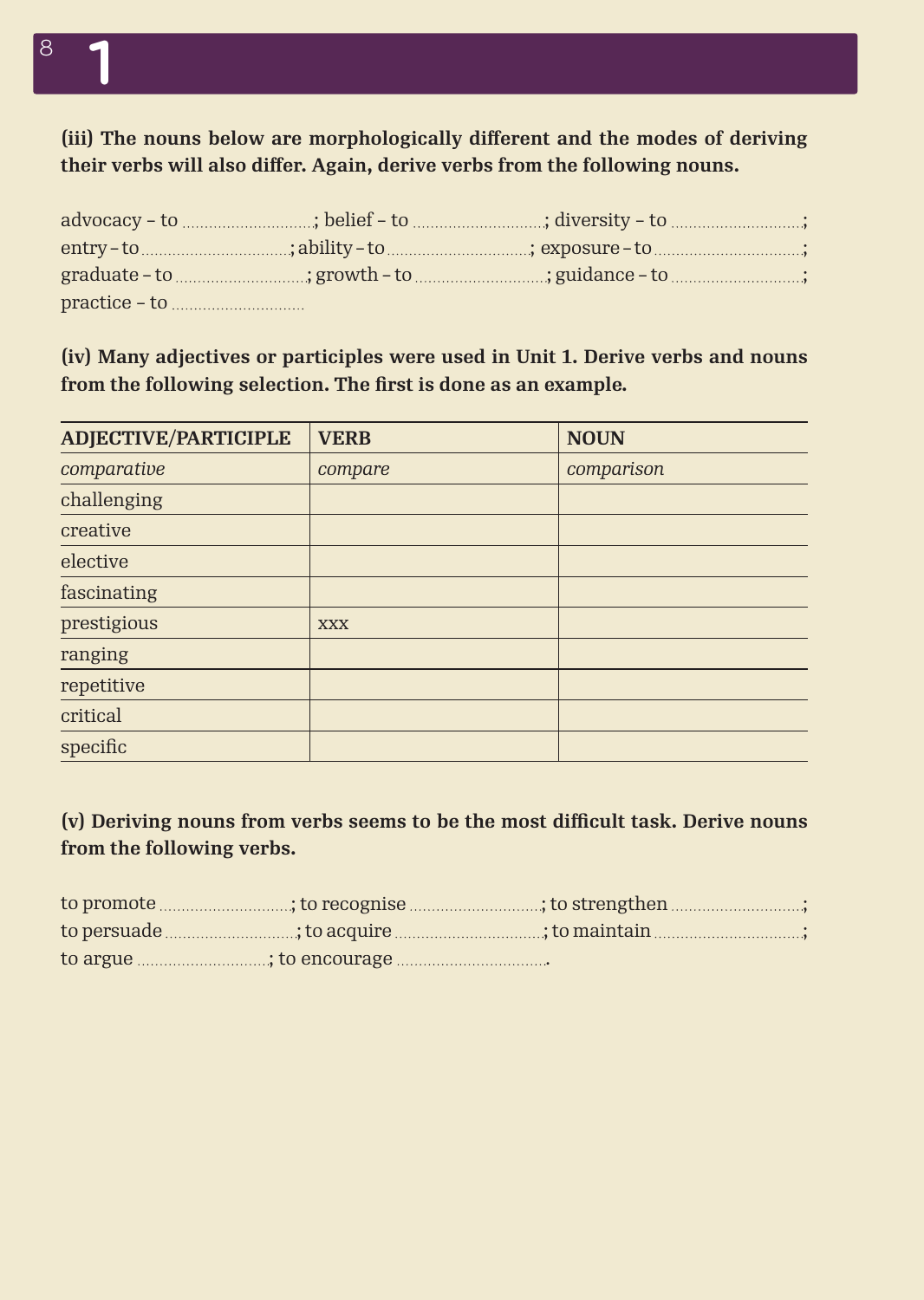**3. Complete the chart below listing the appropriate nouns (N) or verbs (V) for the words given. The first example is provided for you (prosecution –** *prosecute***).**

| ${\bf N}$                 | prosecution | perpetration | provision   | behaviour     |
|---------------------------|-------------|--------------|-------------|---------------|
| $\boldsymbol{\mathrm{V}}$ | prosecute   |              |             |               |
| N                         | recognition |              |             | trial         |
| $\overline{\mathbf{V}}$   |             | conduct      | alter       |               |
| ${\bf N}$                 | entitlement |              | enforcement |               |
| $\overline{\mathbf{V}}$   |             | file         |             | infringe      |
| ${\bf N}$                 |             | occurrence   |             | determination |
| $\mathbf V$               | compensate  |              | violate     |               |
| ${\bf N}$                 | distinction |              | conviction  |               |
| $\overline{\mathbf{V}}$   |             | prevent      |             | include       |
| ${\bf N}$                 |             | breach       |             |               |
| $\overline{\mathbf{V}}$   | settle      |              | injure      | acquit        |
| N                         | allegation  | loss         |             | proof         |
| $\overline{\mathbf{V}}$   |             |              | enter       |               |

## **4. Using correct prepositions in speech may sometimes be quite an intricate task. Try to fill in the blanks with appropriate prepositions.**

To take the step  $(i)$   $\dots$  $\dots$  $i$  a career; to be motivated  $(ii)$   $\dots$  $i$  $i$  $i$  $j$  $j$  $k$  $k$  $k$  $j$   $k$   $k$   $k$   $k$   $k$ (iii)  $\ldots$ <sub>c</sub> a range of subjects; to focus (iv)  $\ldots$ <sub>c</sub> basic techniques; skills required (v) ............. all lawyers; to give advice (vi) ............. the requirements of law; steady growth (vii)  $\ldots$ <sub>1</sub> ............... the use of on-line education; to deal (viii)  $\ldots$ <sub>1</sub> legal disputes; to carry  $(ix)$   $\dots$  research; to have interest  $(x)$   $\dots$  legal education; to be aware  $(xi)$   $\dots$ intricacies of law; to apply the rule (xii) ................... the concrete facts; to be introduced (xiii) .............. civil law; to be different (xiv) .............. the programmes; to receive exposure (xv)  $\ldots$ <sub>1</sub> other tradition; diverse approaches (xvi)  $\ldots$ <sub>1</sub> legal issues; to enrol (xvii) ham law school; to be proud (xviii) ............. graduates; rights (xix) ............. the citizens (xx)  $\ldots$  the state; to be concerned (xxi)  $\ldots$  wrongs; wrongs committed  $(xxi)$   $\ldots$  an individual  $(xxiii)$   $\ldots$  society; rights arising  $(xxi)$   $\ldots$   $\ldots$ of agreements; a project linked (xxv) ....................Contract Law; students divided (xxvi) ................. sections; students assigned (xxvii) ................. small groups; exception (xxviii) ------------- the rule; to benefit (xxix) ------------- the new system; the programme corresponds (xxx)  $\ldots$  $\ldots$  $\ldots$  the new requirements; students are provided (xxxi)  $\ldots$  $\ldots$  $\ldots$ on-line library; to study (xxxii) ................. Charles University.

**1**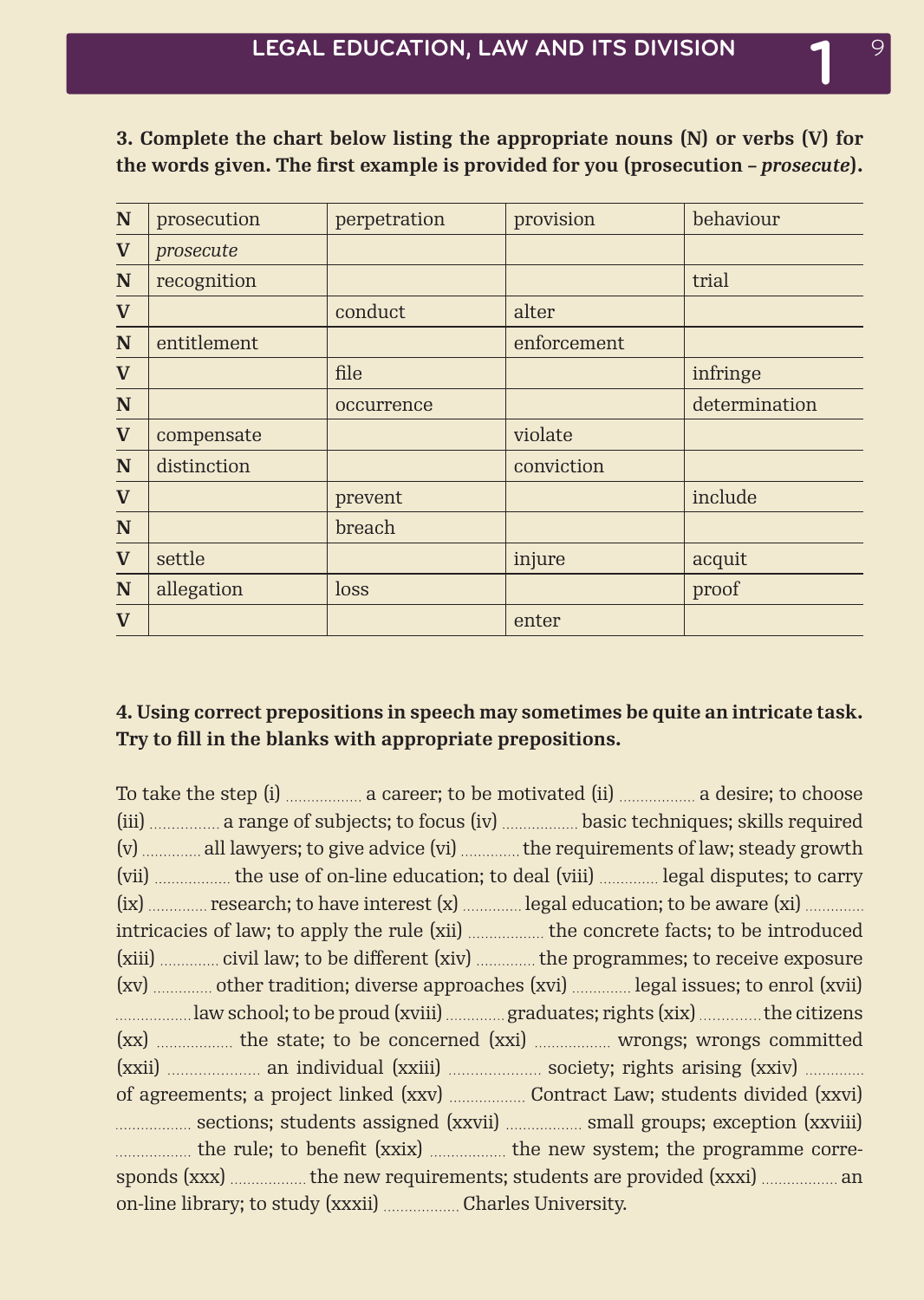## **5. Complete the phrases below with an appropriate preposition.**

To fall (i)  $\ldots$ , the ambit of public law; in contrast (ii)  $\ldots$ , criminal law; consumer's rights (iii)  $\ldots$  $\ldots$  $\ldots$  shopkeepers; as opposed (iv)  $\ldots$  $\ldots$  $\ldots$  procedural law; laws concerned (v)  $\ldots$ <sub>i</sub> private rights; to sustain an injury (vi)  $\ldots$  $\ldots$  $\ldots$  work; an act relating (vii) the public as a whole; the law applies (viii) ............. all persons (ix) ............. the jurisdiction; the rules derived  $(x)$   $\ldots$  various sources; an organization charged  $(x_i)$   $\ldots$  a public interest; to take action  $(x_i)$   $\ldots$  defence of one's interests; to  $unreasonably interfere (xiii)$   $...$  the use of land; to control the situation  $(xiv)$   $...$   $...$ the public benefit; the rules aimed  $(xv)$   $\ldots$  preventing the problems; to enter  $(xvi)$ .............. a contract; offences range (xvii) ............. petty to very serious; omissions contrary  $(xviii)$   $\dots$  public order; trial  $(xix)$   $\dots$  $xv;$  to subdivide crimes  $(xx)$   $\dots$  $xv$  serious and lesser; the conduct giving rise (xxi) ---------- criminal liability; to prove the guilt (xxii)  $\ldots$ <sub>i</sub> all reasonable doubt; to obtain redress (xxiii)  $\ldots$ <sub>i</sub> the invasion of rights; the plaintiff proves his case (xxiv) ............. the balance of probabilities; he was ordered to refrain  $(xxy)$   $\dots$  acting.

## **6. Match the following adjectives to a noun below to form common collocations (note that in this exercise it may be possible for one word to go in more than one blank – there is no one correct answer).**

*elective, affirmative, bilingual, critical, extracurricular, comparative, financial, prestigious, academic, criminal, independent, public, higher, legal, sole, intellectual*

## **7. Fill in the blanks with a suitable noun from the list below (note that in this exercise it may be possible for one word to go in more than one blank – there is no one correct answer).**

*training, opportunities, approach, (law) degree, methods, administration, reasoning, career, base, curriculum, growth, lawyer, partner, number*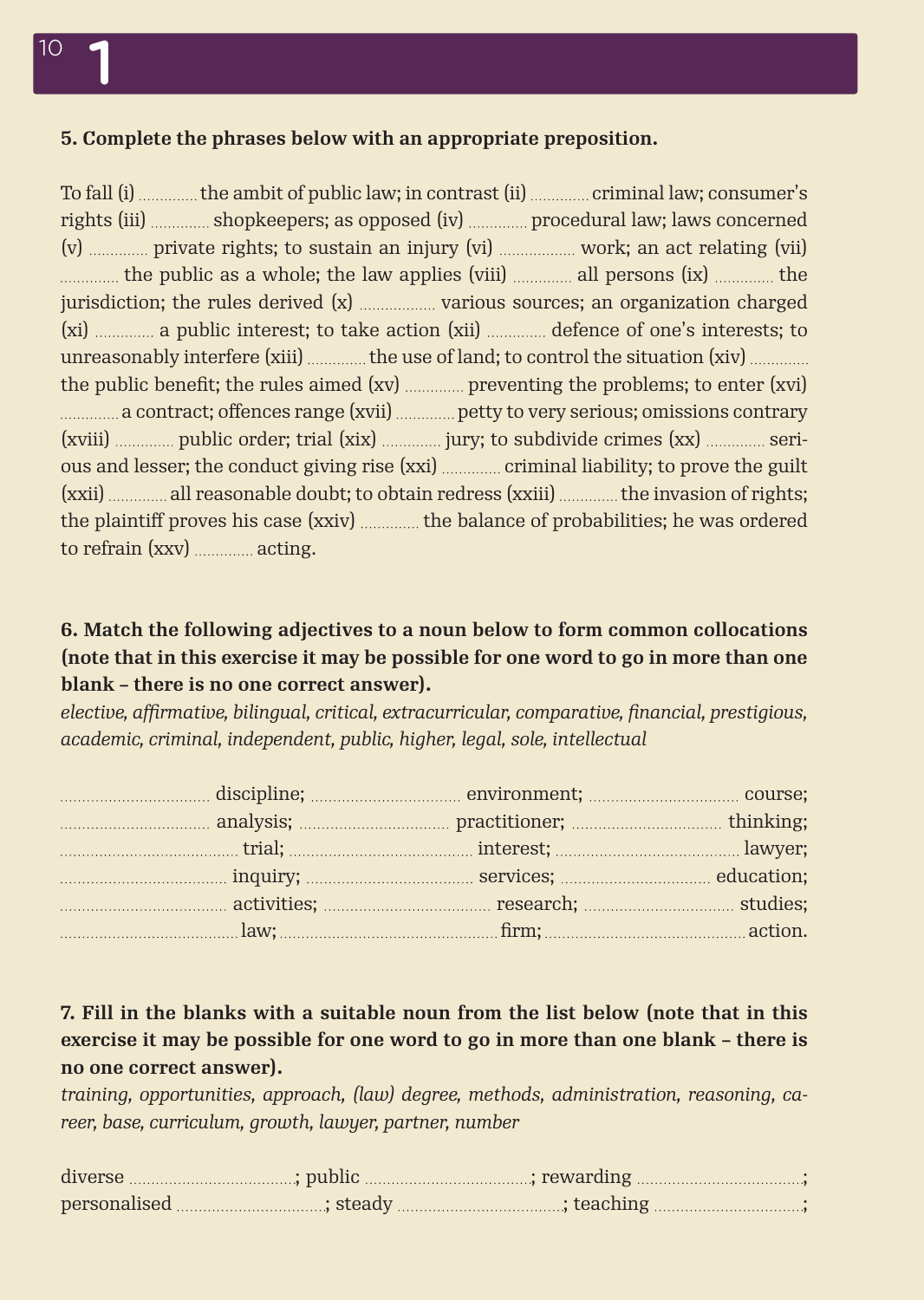## **8. Match the following nouns to a verb below to form common collocations (note that in this exercise it may be possible for one word to go in more than one blank – there is no one correct answer).**

*work, regulations, views, law, a degree, studies, applicants, diversity, a decision, debate*

|  | to handle ; to promote ; to encourage ; |  |
|--|-----------------------------------------|--|
|  |                                         |  |
|  |                                         |  |
|  |                                         |  |

## **9. Complete the phrases choosing suitable verbs from the following list.**

*to prescribe; to issue; to seek; to commit; to sustain; to sue; to constitute; to enter; to claim; to govern; to hear; to lay down; to bring; to give rise to; to obtain*

## **10. Fill in the blanks in the following text. Try to do it without looking at the choices below.**

*commitment, diverse, environment, faculty, feedback, methods, opportunity, issues, research, skills, seminars*

Stanford has an exceptional (i)  $\ldots$  $\ldots$  $\ldots$  $\ldots$  $\ldots$ , distinguished not only for its scholarship, but also for its (ii)  $\ldots$  -----------------------to teaching and curricular innovation. The School's unusually low student/faculty ratio creates an intimate (iii) --------------------. This collegial atmosphere fosters students' intellectual and professional development both in and out of the classroom. Instruction at Stanford takes place primarily in small classes and (iv)  $\ldots$  and through individual directed (v)  $\ldots$  Stanford was a pioneer in the development of clinical teaching through simulation and individualized (vi) --------------------. Today a (vii) -------------------- range of legal clinics offer students the (viii) -------------------- to work with actual clients under the close supervision of faculty prac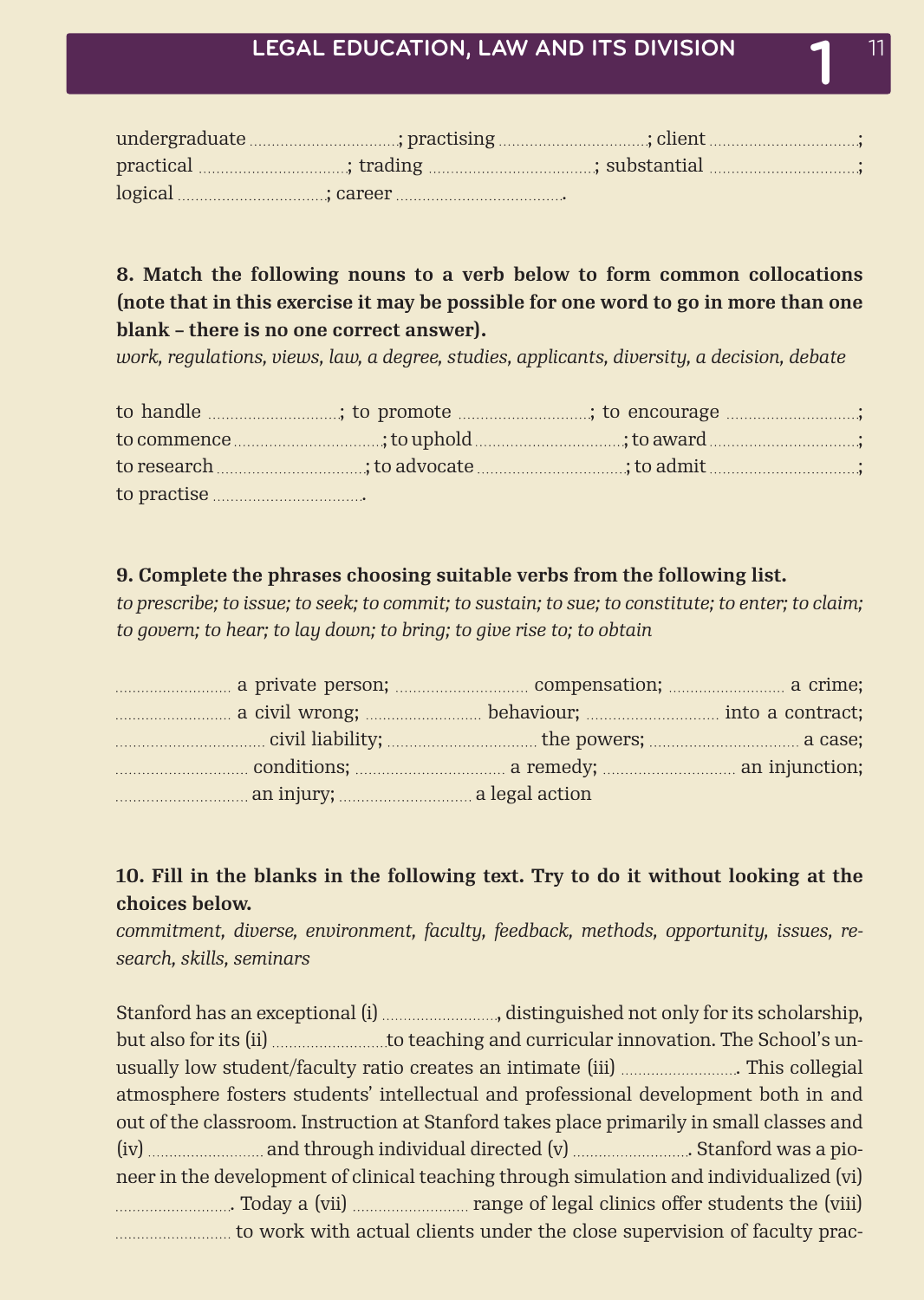titioners. Through clinics, students can learn important legal (ix)  $\ldots$  $\ldots$  $\ldots$  $\ldots$  $\ldots$  $\ldots$  while serving disadvantaged members of the population, community groups, public interest organizations, and the public at large. The faculty is continually engaged in developing new teaching (x) -------------------- to complement curricular innovations. Interdisciplinary research projects allow faculty and students from the Law School and other parts of the University, joined by practitioners and policy makers, to contribute to the solution of many social and legal (xi) --------------------. *(http://www.law.stanford.edu)*

## **11. Complete the sentences choosing appropriate words from the respective lists.**

## **A.**

## *crime; civil; consequences; depending; distinguishable; resides; wrongful*

The distinction between a crime and a civil wrong cannot be stated as (i)  $\ldots$ upon what is done, because what is done (or not done) may be the same in each case. The true distinction (ii)  $\ldots$  -----------------------, therefore, not in the nature of the (iii) -------------------- act but in the legal (iv) -------------------- that may follow it. If the wrongful act (or omission) is capable of being followed by (v) ----------------------- proceedings, that means that it is regarded as a civil wrong. If it is capable of being followed by both, it is both a (vi) ----------------------- and a civil wrong. Criminal and civil proceedings are (in the normal case) easily (vii)  $\ldots$  the procedure is different, the outcome is different, and the terminology is different.

## **B.**

## *contrary; criminal; discretion; initiated; proceedings; prosecuting; victim*

One of the major objectives of the (i) -------------------- law is to punish the wrongdoer for action which is deemed to be (ii)  $\ldots$  $\ldots$  $\ldots$  $\ldots$  $\ldots$  to the interests of the state and its citizens. Criminal (iii)  $\ldots$  $\ldots$  $\ldots$  $\ldots$  $\ldots$  $\ldots$  $\ldots$  do not have as a major objective the provision of compensation or support for the (iv)  $\ldots$  $\ldots$  $\ldots$  $\ldots$  of crime. It is significant that the exercise of the (v) -------------------- to prosecute is seldom carried out by the victim of the crime. Criminal proceedings are normally (vi) -------------------- by the state or its agents and brought in the name of the Queen or the (vii) -------------------- official.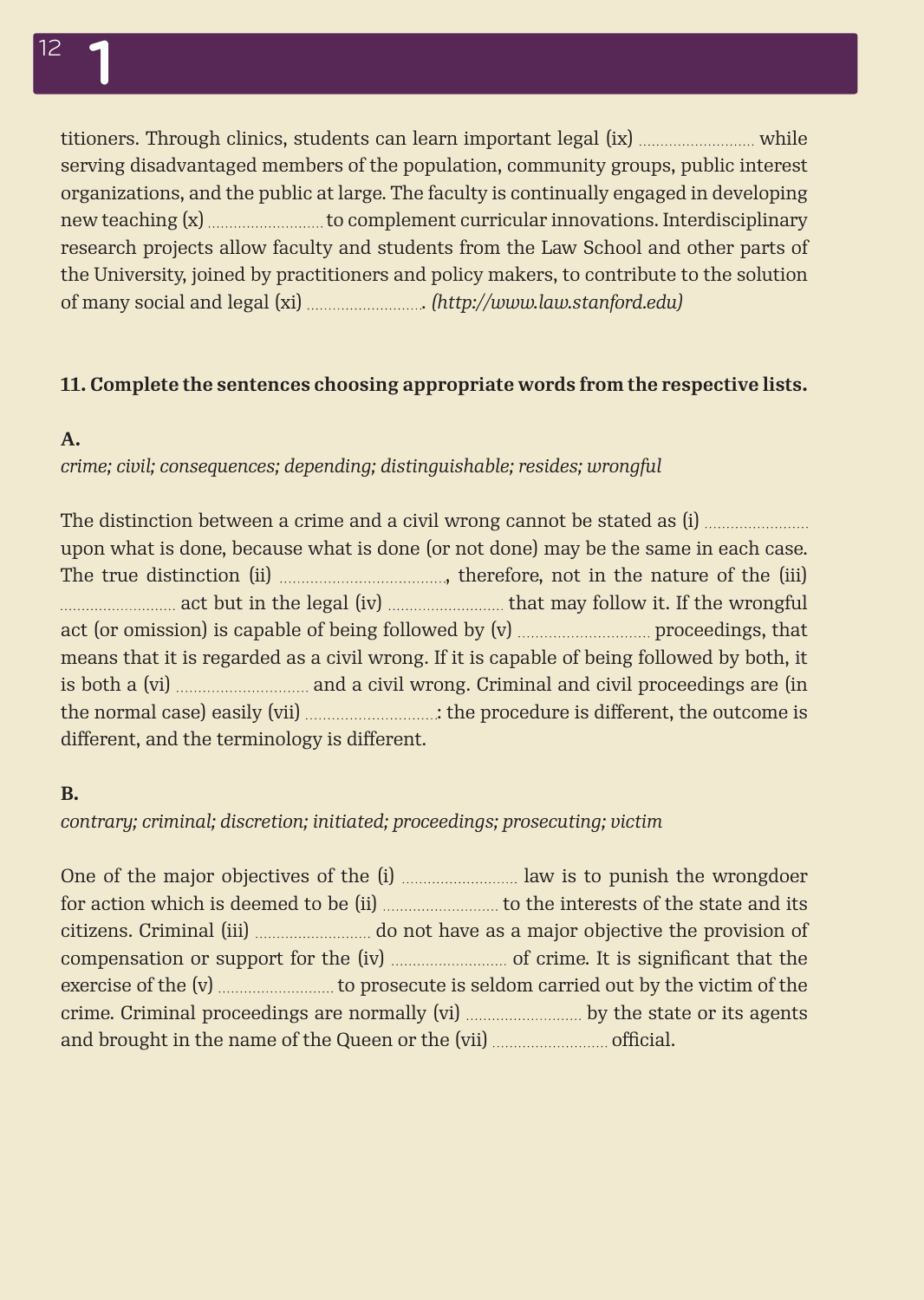## **12. Complete the blanks with an appropriate word. Use the words from the texts in Section A of the textbook.**

|       | In criminal proceedings the terminology is as follows. There is a person called a (i) |
|-------|---------------------------------------------------------------------------------------|
|       | manumumumum prosecuting a defendant, and the result of the prosecution, if success-   |
|       |                                                                                       |
|       |                                                                                       |
|       |                                                                                       |
| ways. |                                                                                       |

Turning to civil (vi)  $\ldots$  ---------------------, the terminology generally is that a plaintiff brings an (vii) ----------------------- against a defendant. The proceedings, if successful, result in judgment for the  $(viii)$   $\ldots$   $\dots$  and the judgment may order the  $(ix)$ ----------------------- to pay the plaintiff money, or to transfer property to him, or to do or not to do something (injunction), or to perform a contract (specific performance).

## **13. The following list of civil law and criminal law terms has been scrambled. Put the terms into the chart below. Note that some of the words may be used in both Civil and Criminal Law.**

*(a) defendant, (b) to sue a person, (c) prosecution, (d) to be guilty/not guilty, (e) conviction, (f) plaintiff, (g) pay damages, (h) acquittal, (i) offence, (j) civil wrong, (k) to be liable/not liable, (l) punishment (e.g. jail), (m) crime, (n) probation, (o) tortious conduct, (p) beyond all reasonable doubt, (q) on the balance of probabilities, (r) theft, (s) relationship between individuals, (t) relationship between the State and individual, (u) breach of contract, (v) murder, (w) dangerous driving, (x) negligence, (y) to charge a person*

|                                         | <b>CIVII. LAW</b> | <b>CRIMINAL LAW</b> |
|-----------------------------------------|-------------------|---------------------|
| 1. What does it regulate?               |                   |                     |
| 2. Who are the parties?                 |                   |                     |
| 3. How do you start the action?         |                   |                     |
| 4. What is a breach called, in general? |                   |                     |
| 5. What are the names of particular     |                   |                     |
| breaches?                               |                   |                     |
| 6. How do we refer to the verdict for   |                   |                     |
| the defendant?                          |                   |                     |
| 7. What happens if the defendant loses? |                   |                     |
| 8. What is the standard of proof        |                   |                     |
| required?                               |                   |                     |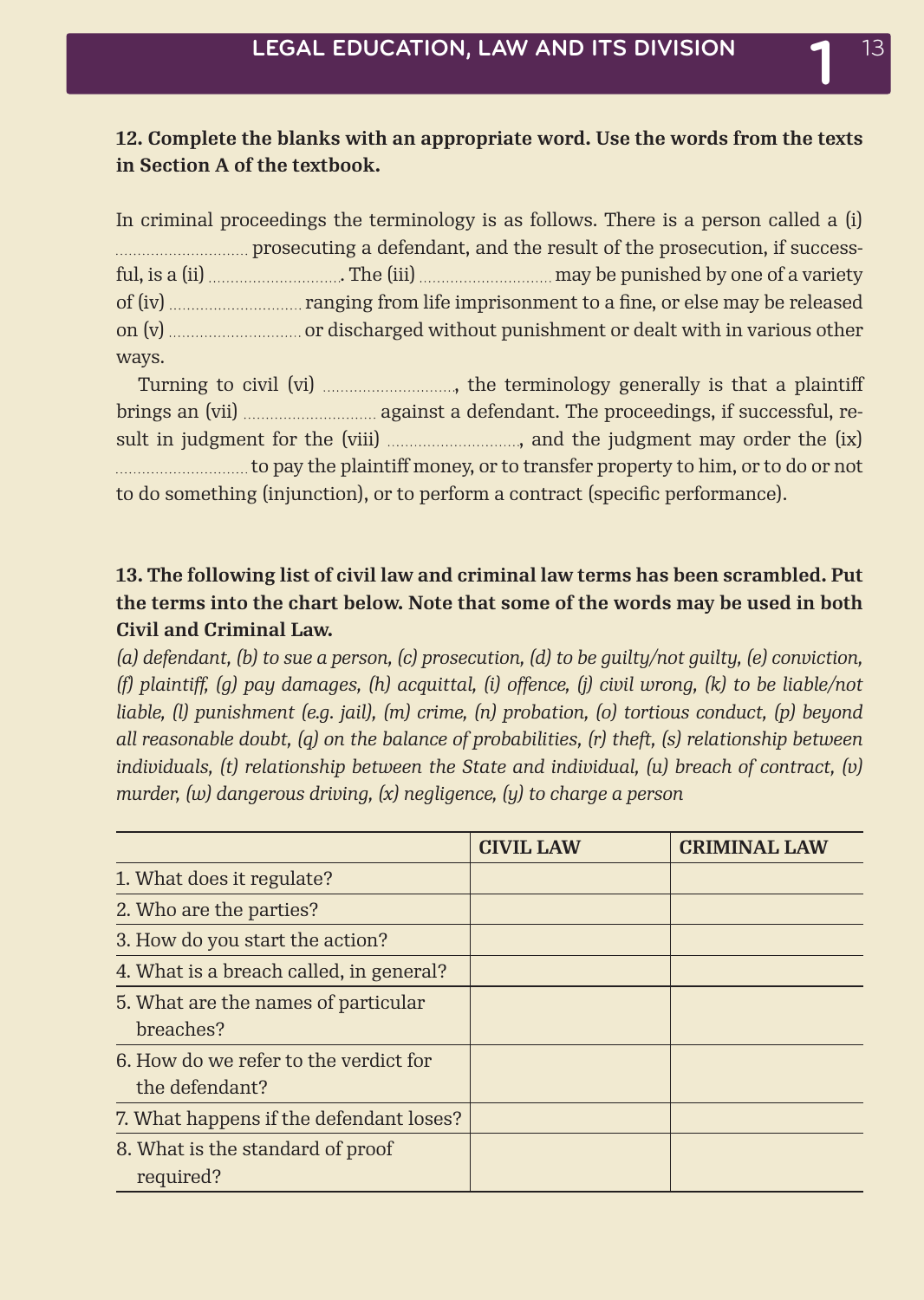## **14. What is wrong with terminology in the following situation and why?**

Bob was charged with the murder of his ex-wife and her lover. He was sued in the county court. The plaintiff was successful in the action and Bob was found liable. He was punished by being ordered to pay the plaintiff \$10,000 in damages.

**15. This is quite a difficult exercise and requires your absolute concentration and strong comprehension of what was written in Section A. Read the following summaries of evidentiary issues in three specific court cases. Fill in the blanks in the summaries using a suitable word (or form of that word) from the words listed below in italics. The words may be used more than once. (Summaries retrieved from http://www.garretwilson.com)**

*actions; evidence; include; allow; true; introduce; error*

## *Knapp v. State***, Supreme Court of Indiana, 1907, 168 Ind. 153, 79 N.E. 1076**

Defendant was convicted of first-degree murder. At the trial, the defendant attempted to show self defense by indicating his fear of the deceased, saying that he had heard that the deceased, a marshall, had clubbed and injured an old man while arresting him, and that the man had died later. The prosecution showed (i) ----------------------- that the old man had died from senility and alcoholism, not from violence. The defendant urged that it was (ii) ----------------------- to include this testimony, because the issue was whether the defendant had heard the marshall killed the man, not whether it was (iii) -----------------------. Should the trial court have included this testimony?

## *United States v. Carrillo***, United States Court of Appeals, Fifth Circuit, 1993, 981 F.2d 772**

Detective Leo Alonzo over four years had participated in between 300 and 500 undercover drug buys. One day he approached "Tito", later identified as defendant Augustin Mora Carrillo, and within about 30 seconds bought \$20 worth of cocaine and heroin Tito had in his mouth and then left. At trial defendant claimed he had been two blocks away at the time. The prosecution attempted to (iv) ----------------------- evidence of two prior acts of selling heroin. Should the trial court (v)  $\ldots$  $\ldots$  $\ldots$  $\ldots$  $\ldots$  $\ldots$  evidence of previous similar crimes?

## *Tucker v. State***, Supreme Court of Nevada, 1966, 82 Nev. 127, 412 P.2d 970**

In 1957 Tucker called the police. When the police arrived they found Earl Kaylor dead on the floor from bullet wounds. Tucker, who had apparently been drinking, claimed to have been asleep and came downstairs to find Kaylor dead. In 1963, Tucker called police, and when they found Omar Evans dead on the couch from bullet wounds, Tucker,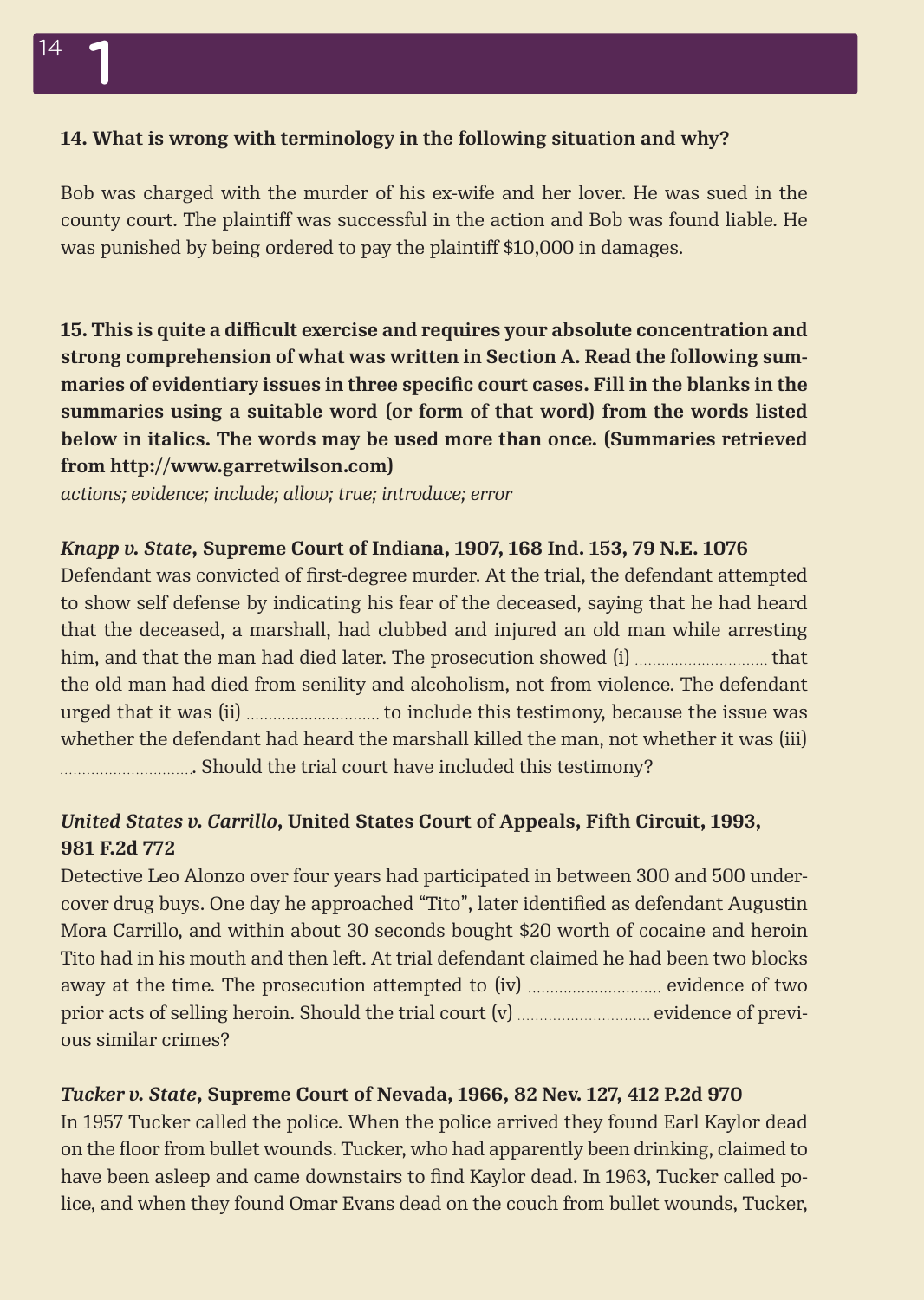who apparently had been drinking, told the same story. Tucker was convicted for the murder of Omar Evans after the state (vi) ----------------------- evidence of the death of Kaylor, even though no one had ever been charged with that killing. Should evidence of past (vii)  $\ldots$  $\ldots$  $\ldots$  $\ldots$  $\ldots$  $\ldots$  of the defendant be (viii)  $\ldots$  $\ldots$  $\ldots$  $\ldots$  $\ldots$  $\ldots$  into evidence if they have not been proved?

## **16. Translate the following sentences into English. You can find inspiration in texts in Section A of the textbook.**

- (i) Právníci musí umět jasně psát a mluvit a být schopni účinně přesvědčovat a vyjednávat.
- (ii) Studenti práva se musí naučit, jak mají chápat, hodnotit a používat právní pravidla, pojmy a principy, a osvojit si různé techniky právní argumentace.
- (iii) Cíle právnického vzdělání zahrnují preciznost myšlení, přesnost vyjadřování a chápání právního systému.
- (iv) Studenti se nemusí učit každou právní normu, ale musí znát obecné principy v jednotlivých právních odvětvích.
- (v) Není třeba učit se zpaměti jednotlivé právní předpisy a pravidla, ale je třeba jim rozumět a správně je použít.
- (vi) Veřejné a soukromé právo jsou příkladem kategorií, které se překrývají.
- (vii) Úkony orgánu veřejné správy jsou v souladu s právem pouze tehdy, když existuje právní norma, která jim takové jednání dovoluje.
- (viii) Některé druhy jednání zakládají trestněprávní odpovědnost, některé zakládají civilněprávní odpovědnost.
- (ix) Hmotné právo zakládá, definuje a upravuje práva a povinnosti stran a procesní právo stanoví metody, jak tato práva vynucovat.
- (x) Stranami občanskoprávního sporu jsou žalobce a žalovaný.
- (xi) Rozdíl mezi civilním a trestním právem spočívá v tom, že trestní právo upravuje vztahy mezi státem na jedné straně a fyzickými nebo právnickými osobami na druhé straně, a civilní právo mezi fyzickými či právnickými osobami navzájem.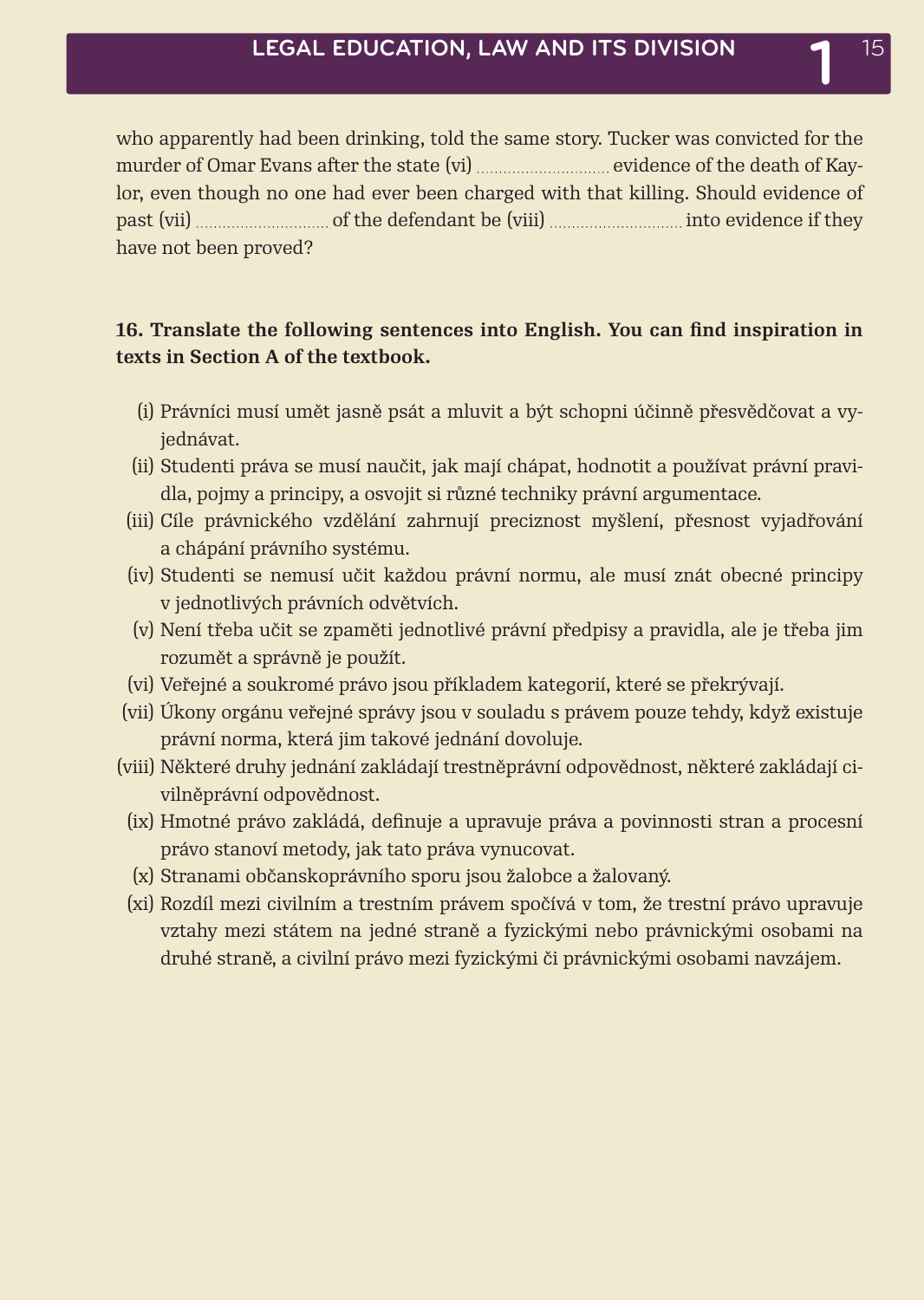## <span id="page-15-0"></span>**ANSWER KEY**

#### **EX. 1**

dealt with, dealt with, dealing with; upheld, upheld, upholding; found, found, finding; chose, chosen, choosing; led, led, leading; learnt/learned, learnt/learned, learning; sought, sought, seeking; set out, set out, setting out; spoke, spoken, speaking; spent, spent, spending; taught, taught, teaching; thought, thought, thinking; understood, understood, understanding; sat for, sat for, sitting for

#### **EX. 2**

(i) assign, agree, commit;

- (ii) complete, contribute, examine, instruct, intend, qualify, regulate;
- (iii) advocate, believe, diversify, enter, be able, expose, graduate, grow, guide, practise;
- (iv) challenge, challenge; create, creativity; elect, election; fascinate, fascination; prestige; range,

range; repeat, repetition; criticise, criticism; specify, specificity;

(v) promotion, recognition, strength, persuasion, acquisition, maintenance, argument, encouragement

#### **EX. 3**

perpetrate; provide; behave; recognise; try; conduct; alteration; entitle; file; enforce; infringement; compensation; occur; violation; determine; distinguish; prevention; convict; inclusion; settlement; breach; injury; acquittal; allege; lose; entrance/entry; prove

#### **EX. 4**

(i) towards; (ii) by; (iii) from; (iv) on; (v) of; (vi) on; (vii) in; (viii) with; (ix) out; (x) in; (xi) of; (xii) to;  $(xiii)$  to;  $(xiv)$  from;  $(xv)$  to;  $(xvi)$  to;  $(xvii)$  in;  $(xviii)$  of;  $(xix)$  of;  $(xx)$  against;  $(xxi)$  with;  $(xxii)$  by; (xxiii) against; (xxiv) out; (xxv) to; (xxvi) into; (xxvii) to; (xxviii) to; (xxix) from; (xxx) to; (xxxi) with; (xxxii) at

#### **EX. 5**

(i) within; (ii) to; (iii) against; (iv) to; (v) with; (vi) at; (vii) to; (viii) to; (ix) in/within; (x) from; (xi) with; (xii) in; (xiii) with; (xiv) for; (xv) at; (xvi) into; (xvii) from; (xviii) to; (xix) by; (xx) into; (xxi) to; (xxii) beyond; (xxiii) for; (xxiv) on; (xxv) from

#### **EX. 6**

academic discipline; bilingual environment; elective course; comparative analysis; sole practitioner; critical thinking; criminal trial; public interest lawyer; intellectual inquiry; financial services; higher education; extracurricular activities; independent research; legal studies; prestigious law firm; affirmative action

#### **EX. 7**

diverse approach; public administration; rewarding career; personalised curriculum; steady growth; teaching methods; undergraduate law degree; practising lawyer; client base; practical training; trading partner; substantial number; logical reasoning; career opportunities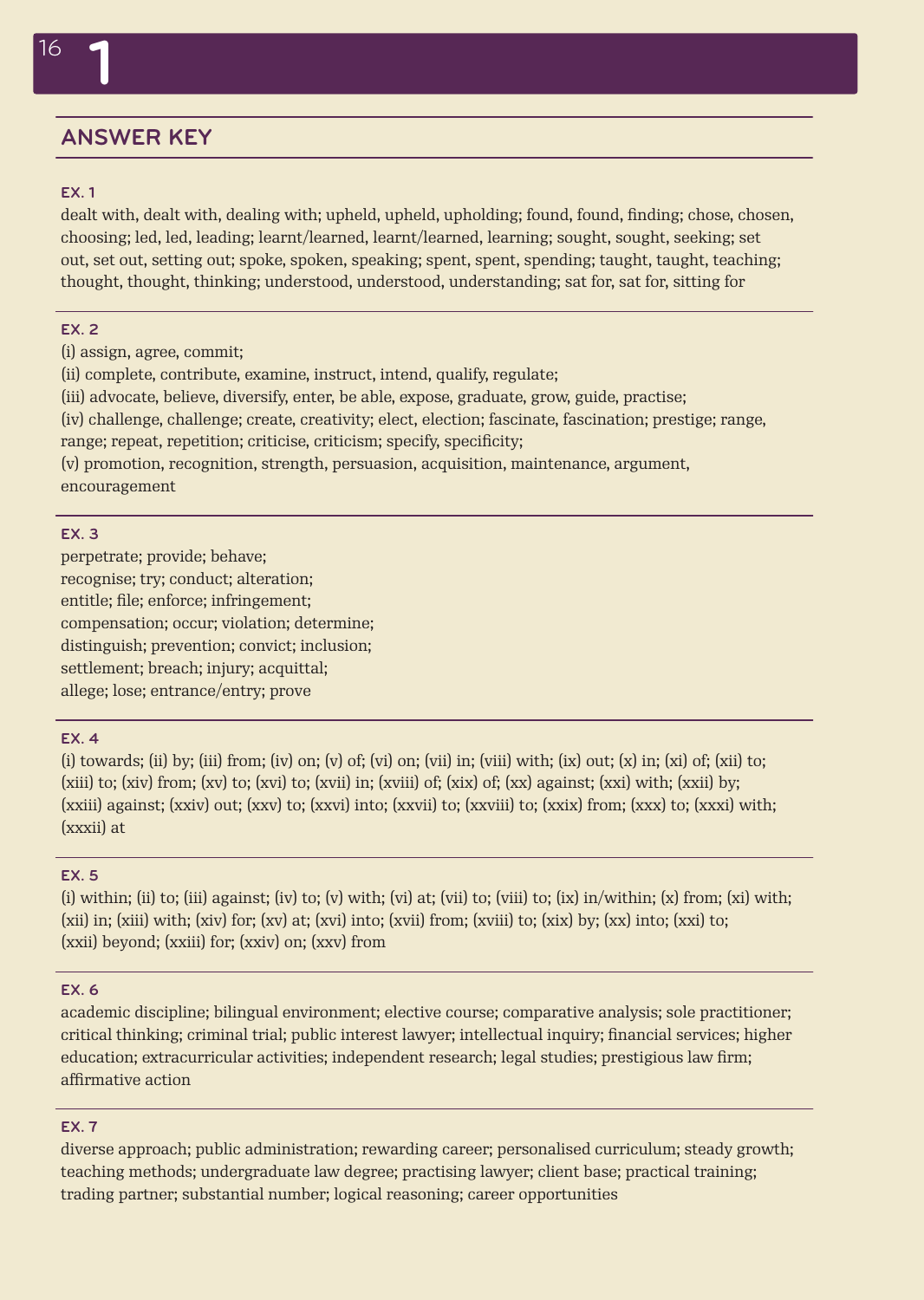#### **EX. 8**

handle work; promote diversity; encourage debate; commence studies; uphold a decision; award a degree; research regulations; advocate views; admit applicants, practise law

#### **EX. 9**

to sue a private person; to seek/to claim compensation; to commit a crime; to constitute a civil wrong; to govern behaviour; to enter into a contract; to give rise to civil liability; to prescribe the powers; to hear a case; to lay down/to prescribe conditions; to obtain a remedy; to seek/to issue/to obtain an injunction; to sustain an injury; to bring a legal action

#### **EX. 10**

(i) faculty; (ii) commitment; (iii) environment; (iv) seminars; (v) research; (vi) feedback; (vii) diverse; (viii) opportunity; (ix) skills; (x) methods; (xi) issues

#### **EX. 11**

A. (i) depending; (ii) resides; (iii) wrongful; (iv) consequences; (v) civil; (vi) crime; (vii) distinguishable B. (i) criminal; (ii) contrary; (iii) proceedings; (iv) victim; (v) discretion; (vi) initiated; (vii) prosecuting

#### **EX. 12**

(i) prosecutor; (ii) conviction; (iii) defendant; (iv) punishment; (v) probation; (vi) law; (vii) action; (viii) plaintiff; (ix) defendant

#### **EX. 13**

(Civ.)//(Crim.) 1. (s)//(t); 2. (f),(a)//(c),(a); 3. (b)//(y); 4. (j)//(i),(m); 5. (o),(u),(x)//(r)(v)(w); 6. (k)//(d),(e),(h); 7. (g)//(l)(n); 8.  $(q)/(p)$ 

#### **EX. 14**

Bob was charged with the murder of his ex-wife and her lover. He was sued **prosecuted** in the county court. The plaintiff **prosecutor** was successful in the action and Bob was found liable **guilty**. He was punished by being ordered to pay the plaintiff \$10,000 in damages **the sentence of imprisonment** (or death penalty).

#### **EX. 15**

(i) evidence; (ii) error; (iii) true; (iv) introduce; (v) allow; (vi) introduced; (vii) actions; (viii) allowed

#### **EX. 16**

(i) Lawyers must be able to write and speak clearly and be able to persuade and negotiate effectively. (ii) Law students should learn how to understand, assess and use legal rules, concepts and principles, and to acquire various techniques of legal reasoning.

(iii) The aims of legal education include precise thinking, distinct speaking and understanding the legal system.

(iv) Students need not learn every legal rule but should know the general principles of individual legal branches.

(v) It is not necessary to memorize individual laws and rules, but what is required is their understanding and correct application.

(vi) Public and private law is an example of categories that overlap.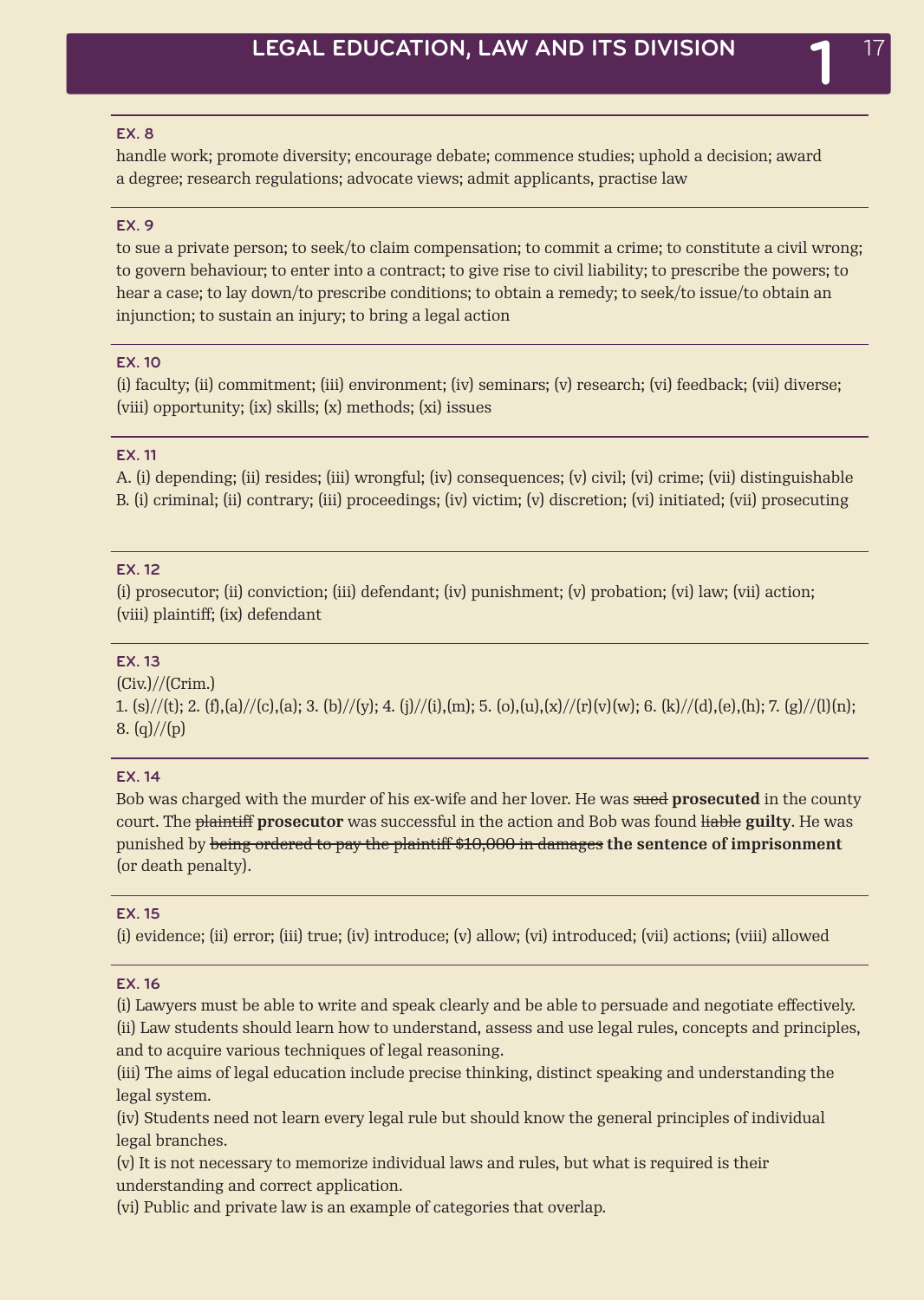(vii) Acts of a public body are compatible with /in compliance with / according to law only if there is a legal rule stipulating such conduct.

(viii) Certain conduct gives rise to criminal liability, other to civil liability.

(ix) Substantive law creates, defines and regulates rights and duties of parties; procedural law prescribes methods of enforcing these rights.

(x) Parties to a civil suit/case (litigation) are the plaintiff and the defendant.

(xi) The difference between civil and criminal law subsists in that criminal law regulates relations between the state on the one hand and individuals and legal entities on the other, and civil law regulates relations between individuals and legal entities.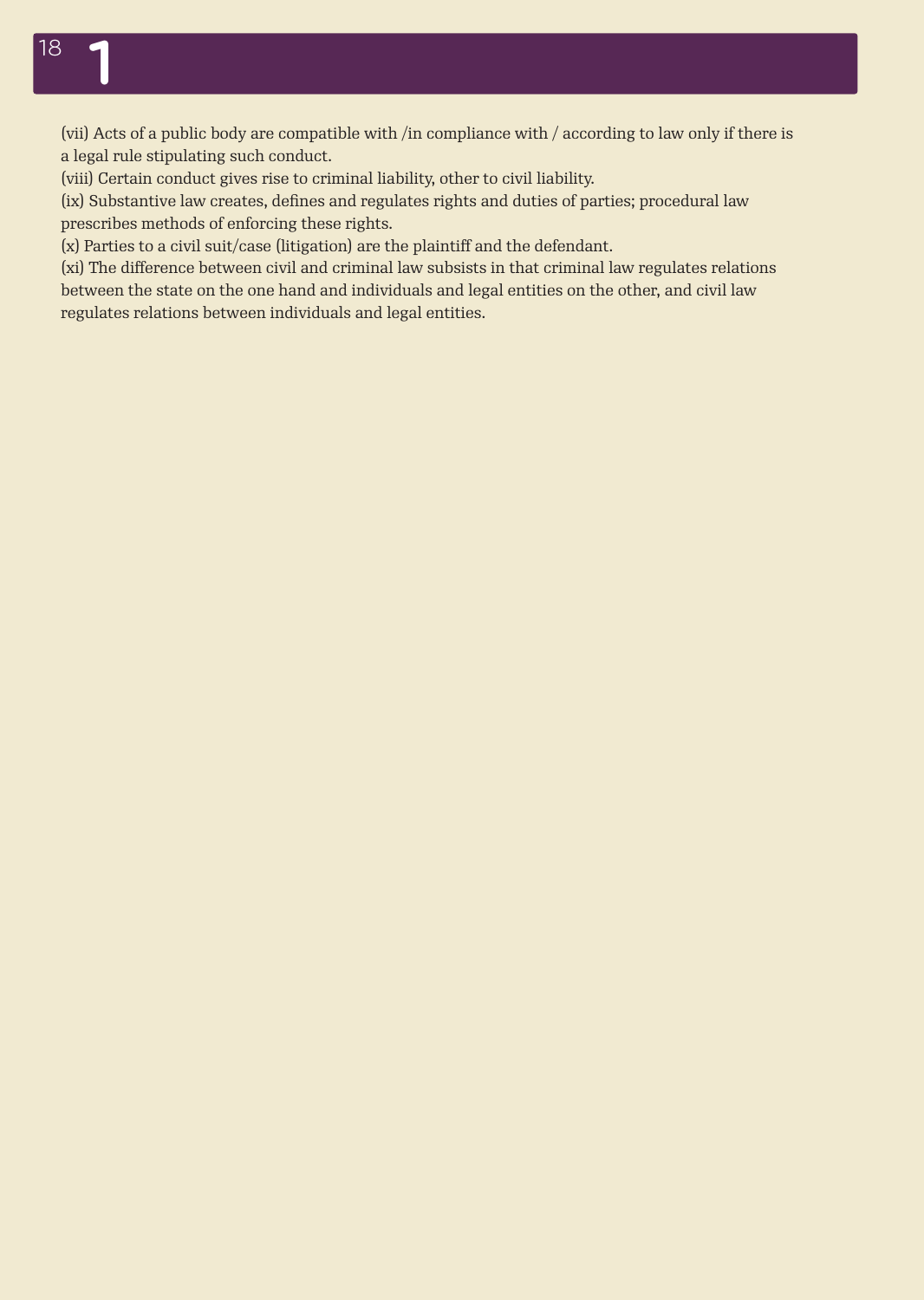## <span id="page-18-0"></span>**WORD STUDY**

## **1. Derive verbs from the following nouns.**

| application - to ; approval - to ; assistance - to ;                            |  |
|---------------------------------------------------------------------------------|--|
| $codification - to $ : $conclusion - to $ : $conclusion - to $ : $conclusion -$ |  |
| to ; creation - to ; decision - to ; development -                              |  |
| to ; distinction - to ; enactment - to ; expres-                                |  |
|                                                                                 |  |
|                                                                                 |  |
| $provision - to $ ; reference - to ; regulation - to ;                          |  |
| response - to ; treatment - to                                                  |  |

## **2. Derive adjectives from the following nouns.**

| fairness - ; flexibility - ; importance - ; justice - |  |  |
|-------------------------------------------------------|--|--|
|                                                       |  |  |
| supremacy - ; consistency -                           |  |  |

## **3. Derive nouns from the following verbs.**

|  | to administer - ; to adopt - ; to amalgamate - ;     |  |
|--|------------------------------------------------------|--|
|  | to appear - ; to apply - ; to arrive - ; to codify - |  |
|  |                                                      |  |
|  | ; to derive - ; to determine - ; to develop -        |  |
|  | ; to deviate - ; to distinguish - ; to divide -      |  |
|  | ; to enact - ; to evolve - ; to govern -             |  |
|  | ; to indicate - ; to influence - ; to interpret -    |  |
|  | ; to intervene - ; to limit - ; to maintain -        |  |
|  | ; to prescribe - ; to recognize - ; to recom-        |  |
|  | mend - ; to reduce - ; to resolve - ; to             |  |
|  |                                                      |  |
|  |                                                      |  |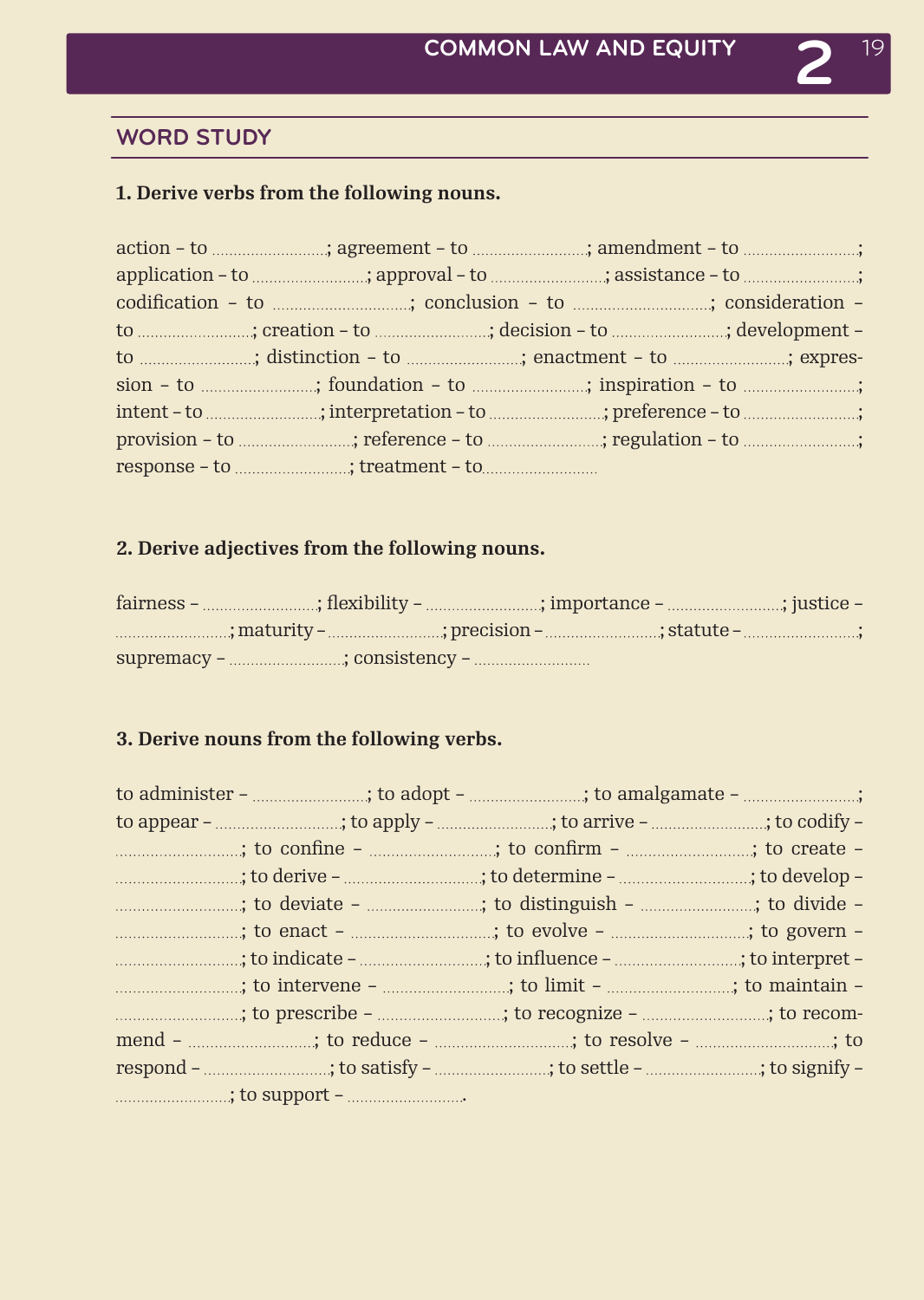

## **4. Derive adjectives from the following nouns.**

| identity - ; impartiality - ; importance - ;   |  |  |
|------------------------------------------------|--|--|
| independence - ; persuasion - ; predominance - |  |  |
| ; religion - ; responsibility - ; statute -    |  |  |
|                                                |  |  |

## **5. Add negative prefixes to the following words in order to change their meaning to their opposites.**

-----------dependent; ------------equal; ------------partial; ------------usual; ------------constitutional; -----------adequacy; ------------obedience; ------------fairly; ------------enacted; -----------written.

## **6. Find antonyms (words of opposite meaning) for the following expressions.**

(i) superior  $\times$   $\ldots$   $\ldots$   $\ldots$   $\ldots$   $\ldots$   $\ldots$   $\ldots$   $\ldots$   $\ldots$   $\ldots$   $\ldots$   $\ldots$   $\ldots$   $\ldots$   $\ldots$   $\ldots$   $\ldots$   $\ldots$   $\ldots$   $\ldots$   $\ldots$   $\ldots$   $\ldots$   $\ldots$   $\ldots$   $\ldots$   $\ldots$   $\ldots$   $\ldots$   $\ldots$   $\ldots$   $\ldots$   $\ldots$   $\ldots$  $(iv)$  majority  $\times$   $\dots$   $(v)$  complex  $\times$   $\dots$   $\dots$ 

## **7. Fill in correct prepositions into the following sentences.**

Law is a system of regulations to govern the conduct of the people (i)  $\ldots$  response (ii)  $\ldots$ , the need for regularity and justice based (iii)  $\ldots$ , collective human experience. The term may also denote a regulation enacted by the legislative branch of a government and signed (iv)  $\ldots$  $\ldots$  $\ldots$  law. William the Conqueror arrived (v)  $\ldots$  $\ldots$  $\ldots$ England in 1066 and combined the best of Anglo-Saxon law with Norman law, which resulted (vi)  $\ldots$  the English common law. In continental law disputes were settled (vii)  $\ldots$ <sub>c</sub> reference (viii)  $\ldots$ <sub>c</sub> a written legal code arrived at through legislation. The civil law judge is bound  $(ix)$   $\ldots$  the provisions of the written law. The English legal system is centralised  $(x)$   $\dots$  a court structure which is common  $(xi)$   $\dots$ the whole country. Modern countries that do not adhere (xii) ............. civil law were colonized by England. The sources of law are usually divided  $(xiii)$   $\ldots$  $\ldots$  $\ldots$ , two groups – primary and secondary sources. Common law has evolved (xiv) ---------- the centuries (xv)  $\ldots$ <sub>u</sub> iudges' decisions. A common law rule has as much force as a rule derived (xvi)  $\ldots$  $\ldots$  statute. Strictly speaking, the term common law is confined (xvii)  $\ldots$  $\ldots$ rules which have been developed entirely (xviii)  $\ldots$  indicial decisions. Supremacy of the law means that acts of governmental agencies are subject (xix)  $\ldots$  scrutiny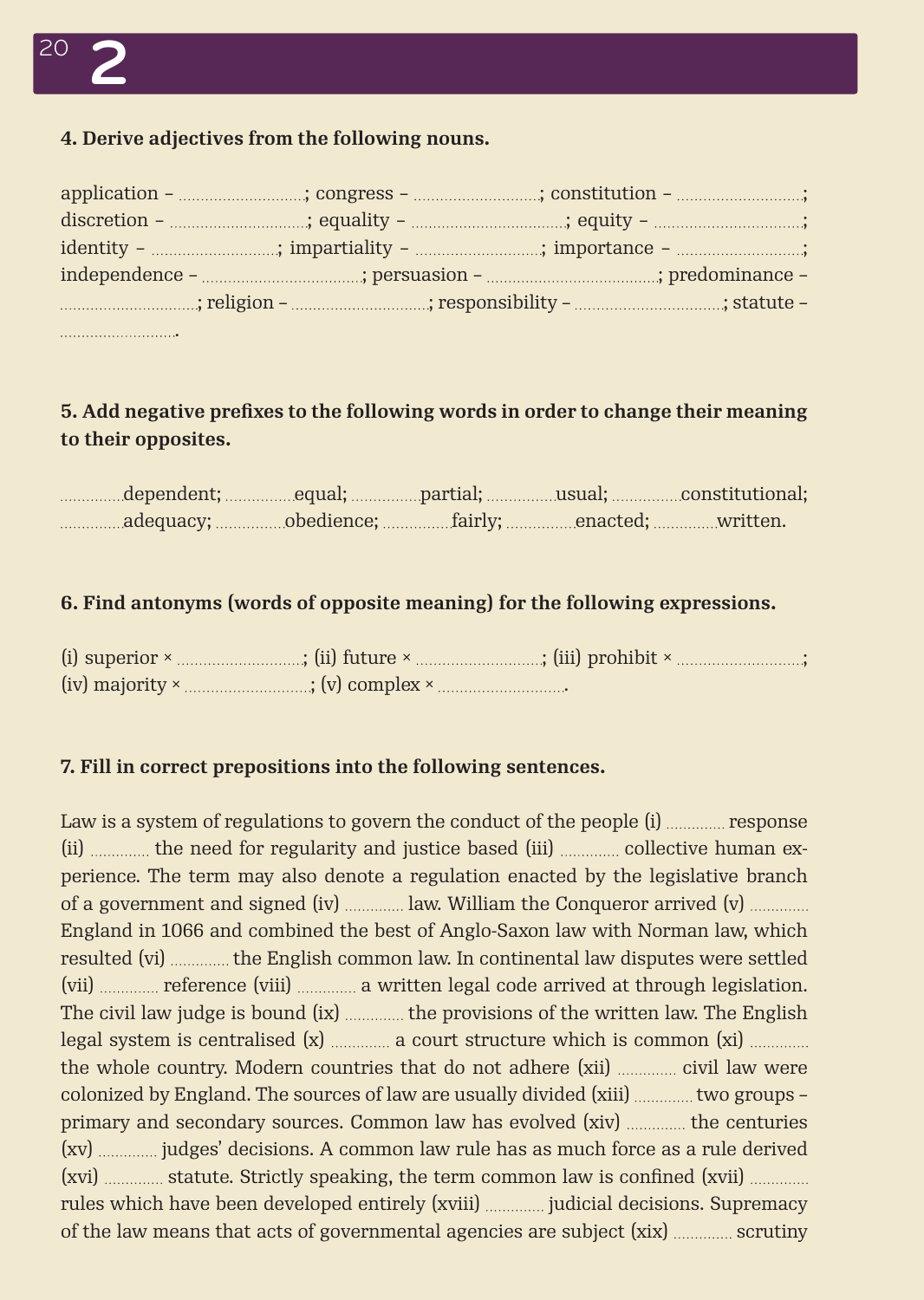(xx)  $\ldots$ , ordinary legal proceedings. When the same facts appear (xxi)  $\ldots$ , the court again, the court is bound (xxii)  $\ldots$ <sub>court</sub> the doctrine of *stare decisis* to rule (xxiii) ---------- the same way. The judiciary maintains a constitutional check (xxiv) ---------- congressional and state activity. Despite the principle of *stare decisis*, courts will at times deviate (xxv)  $\ldots$ , earlier precedent. Judgments given (xxvi)  $\ldots$ , superior courts in the hierarchy are binding (xxvii)  $\ldots$  inferior courts. *Ratio decidendi* is that part of reasoning in the judgment which is necessary (xxviii)  $_{\ldots,\ldots,\ldots}$  order to determine the law  $(x\text{six})$   $\ldots$ , the issue in the particular case  $(x\text{xx})$   $\ldots$ , the judge. Written law signifies law formally enacted or made by Parliament whether reduced  $(xxxi)$  ............ writing or not. English judges are independent  $(xxxii)$   $_{\dots}$  the government and the people appearing (xxxiii) ............. them.

## **8. Complete the missing word(s) from the list below.**

*codes; conduct; decidendi; decisions; decisis; dicta; equitable remedies; equity; law; law and equity; legal precedents; legal rules; precedents; provision; standards; statutory law*

|  | (i) moral $\ldots$ (iii) rules of $\ldots$ (iii) source of $\ldots$                   |  |
|--|---------------------------------------------------------------------------------------|--|
|  | (iv) written $\ldots$ (v) applicable $\ldots$ (vi) doctrine of $\ldots$ (vi) $\ldots$ |  |
|  |                                                                                       |  |
|  |                                                                                       |  |
|  | $\ldots$ (xiii) maxims of $\ldots$ (xiv) discretionary $\ldots$ (xv)                  |  |
|  |                                                                                       |  |

## **9. Complete the text with suitable expressions from the list below.**

*binding, civil, combine, common, decision, determinations, fairness, higher, precedent, remedies, separate, set up, stare decisis*

The American system is a (i) ---------------------- law system, which relies heavily on court (ii) ------------------------------. In our system, even when a statute is at issue, judicial (iii) ---------------------- in earlier court cases are extremely critical to the court's resolution of the matter before it. (iv) -------------------- law systems rely less on court precedent and more on codes, which explicitly provide rules of  $(v)$   $\ldots$  $\ldots$  $\ldots$  $\ldots$  $\ldots$  for many specific disputes. When a judge needs to go beyond the letter of a code in disposing of a dispute, the judge's resolution will not become (vi)  $\ldots$  $\ldots$  $\ldots$  $\ldots$  or perhaps even relevant in subsequent determinations involving other parties.

The use of court precedent – earlier court decisions in factually analogous cases – is one of the defining elements of the common law system. In short, the use of court precedent, known as the principle of (vii)  $\ldots$  requires that a court follow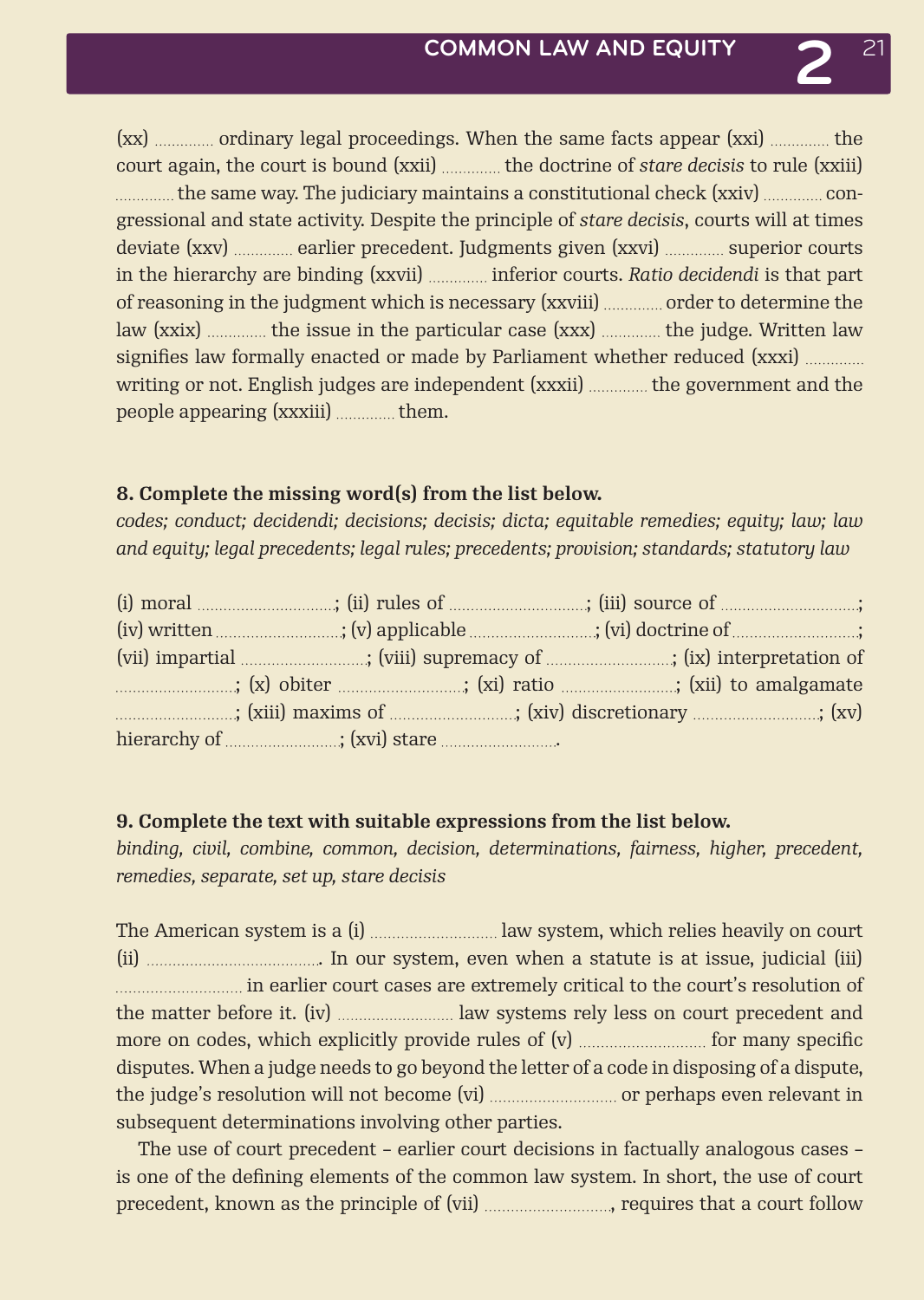

the rules of law established by the same or (viii) ............................ level courts in the same jurisdiction.

Equity is a group of rights and procedures to provide  $(ix)$   $\ldots$  $\ldots$  $\ldots$  $\ldots$ , unhampered by the narrow strictures of the old common law or other technical requirements of the law. The rules of equity arose in England where the strict limitations of common law would not solve all problems, so the King (x) -------------------- the court of chancery to provide (xi) -------------------- through the royal power. Most US eastern states had courts of equity or chancery (xii)  $\ldots$  from courts of law, and others had parallel systems of law and equity with different procedural rules. Now most US states (xiii) ...........................law and equity and treat both under "one cause of action".

#### **10. Complete the text with suitable words to make sense of each sentence.**

Common law is the system of deciding (i) -------------------- that originated in England and which was later adopted in the U.S. Common law is based on (ii) -------------------- instead of statutory (iii) --------------------. The U.S. is a common law country. In all states except (iv)  $\ldots$  $\ldots$  $\ldots$  $\ldots$ , which is based on Napoleonic (v)  $\ldots$  $\ldots$  $\ldots$  $\ldots$ , the common law of England was adopted as the general law of the state, or varied by statute. Today almost all common law has been (vi) -------------------- into statutes with modern variations by all the states. Broad areas of the law, (vii) ........................... as property, contracts and torts are traditionally (viii) -------------------- of the common law. Because these areas of the law are mostly within the jurisdiction of the states, state  $(ix)$   $\ldots$  $\ldots$  $\ldots$  $\ldots$  $\ldots$  are the main source of common law.

Equity is still distinguished by its original principle that no  $(x)$   $\ldots$  $\ldots$  $\ldots$  $\ldots$  $\ldots$  $\ldots$  should be without an adequate remedy. (xi) -------------------- of common law and equity in the United States had begun with the New York procedure code (1848). Today only a few of the states have separate (xii) -------------------- courts. Of the remaining states some divide actions and (to a lesser extent) remedies into legal and (xiii) ........................, while the others have almost entirely (xiv) -------------------- the distinction.

#### **11. Translate the following sentences into English.**

- (i) Pro kontinentální právo je typické shromažďování právních norem v ucelený soubor – zákoník.
- (ii) Pravidla obyčejového práva mají stejnou právní sílu jako pravidla vycházející z psaného zákona.
- (iii) Anglické právo je odvozeno ze soudních precedentů.
- (iv) Evropské právo je založeno na tradicích římského práva.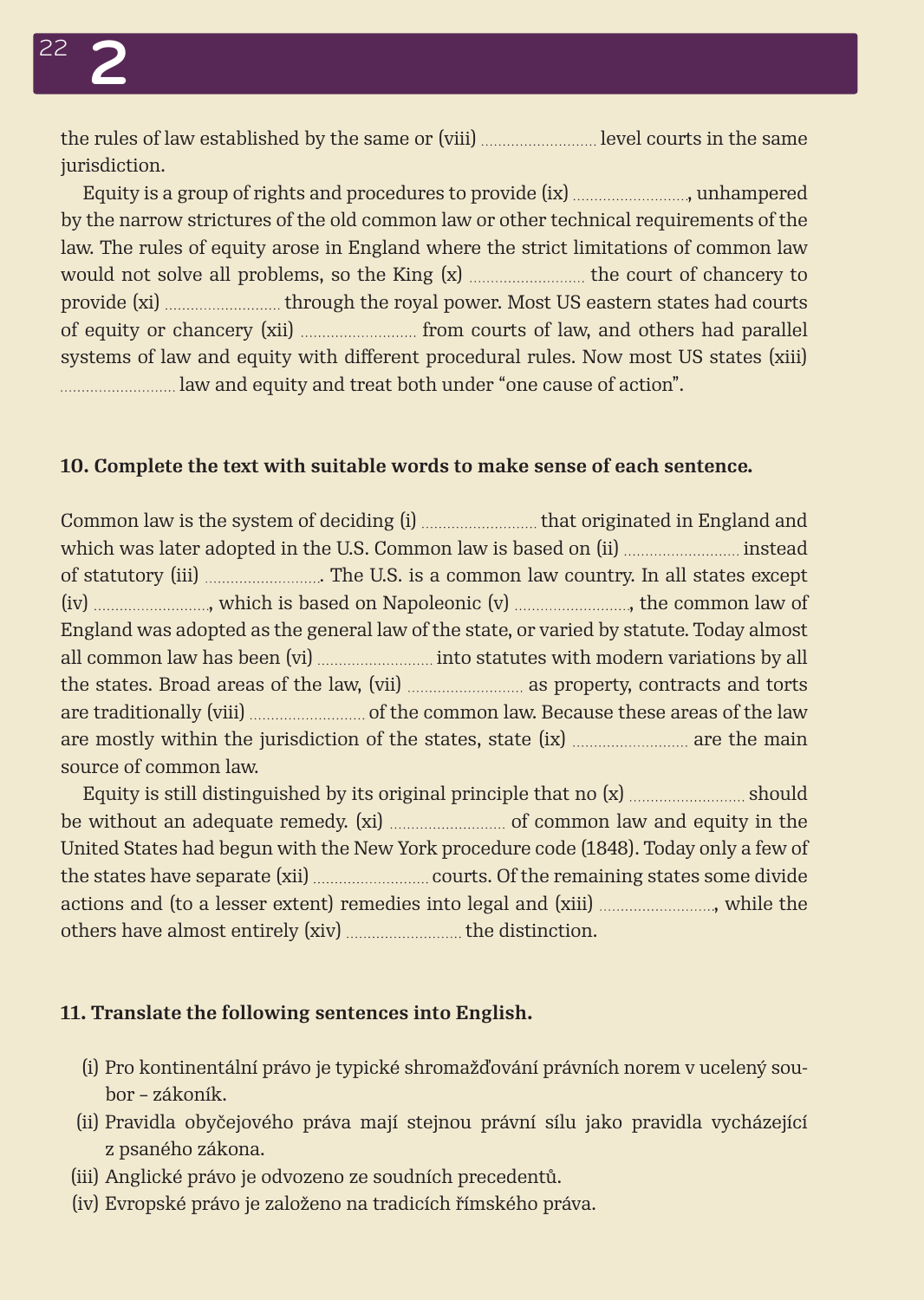- <span id="page-22-0"></span>(vi) V případě kolize obyčejového a ekvitního práva převažují ekvitní normy.
- (vii) Jedním z nejdůležitějších rysů práva ekvity je zásada, že náprava se poskytuje na základě uvážení soudce, tj. neexistuje na ni právní nárok.
- (viii) Rozsudky vynesené vyšším soudem jsou závazné pro nižší soud.

## **ANSWER KEY**

#### **EX. 1**

act, agree, amend, apply, approve, assist, codify, conclude, consider, create, decide, develop, distinguish, enact, express, found, inspire, intend, interpret, prefer, provide, refer, regulate, respond, treat.

#### **EX. 2**

fair, flexible, important, just, mature, precise, statutory, supreme, consistent

#### **EX. 3**

administration, adoption, amalgamation, appearance, application, arrival, codification, confinement, confirmation, creation, derivation, determination, development, deviation, distinction, division, enactment, evolution, government, indication, influence, interpretation, intervention, limit / limitation, maintenance, prescription, recognition, recommendation, reduction, resolution, response, satisfaction, settlement, signification, support.

#### **EX. 4**

applicable, congressional, constitutional, discretionary, equal, equitable, identical, impartial, important, independent, persuasive, predominant, religious, responsible, statutory

#### **EX. 5**

independent, unequal, impartial, unusual, unconstitutional, inadequacy, disobedience, unfairly, unenacted, unwritten

#### **EX. 6**

(i) inferior / lower / subsidiary; (ii) past; (iii) allow / permit / let; (iv) minority; (v) simple / easy

#### **EX. 7**

(i) in; (ii) to; (iii) upon; (iv) into; (v) in; (vi) in; (vii) by; (viii) to; (ix) by; (x) through; (xi) to; (xii) to; (xiii) into; (xiv) over; (xv) from; (xvi) from; (xvii) to; (xviii) by; (xix) to; (xx) in; (xxi) before; (xxii) by; (xxiii) in; (xxiv) on; (xxv) from; (xxvi) by; (xxvii) on; (xxviii) in; (xxix) on; (xxx) before; (xxxi) to; (xxxii) of; (xxxiii) before

#### **EX. 8**

(i) moral standards; (ii) rules of conduct; (iii) source of legal rules; (iv) written codes; (v) applicable provision; (vi) doctrine of legal precedents; (vii) impartial decisions; (viii) supremacy of law; (ix) interpretation of statutory law; (x) obiter dicta; (xi) ratio decidendi; (xii) to amalgamate law and equity; (xiii) maxims of equity; (xiv) discretionary equitable remedies; (xv) hierarchy of precedents; (xvi) stare decisis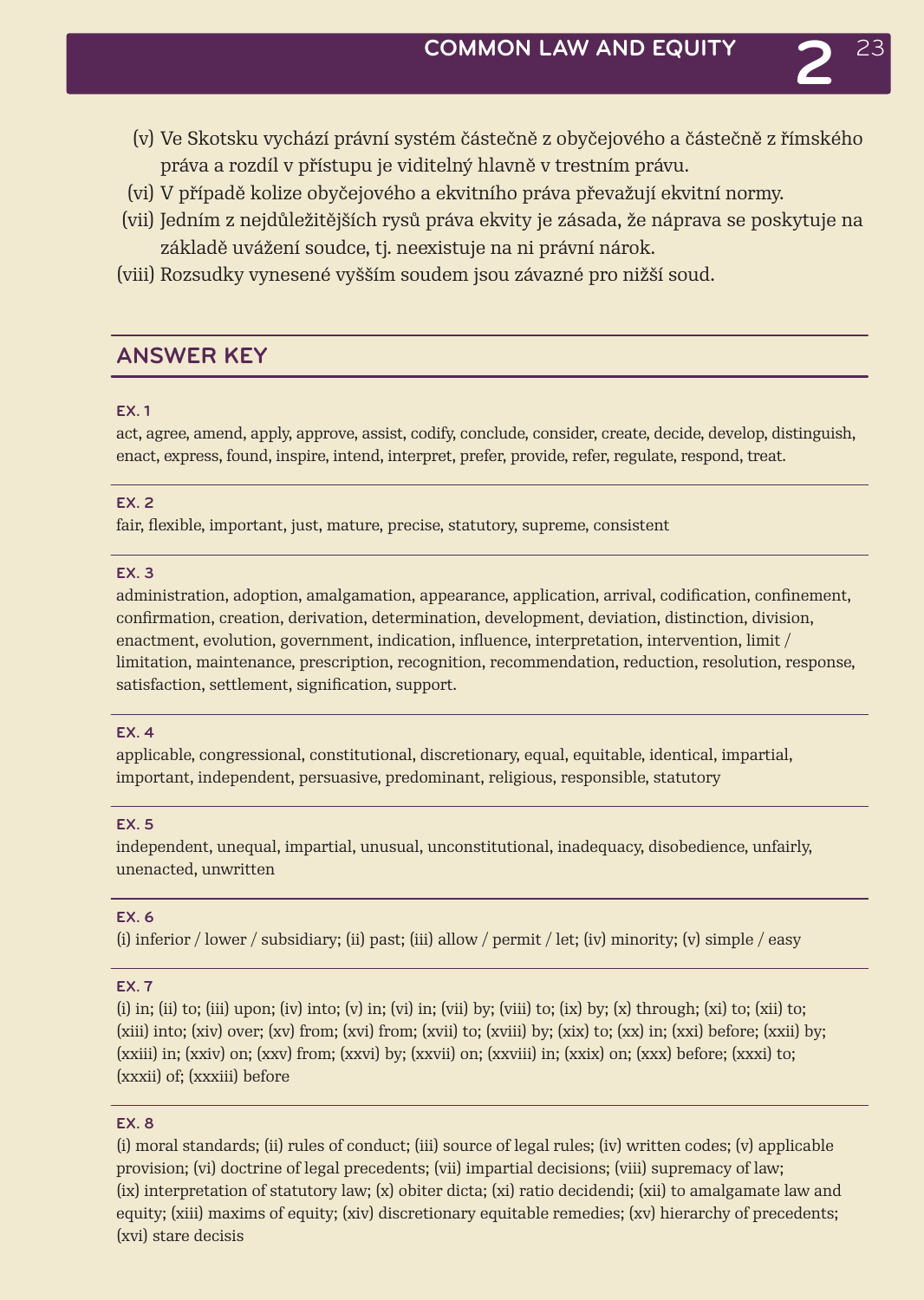

#### **EX. 9**

(i) common; (ii) precedent; (iii) determinations; (iv) Civil; (v) decision; (vi) binding; (vii) stare decisis; (viii) higher; (ix) fairness; (x) set up; (xi) remedies; (xii) separate; (xiii) combine

#### **EX. 10**

(i) cases; (ii) precedent; (iii) laws; (iv) Louisiana; (v) code; (vi) enacted; (vii) such; (viii) part; (ix) courts; (x) wrong; (xi) Amalgamation; (xii) equity; (xiii) equitable; (xiv) abolished

#### **EX. 11**

(i) It is typical of continental law to collect legal rules to a consistent body – a code.

(ii) Common law rules have as much legal force as the rules based upon a written statute.

(iii) English law is derived from judicial precedents.

(iv) European law is based upon the tradition of Roman law.

(v) The system of law in Scotland is based in part upon common law and in part upon Roman law; the difference in its approach can be seen primarily in criminal law.

(vi) Should there be a conflict between common law and the law of equity equitable rules prevail.

(vii) One of the main features of equity is the principle that remedies are discretionary, i.e. there is no right to them.

(viii) Judgments issued by a superior court are binding on inferior courts.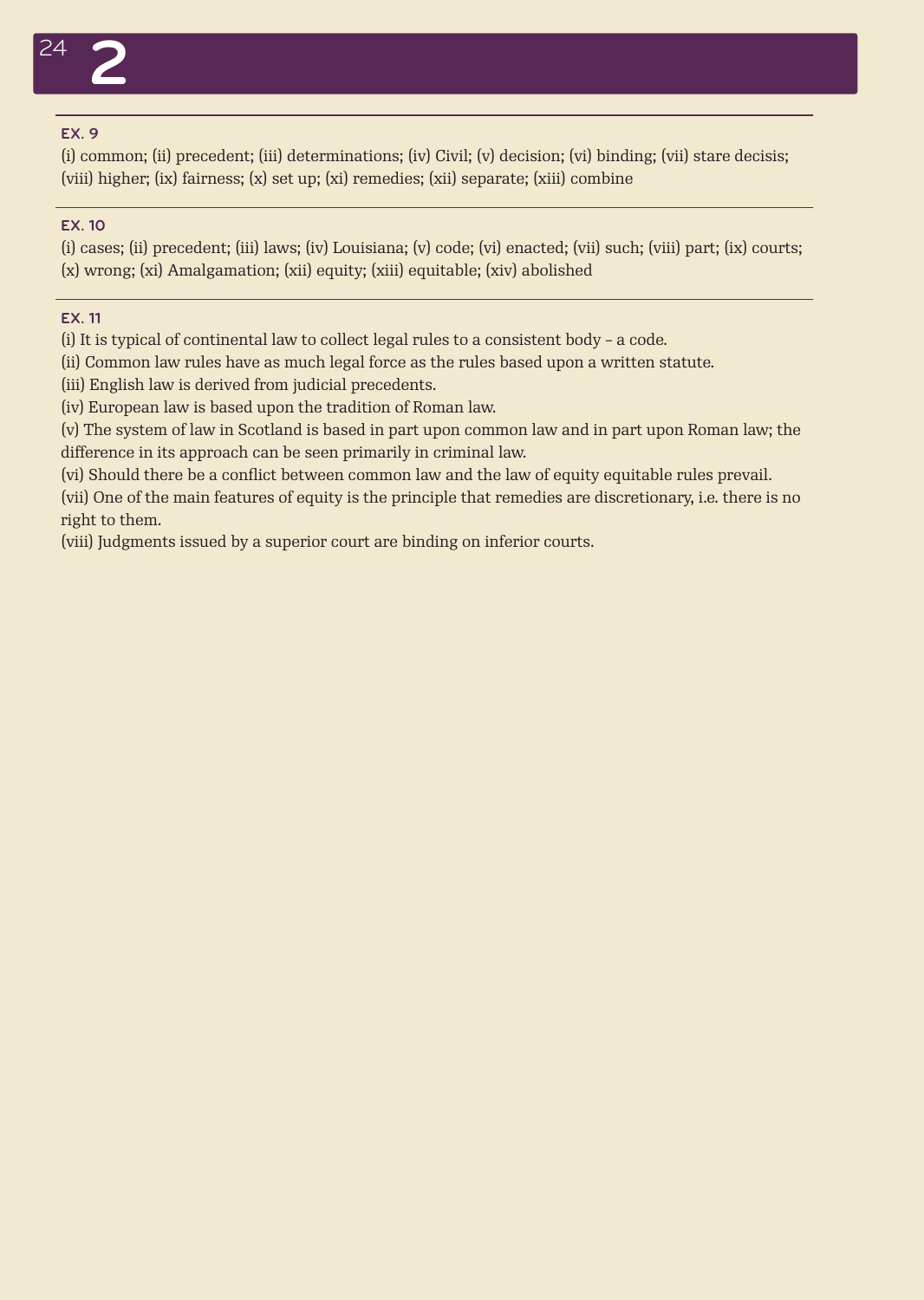## <span id="page-24-0"></span>**WORD STUDY**

**1. The word** *act* **operates as a noun as well as a verb. Moreover, it functions as a root or base form for many other words. Make a list of all words (nouns, verbs, adjectives) containing** *‑act‑***. (Use each word in a sentence.)**

Example: *en-act*

## **2. Derive**

## **(i) nouns from the following verbs**

|  | to create ; to distinguish ; to propose ; to differ |
|--|-----------------------------------------------------|
|  |                                                     |
|  |                                                     |
|  |                                                     |

## **(ii) verbs from the following nouns**

|  | to ; guidance - to ; directive - to ; support - |  |
|--|-------------------------------------------------|--|
|  |                                                 |  |
|  |                                                 |  |
|  |                                                 |  |

## **3. Fill in the blanks with appropriate prepositions.**

To move an amendment (i)  $\ldots$  the suggestion (ii)  $\ldots$  a group of Members; examination of a bill (iii)  $\ldots$  $\ldots$  $\ldots$  compliance (iv)  $\ldots$  $\ldots$  $\ldots$ , the rules; to introduce a bill  $(v)$   $\dots$  $\dots$  $\dots$  any time while the House is  $(vi)$   $\dots$  $\dots$  $\dots$ , session; to be subject  $(vii)$   $\dots$  $\dots$  $\dots$ a programme motion; to speak (viii)  $\ldots$  opposition (ix)  $\ldots$  the amendment; to strike (x)  $\ldots$ <sub>the last word</sub>; to allow five minutes (xi)  $\ldots$ <sub>c</sub> debate; to enact the bill (xii)  $\ldots$ <sub>1</sub> law; to give time (xiii)  $\ldots$ <sub>1</sub> the submission of the report (xiv)  $\ldots$ <sub>1</sub> the House; to act favourably  $(xv)$   $\ldots$  the bill; to be consistent  $(xvi)$   $\ldots$  the program; amendments cannot be made (xvii)  $\ldots$ <sub>1</sub> this stage; to override a presidential veto  $(xviii)$   $\dots$  a two-thirds vote; to submit a bill  $(xix)$   $\dots$  the Royal Assent; to set  $(xx)$ ............. the current status of the law; to deal (xxi) ............. ancillary matters, to make bills available (xxii) ............ the public.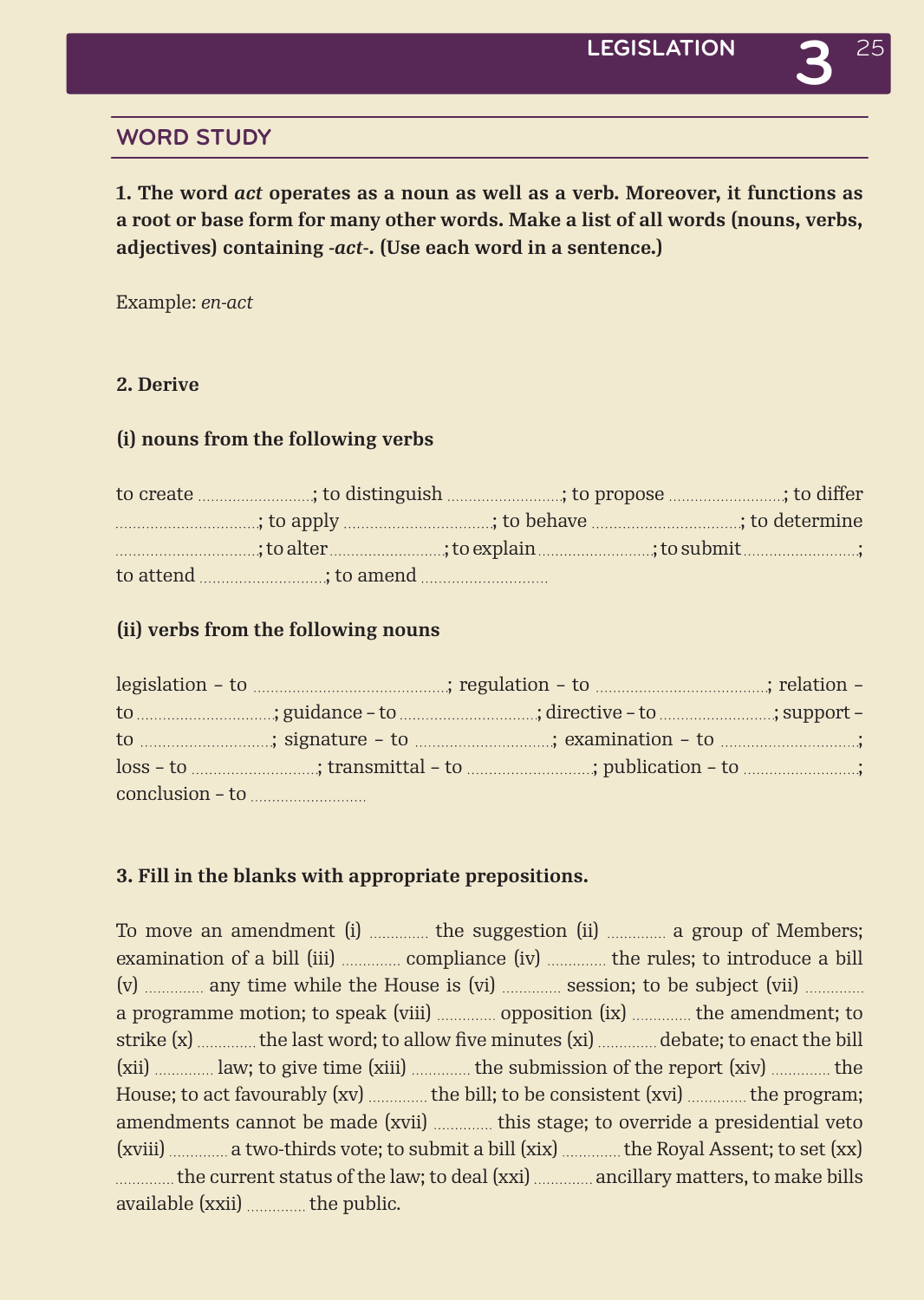

## **4. Match the nouns on the left with the nouns on the right so that comprehensible phrases are created.**

| date          |    | the measure |
|---------------|----|-------------|
| consideration |    | Congress    |
| collection    | OF | approval    |
| session       |    | contents    |
| table         |    | the laws    |
|               |    |             |

## **5. Match the adjectives with suitable nouns listed below.**

*amendment, attendance, body, changes, committee, instrument, legislation, publication, rule, sponsorship, station, status, time, veto*

|  | frequent ; secondary ; statutory ; |
|--|------------------------------------|
|  |                                    |
|  |                                    |
|  |                                    |
|  |                                    |

## **6. Complete the phrases using appropriate adjectives from the list in italics.**

*alphabetical, appointed, cumulative, direct, electronic, guaranteed, local, majority, necessary, notable, prescribed, regular, secured, subordinate, sufficient*

|  | authority; laws; support; statement |  |
|--|-------------------------------------|--|

## **7. Complete the phrases using verbs listed in italics so that the phrases make sense.**

*get, bind, entertain, create, act, consider, delete, compel, determine, constitute*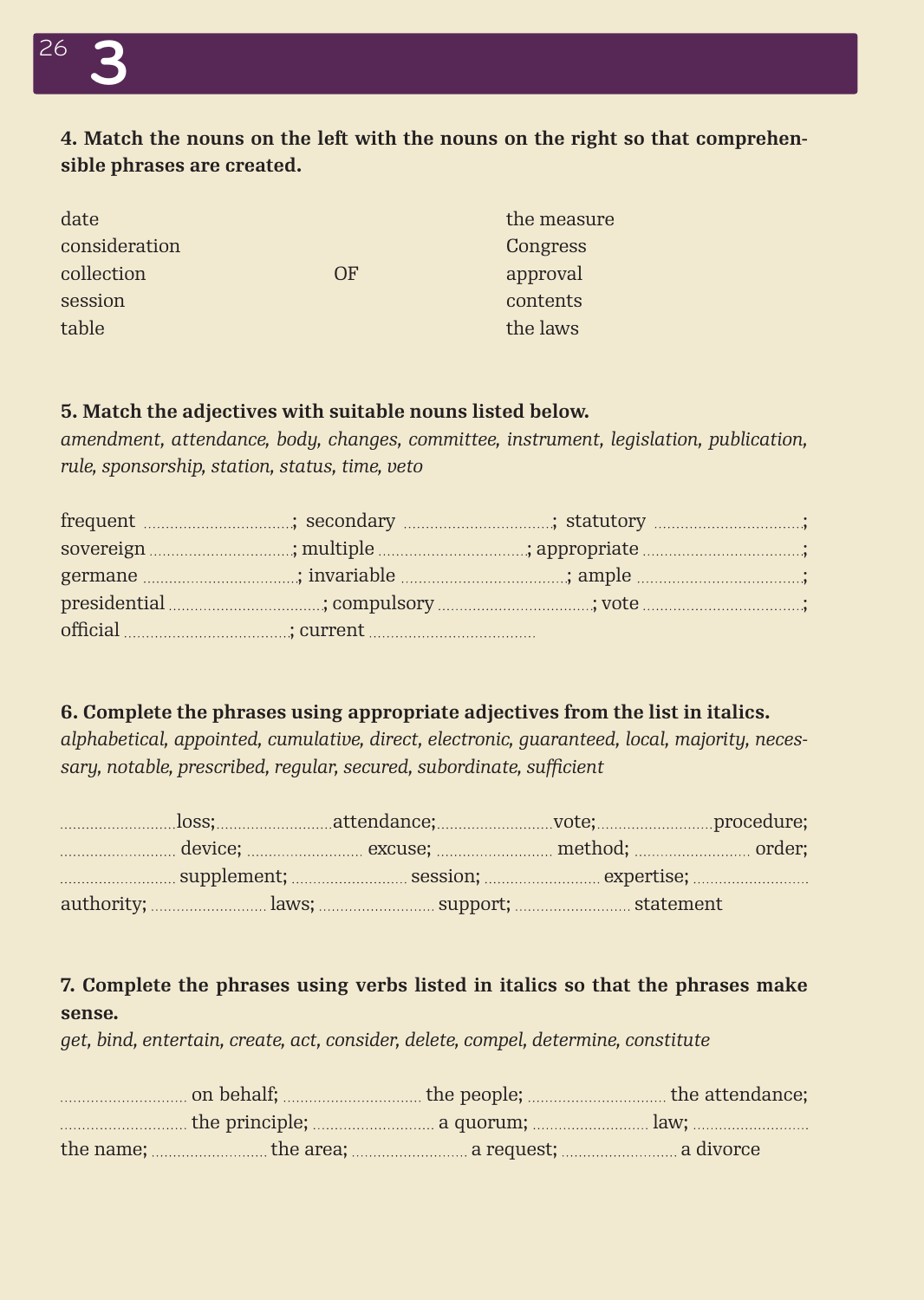## **8. Complete the phrases choosing suitable objects listed in italics.**

*assent, an Act, the approval, a bill, the force of law, the legislative power, the possibility, a presidential veto, the purpose, the rollcall*

|  | to prevent ; to receive ; to withhold |  |
|--|---------------------------------------|--|

## **9. The verb fail and its derived noun failure are used throughout various branches of law and various types of legal texts.**

- A. A major role of the verb *fail* is to serve as the lexical negative of an infinitive that immediately follows:
	- *fail to receive* = not to receive, *fail to act* = not to act
- B. The purpose of the noun *failure* is to:
	- a) change the following infinitive into a noun, and
	- b) turn it into its negative
	- *failure to receive* = non-reception, *failure to act* = non-activity

## **(i) Transform the following nouns into the** *failure* **to construction.**

| $\ldots$ , $\ldots$ , $\ldots$ , $\ldots$ non-occurrence $\ldots$ , $\ldots$ is non-appearance $\ldots$ $\ldots$ . |  |
|--------------------------------------------------------------------------------------------------------------------|--|
|                                                                                                                    |  |

## **(ii) Translate the nouns into English using the** *failure* **to construction.**

## **10. Think of synonyms for the following nouns.**

|  | (i) support $\ldots$ (ii) stage $\ldots$ (iii) behaviour $\ldots$ (iv) area |  |
|--|-----------------------------------------------------------------------------|--|
|  | ; (v) statement ; (vi) change ; (vii) power                                 |  |
|  | ; (viii) type ; (ix) range                                                  |  |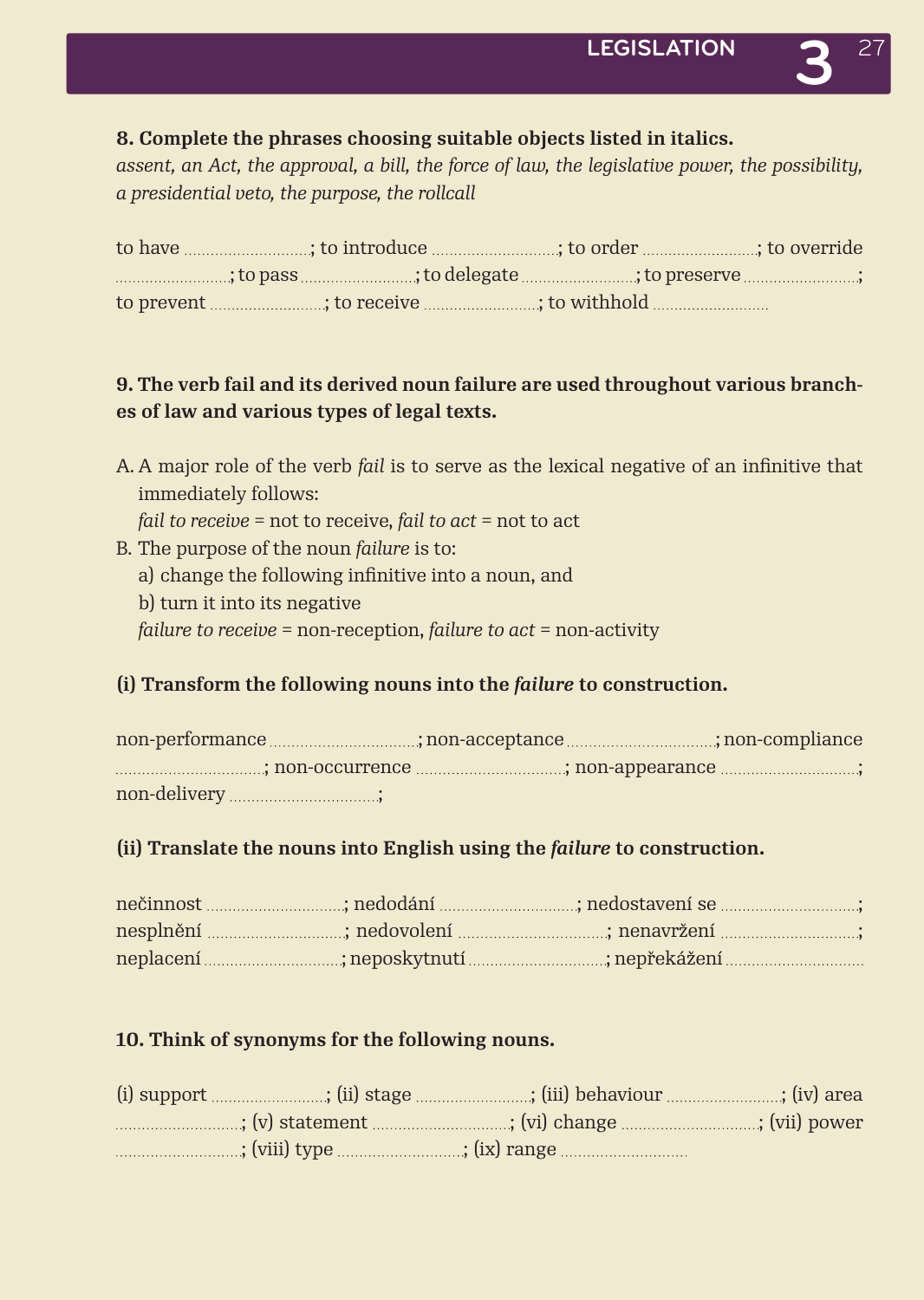<span id="page-27-0"></span>

**11. In one of the texts in Section A of Unit 3 you read the phrase** *to be familiar with* **something. Think of phrases that are equivalent. If you do not know any, try to find some in your English dictionary.**

## **12. Write a brief definition or explanation of the following terms.**

## **13. Translate the following sentences into English.**

- (i) Je třeba rozlišovat mezi jednotlivými stupni legislativy.
- (ii) Zákony se všeobecnou působností platí pro každého v rámci celého právního systému.
- (iii) Některé zákony platí pro určité osoby nebo určité místo.
- (iv) Nejběžnějším příkladem zákona s místní působností je zákon, jenž platí pro určité město.
- (v) Parlament může pověřit zákonodárnou pravomocí jiné orgány, například vládní úřady a ministerstva.
- (vi) Sbírky zákonů mohou být uspořádány chronologicky nebo předmětově.
- (vii) Právní norma obsažená v zákoně může být změněna pouze jiným zákonem.

## **ANSWER KEY**

#### **EX. 1**

actor (actress); acting, action, inaction; activity, inactivity; activation; actionability; activeness; activate, inactivate; enact, enactment, unenacted

#### **EX. 2**

(i) creation; distinction; proposal; difference; application; behaviour; determination; alteration; explanation; submission; attendance; amendment

(ii) to legislate; regulate; relate; guide; direct; support; sign; examine; lose; transmit; publish; conclude

#### **EX. 3**

(i) at; (ii) of; (iii)f or; (iv)with; (v) at; (vi) in; (vii) to; (viii) in; (ix) to; (x) out; (xi) for; (xii) into; (xiii) for;  $(xiv)$  to;  $(xv)$  on;  $(xvi)$  with;  $(xvii)$  at;  $(xviii)$  by;  $(xix)$  for;  $(xx)$  out;  $(xxi)$  with;  $(xxii)$  to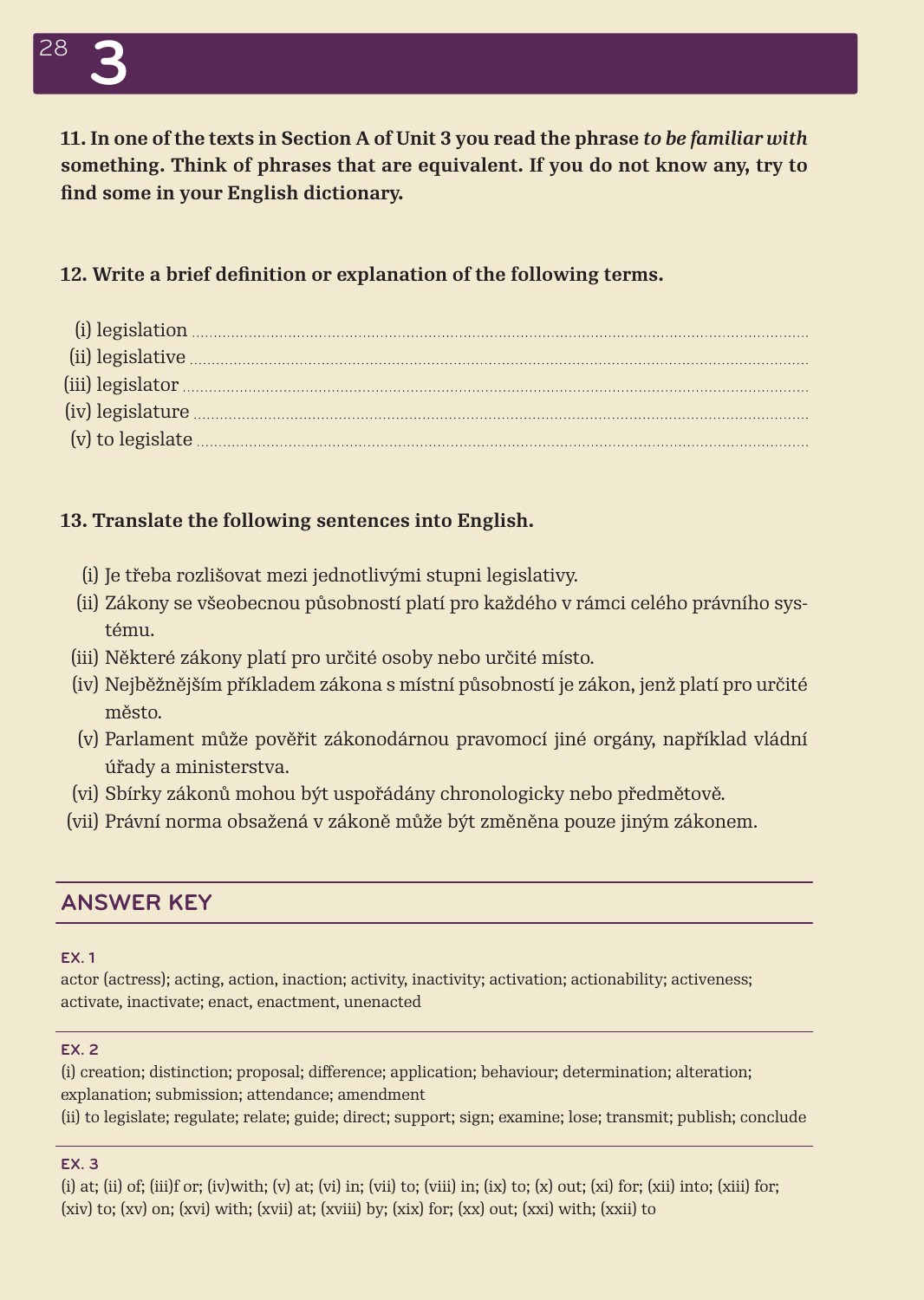#### **EX. 4**

date of approval; consideration of the measure; collection of the laws; session of Congress; table of contents

#### **EX. 5**

frequent changes; secondary legislation; statutory instrument; sovereign body; multiple sponsorship; appropriate committee; germane amendment; invariable rule; ample time; presidential veto; compulsory attendance; vote station; official publication; current status

#### **EX. 6**

notable loss; secured attendance; majority vote; appointed procedure; electronic device; sufficient excuse; prescribed method; alphabetical order; cumulative supplement; regular session; necessary expertise; local authority; subordinate laws; guaranteed support; direct statement

#### **EX. 7**

act on behalf; bind the people; compel the attendance; consider the principle; constitute a quorum; create law; delete the name; determine the area; entertain a request; get a divorce

#### **EX. 8**

to have the force of law; to introduce a bill; to order the rollcall; to override a presidential veto; to pass an Act; to delegate the legislative power; to preserve the purpose; to prevent the possibility; to receive the approval; to withhold assent

#### **EX. 9**

(i) failure to perform; failure to accept; failure to comply; failure to occur; failure to appear; failure to deliver.

(ii) failure to act; failure to deliver; failure to attend/appear; failure to fulfil; failure to permit; failure to propose; failure to pay; failure to provide; failure to obstruct/hinder

#### **EX. 10**

(i) maintenance/assistance/help; (ii) phase; (iii) conduct; (iv) field/branch; (v) declaration;

(vi) alteration/amendment; (vii) authority/force; (viii) kind; (ix) scope/extent

#### **EX. 11**

be acquainted: having fair knowledge of; they were acquainted with; they were fully acquainted with the facts; be informed of

#### **EX. 12**

(i) **legislation** *noun* laws *or* written rules which are passed by Parliament and implemented by the courts;

(ii) **legislative** *adjective* used to make laws; *legislative processes; Parliament has a legislative function*;

(iii) **legislator** *noun* person who makes or passes laws (such as an MP, Congressman, etc.);

(iv) **legislature** *noun* (i) body (such as a Parliament) which makes laws; (ii) building where

a Parliament meets; *members of the legislature voted against the proposal*; *the protesters marched towards the State Legislature;*

(v) **legislate** verb to make a law; *Parliament has legislated against the sale of drugs*.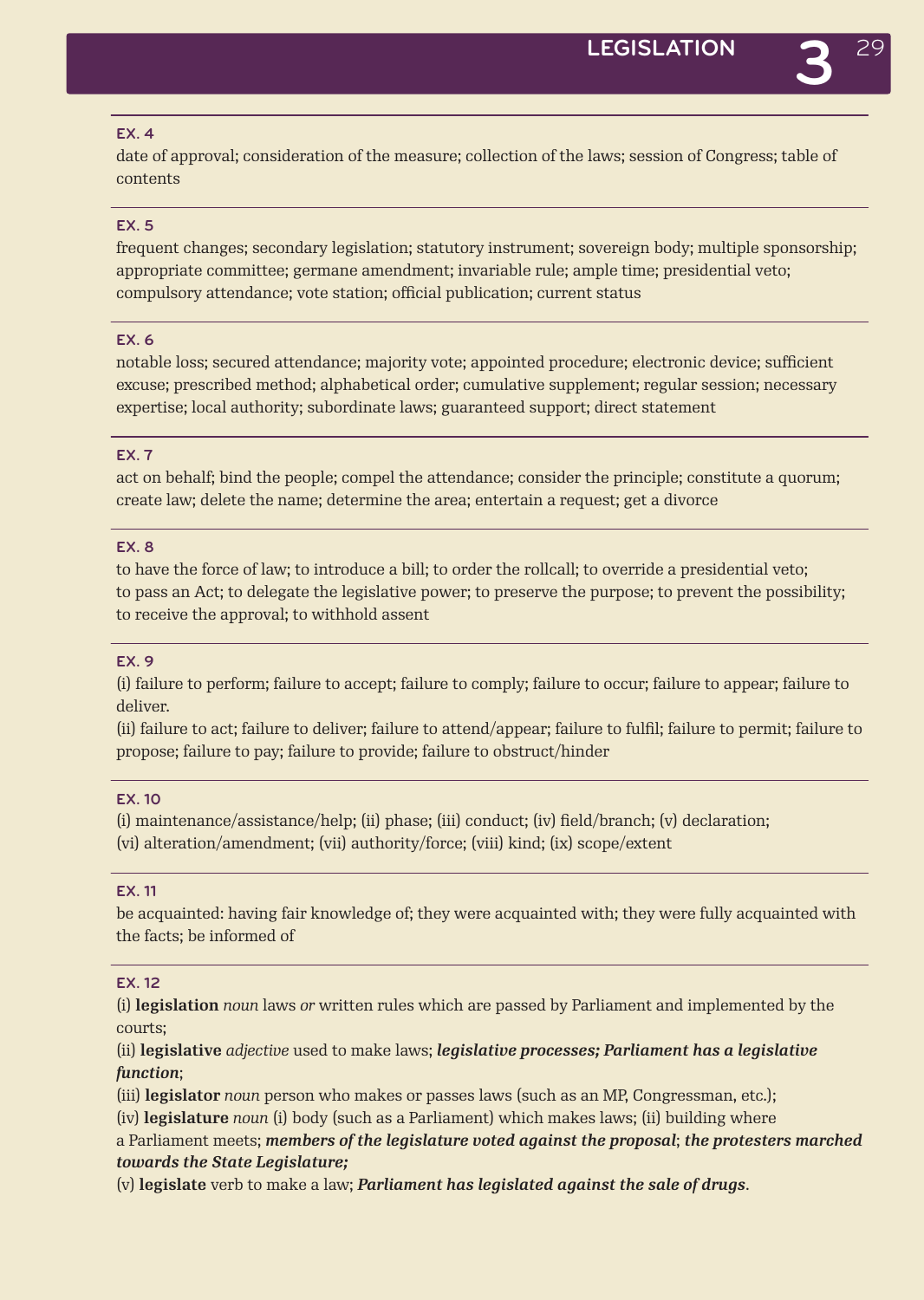

#### **EX. 13**

(i) We should distinguish between individual types of legislation.

(ii) General laws apply to everyone within the whole legal system.

(iii) Some laws apply just to particular persons or particular places.

(iv) The most common example of a local law is statute applicable just to a particular city or town.

(v) Parliament may delegate its legislative power to other bodies, such as government agencies or ministries.

(vi) Collections of laws may be arranged either alphabetically or according to their subject-matter.

(vii) A legal rule contained in a statute (an act) may be altered only by another statute (act).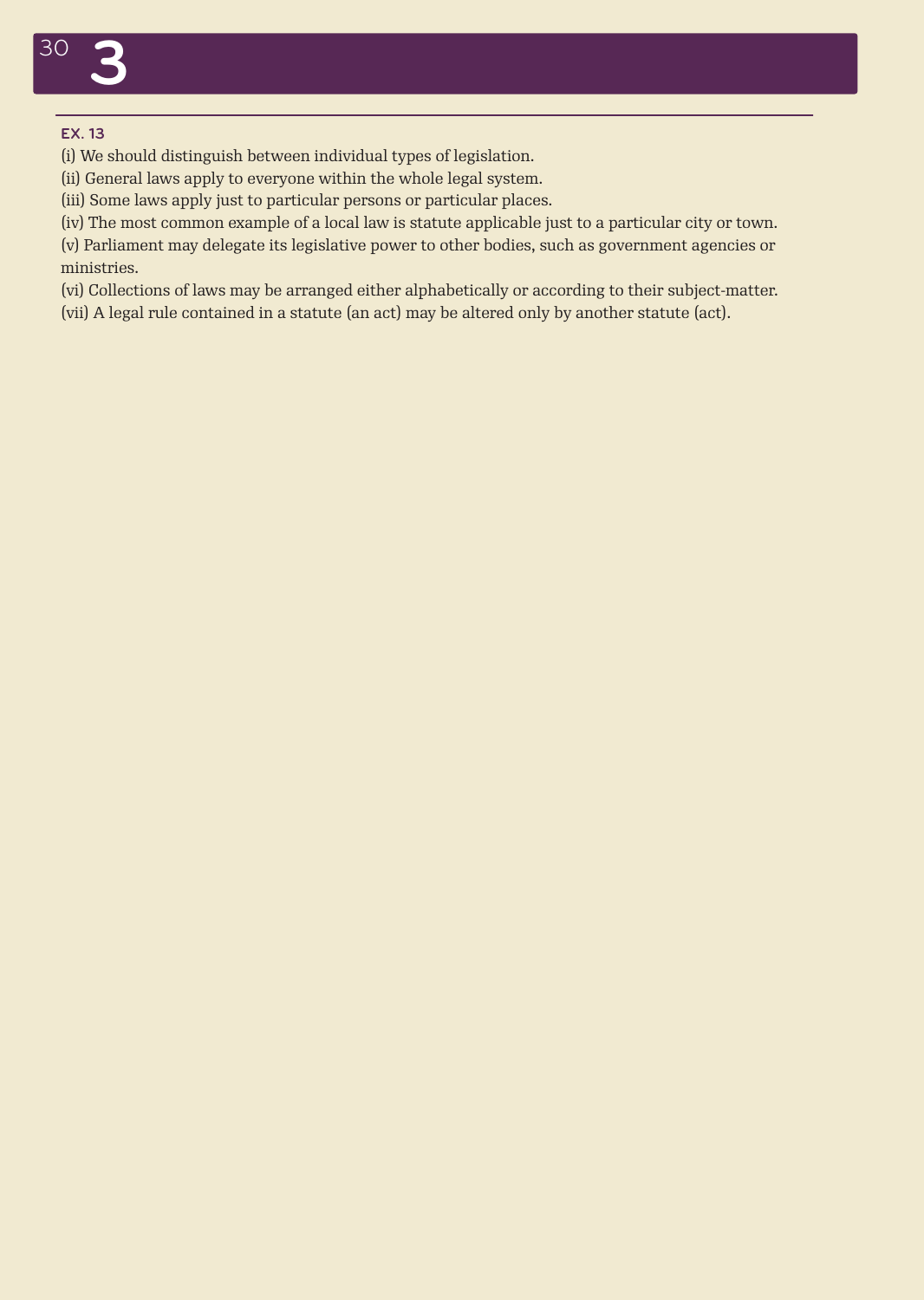## <span id="page-30-0"></span>**WORD STUDY**

**1. In order to describe or compare an event, situation or concept, you should be able, amongst other things, to use adjectives and to find their opposite forms, such as** *acceptable* **and** *unacceptable***. The most common way is to use the appropriate prefixes or to detach them.**

**Complete the following table using the adjectives in the list below.**

*advantageous, approved, assenting, constitutional, continuing, criminal, definite, dependent, direct, dispensable, due, employed, enforceable, formal, legal, limited, logical, official, orderly, permanent, possible, probable, reasonable, regular, relevant, responsible, sufficient, traditional, valid*

**2. However, you cannot always create the negative form of an adjective by using prefixes. Sometimes you must use a completely different word to express the opposite meaning. Complete the following tables with a suitable antonym of the following adjectives.**

| private - public; absolute - ; speedy - ; individual - |  |
|--------------------------------------------------------|--|
|                                                        |  |
|                                                        |  |
| ; false - ; final -                                    |  |

**3. In one of the texts in Section A you saw another prefix in the compound** *self-de‑ termination***. The prefix** *self‑* **has reflexive meaning = "oneself", "itself" in various relations with the second element of the compound.**

**The basis of compounds is normally a reflexive verbal phrase; thus, from "***to accuse oneself***" is formed a series of formally related words,** *self-accusation, selfaccusatory, self-accusing, self-accused***, any of which may arise independently of the others.**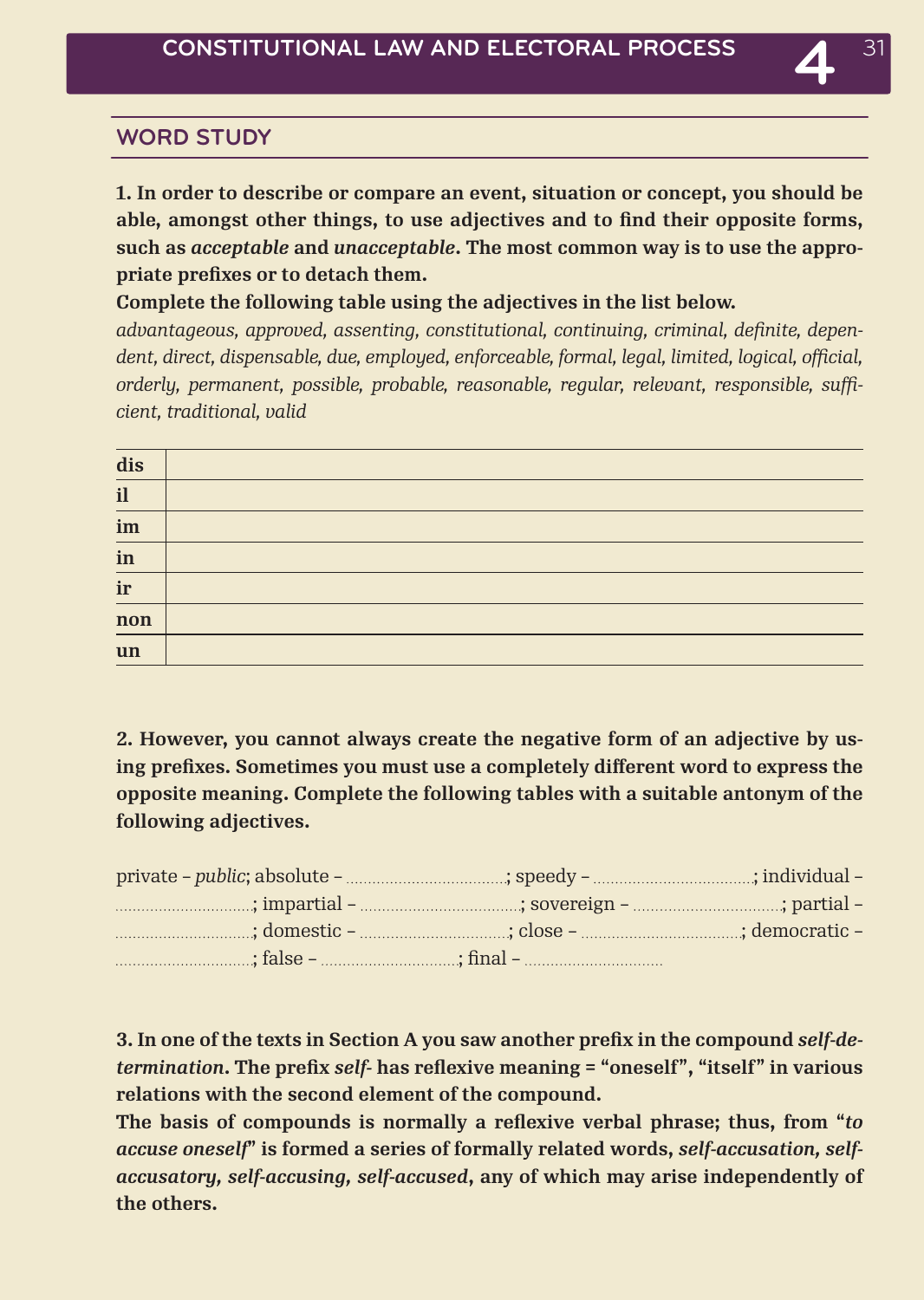

**Try to match words with the prefix self- with to the following definitions taken from the Oxford English Dictionary (CD edition, OUP 2004). There are more words offered than there are definitions, i.e. not all offered words will be used.** *self-assessment; self-centred; self-confidence; self-contained; self-control; self-defence; self-destruction; self-elected; self-executing; self-government; self-help; self-incrimination;* 

*self-justification; self-pity; self-reliance; self-regulation; self-study*

- (i) -------------------- confidence in oneself; often in an unfavourable sense, arrogant or impudent reliance on one's own powers.
- (ii)  $\ldots$ <sub>1</sub> study or contemplation of oneself. Study by oneself; private study.
- (iii) -------------------- an attempt to redress a perceived wrong by one's own action rather than through the normal legal process, i.e. to help oneself to remedy.
- (iv)  $\ldots$   $\ldots$   $\ldots$   $\ldots$  the act of defending oneself, one's rights or position.
- (v) -------------------- destruction of oneself, one's life; *esp.* self-murder, suicide.
- (vi) -------------------- elected by oneself, (of a body) elected by its members; of an office to which a person has appointed himself.
- (vii)  $\ldots$ <sub>1</sub>  $\ldots$ <sub>1</sub>  $\ldots$ <sub>2</sub>  $\ldots$ <sub>1</sub>  $\ldots$ <sub>1</sub>  $\ldots$ <sub>1</sub>  $\ldots$ <sub>1</sub>  $\ldots$ <sub>1</sub>  $\ldots$ <sub>1</sub>  $\ldots$ <sub>1</sub>  $\ldots$ <sub>1</sub>  $\ldots$ <sub>1</sub>  $\ldots$ <sub>1</sub>  $\ldots$ <sub>1</sub>  $\ldots$ <sub>1</sub>  $\ldots$ <sub>1</sub>  $\ldots$ <sub>1</sub>  $\ldots$ <sub>1</sub>  $\ldots$ <sub>1</sub>  $\ldots$ <sub>1</sub>  $\ldots$ <sub>1</sub>  $\ldots$ <sub>1</sub>  $\ldots$ <sub>1</sub>  $\ldots$ <sub>1</sub> oneself to prosecution.
- (viii) -------------------- regulation, control, or direction by or of oneself (itself).
- $(ix)$   $\ldots$   $\ldots$  control of oneself, one's desires, etc.
- (x)  $\ldots$  assessment or evaluation of oneself, one's actions or attitudes by oneself; calculation of taxable liability by oneself.
- (xi)  $\ldots$  (of an instrument, especially international treaty) effective immediately without the need of any type of implementing action.
- (xii) -------------------- administration by a people or state of its own affairs without external direction or interference.

## **NOTE**

There are two nouns suggesting that matters are governed by the involved people themselves, namely *self-government* and *self-governance*. Although both may be translated into Czech as samospráva, the contexts in which they can be used or found differ.

- i. *Self-government* is primarily used when public administration in the state, or its part, is meant, e.g. self-government of individual states of the USA, or self-government of regions or communities in the Czech Republic.
- ii. *Self-governance* means primarily independent organization and administration of own matters within and by an association, club, society or any other entity established particularly on the grounds of the common interests of their members, such as student self-governance within American universities, the self-governance of aboriginal tribes in Canada, the US or Australia, or self-governance of teachers within a specific territory, etc.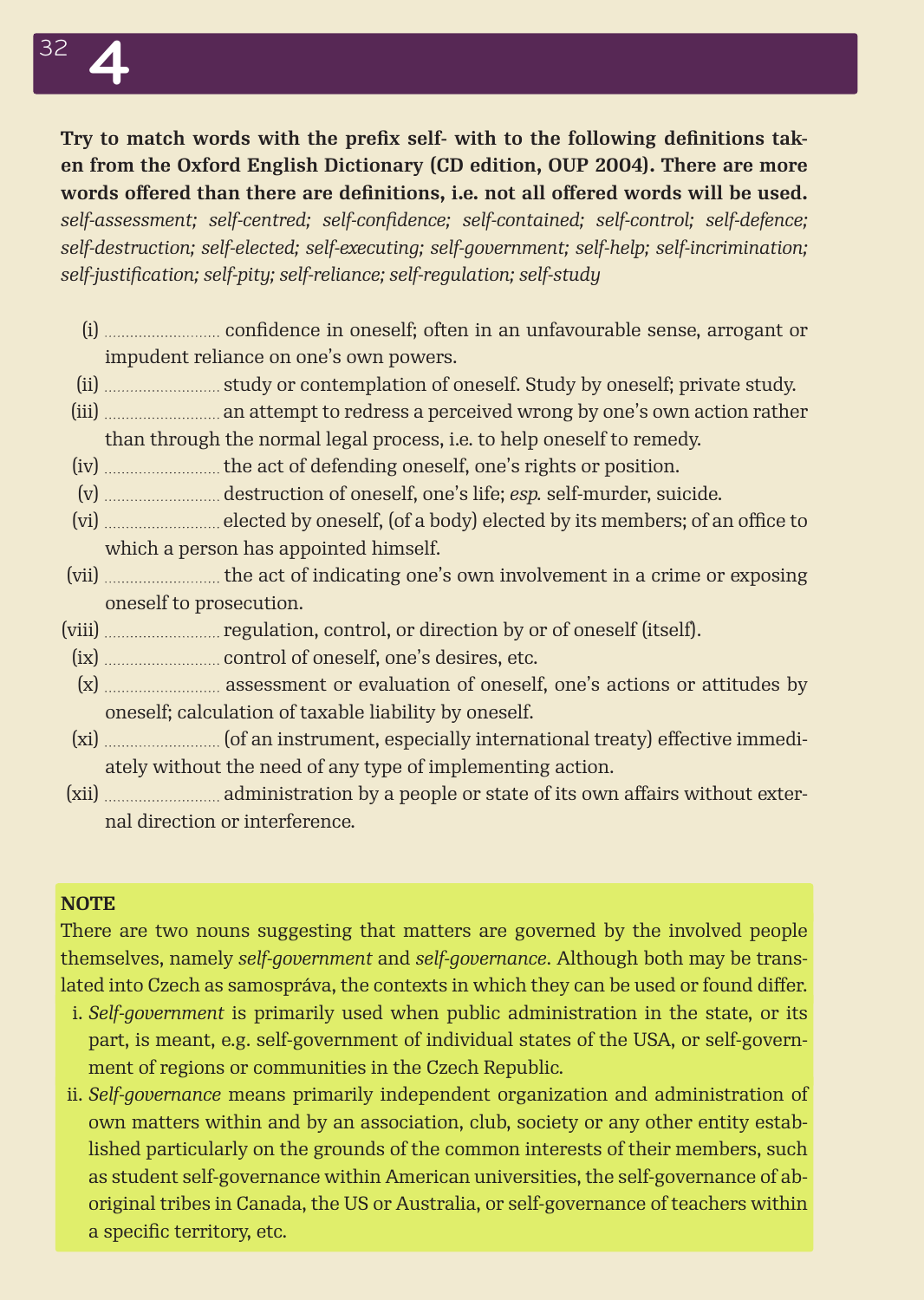## **4. Complete the phrases below with appropriate prepositions.**

The Queen's role set (i)  $\ldots$  (ii)  $\ldots$  the Constitution Act; (iii) $\ldots$  conformity (iv)<sub>--------------</sub> the Constitution; (v)<sub>---------------</sub> violation (vi)<sub>---------------</sub> law; to indicate variation (vii)<sub>--------------</sub> law; to be conformed (viii)  $\ldots$  $\ldots$  $\ldots$  $\ldots$  basic principles; an instrument agreed (ix)-------------- **(**x)-------------- the people; decision (xi)-------------- respect (xii)<sub>---------------</sub> all issues; to act (xiii)  $\ldots$  $\ldots$  $\ldots$ , opposition (xiv) $\ldots$  $\ldots$  $\ldots$ , the ultimate authority; a grant of power (xv)<sub>---------------</sub> the fifty sovereign states (xvi)---------------- the United States; to be secure (xvii)<sub>---------------</sub> seizure (xviii)<sub>--------------</sub> one's own home; a person charged (xix)<sub>---------------</sub> breaking the law; trial (xx)<sub>---------------</sub> a jury; to divide the powers (xxi)-------------- three branches; to prevent any one branch (xxii)------------- gaining excessive power; to contest the law (xxiii)-------------- grounds that it conflicts (xxiv)<sub>----------------</sub> the Constitution; to deal (xxv)  $\ldots$ <sub>certain</sub> issues; to track (xxvi) -------------- criminals; to set (xxvii)-------------- basic principles; the executive power is vested (xxviii).................. the Queen but the real power rests (xxix)................... the Cabinet; to consider some issues (xxx)<sub>----------------</sub> a federal level; ministers answerable (xxxi) -------------- Parliament (xxxii)-------------- their activities; to preside (xxxiii)-------------- cases (xxxiv)<sub>---------------</sub> courts; British constitution is made (xxxv) ---------------- (xxxvi)-----------------statute law, common law and conventions; ministers appointed (xxxvii)-------------- the Australian Parliament; to carry (xxxviii)..................... the government programs enacted (xxxix)-------------- law (lx) -------------- Congress; to perform the duties (lxi)-------------- the name (lxii)  $\ldots$ <sub>the</sub> Queen; to be involved (lxiii)  $\ldots$ <sub>n</sub> pardoning people convicted (lxiv)<sub>--------------</sub> crimes; Australian ministers are independent (lxv)<sub>---------------</sub> the British Government; to act (lxvi)........................the advice of the government; to serve (lxvii) ---------- juries; persons subject (lxviii) ---------- the jurisdiction (il) ---------- the State; to be eligible (l)  $\ldots$  naturalization; children born (li)  $\ldots$  American citizens; the petition (lii)  $\ldots$ <sub>1</sub> aturalization filed (liii)  $\ldots$ <sub>1</sub> the court; to take an active part (liv) the government; to be listed (lx) ............. the electoral register (lvi) ............. the local electoral area; the police officer (lvii)  $\ldots$  $\ldots$  $\ldots$ , duty; to qualify (lviii)  $\ldots$  $\ldots$  $\ldots$ . inclusion (lix)  $\ldots$ , the register; to admit only two voters (lx)  $\ldots$ , any one time; to be resident (lxi)  $\ldots$  the area of the registering council (lxii)  $\ldots$  the qualifying date; to vote (lxiii)  $\ldots$  local government elections; to be available (lxiv)  $\ldots$  demand; to attend the polling station (lxv)  $\ldots$  $\ldots$  $\ldots$  person; the vote (lxvi)  $\ldots$  $\ldots$  $\ldots$  a matter of confidence; to apply (lxvii) ---------- a postal vote (lxviii) ---------- a particular election; to register (lxix)  $\ldots$  one's new address; to be (lxx)  $\ldots$  an educational course; to mark the ballot paper  $(lxxi)$   $\ldots$  a cross  $(lxxi)$   $\ldots$  the box  $(lxxi)$   $\ldots$  the name of the candidate; to place the ballot paper (lxxiv) ............. the ballot box; to spoil the ballot paper  $(lxxv)$   $\ldots$  mistake; to refrain  $(lxxvi)$   $\ldots$  voting; to vote  $(lxxvii)$ ............. bills; to submit a measure (lxxviii) ............. a popular vote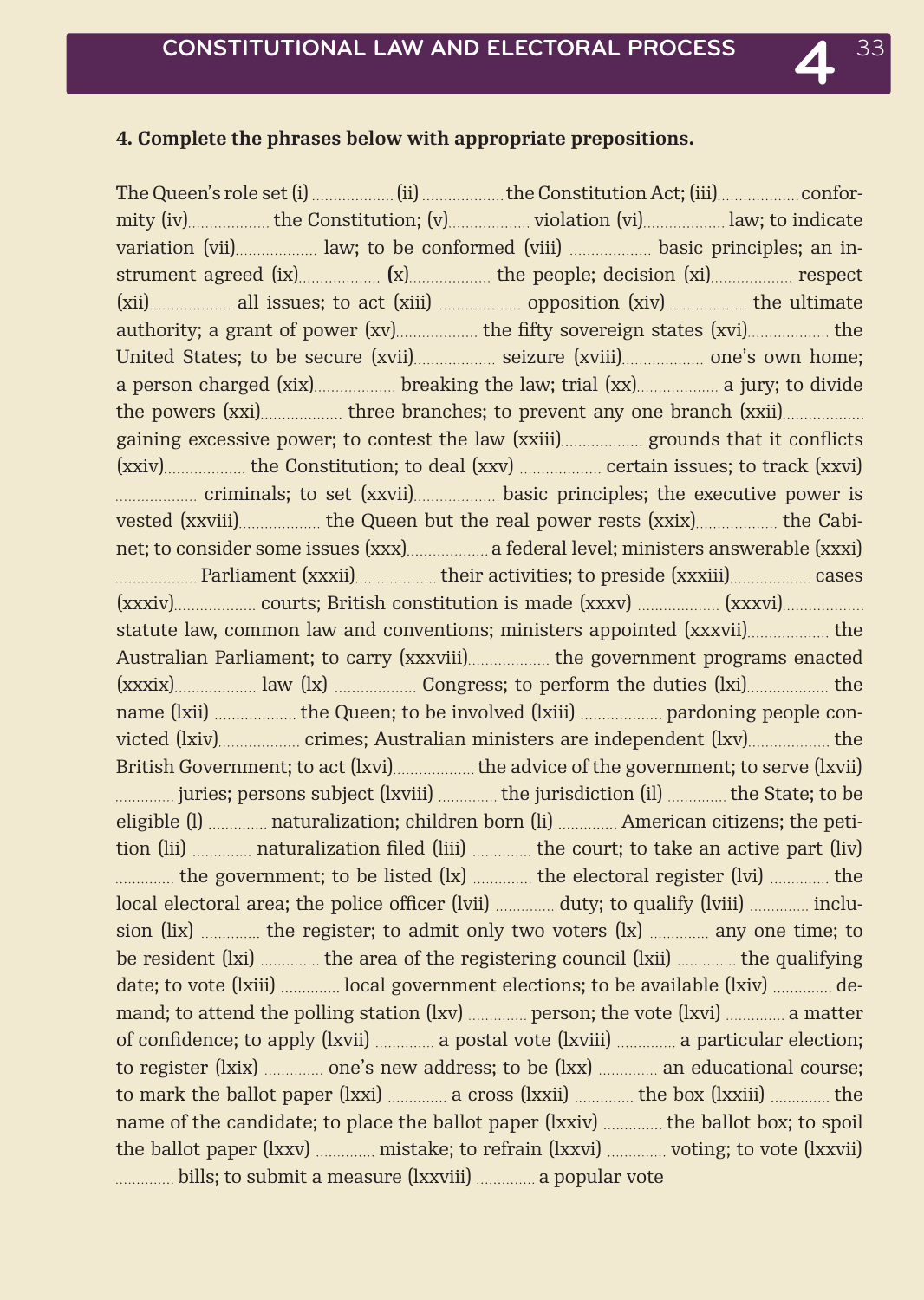

## **5. Complete the phrases below with verbs from the following list in their appropriate form (-s, -ing, -ed).**

*agree; assign; break; carry; conflict; deal; derive; make; prevent; provide; reserve; rest; set; track; vest*

A charter of government (i)  $\dots$  its whole authority from the governed; a written instrument (ii)  $\ldots$  upon by the people; powers (iii)  $\ldots$ to individual states; to (iv) ---------------------- any branch of the government from gaining undue power; laws have been adopted to  $(v)$   $\ldots$  $\ldots$  $\ldots$  $\ldots$  $\ldots$  $\ldots$  for social welfare; any law held unconstitutional (vi)  $\ldots$  with the Constitution; the federal government (vii) ------------------------ with national problems and international relations; the FBI (viii) ---------------------- down criminals who (ix) ---------------------- federal laws; the President may  $(x)$   $\ldots$  $\ldots$  $\ldots$  $\ldots$  $\ldots$  duties to the elected Vice President; the Constitution  $(xi)$   $\ldots$  $\ldots$  $\ldots$ out the basic principles of democratic government; the executive power in Canada is (xii)  $\ldots$  $\ldots$  $\ldots$  $\ldots$  in the Queen; the real executive power (xiii)  $\ldots$  $\ldots$  $\ldots$  $\ldots$  $\ldots$  $\ldots$  with the Cabinet; Canadian Parliament is (xiv) -------------------- up of the House of Commons and the Senate; the President must  $(xv)$   $\ldots$  $\ldots$  $\ldots$  $\ldots$  $\ldots$  $\ldots$  out the government programs enacted into law.

## **6. Fill in the blanks with words derived from those in brackets to make meaningful sentences.**

- (i) To vote in a general election your name must be on the -------------------- (elect) register.
- (ii) If you are not on the register already, you cannot vote in the forthcoming ............. --------------- (elect).
- (iii) Councils keep a full register, on which details of all -------------------- (elect) have to be recorded, and which anyone can ask to view.
- (iv) Polling stations are set up in  $\ldots$  ------------------------ (suit) public buildings, such as schools or community centres.
- (v)  $\ldots$  (apply) forms for postal vote are available from local election offices – usually council offices – or they can be downloaded from the council's website.
- (vi)  $\ldots$  (apply) must fill in an identity confirmation form, and a witness must also sign it.
- (vii) You can appoint someone else to cast your vote on your behalf, but you must give an  $\ldots$  (accept) reason, such as being physically  $\ldots$  (capable) (capable) of getting to a polling station or having an overseas business appointment.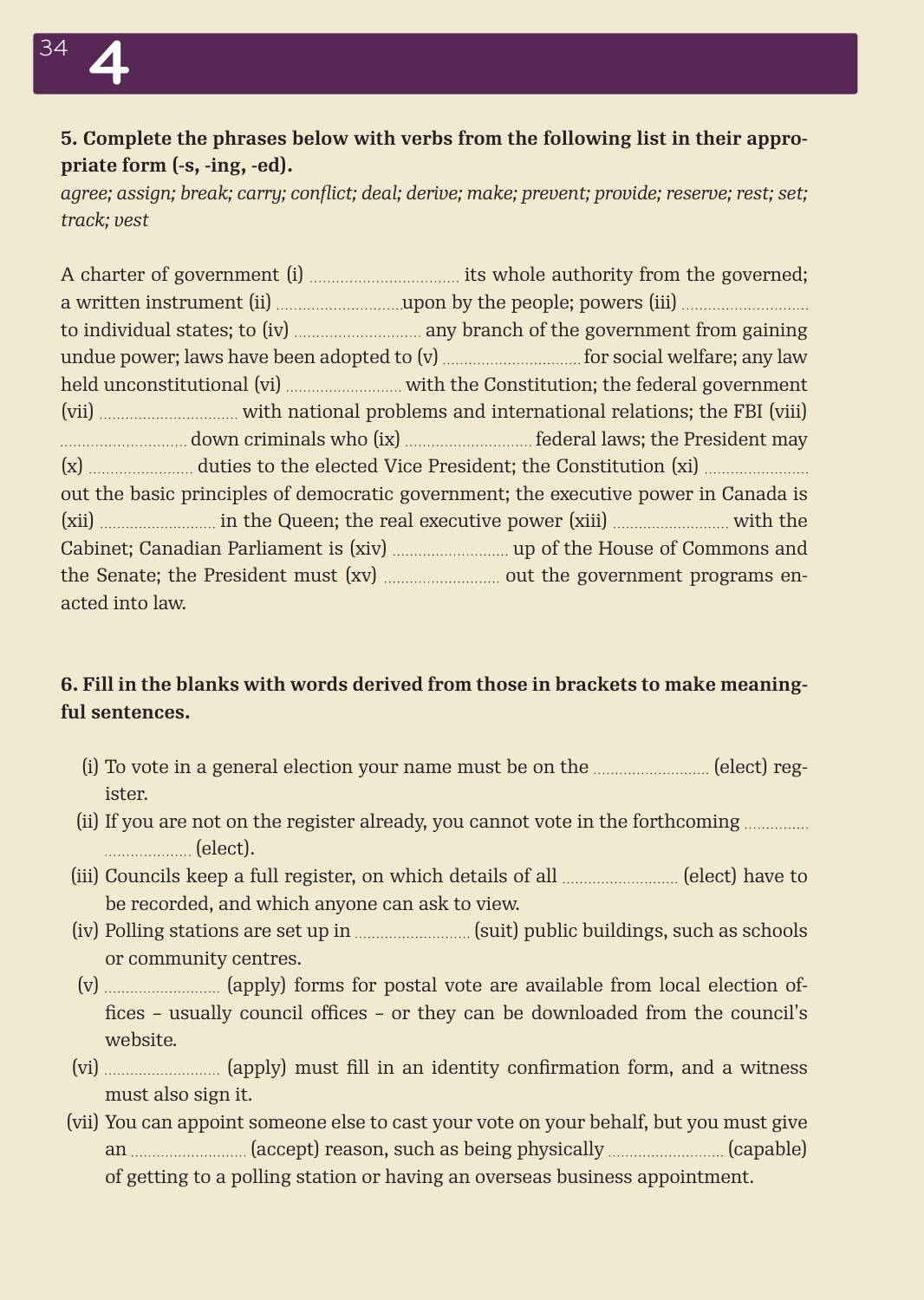- (viii) If you want a proxy vote for all future elections, your ---------------------- (apply) must also be signed by your doctor or ------------------------ (employ), depending on your reason.
	- (ix) Empty ballot boxes are delivered to polling stations -------------------- (seal) except for the slot where you post your ballot paper.
	- (x) When the polls close, the slots are also sealed before the boxes are taken to a central counting point in the ---------------------- (constituent).
	- (xi) The boxes are opened in the  $\ldots$  (present) of a Returning Officer usually a senior council officer – who is responsible for the smooth running of the count.

## **7. Match each verb with a suitable object from those in italics.**

*on a jury; a vote; the registers; secrecy; the right to vote; a certificate; authority to MPs; public office*

|  | $\ldots$ ; to issue $\ldots$ ; to maintain $\ldots$ , to cast $\ldots$ , $\ldots$ , $\ldots$ , $\ldots$ , $\ldots$ , $\ldots$ , $\ldots$ , $\ldots$ , $\ldots$ , $\ldots$ , $\ldots$ , $\ldots$ , $\ldots$ , $\ldots$ , $\ldots$ , $\ldots$ , $\ldots$ , $\ldots$ , $\ldots$ , $\ldots$ , $\ldots$ , $\ldots$ , $\ldots$ , $\ldots$ , |  |
|--|---------------------------------------------------------------------------------------------------------------------------------------------------------------------------------------------------------------------------------------------------------------------------------------------------------------------------------------|--|
|  |                                                                                                                                                                                                                                                                                                                                       |  |

## **8. Complete the following phrases with words from the list below so that the final phrases make sense.**

*appropriate; branch; campaign; common; considerable; duties; immense; indefinite; indispensable; itemized; judgments; judicial; law; maxim; practices; representative; residual; royal; rule; seizure; self-governing; speedy; state; sufficient; undue; unity; unreasonable; welfare*

| stitutional amendment; (iv) ceremonial ; (v) defence; (vi) |  |
|------------------------------------------------------------|--|
|                                                            |  |
|                                                            |  |
|                                                            |  |
| forceable ; (xv) legislative ; (xvi) national ;            |  |
|                                                            |  |
| democracy; (xx) social ; (xxi) sovereign ;                 |  |
|                                                            |  |
|                                                            |  |
|                                                            |  |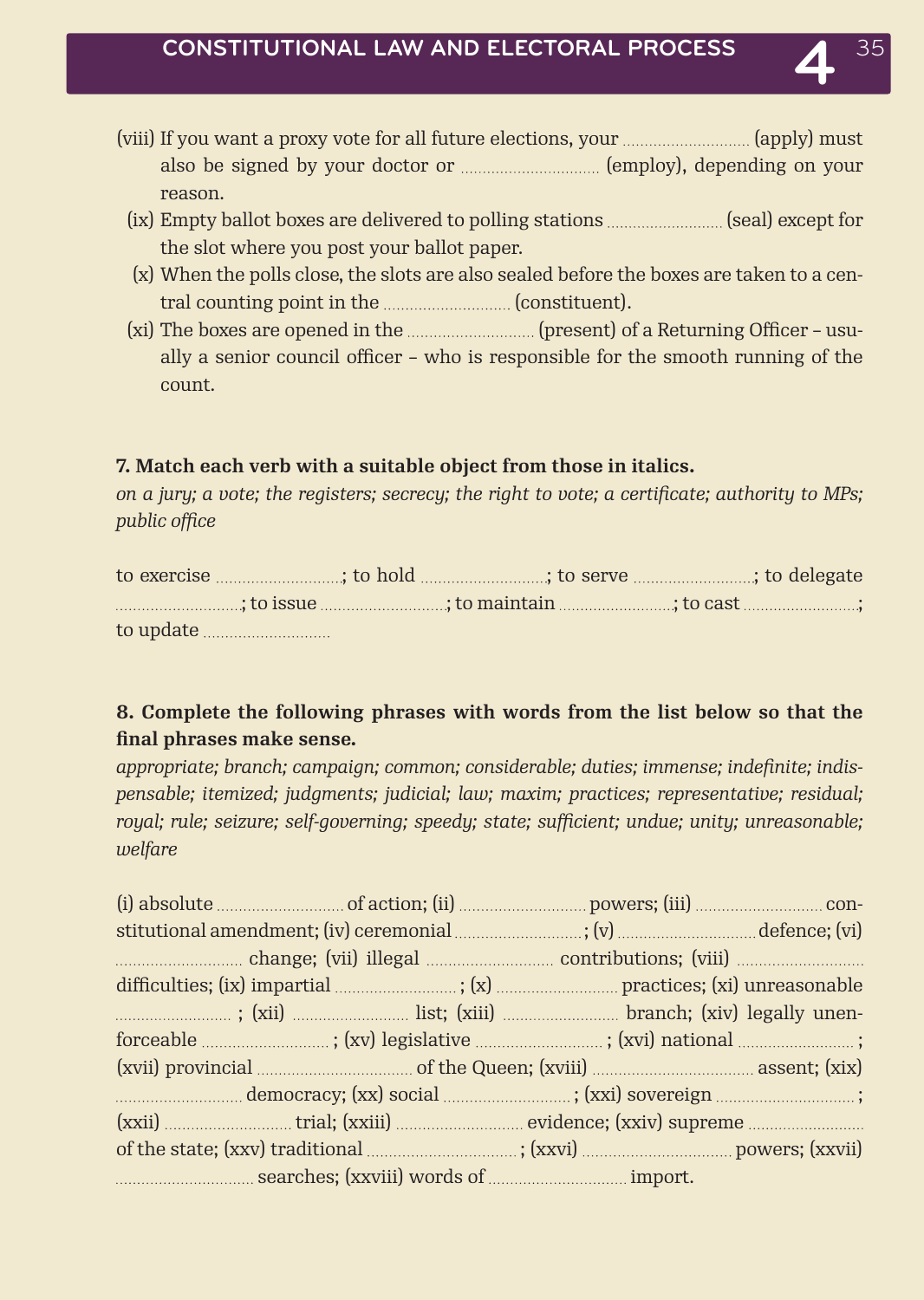

## **9. Complete the following sentences with words from the list below.**

*respect; conformity; opposition; violation*

- (i) The House ought, in  $\ldots$  ---------------------- with ancient usage, to adjourn over the Easter holiday.
- (ii) The government acted in  $\ldots$  of its agreement when it decided not to continue its negotiations with the Unions.
- (iii) What we have just heard is in -------------------- to the plan for reorganizing the divorce courts.
- (iv) The defendant counterclaimed for loss and damage in  $\ldots$  $\ldots$  $\ldots$  $\ldots$  of a machine sold to him by the plaintiff.

## **10. Two important verbs –** *to stand* **and** *to run* **– are related to an electoral process at any level and of any kind. Read their definitions.**

- *to stand*: to appear as a candidate, to offer oneself as a candidate, *for* (a post, office); *against* (a rival candidate): *to stand for the election (of)*, *to stand in election (for)*, *to stand to be elected, to stand candidate, to stand for a constituency or for Parliament*.
- *to run*: to compete, stand as a candidate, *for* a position, seat, etc., or *on* a specific issue or policy (originally and chiefly in American English).

Can you see any difference in their use?

## **Decide which of the two you can use in the following sentences.**

- (i) Mr. Dewey has sworn not to ------------------------ again for the Governorship.
- (ii) We have never had the misfortune to .................................. for Congress.
- (iii) President Carter says he does not know whether he will ------------------------------ for re-election in 1980 or whether he will win if he does.
- (iv) Tadpole wants me to ------------------------ for Birmingham.
- $(v)$  I know what I'll do: I'll  $\ldots$   $\ldots$  for Congress.
- (vi) Sir Charles had never  $\ldots$  for Parliament.

## **11. Fill in the blanks with words derived from those in brackets to make meaningful sentences.**

A constitution is a set of laws on how a country is governed. The British Constitution is (i) -------------------- (write) in one single document, unlike the constitution in America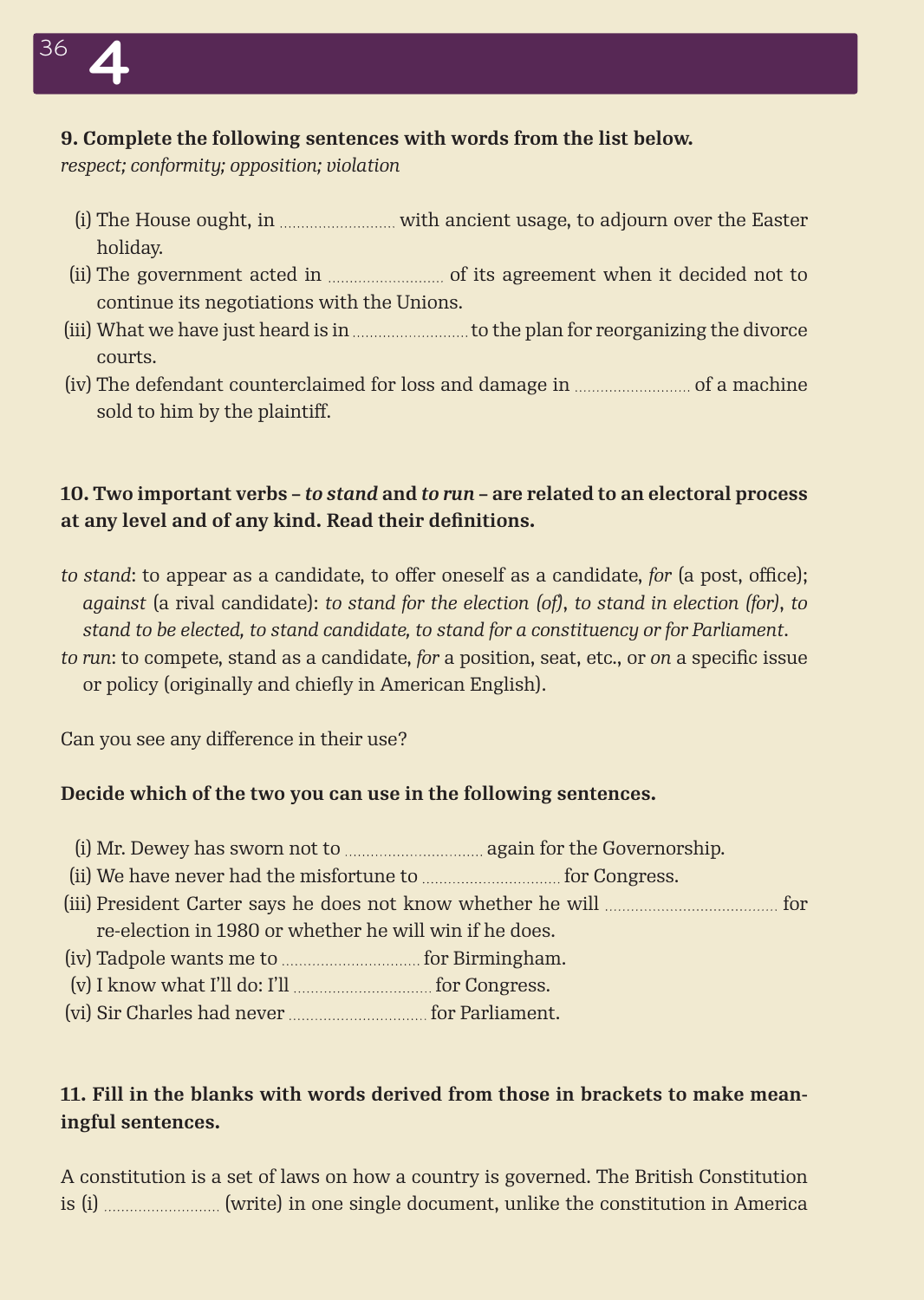or the proposed European Constitution, and as such, is referred to as an (ii)  $\ldots$ ------------------- (codify) constitution in the sense that there is no single document that can be classed as Britain's constitution. The British Constitution can be found in a (iii) ---------------------- (vary) of documents. Supporters of our constitution believe that the current way allows for (iv)  $\ldots$  (flexible) and change to occur without too many problems. Those who want a written constitution believe that it should be codified so that the public as a whole has access to it – as opposed to just  $(v)$   $\ldots$   $\ldots$  (constitution) experts who know where to look and how to interpret it.

(vi)  $\ldots$  (amend) to Britain's unwritten constitution are made the same way – by a simple (vii)  $\ldots$   $\ldots$   $\ldots$   $\ldots$   $\ldots$   $\ldots$   $\ldots$   $\ldots$   $\ldots$   $\ldots$   $\ldots$   $\ldots$   $\ldots$   $\ldots$   $\ldots$   $\ldots$   $\ldots$   $\ldots$   $\ldots$   $\ldots$   $\ldots$   $\ldots$   $\ldots$   $\ldots$   $\ldots$   $\ldots$   $\ldots$   $\ldots$   $\ldots$   $\ldots$   $\ldots$   $\ldots$   $\ldots$  followed by the Royal (viii) ............................. (assent).

**12. In the texts of Section A you saw the word** *poll* **and some of its derivatives. It is one of those expressions which can denote quite a few different things and appear in many compounds. Below you will find a list containing many of the meanings and the collocations in which it appears (adapted from the Oxford English Dictionary, CD ed., OUP 2004).**

*poll* (n) The head of man or beast. Short for poll-tax.

- The counting of voters; the entering of votes, in order to their being counted: esp. at the election of parliamentary or other representatives. (*It is not a question to be decided by a poll.*)
- The voting at an election; the action, or time and place, of voting. (*Come to the poll and give their vote for the election of a new Parliament.*)
- The numerical result of the voting; the total number of votes recorded, as *a heavy or light poll*.
- A poll taken to estimate public opinion on a specified issue by questioning a sample intended to be representative of the whole people. *Opinion poll*: a poll intended to fore- cast the result of a presidential, parliamentary, or other election.
- *poll* (v) To take the votes of, register the suffrages of; in *passive* to have one's vote taken, to record a vote.
- *poll/polling the jury*, a practice whereby the jurors are asked individually whether they assented, and still assent, to the verdict.
- *poll-booth*, the booth or temporary structure at which the poll was formerly taken at a parliamentary election, a polling-booth.

*poll-card*, an official notification informing voters of the place and date of voting.

*poll-clerk*, a clerk who records the votes polled; a clerk officially connected with an election.

*poll-rating*, the popularity of a person (usually a political leader) as indicated by a poll.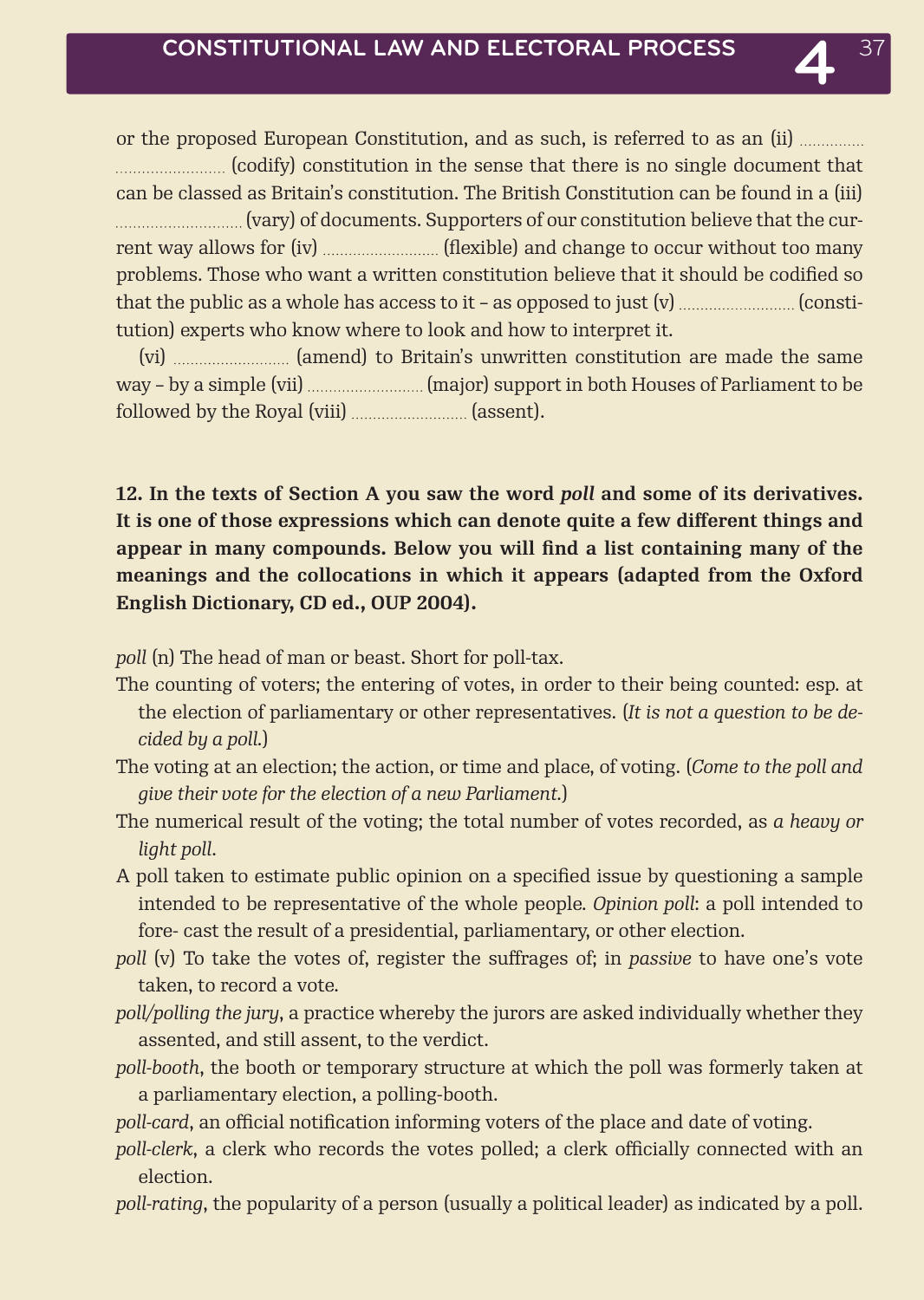# <sup>38</sup> **4**

- *poll-taker*, usually in *pl.* , a newspaper or other organization which conducts an opinion poll, = pollster
- *poll-tax*, a capitation-tax formerly assessed by the head on every subject according to rank

*poll-winner*, a successful candidate in a poll

*polling*, the registering or casting of votes; the action or process of conducting an opinion poll

*polling district*, it means a "ward" in the UK

*polling station*, a place where voters go to cast their votes in an election

# **Complete the following sentences with the words, or their derivatives or compounds, from the list above.**

 $(i)$  At Wednesday's election there was a lighter  $\ldots$  $\ldots$  $\ldots$  $\ldots$  $\ldots$ ....

- (ii) Such  $\ldots$ <sub>1</sub>  $\ldots$ <sub>1</sub> is to continue for two days only, being successive days, for seven hours on the first day, and eight hours on the second day of  $\ldots$
- (iii) Unfortunately not enough publicity was given by the parties to the fact that the -------------------- closed at 9 instead of 10.
- (iv) Before you can trace your name in the lists you must know in which  $\ldots$ you live.
- (v) Divide the hall into four practically equal districts, and, in a central spot of each, place the -------------------- .
- (vi) The exclusion of women from the -------------------- was, in his opinion, nothing short of an injustice.
- (vii)  $\ldots$ <sub>c</sub> remind the elector of his right to vote and they tell him his voting number and where his polling station is.
- (viii) Two months before the general election Mr. Heath's .............................. were unsatisfactory.
	- $(ix)$  A victory for Mr. Goldwater would be the greatest upset for the  $\ldots$ since the Literary Digest predicted a landslide for Mr. Landon, the Republican who was crushed by President Roosevelt in 1936.
	- (x) To  $\ldots$  a jury is to call the names of the persons who compose a jury and require each juror to declare what his verdict is before it is recorded.
	- (xi) The power of  $\ldots$   $\ldots$   $\ldots$  was never more vividly demonstrated than in the 1968 New Hampshire primary campaign.
- (xii) A *polling-sheriff*, in Scotland, is the presiding officer at a  $\ldots$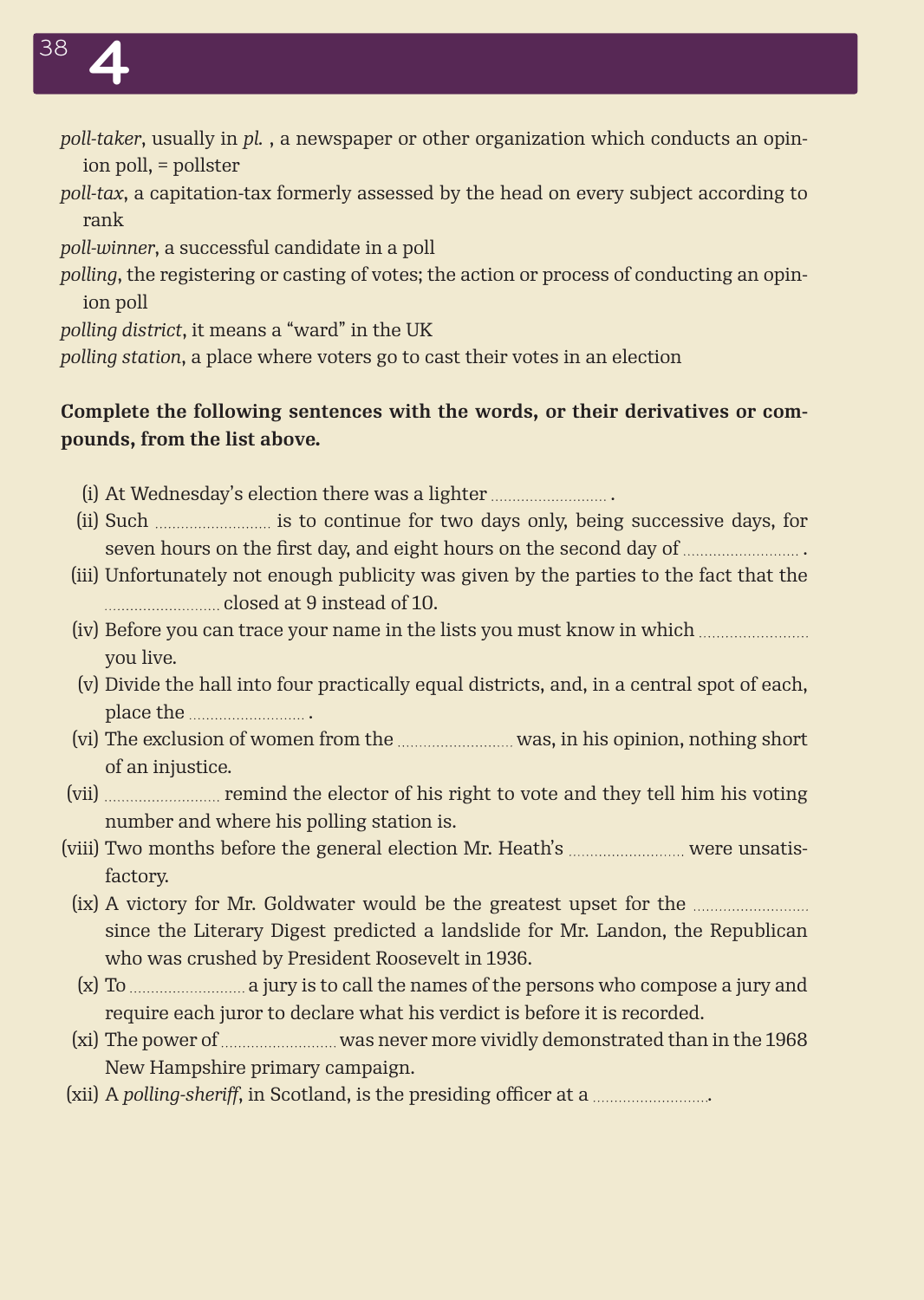**13. In one of the texts in Section A** *abuse of power* **was mentioned. The word**  *abuse* **(it can be both a noun and a verb) is a compound made of the prefix** *ab‑* **and the root word** *use***. In legal English there are some important words with a similar structure. Below you will find a list and examples of their use (adapted from the Oxford English Dictionary, CD ed., OUP 2004).**

- *aboriginal* (adj); *aborigine* (n). First or earliest so far as history or science gives record; primitive; strictly native, indigenous.
- *abridge* (v); *abridgement* (n). To shorten; to make shorter, to cut short in its duration. (an abridged version or edition of a book, dictionary, etc.)
- *abrogate* (v); *abrogation* (n). To repeal (a law, or established usage); to repeal a former law by legislative act or by usage.
- *absolve from/of* (v). To set free, pronounce/declare free (from blame, guilt, moral burden; from the penalties and consequences of crime or sin). (This does not absolve him from moral blame.) To acquit (a person) of a criminal charge, to pronounce not guilty. (He does so without incurring any penalty, and is at once absolved.) To set free, discharge (from, formerly of, obligations, liabilities). (He also appealed to the Pope to be absolved from the obligations which he had contracted.)
- *abstain* (v); *abstention* (n). To keep oneself from, refrain from voting. To decline to use one's vote; not to use one's vote. (In November, 1954, the Parliamentary Labour Party decided to abstain on the vote ratifying the London and Paris agreements.)
- *abuse* (v+n). To use improperly, to misuse; to make a bad use of, to pervert; to take a bad advantage of. spec. To take (a drug) for a purpose other than a therapeutic one. (I dare not promise that I may not abuse the opportunity so temptingly offered me.)

# **Complete the following sentences with the words (or their derivatives) from the list above.**

- (i) The Court ------------------------------ the accused man of all responsibility for her death.
- (ii) ------------------------------ title provides original natives of the US exclusive right to occupy lands and waters used by them before the US asserted sovereignty over such areas.
- (iii) In Copyright Law, to  $\ldots$   $\ldots$   $\ldots$  a book, play, article or other piece of work, means to preserve the substance, but to make it shorter by removing some parts of it.
- (iv) In 1969 the Important Question resolution had passed by a wide margin of 71 in favor, 48 against, and 4 ------------------------------ .
- (v) Time and again, the Liberals split three ways some voting with the government, some against, the rest ------------------------------ .
- (vi) Conservative MPs ------------------------------ at the end of a Commons debate last night.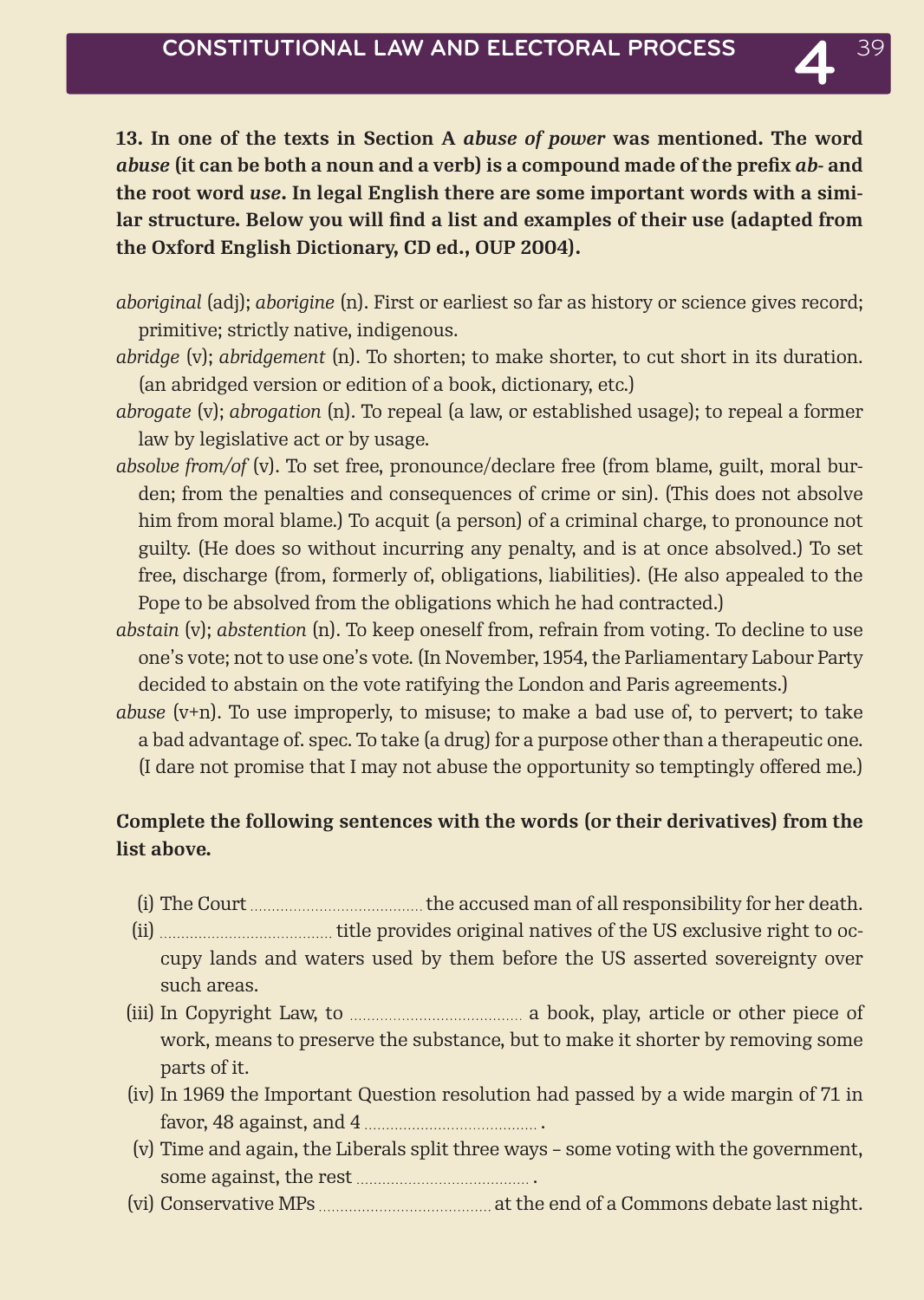

- (vii) Between a compilation and an  $\ldots$  there is a clear distinction: a compilation consists of selected extracts from different authors; an  $\ldots$  $\ldots$  $\ldots$ -------------------- is a condensation of the views of one author.
- (viii) The ------------------------------ of stimulant drugs such as the amphetamines and phenmetrazine has led to some publicity and concern.
- (ix) If persons ------------------------------ something such as a law, agreement or practice, they put an end to it, usually in a formal way.
- $(x)$  The votes given for Mr. Clarke were 7683. There were over 7000  $\ldots$  $\ldots$  $\ldots$  $\ldots$
- (xi) If a permanent member of the Security Council ------------------------------ from voting on a nonprocedural decision of the Council, such  $\ldots$  $\ldots$  $\ldots$  $\ldots$  $\ldots$  $\ldots$  is not considered to be a veto.
- (xii) He decided to restore his brother to the authority which he had so --------------------- -------------------.

# **14. Complete the text about the Australian Parliament with the words from the list; each word can be used only once.**

*absolute; ballot; continues; count; counted; elected; equal; exclusion; immediately; majority; obtain; proportional; votes*

Members of the House of Representatives are (i) ------------------------------ on the basis of an absolute (ii) ------------------------------ system. The first preference (iii) --------------------------- recorded for each candidate are (iv) ---------------------------- . If any candidate receives more than 50 per cent of the first preference votes, that candidate is (v)  $\ldots$ elected. Whether or not a candidate is elected on first preference votes, the counting (vi)  $\ldots$   $\ldots$   $\ldots$   $\ldots$   $\ldots$   $\ldots$   $\ldots$   $\ldots$   $\ldots$   $\ldots$   $\ldots$   $\ldots$   $\ldots$   $\ldots$   $\ldots$   $\ldots$   $\ldots$   $\ldots$   $\ldots$   $\ldots$   $\ldots$   $\ldots$   $\ldots$   $\ldots$   $\ldots$   $\ldots$   $\ldots$   $\ldots$   $\ldots$   $\ldots$   $\ldots$   $\ldots$   $\ldots$   $\ldots$   $\ldots$   $\ldots$  second and later preferences on their (vii) ------------------------------ papers are distributed. A candidate who receives an (viii)  $\ldots$   $\ldots$   $\ldots$   $\ldots$   $\ldots$  majority of votes during the (ix) ---------------------------------- process is elected. The process of excluding candidates and distributing preferences continues until only two candidates remain in the  $(x)$ ---------------------------------- .

Senators are elected from the States or Territories on the basis of (xi) ........................... -------------- representation. Under this system it is not necessary for a candidate to (xii) ------------------------------ an absolute majority of votes to be elected: a candidate is elected on receiving a number of votes (xiii) ------------------------------ to the quota.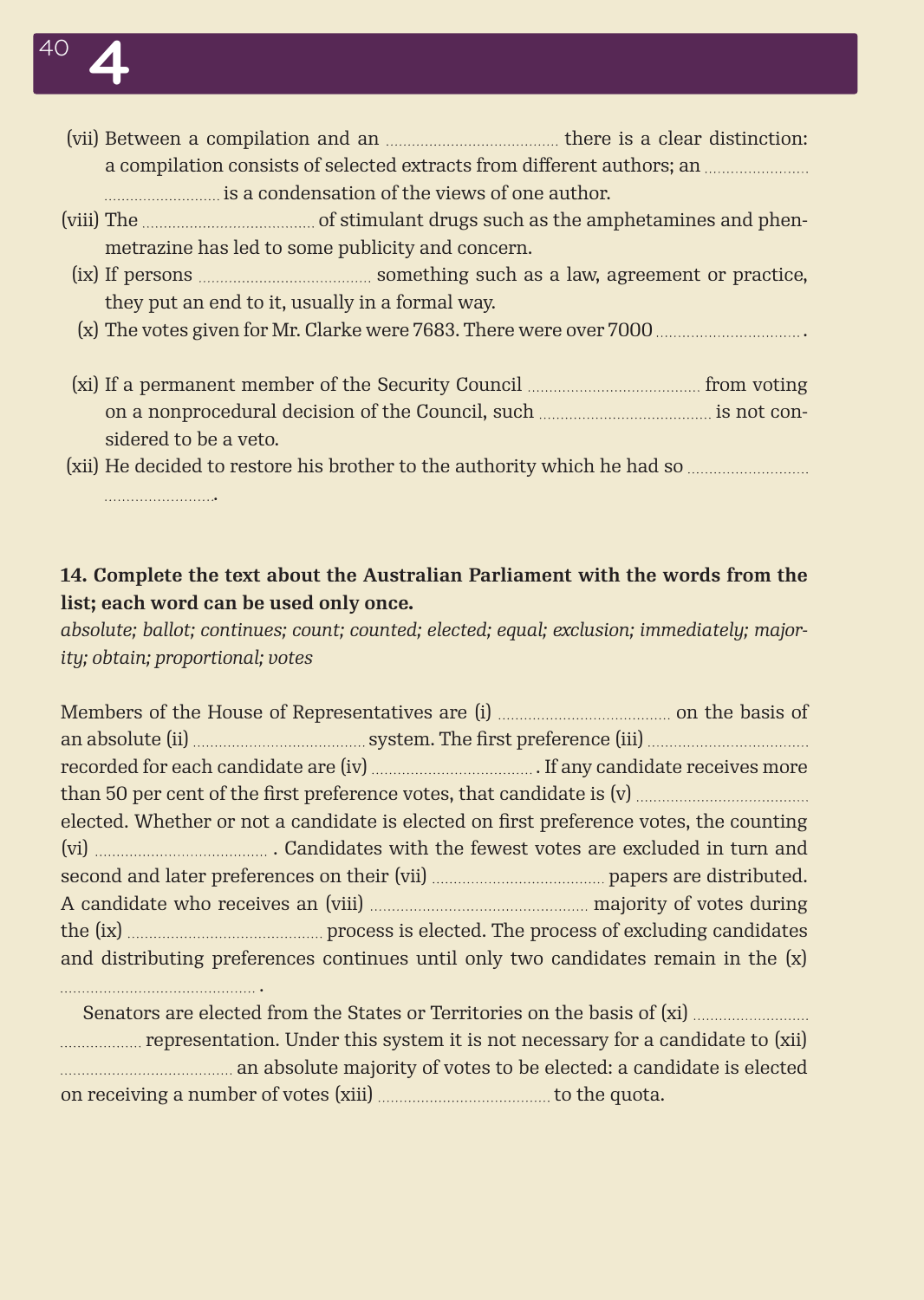- (i) Ústava je základní zákon země, jenž stanovuje charakter, koncepci a organizaci vlády a hlavní zásady vnitřního života společnosti.
- (ii) Ani česká ani americká ústava neupravují chování soukromých osob.
- (iii) Státní moc se podle ústavy skládá ze tří složek moci výkonné, zákonodárné a soudní.
- (iv) Zákonodárnou moc představuje parlament, který se obvykle skládá ze dvou komor.
- (v) Prezident USA je volen ve všeobecných volbách na období čtyř let.
- (vi) Irský prezident, stejně jako prezident České republiky, je hlavou státu, jejíž hlavními povinnostmi je reprezentovat zemi navenek, být zárukou ústavního systému a základních práv.
- (vii) Pokud je prezident ze své funkce odvolán, jeho povinnosti přecházejí na vice-prezidenta.
- (viii) Přestože je britská královna formální hlavou Australského společenství, veškeré výkonné pravomoci má federální vláda.
- (ix) Parlamentní volby se konají jednou za čtyři roky.
- (x) Právo volit a být volen patří mezi nejdůležitější občanská práva.
- (xi) Hlasovací lístek obsahuje jméno kandidáta a politickou stranu, kterou zastupuje.
- (xii) Volič upraví hlasovací lístky za plentou a vhodí je do volební urny.
- (xiii) Existují zvláštní služby pro ty občany, kteří jsou tělesně postižení a pro něž je běžný postup nedostatečný.
- (xiv) Volební období senátorů ve Spojených státech je šestileté, každé dva roky se konají volby jedné třetiny senátorů.
- (xv) Předseda strany, která ve všeobecných volbách získala nejvíce hlasů, je vyzván, aby sestavil vládu, a sám se obvykle stane předsedou vlády.
- (xvi) Pokud poslanec není schopen z jakéhokoliv důvodu vykonávat svůj mandát, jsou na jeho místo vypsány doplňovací volby.

# **ANSWER KEY**

#### **EX. 1**

- dis- *disadvantageous, disapproved, dissenting, discontinuing, disorderly*
- il- *illegal, illogical*
- im- *impossible, improbable*
- in- *indefinite, independent, indirect, indispensable, informal, insufficient, invalid*
- ir- *irregular, irrelevant, irresponsible*
- non- *non-criminal, non-permanent, non-traditional*
- un- *unconstitutional, undue, unemployed, unenforceable, unlimited, unofficial, unreasonable, untraditional*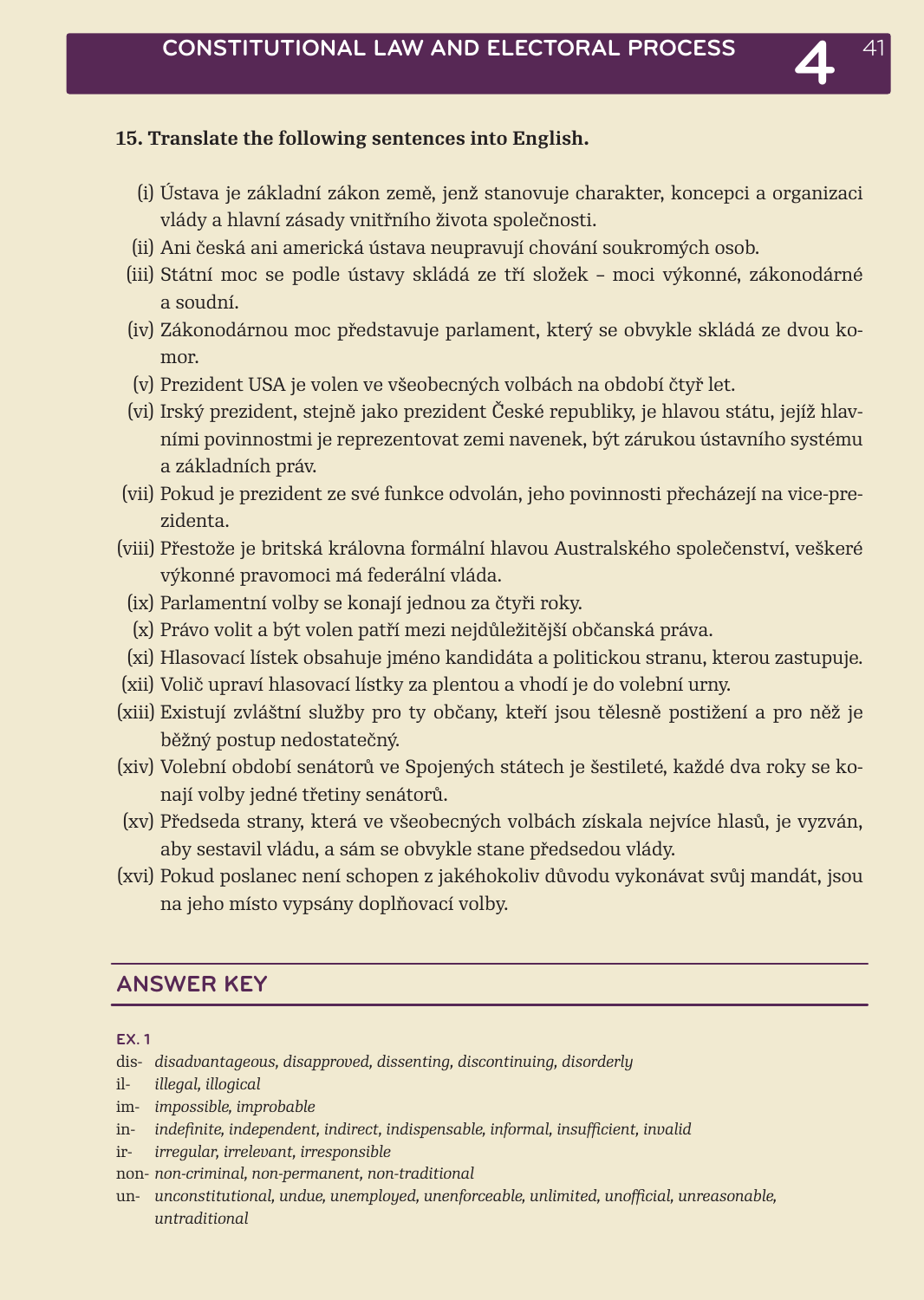

#### **EX. 2**

private – *public*; absolute – *relative*; speedy – *slow*; individual – *common*, *collective*; impartial – *biased*; sovereign – *subordinate*, *subject*, *dependent*; partial – *entire*; domestic – *foreign*; close – *far*; democratic – *totalitarian*; false – *true*; final – *initial*

#### **EX. 3**

(i) self-confidence; (ii) self-study; (iii) self-help; (iv) self-defence; (v) self-destruction; (vi) self-elected; (vii) self-incrimination; (viii) self-regulation; (ix) self-control; (x) self-assessment; (xi) self-executing; (xii) self-government

#### **EX. 4**

(i) out; (ii) in; (iii) in; (iv) with; (v) in; (vi) of; (vii) from; (viii) to; (ix) upon; (x) by; (xi) in; (xii) of; (xiii) in; (xiv) to; (xv) from; (xvi) to; (xvii) against; (xviii) in; (xix) with; (xx) by; (xxi) into; (xxii) from; (xxiii) on; (xxiv) with; (xxv) with; (xxvi) down; (xxvii) out; (xxviii) in; (xxix) with; (xxx) at; (xxxi) to; (xxxii) for; (xxxiii) over; (xxxiv) before; (xxxv) up; (xxxvi) of; (xxxvii) from; (xxxviii) out; (xxxix) into; (lx) by; (lxi) in; (lxii) of; (lxiii) in; (lxiv) of; (lxv) of; (lxvi) upon; (lxvii) on; (lxviii) to; (il) of; (l) for; (li) to; (lii) for; (liii) with; (liv) in; (lx) on; (lvi) for; (lvii) on; (lviii) for; (lix) in; (lx) at; (lxi) in; (lxii) on; (lxiii) at; (lxiv) on; (lxv) in; (lxvi) on; (lxvii) for; (lxviii) for; (lxix) at; (lxx) on; (lxxi) with; (lxxii) in; (lxxiii) opposite; (lxxiv) in; (lxxv) by; (lxxvi) from; (lxxvii) on; (lxxviii) to

#### **EX. 5**

(i) *deriving*; (ii) *agreed*; (iii) *reserved*; (iv) *prevent*; (v) *provide*; (vi) *conflicts*; (vii) *deals*; (viii) *tracks*; (ix) *break*; (x) *assign*; (xi) *sets*; (xii) *vested*; (xiii) *rests*; (xiv) *made*; (xv) *carry*

#### **EX. 6**

(i) electoral; (ii) election; (iii) electors; (iv) suitable; (v) Application; (vi) Applicants; (vii) acceptable, incapable; (viii) application, employer; (ix) sealed; (x) constituency; (xi) presence

#### **EX. 7**

to exercise *the right to vote*; to hold *public office*; to serve *on a jury*; to delegate *authority* to *MPs*; to issue a *certificate*; to maintain *secrecy*; to cast *a vote*; to update *the registers*

#### **EX. 8**

(i) *rule*; (ii) *residual*; (iii) *appropriate*; (iv) *duties*; (v) *common*; (vi) *considerable*; (vii) *campaign*; (viii) *immense*; (ix) *judgments*; (x) *indispensable*; (xi) *seizure* (xii) *itemized*; (xiii) *judicial*; (xiv) *practices*; (xv) *branch*; (xvi) *unity*; (xvii) *representative*; (xviii) *royal*; (xix) *self-governing*; (xx) *welfare*; (xxi) *state*; (xxii) *speedy*; (xxiii) *sufficient*; (xxiv) *law*; (xxv) *maxim*; (xxvi) *undue*; (xxvii) *unreasonable*; (xxviii) *indefinite*

#### **EX. 9**

(i) conformity; (ii) violation; (iii) opposition; (iv) respect

#### **EX. 10**

(i) run, (ii) run, (iii) run, (iv) stand, (v) run, (vi) stood

#### **EX. 11**

(i) unwritten; (ii) uncodified; (iii) variety; (iv) flexibility; (v) constitutional; (vi) Amendments; (vii) majority; (viii) Assent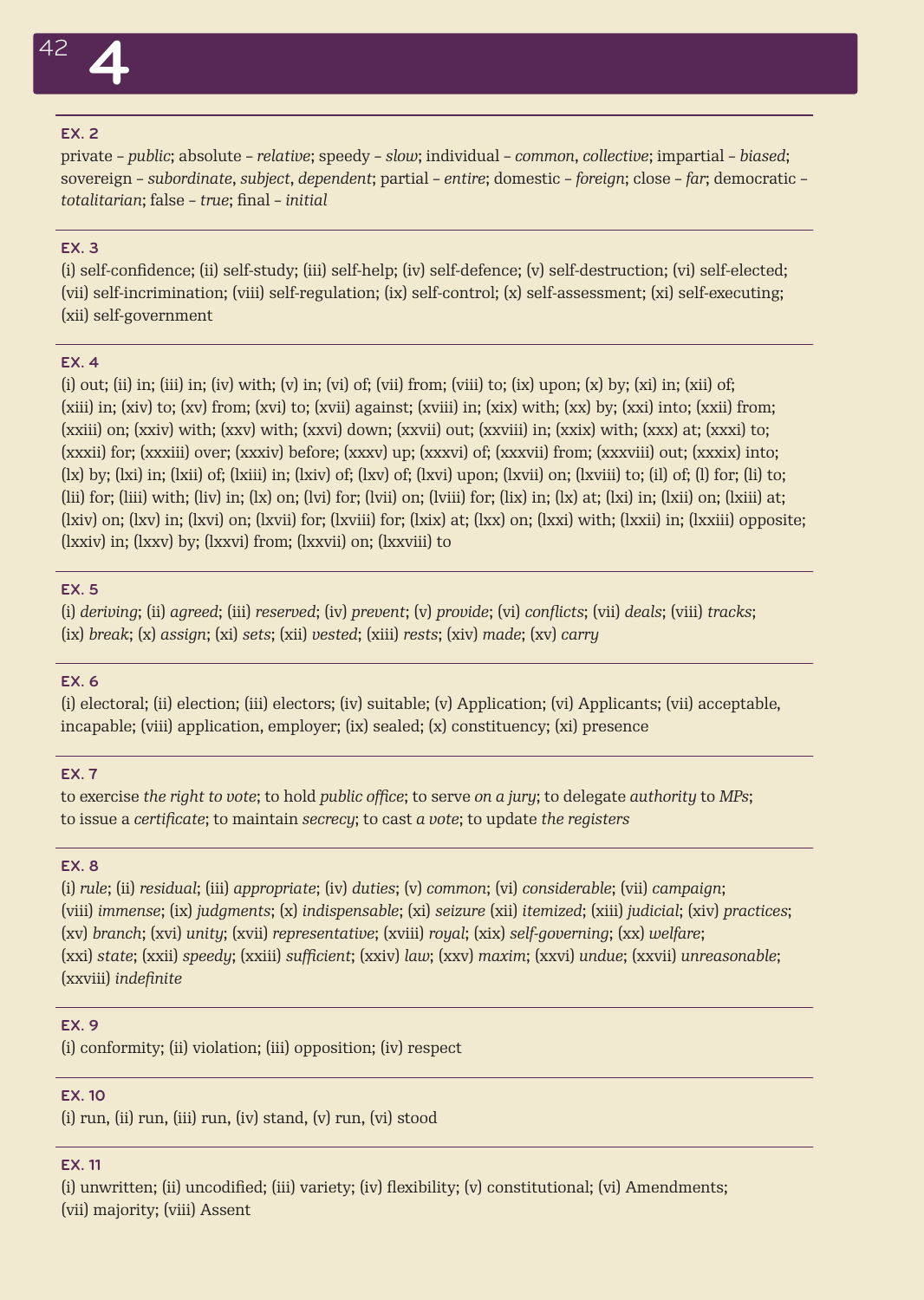

#### **EX. 12**

(i) poll; (ii) polling, polling; (iii) polling stations; (iv) polling district; (v) poll-booth; (vi) poll; (vii) poll cards; (viii) poll-ratings; (ix) poll takers; (x) poll; (xi) polling; (xii) polling station

#### **EX. 13**

(i) absolved; (ii) Aboriginal; (iii) abridge; (iv) abstentions; (v) abstaining; (vi) abstained; (vii) abridgement, abridgement; (viii) abuse; (ix) abrogate(d); (x) abstentions; (xi) abstains, abstention; (xii) abused

#### **EX. 14**

(i) *elected*, (ii) *majority*, (iii) *votes*, (iv) *counted*, (v) *immediately*, (vi) *continues*, (vii) *ballot*, (viii) *absolute*, (ix) *exclusion*, (x) *count*, (xi) *proportional,* (xii) *obtain*, (xiii) *equal*

#### **EX. 15**

(i) A Constitution is the fundamental law of a state establishing the character, conception and organization of its government and the basic principles of internal life of the society.

(ii) Neither the Czech Constitution nor its American counterpart governs/regulates the conduct of private individuals.

(iii) According to the Constitution, the powers of government are divided into 3 branches: the Executive, the Legislative and the Judicial.

(iv) The legislative branch is represented by Parliament, usually made up of two chambers.

(v) The President of the USA is elected in a national election for a four-year term of office.

(vi) The Irish President, like his Czech counterpart, is the head of State, and as far as his main duties are concerned, he represents the State abroad and guarantees the constitutional framework and fundamental rights.

(vii) If the president is removed from his office, the vice-president assumes his duties.

(viii) Although the British Queen is the formal head of the Commonwealth of Australia, all the executive power is vested in the federal government.

(ix) Parliamentary elections are held once every four years.

(x) The right to vote and the right to be elected belong to the most important civil rights.

(xi) The ballot paper states the name of the candidate and of his/her political party (and the political party he or she represents).

(xii) Voters mark their ballot papers in the booth and place them in the ballot box.

(xiii) There are special services for disabled citizens for whom the usual procedure is insufficient.

(xiv) US Senators are elected to serve for a term of six years; one-third of the Senate is elected every two years.

(xv) The leader of the party which has won the majority is asked to form the Government and he himself/she herself usually becomes Prime Minister.

(xvi) If for any reason the deputy is unable to perform his or her duties, a by-election takes place to fill the vacant seat.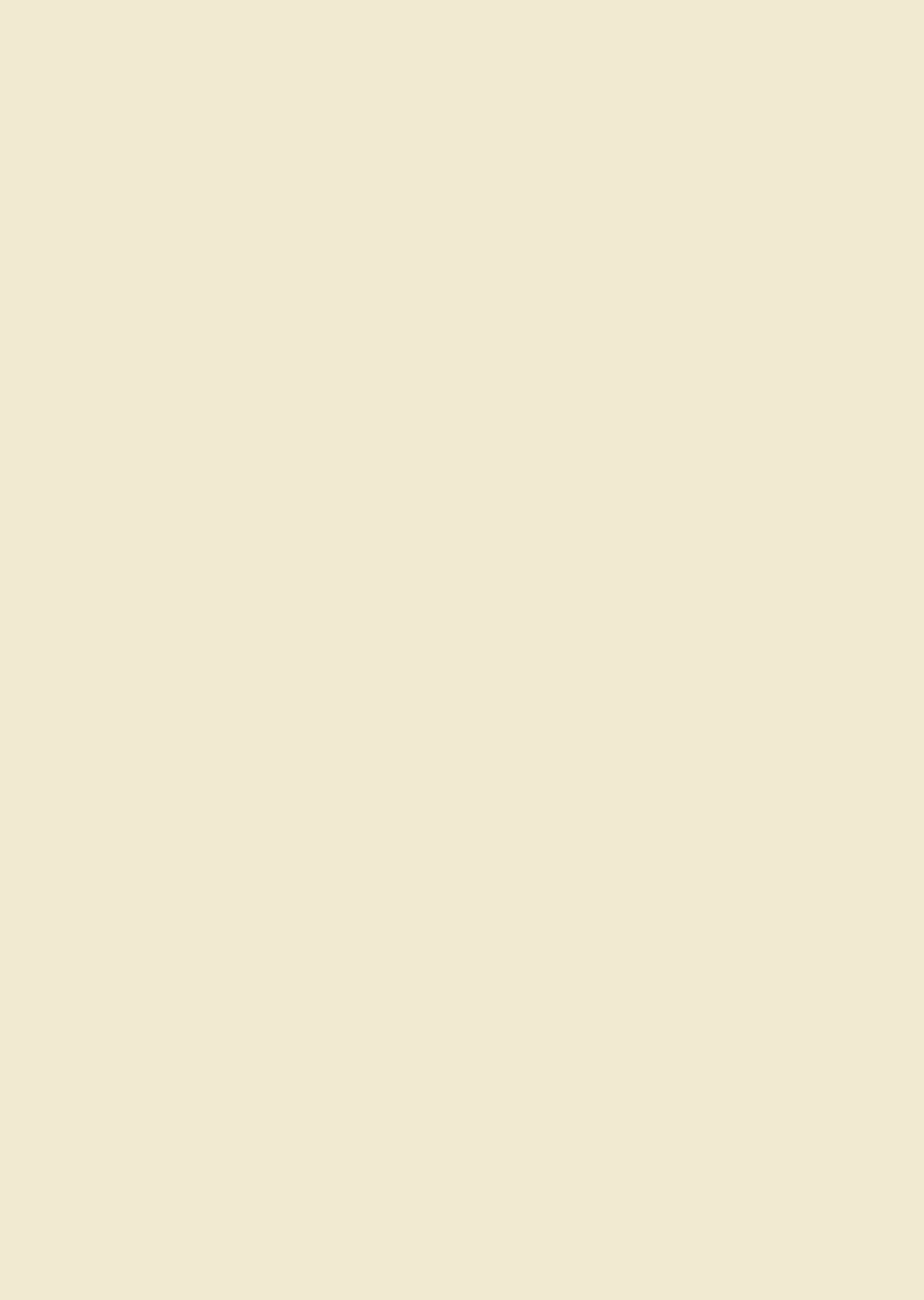# **WORD STUDY**

# **1. What verbs are these nouns derived from? What adjectives (or participles) can you form? The first has been done for you as an example.**

*significance – to signify – significant, signifying, signified*

| <b>NOUN</b>   | <b>VERB</b> | <b>ADJECTIVE/PARTICIPLE</b> |
|---------------|-------------|-----------------------------|
| construction  |             |                             |
| resolution    |             |                             |
| government    |             |                             |
| compliance    |             |                             |
| qualification |             |                             |
| residence     |             |                             |

# **2. Derive the noun and adjective (or participle) from the following verbs. The first has been done for you as an example.**

*to imply – implication – implied*

| <b>VERB</b>  | <b>NOUN</b> | <b>ADJECTIVE/PARTICIPLE</b> |
|--------------|-------------|-----------------------------|
| to assign    |             |                             |
| to harmonize |             |                             |
| to insure    |             |                             |
| to impose    |             |                             |
| to adhere    |             |                             |
| to complain  |             |                             |
| to maintain  |             |                             |
| to acquiesce |             |                             |
| to admit     |             |                             |
| to refer     |             |                             |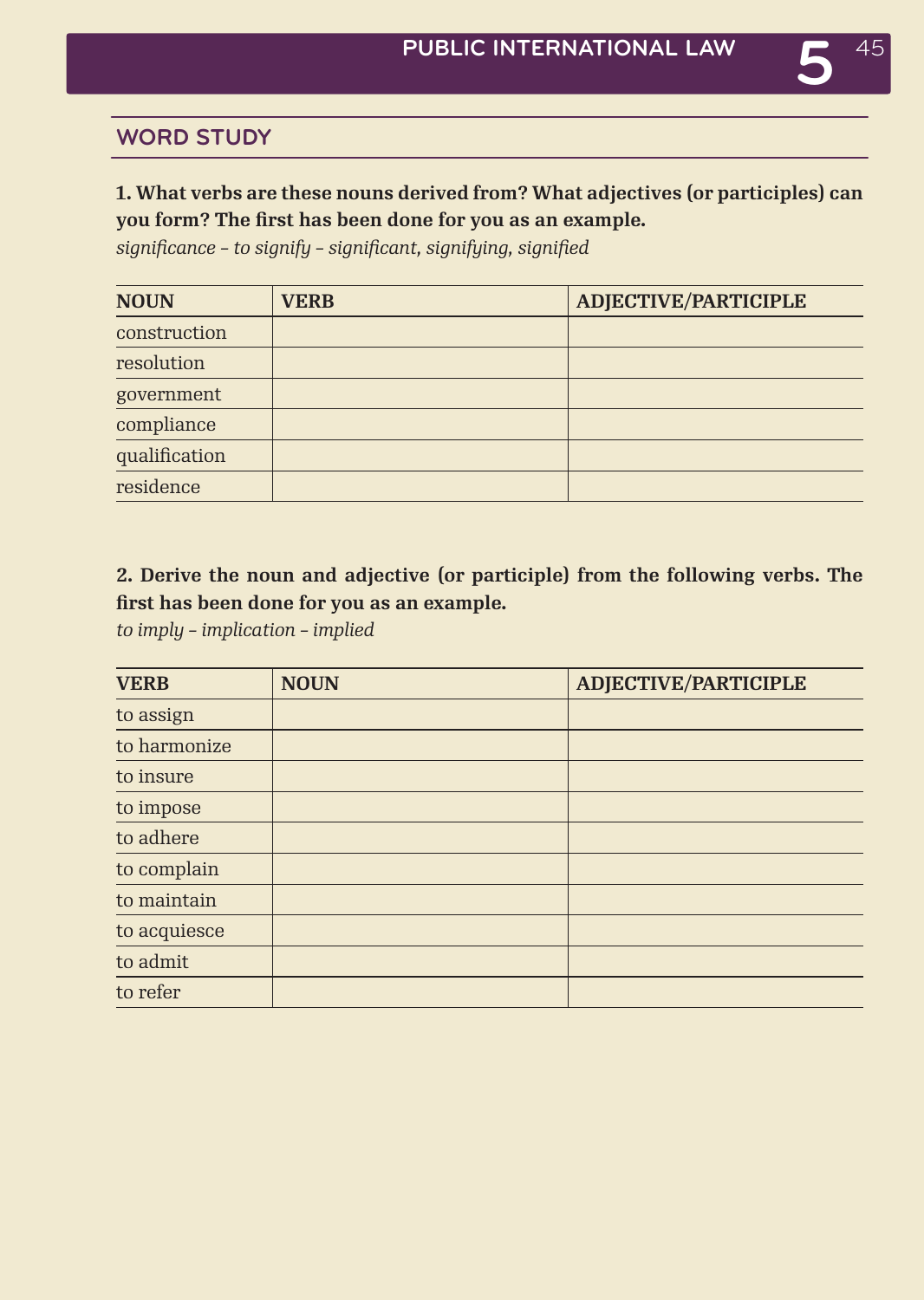

# **3. What verbs and nouns have the same stem with the following adjectives (or participles)? The first has been done for you as an example.**

*customary – to customize – custom*

| <b>ADJECTIVE/PARTICIPLE</b> | <b>VERB</b> | <b>NOUN</b> |
|-----------------------------|-------------|-------------|
| codified                    |             |             |
| conventional                |             |             |
| recognized                  |             |             |
| advisory                    |             |             |
| executory                   |             |             |
| reasonable                  |             |             |
| operational                 |             |             |
| applicable                  |             |             |
| prohibited                  |             |             |

## **4. Fill in the blanks with appropriate prepositions.**

Dealings (i)  $\ldots$  nations (ii)  $\ldots$  each other; the law referred (iii)  $\ldots$   $\ldots$   $\ldots$ public international law; disputes arising (iv)  $\ldots$  $\ldots$  $\ldots$  $\ldots$  situations involving more than one country; the Vienna Convention  $(v)$  ............. the Law of Treaties; conventional law derives (vi)  $\ldots$  international agreements; it may take any form that the contracting parties agree (vii)  $\ldots$  $\ldots$ ; to assign higher priority (viii)  $\ldots$  $\ldots$  one of the sources; states are prohibited  $(ix)$   $\ldots$  entering into alliances; a treaty is subject  $(x)$   $\ldots$  $\ldots$ the doctrine (xi)  $\ldots$ , self-execution; a treaty is self-executing (xii)  $\ldots$ , a certain extent; the Convention (xiii) .............. the Rights of the Child; it may not interfere (xiv) ............. the relations (xv) ............. the states; general principles common (xvi) ............. the major legal systems of the world; unless there is a statute (xvii) ............. the contrary; to impose (xviii) ............. a nation certain duties (xix) ............. respect to individuals; to complain (xx) .............. violation (xxi) ............... an international tribunal; the UN Charter is adhered (xxii) ---------- ---------- all states; non-member states have acquiesced (xxiii) .............. its principles; membership (xxiv) .............. a particular social group; to monitor compliance (xxv)  $\ldots$ , international refugee law; to give advisory opinions (xxvi) ---------- legal issues referred (xxvii) ---------- it (xxviii) ---------- authorized bodies; to deliver judgments (xxix)  $\ldots$  $\ldots$  $\ldots$  disputes; judges elected (xxx)  $\ldots$  $\ldots$  $\ldots$  a nine-year term of office (xxxi)  $\ldots$ , the UN and Security Council sitting independently (xxxii)  $\ldots$ , each other; not more than one judge (xxxiii) ............. any nationality; qualifications required (xxxiv) ............. the respective countries (xxxv) ............. appointment (xxxvi) ............. the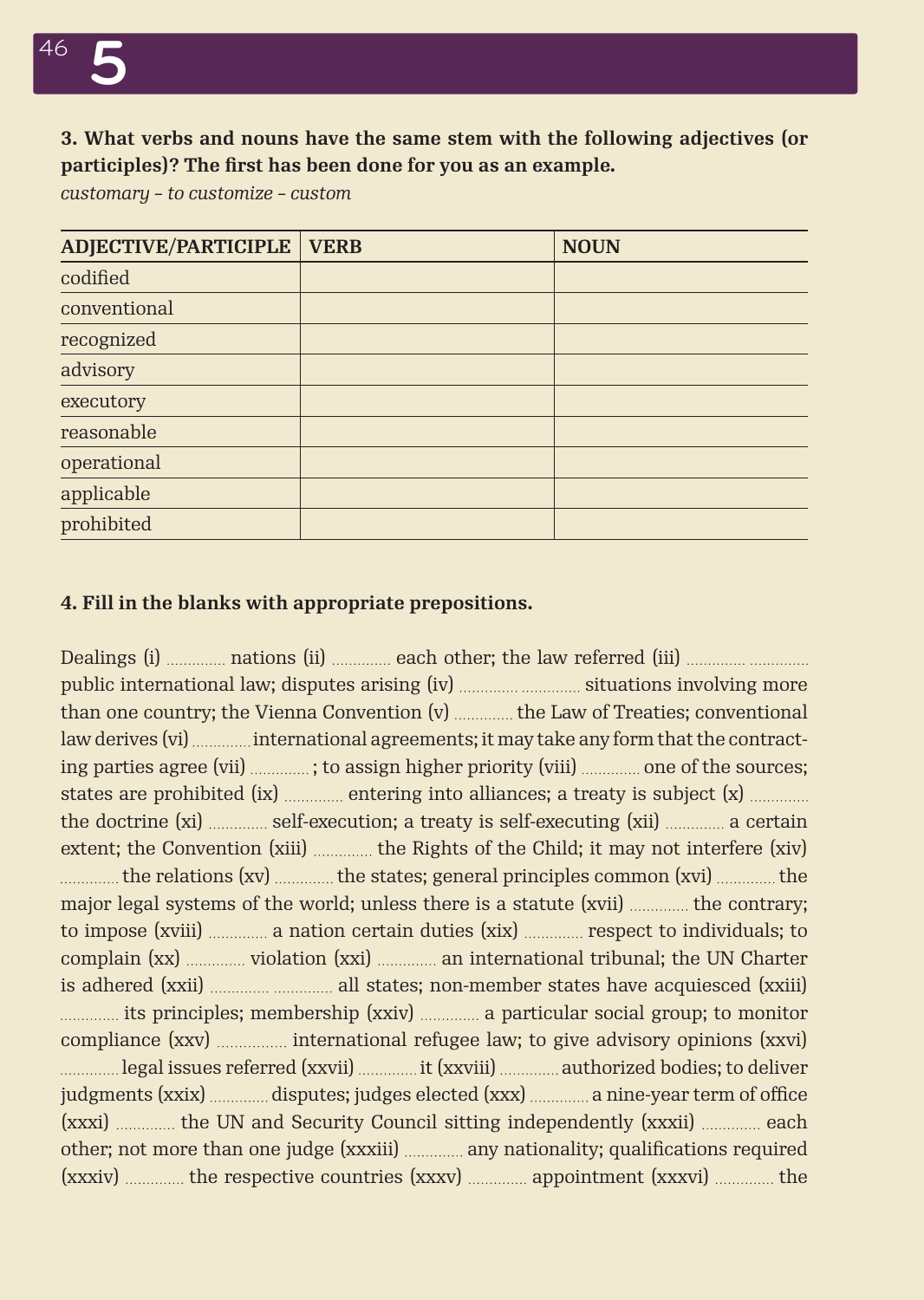highest judicial offices; only states may apply (xxxvii)  $\ldots$  and appear (xxxviii) .............. the Court; disagreement (xxxix) ................ interpretation or application of a treaty; persons having committed crimes (xxxx) ............. the past; to have jurisdiction (xxxxi) ---------- crimes committed (xxxxii) ---------- 1 July 2002 when the ICC Statute entered (xxxxiii)  $\ldots$ <sub>1</sub> force; the ICTY may claim primacy (xxxxiv)  $\ldots$ <sub>1</sub> national courts and may take (xxxxv)  $\ldots$ , national investigation and proceedings (xxxxvi)  $\ldots$ , any stage; to rely (xxxxvii)  $\ldots$ , international cooperation (xxxxviii)  $\ldots$ , order (xxxxix) carry (l)  $\ldots$  the mandate; enforcement of sentences handed (li)  $\ldots$ ------------ the Tribunal.

# **5. Match the adjectives with expressions listed below. Sometimes there is more than one possibility.**

*affairs; community; dispute; fear; jurisdiction; law; legislation; means; migration; Nations; opinion; population; powers; responsibility; treaty.*

# **6. Complete the phrases with expressions from the list below. Sometimes there is more than one possibility.**

*concurrent; conflicting; contracting; customary; humanitarian; immigration; implementing; international; judicial; jurisdictional; legal; national; peremptory; reasonable; refugee; residence; security; self-executing.*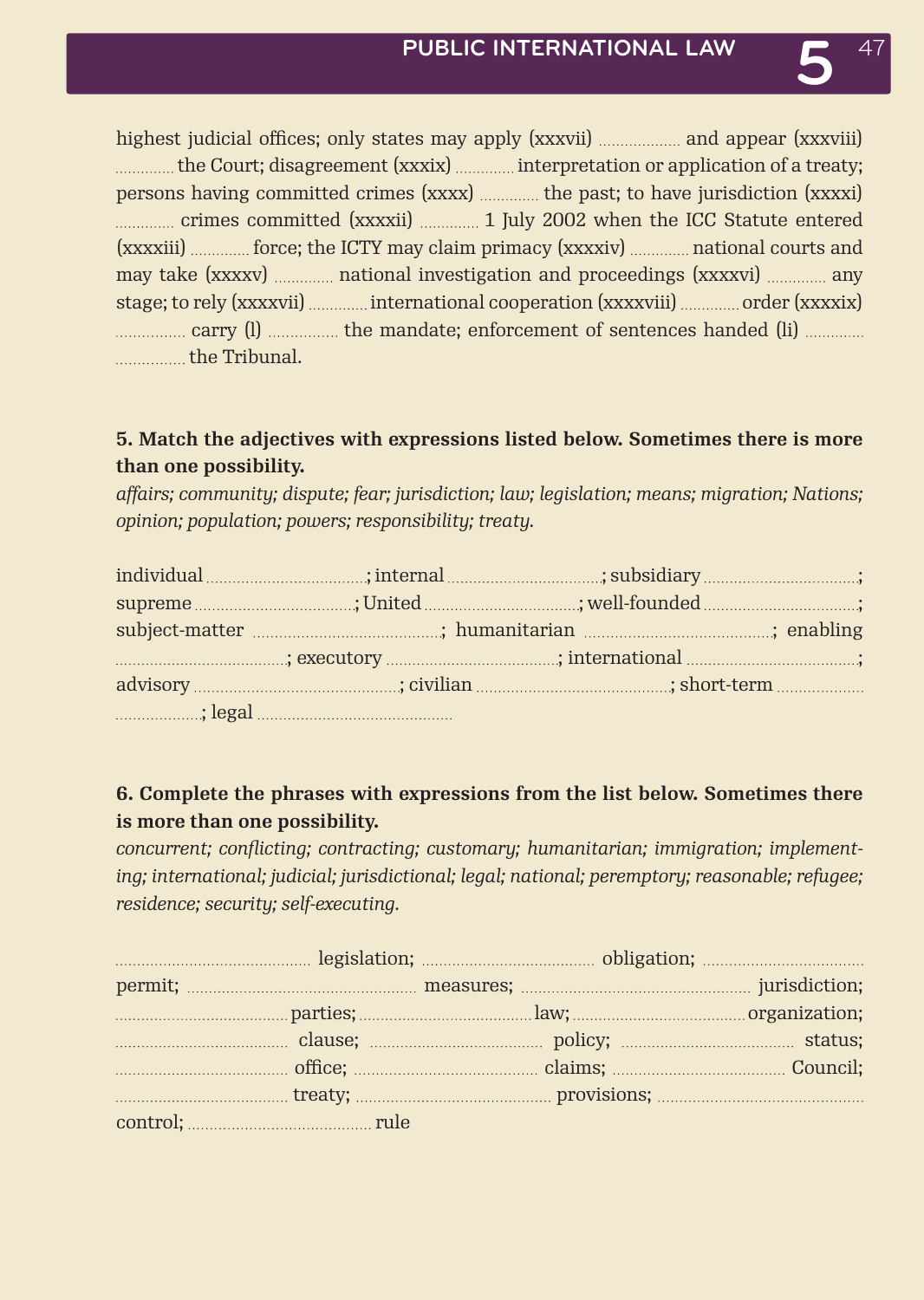## **7. Complete the following text with words listed below.**

*appointment; competence; composed; independently; nine; nominated; offices; qualifications; represented; Security.*

| Permanent Court of Arbitration. The General Assembly and the Security Council hold       |  |
|------------------------------------------------------------------------------------------|--|
|                                                                                          |  |
|                                                                                          |  |
|                                                                                          |  |
|                                                                                          |  |
| international law, but also that, in the body as a whole, the main forms of civilization |  |
|                                                                                          |  |
|                                                                                          |  |
| Court elects the President and Vice-President for three years; they may be re-elected.   |  |

## **8. Fill in each gap in the following text with one word to create a meaningful text.**

Resettlement is (i) ------------------------------ as the transfer of refugees from a State in which they have sought asylum to a third State that has previously (ii)  $\ldots$  $\ldots$  $\ldots$  $\ldots$  $\ldots$ admit them as refugees and grant them a form of legal status, with the possibility of acquiring future citizenship.

(iii)  $\ldots$ <sub>i</sub> a refugee cannot locally integrate in the country where he or she has sought asylum and there is no prospect of repatriation in the foreseeable future, resettlement becomes the only possible durable (iv) ------------------------- . Resettlement is an important international protection tool to meet the needs of refugees (v) ............

.....................life, liberty, safety, health and other fundamental human rights are at risk. Resettlement is also a tangible demonstration of (vi) ------------------------------ solidarity and responsibility sharing with the mostly poor countries hosting the majority of the worlds´ refugees.

Many ECRE member agencies are involved in resettlement activities and the consistent use of partnerships between NGOs and governments demonstrates the importance of expertise and experience the NGOs bring to all stages of the resettlement process.

(vii) ------------------------------ today's acute global resettlement needs (UNHCR estimates that in 2009 560. 000 people will be in need of resettlement), Europe is doing little to resettle refugees compared to resettling countries such as the US, Canada and Australia. Only nine EU countries run formal resettlement programmes and in 2007, the EU collectively resettled approximately 4,000 refugees amounting to only 8% of the global total that year.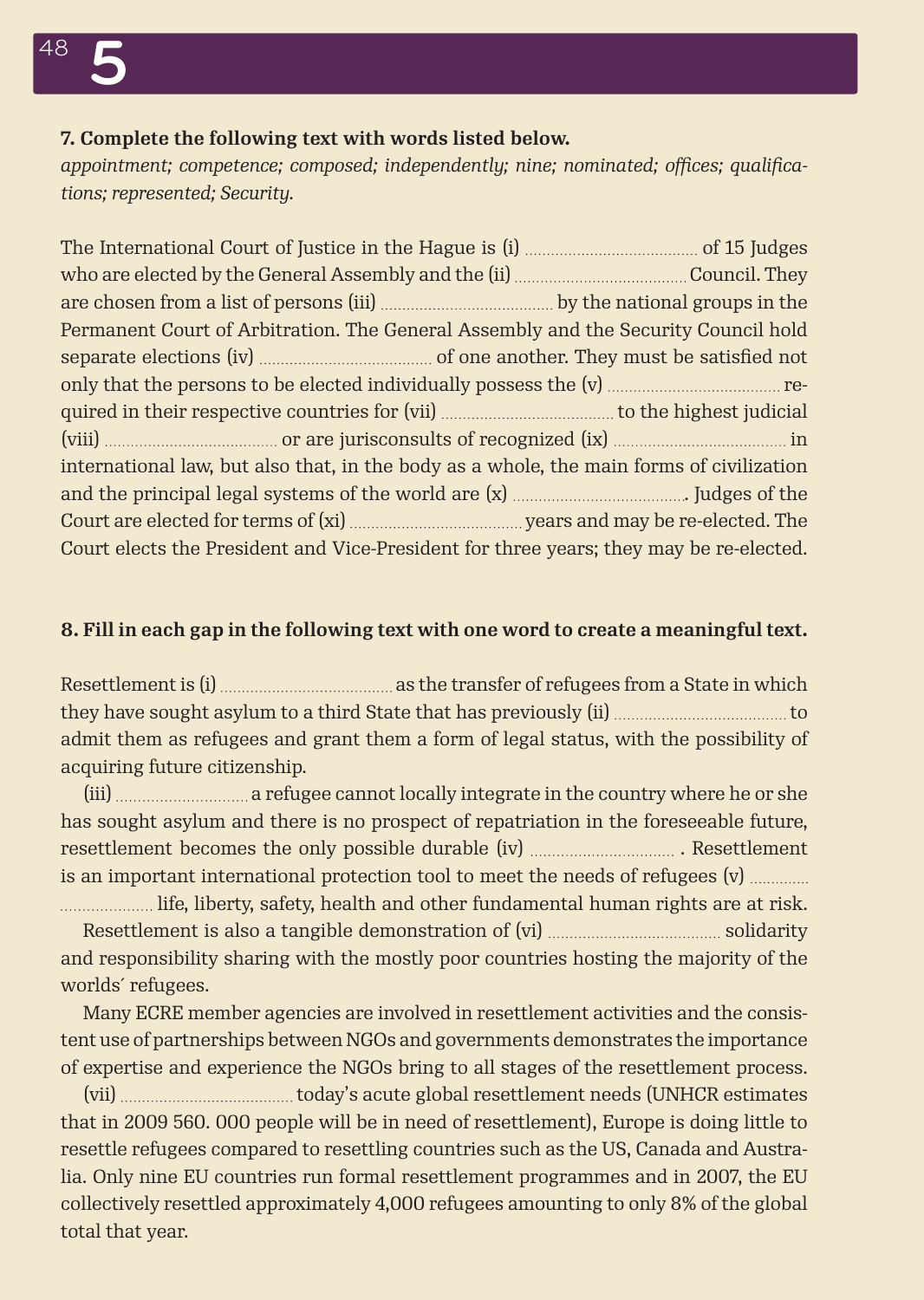# **9. Fill in each gap in this text, entitled Entry of refugees into the EU and enhancing protection for them in the countries of first asylum, with a word or phrase to create a meaningful text.**

The Member States have been planning for some time to process asylum applications outside the European Union (i)  $\ldots$  regulate the flow of refugees into Europe and to speed up the process of granting international protection to those (ii) ............. need it. The Commission proposes introducing a programme for resettling asylum-seekers in the EU, (iii)  $\ldots$  at the same time enhancing the reception capacity of the countries of first asylum, located in the asylum-seekers´ regions of origin.

## **10. Translate the following sentences into English.**

- (i) Mezinárodní právo veřejné upravuje vztahy mezi státy.
- (ii) Primárními prameny mezinárodního práva veřejného jsou obyčejové a smluvní právo.
- (iii) Mezinárodní smluvní právo je odvozeno z mezinárodních dohod a má takovou formu, na jaké se smluvní strany dohodnou.
- (iv) Některé mezinárodní smlouvy mají ustanovení, která jsou přímo aplikovatelná ve vnitrostátním právu, a ustanovení, k jejichž aplikaci je nutné přijmout příslušný vnitrostátní předpis.
- (v) Uprchlík je právně definován jako osoba, která pobývá mimo svou domovskou zemi, protože se důvodně obává, že bude v této zemi pronásledována kvůli své rase, náboženství, politickým názorům či příslušnosti k určité sociální skupině.
- (vi) Evropská unie je prostorem se zaručeným volným pohybem osob a musí tedy hledat společné řešení postupů pro žadatele o azyl.
- (vii) Mezinárodní trestní soud se bude zabývat zločiny proti lidskosti, genocidou, činy agrese a válečnými zločiny.

# **ANSWER KEY**

#### **EX. 1**

construction – to construe / to construct, construing, construed, constructed, constructing resolution – to resolve – resolutive, resolutory, resolving, resolved government – to govern – governing, governed compliance – to comply – compliant, complied, complying qualification – to qualify – qualified, qualifying residence – to reside – resident, residing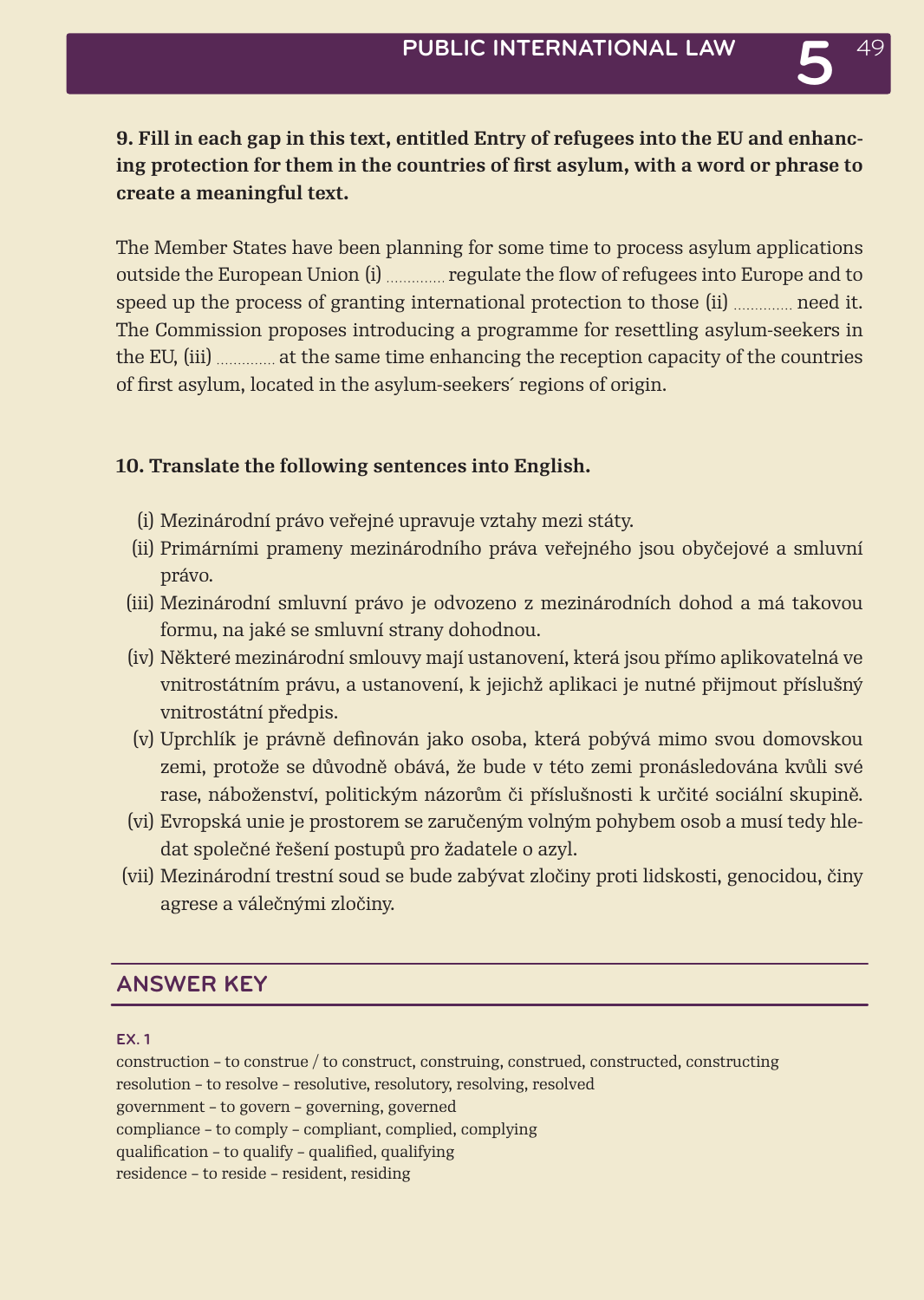

#### **EX. 2**

to assign – assignment – assignable, assigned, assigning to harmonize – harmony, harmonization – harmonious, harmonized, harmonizing to insure – insurance – insurable, insured, insuring to impose – imposition – imposing, imposed to adhere – adherence – adhering to complain – complaint – complaining to maintain – maintenance – maintaining to acquiesce – acquiescence – acquiescent, acquiescing to admit – admission – admitting, admitted, admissive to refer – reference, referral – referring

#### **EX. 3**

codified – to codify – codification, code conventional – to convene – convention recognized – to recognize – recognition, recognizance advisory – to advise – advice executory – to execute – execution reasonable – to reason – reason operational – to operate – operation applicable – to apply – application prohibited – to prohibit – prohibition

#### **EX. 4**

(i) *of*; (ii) *with*; (iii) *to as*; (iv) *out of*; (v) *on*; (vi) *from*; (vii) *upon*; (viii) *to*; (ix) *from*; (x) to; (xi) *of*; (xii) *to*; (xiii) *on*; (xiv) *with*; (xv) *between*; (xvi) *to*; (xvii) *to*; (xviii) *upon*; (xix) *with*; (xx) *of*; (xxi) *before*; (xxii) *to by*; (xxiii) *in*; (xxiv) *in*; (xxv) *with*; (xxvi) *on*; (xxvii) *to*; (xxviii) *by*; (xxix) *on*; (xxx) *to*; (xxxi) *by*; (xxxii) *of*; (xxxiii) *of*; (xxxiv) *in*; (xxxv) *for*; (xxxvi) *to*; (xxxvii) *to*; (xxxviii) *before*; (xxxix) *over*; (xl) *in*; (xli) *over*; (xlii) *after*; (xliii) *into*; (xliv) *over*; (xlv) *over*; (xlvi) *at*; (xlvii) *on*; (xlviii) *in*; (xlix) *to*; (l) *out*; (li) *down by*

#### **EX. 5**

individual *responsibility*; internal *affairs*; subsidiary *means*; supreme *powers*; United *Nations*; wellfounded *fear*; subject-matter *jurisdiction*; humanitarian *law*; enabling *legislation*; executory *treaty*; international *community*; advisory *opinion*; civilian *population*; short-term *migration*; legal *dispute*

#### **EX. 6**

*implementing* legislation; *legal* obligation; *residence* permit; *reasonable* measures; *concurrent* jurisdiction; *contracting* parties; *customary* law; *humanitarian* organization; *jurisdictional* clause; *national* policy; *refugee* status; *judicial* office; *international* claims; *Security* Council; *self-executing* treaty; *conflicting* provisions; *immigration* control; *peremptory* rule

#### **EX. 7**

(i) *composed*; (ii) *Security*; (iii) *nominated*; (iv) *independently*; (v) *qualification*; (vii) *appointment*; (viii) *offices*; (ix) *competence*; (x) *represented*; (xi) *nine*

#### **EX. 8**

(i) *defined*; (ii) *agreed*; (iii) *If*; (iv) *solution*; (v) *whose*; (vi) *international*; (vii) *Despite*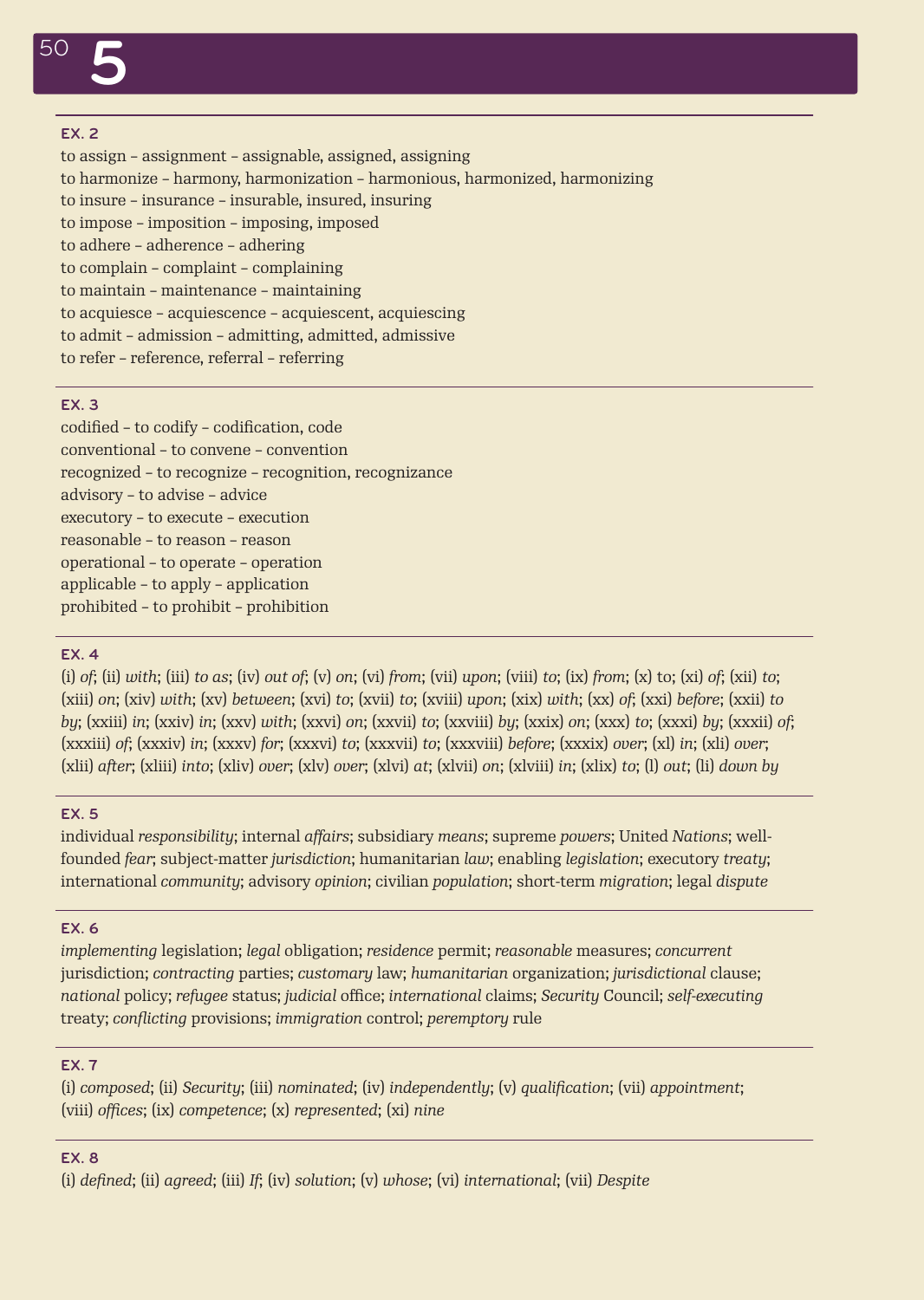#### **EX. 9**

(i) *in order to*; (ii) *who*; (iii) *while*

#### **EX. 10**

(i) International public law provides for relations between states.

(ii) Primary sources of international law are customary law and conventional law.

(iii) Conventional international law derives from international agreements and has such form as the contracting parties agree upon.

(iv) Some treaties include provisions which are self-executing within state law and other provisions which require the enactment of corresponding state legislation in order to become effective.

(v) A refugee is legally defined as a person who is outside his or her home county because of a well-founded fear of persecution based on their race, religion, political opinion or membership in a particular social group.

(vi) The European Union is an area where freedom of movement is ensured; thus it has to seek common solutions regarding procedures for asylum seekers.

(vii) The International Criminal Court will deal with crimes against humanity, with genocide, acts of aggression and war crimes.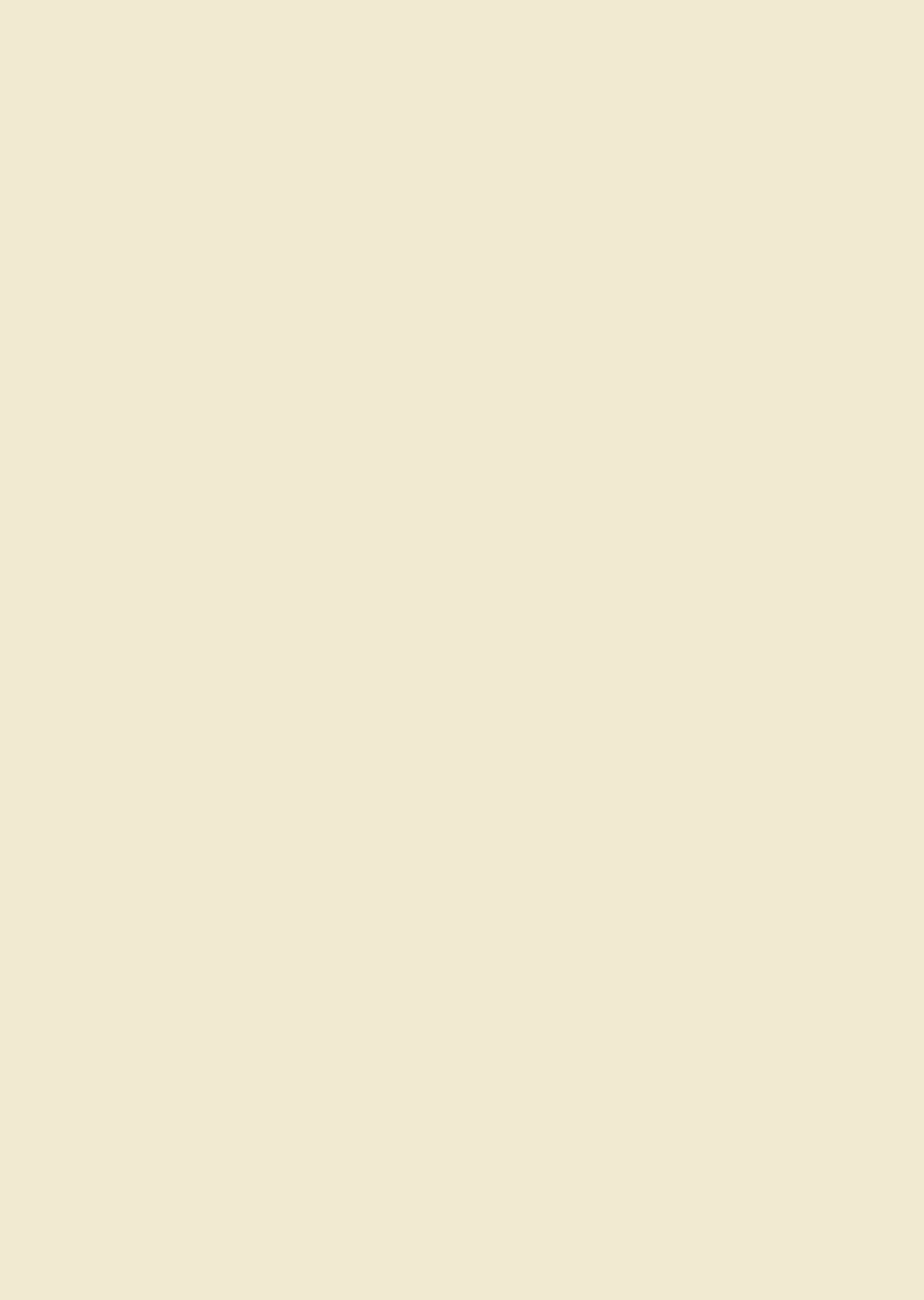# **WORD STUDY**

**1. In relation to the family topic, negative adjectives may be used, such as** *in‑ alienable, imprescriptible* **(rights of the family) or** *irretrievable* **(breakdown of marriage). Form other negatives by matching negative prefixes below with given expressions in italics. One expression for each prefix has been done for you.**

| $IL-$ | legitimate    |
|-------|---------------|
| $IM-$ | prescriptible |
| $IN-$ | alienable     |
| IR    | retrievable   |

legitimate, responsible, ability, legal, regular, mature, retrievable, adaptable, precise, prescriptible, accurate, legible, divisible, licit, remediable, literate, capacity, measurable, alienable, effective, memorable, removable, mitigable, complete, modest, moral, recon- cilable, movable, revocable, proper, admissible, operative, capable, applicable, alienable, compatible, consistent, comprehensible, respective, appropriate, reprehensible, mortal

## **2. Complete the phrases below with a suitable noun from the following list.**

*abuse, capacity, conduct, consent, disease, jurisdiction, license, marriage, mind, order, property*

## **3. Match the nouns with suitable words from the following list.**

*birth, habitual, illegitimate, inalienable, irreconcilable, legal, matrimonial, mental, parental, separate, social*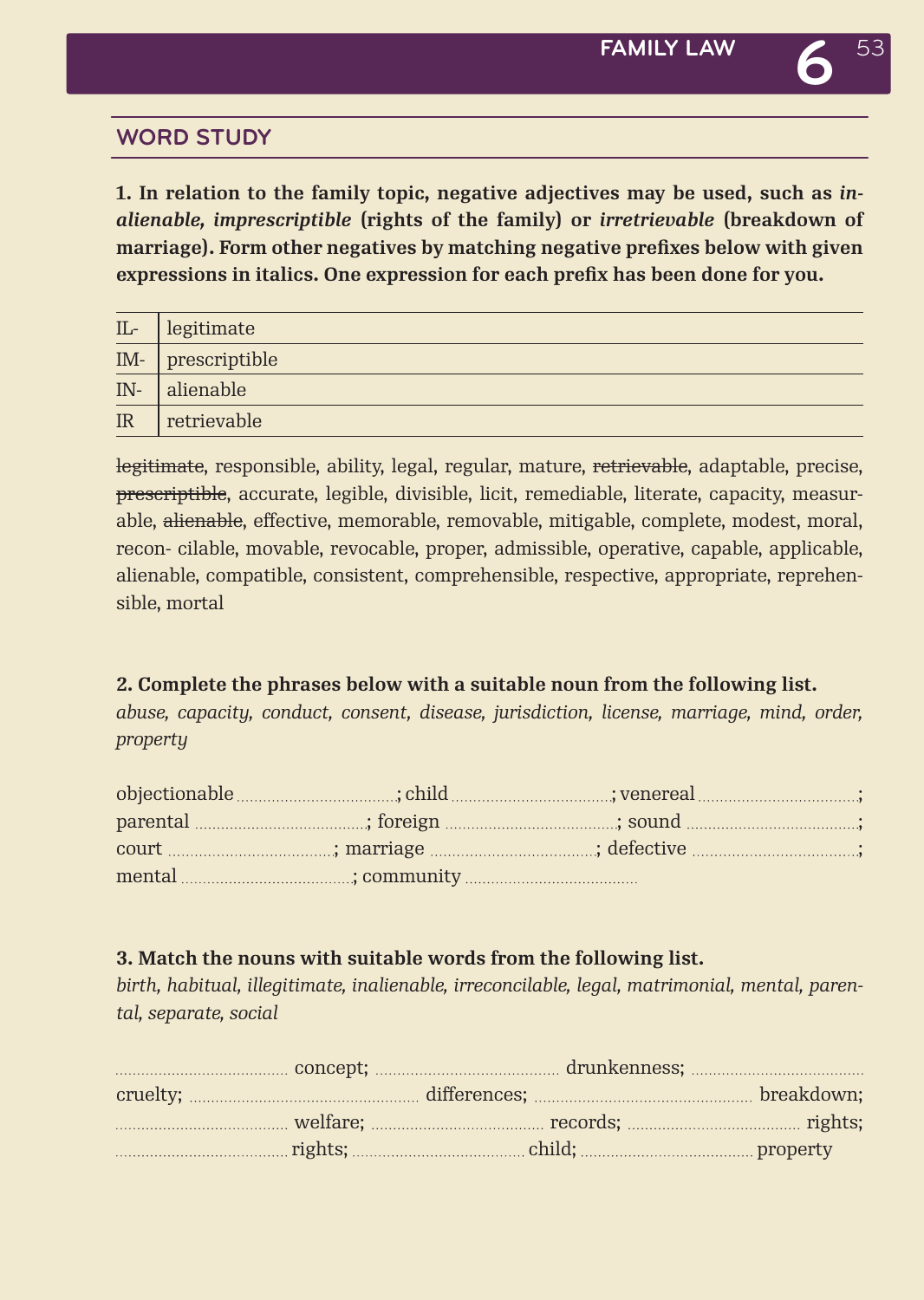## **4. Fill in the blanks with appropriate prepositions.**

Marriage (i)  $\ldots$  $\ldots$  $\ldots$  $\ldots$  proxy is usually invalid; contracts made (ii)  $\ldots$  $\ldots$  $\ldots$  restraint (iii) .................. marriage are void; to distribute the family property (iv) ................. termination of marriage; a group of persons related  $(v)$   $\dots$  $\dots$  $\dots$  $\dots$  $\dots$ blood; to enter  $(vi)$  $\dots$  $\dots$  $\dots$  $\dots$  $\dots$  $\dots$  $\dots$ to comply (vii)  $\ldots$  $\ldots$  $\ldots$  $\ldots$  certain formalities; formalities laid (viii)  $\ldots$  $\ldots$  $\ldots$  $\ldots$  $\ldots$ law; obligations imposed (ix) ..................... the parties (x) ...................law; a child brought (xi) -------------- -------------- a step-parent; some restrictions exist (xii) -------------- respect (xiii) .................. birth parents; necessary consent (xiv) .................. the marriage; to suffer (xv) ................... a venereal disease; the respondent was pregnant (xvi) ................... some person other (xvii) -------------- the petitioner (xviii) -------------- the time of marriage; both parents have maintenance obligations (xix) .................... their children; community property is all property acquired (xx)  $\ldots$  marriage other than (xxi)  $\ldots$  gift or inheritance; a surrogate mother is a woman who agrees, (xxii)  $\ldots$  $\ldots$  $\ldots$  contract and (xxiii)  $\ldots$  $\ldots$  $\ldots$ a fee to bear a child; a child is to be put (xxiv) -------------- -------------- adoption; to provide adoptive parents (xxv) ................. background information; parental responsibility vested (xxvi) ....................the adopters; handicapped children who cannot be cared (xxvii) ---------------- ---------------- their parents; to have a child placed (xxviii) -------------- a member of his family; marriage is terminated (xxix) ...................... divorce; a spouse is guilty (xxx) .....................habitual drunkenness; any person having an interest (xxxi) ................... the welfare of the child is entitled (xxxii) ................. reasonable visitation.

# **5. Write one word in each gap. The first one is done for you. Use each of these words to fill in the blanks.**

*accompanied; age; birth; consent; death; decree; district; final; formalities; intention; interpreter; obtained; over; marriage; marriage; married; married; registrar; registration; religious; residency; solemnised; translation; valid; widowed*

Civil marriage regulations in Ireland

To contract a (i) *valid* marriage in Ireland, the couple must be at liberty to marry each other, must freely (ii) -------------------------------- to the marriage and must observe the (iii) ------------------------ required by Irish law.

Under section 32 of the 1995 Family Act, anyone marrying by (iv) ------------------------ or civil ceremony must give three months̓ written notification of (v) ------------------------ to marry to the registrar.

Both parties must also be (vi) ................................. 18 years of age on the day of their marriage (or have (vii) ------------------------ a court exemption order under section 31 of the 1995 Act before the marriage. )

Marriages may be (viii) ................................. in the office of the Registrar of Marriages. Couples intending to be (ix) ------------------------ in the registrar's office must personally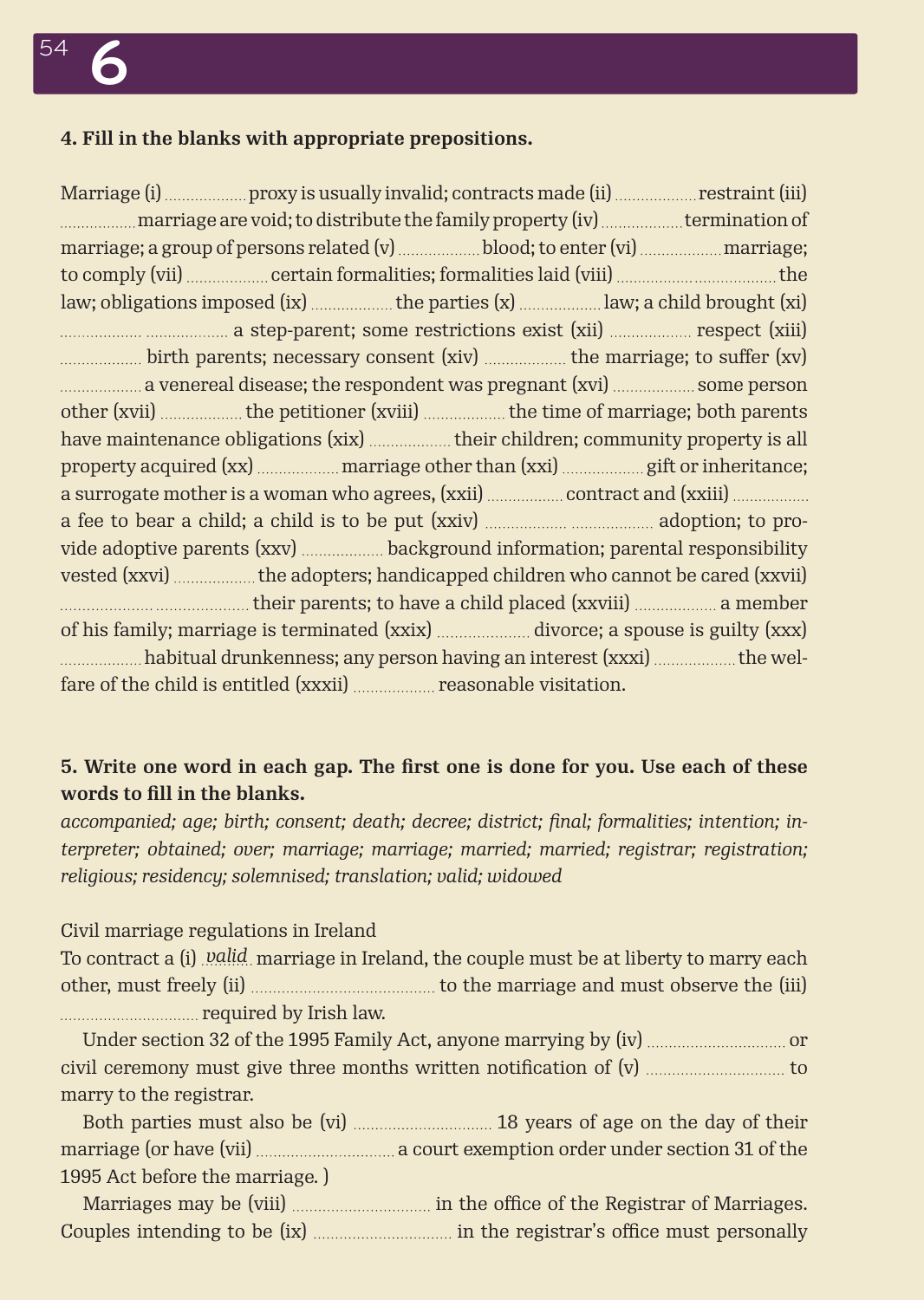serve notice on the Registrar of the (x) ------------------------ in which they live and in whose district the (xi)  $\ldots$   $\ldots$   $\ldots$  will be solemnised. Where the couple live in different (xii) ------------------------ districts, they must serve notice on the (xiii) ------------------------ of each district.

When serving notice, both parties must produce a (xiv) ------------------------ certificate, passport or driving licence as proof of (xv)  $\ldots$   $\ldots$  and identity, as well as any other documentary evidence requested by the registrar as proof of (xvi)  $\ldots$  $\ldots$  $\ldots$ 

Where one of the parties has previously been (xvii)  $\ldots$  $\ldots$  $\ldots$  $\ldots$  $\ldots$  $\ldots$  and divorced in Ireland, a certified copy of the divorce (xviii) ------------------------ must be produced, pronouncing the divorce as  $(xix)$   $\ldots$   $\ldots$  If either or both parties is  $(xx)$ ------------------------------, they must, at the time of serving notice, produce a certified copy of the (xxi) ---------------------------- certificate of their late spouse, as well as their first (xxii) -------------------------- certificate.

All documentation not originally in English must be (xxiii) ------------------------ by a certified (xxiv) ------------------------. If either party is unable to speak or understand English, they must obtain the services of an  $(xxy)$   $\ldots$  $\ldots$  $\ldots$ 

## **6. Fill in the gaps using one word to create a meaningful text.**

Community property is property which is owned by a (i) ------------------------------ and wife. Each (ii)  $\ldots$ <sub>n</sub> is an undivided one-half interest in the property. Some states have the community property system; others do not, but (iii)  $\ldots$ follow the common law system. The (iv)  $\ldots$  $\ldots$  $\ldots$  $\ldots$  $\ldots$  $\ldots$  $\ldots$  is that in a community property system, each (v) ------------------------------ has an undivided one-half interest in what the other owns or earns during the marriage, (vi)  $\ldots$  $\ldots$  $\ldots$  $\ldots$  $\ldots$  $\ldots$  $\ldots$  in a common law system, each(vii) owns what he or she earns.

## **7. Fill in the gaps using one word to create a meaningful text.**

A child born out of (i) ------------------------------------ may inherit the intestate personal (ii) ---------------------------------- of the natural father if the child is "legitimated" (given the status of a (iii) ---------------------------------- child) under State law by performance of specific acts, e.g., the natural father's (iv) ---------------------------------- to the child's natural mother. In some States, a child may acquire inheritance (v) -------------------------------- without being legitimated only if certain acts prescribed by State law are performed; for example, acknowledgment of paternity of the child.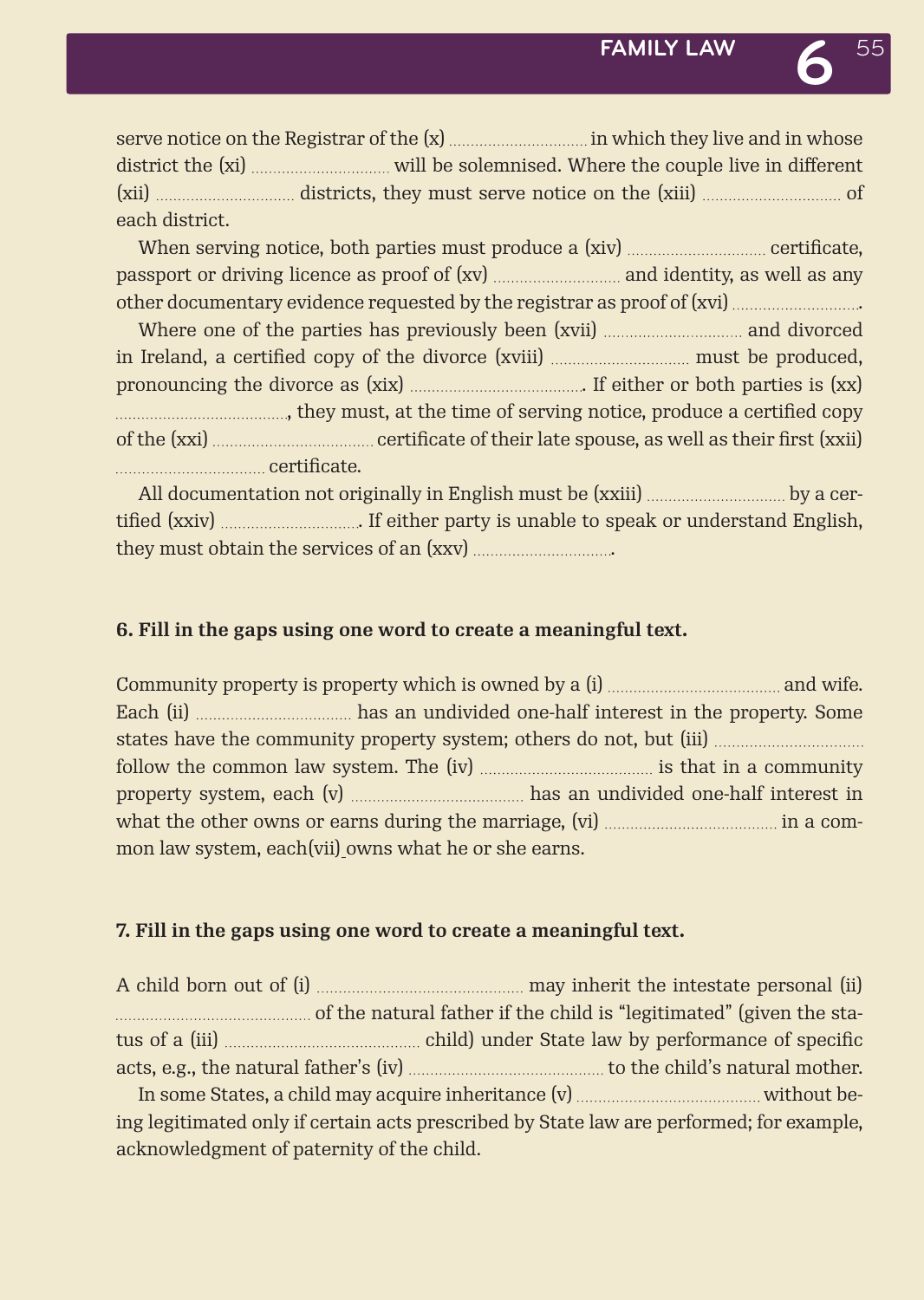

# **8. Complete the text about the situation concerning cohabitation in the UK by filling in the gaps.**

(i) -------------------------------- many couples live together as cohabitees (i.e. as husbands and (ii) ------------------------------------ in the same household but without going through a (iii)  $\ldots$ <sub>1</sub>  $\ldots$ <sub>1</sub>  $\ldots$ <sub>1</sub>  $\ldots$ <sub>1</sub>  $\ldots$ <sub>1</sub>  $\ldots$ <sub>1</sub>  $\ldots$ <sub>1</sub>  $\ldots$ <sub>1</sub>  $\ldots$ <sub>1</sub>  $\ldots$ <sub>1</sub>  $\ldots$ <sub>1</sub>  $\ldots$ <sub>1</sub>  $\ldots$ <sub>1</sub>  $\ldots$ <sub>1</sub>  $\ldots$ <sub>1</sub>  $\ldots$ <sub>1</sub>  $\ldots$ <sub>1</sub>  $\ldots$ <sub>1</sub>  $\ldots$ <sub>1</sub>  $\ldots$ <sub>1</sub>  $\ldots$ <sub>1</sub>  $\ldots$ <sub>1</sub>  $\ldots$ <sub>1</sub>  $\ldots$ <sub>1</sub> ------------------------------ and responsibilities as spouses. This may have certain advantages  $(e.g. there is no mutual (v) <sub>+\cdots+\cdots+\cdots+\cdots</sub>$  of maintenance),  $(vi) <sub>+\cdots+\cdots+\cdots+\cdots+\cdots</sub>$ being a cohabitee has several disadvantages. On relationship breakdown cohabitees are often in a particularly vulnerable position, as any property dispute must be determined according to the general rules of property law, (vii)  $\ldots$  $\ldots$  $\ldots$  $\ldots$  $\ldots$  $\ldots$  $\ldots$ .... no discretionary jurisdiction to adjust the property rights of cohabitees as there is for spouses on divorce, nullity or judicial separation. On the (viii)  $\ldots$  $\ldots$  $\ldots$  $\ldots$  $\ldots$  $\ldots$ a cohabitee who dies intestate the surviving partner is also not treated as favourably as a spouse. Another possible disadvantage of being a cohabitee is that the unmarried father has no automatic (ix) ------------------------------ responsibility for his child, although both parents have maintenance obligations to their children. Cohabitees can, and sometimes do, make cohabitation contracts to regulate their affairs (e.g. to make arrangements about the allocation of property and other issues should their relationship  $b$ reak down), but most do not in practice do  $(x)$   $\ldots$   $\ldots$   $\ldots$   $\ldots$ 

## **9. Translate the following sentences into English.**

- (i) Rodinné právo upravuje zejména vztahy v rámci rodiny jako základní společenské jednotky.
- (ii) Rodina je skupina osob příbuzná pokrevně, sňatkem nebo z rozhodnutí soudu.
- (iii) Aby bylo manželství platné, musí strany, které ho uzavírají, mít plnou způsobilost k právním úkonům.
- (iv) Manželství existuje do chvíle, než soud rozhodne, že je neplatné; jinak jen trpí vadou.
- (v) Společné jmění manželů je veškerý majetek získaný manžely společně nebo jedním z nich v průběhu manželství kromě věcí získaných darováním či děděním.
- (vi) Adopcí zaniká rodičovská zodpovědnost biologických rodičů; rodičovskou zodpovědnost získají adoptivní rodiče.
- (vii) Zemře-li jeden z manželů bez závěti, dědí jeho majetek přeživší manžel.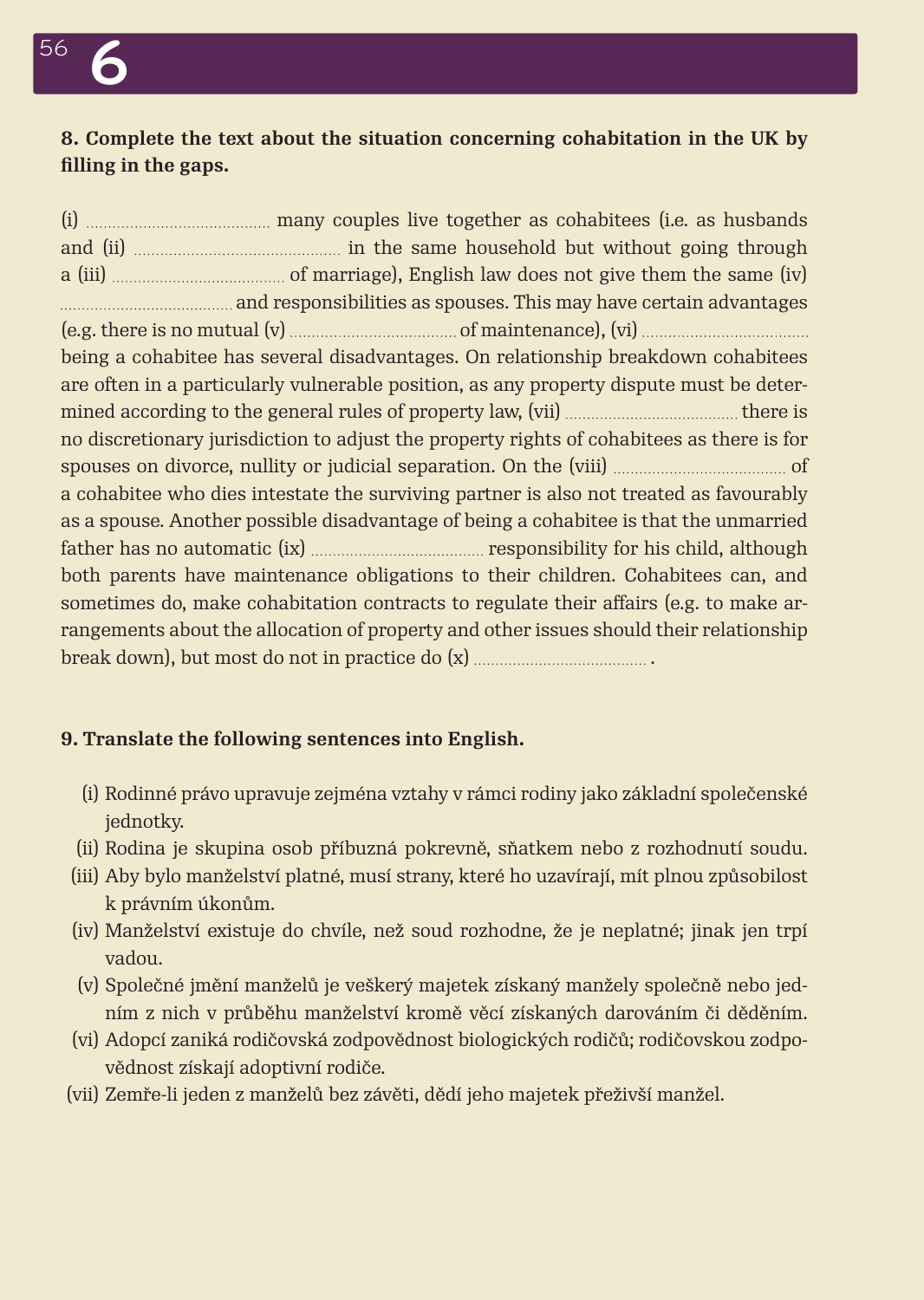# **ANSWER KEY**

#### **EX. 1**

IL-legitimate, legal, legible, licit, literate

IM-prescriptible, responsible, mature, precise, measurable, memorable, mitigable, modest, moral, movable, proper, mortal

IN-alienable, ability, adaptable, accurate, divisible, capacity, effective, complete, admissible, operative, capable, applicable, alienable, compatible, consistent, comprehensible, appropriate IR-retrievable, regular, removable, reconcilable, revocable, respective, reprehensible, remediable

#### **EX. 2**

objectionable *conduct*; child *abuse*; venereal *disease*; parental *consent*; foreign *jurisdiction*; sound *mind*; court *order*; marriage *license*; defective *marriage*; mental *capacity*; community *property*

#### **EX. 3**

*legal* concept; *habitual* drunkenness; *mental* cruelty; *irreconcilable* differences; *matrimonial* breakdown; *social* welfare; *birth* records; *inalienable* rights; *parental* rights; *illegitimate* child; *separate* property

#### **EX. 4**

(i) by; (ii) in (iii) of; (iv) upon; (v) by; (vi) into; (vii) with; (viii) down by; (ix) upon (x) by; (xi) up by; (xii) in; (xiii) of; (xiv) to; (xv) from; (xvi) by; (xvii) than; (xviii) at; (xix) to; (xx) during; (xxi) by; (xxii) by; (xxiii) for; (xxiv) up for; (xxv) with; (xxvi) in; (xxvii) for by; (xxviii) with; (xxix) by; (xxx) of; (xxxi) in; (xxxii) to

#### **EX. 5**

(i) valid; (ii) consent; (iii) formalities; (iv) religious; (v) intention; (vi) over; (vii) obtained; (viii) solemnised; (ix) married; (x) district; (xi) marriage; (xii) registration; (xiii) registrar; (xiv) birth; (xv) age; (xvi) residency; (xvii) married; (xviii) decree; (xix) final; (xx) widowed; (xxi) death; (xxii) marriage; (xxiii) accompanied; (xxiv) translation; (xxv) interpreter

#### **EX. 6**

(i) husband; (ii) spouse; (iii) instead; (iv) difference; (v) spouse;( vi) while; (vii) spouse

#### **EX. 7**

(i) wedlock; (ii) property; (iii) legitimate; (iv) marriage; (v) rights

#### **EX. 8**

(i) Although; (ii) wives; (iii) ceremony; (iv) rights; (v) duty; (vi) but; (vii) for / because; (viii) death; (ix) parental; (x) so

#### **EX. 9**

(i) Family Law governs in particular the legal relations of (within) the basic social unit – the family.

(ii) The family is a group of people related by blood, marriage/affinity or court decision/law. (iii) The

parties to a marriage must have the full legal capacity to marry to contract a valid marriage.

(iv) A marriage exists till the court holds it void/invalid, otherwise it is only defective.

(v) Community property of spouses is all property acquired by the husband and wife jointly or by one of the spouses during marriage other than by gift or inheritance.

(vi) A (legal) adoption extinguishes parental responsibility in the natural parents and vests it in the adopting parents.

(vii) If one spouse dies without a will/intestate, the surviving spouse will inherit his property.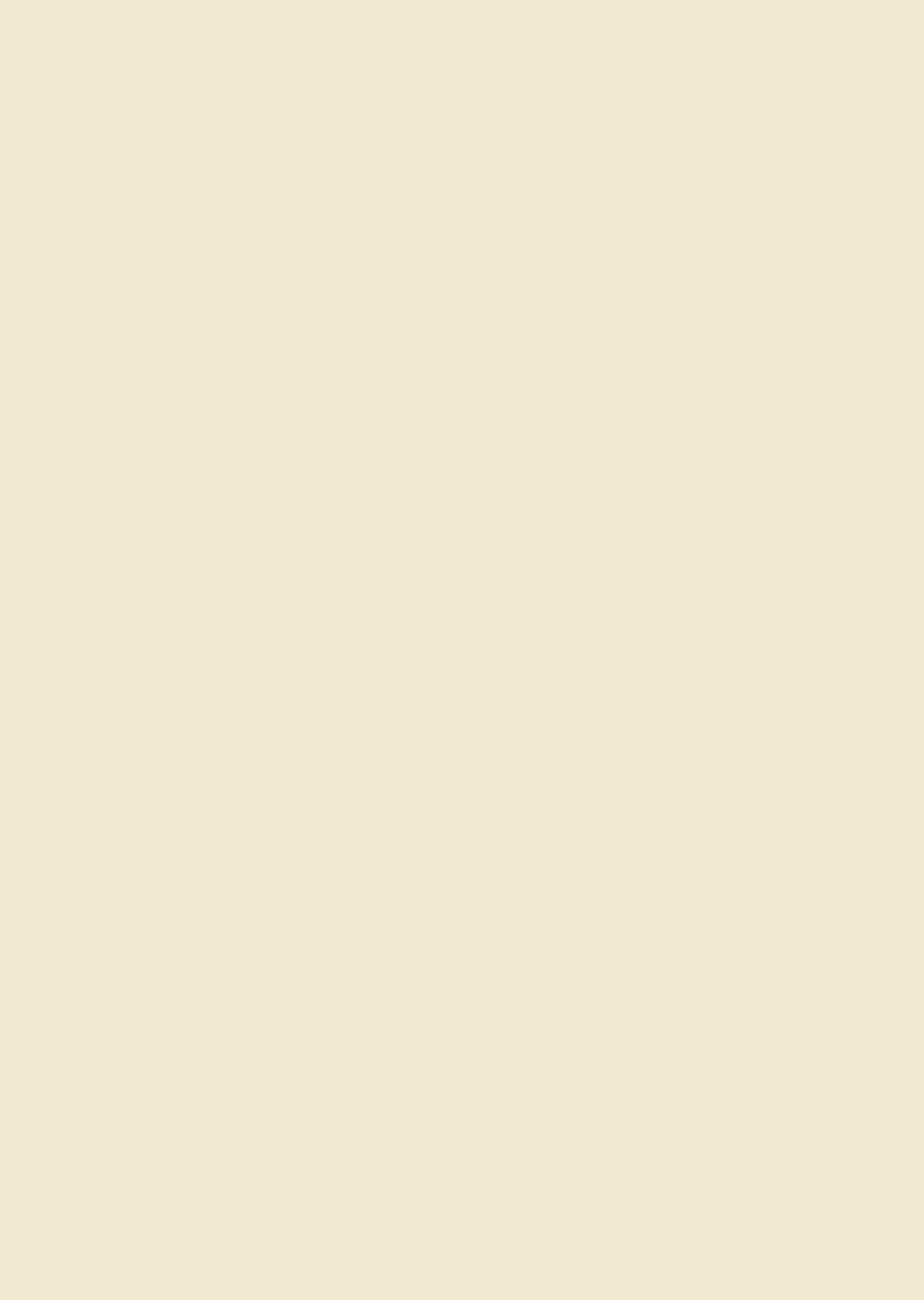# **WORD STUDY**

## **1. Add one of negative prefixes im-, in-, un- or dis- in order to create an opposite meaning of the following words.**

----------alienable; ----------corporeal; ----------countable; ----------direct; ----------divided; movable;  $\ldots$  posses;  $\ldots$  posses;  $\ldots$  possible;  $\ldots$  restricted;  $\ldots$  tangible; ............testate

## **2. Complete the phrases with an appropriate preposition.**

Property is divided (i)<sub>-----------------------</sub> real and personal property; a plaintiff dispossessed (ii)<sub>-----------------------</sub> property; the right (iii)<sub>------------------</sub> rem was enforced (iv)<sub>-----------------</sub> a real action; the right (v)-------------------- compensation (vi)-------------------- another person; a synonym (vii)---------------------- real property; the term "personalty" is substituted (viii) -------------------- personal property; a person's claim (ix)-------------------- a particular thing; the study of property law is facilitated (x)-------------------- a number of basic principles; each object is different (xi)<sub>--------------------</sub> the next; subject (xii)<sub>---------------------</sub> a minor exception; all objects may be fitted (xiii)-------------------- one class; a structure permanently affixed (xiv)-------------------- the land; seas may be freely used (xv)-------------------- everyone conformably (xvi)-------------------- their natural purpose; property may be acquired (xvii) -------------------- a previous owner; public things may be owned (xviii)-------------------- the state (xix)<sub>--------------------</sub> its capacity (xx)<sub>---------------------</sub> a public person; according (xxi) -------------------- civilian theory; to have a right (xxii)-------------------- a particular tangible object; to remove things (xxiii)-------------------- substantial damage (xxiv)------------------- themselves; to exercise control (xxv)-------------------- the thing (xxvi)-------------------- direct means; ownership may be acquired (xxvii)-------------------- many ways; concurrent right and interests (xxviii).............................the property; (xxix).............................the death of a joint owner his property is taken (xxx)-------------------- the surviving co-owner.

# **3. Match the adjectives with appropriate nouns selected from the list below. In some phrases more than one acceptable choice is possible.**

*damage, fruits, function, installation, movable, object, owner, ownership, part, person, personality, property, provision, right, rights, subdivision, theory, things, value*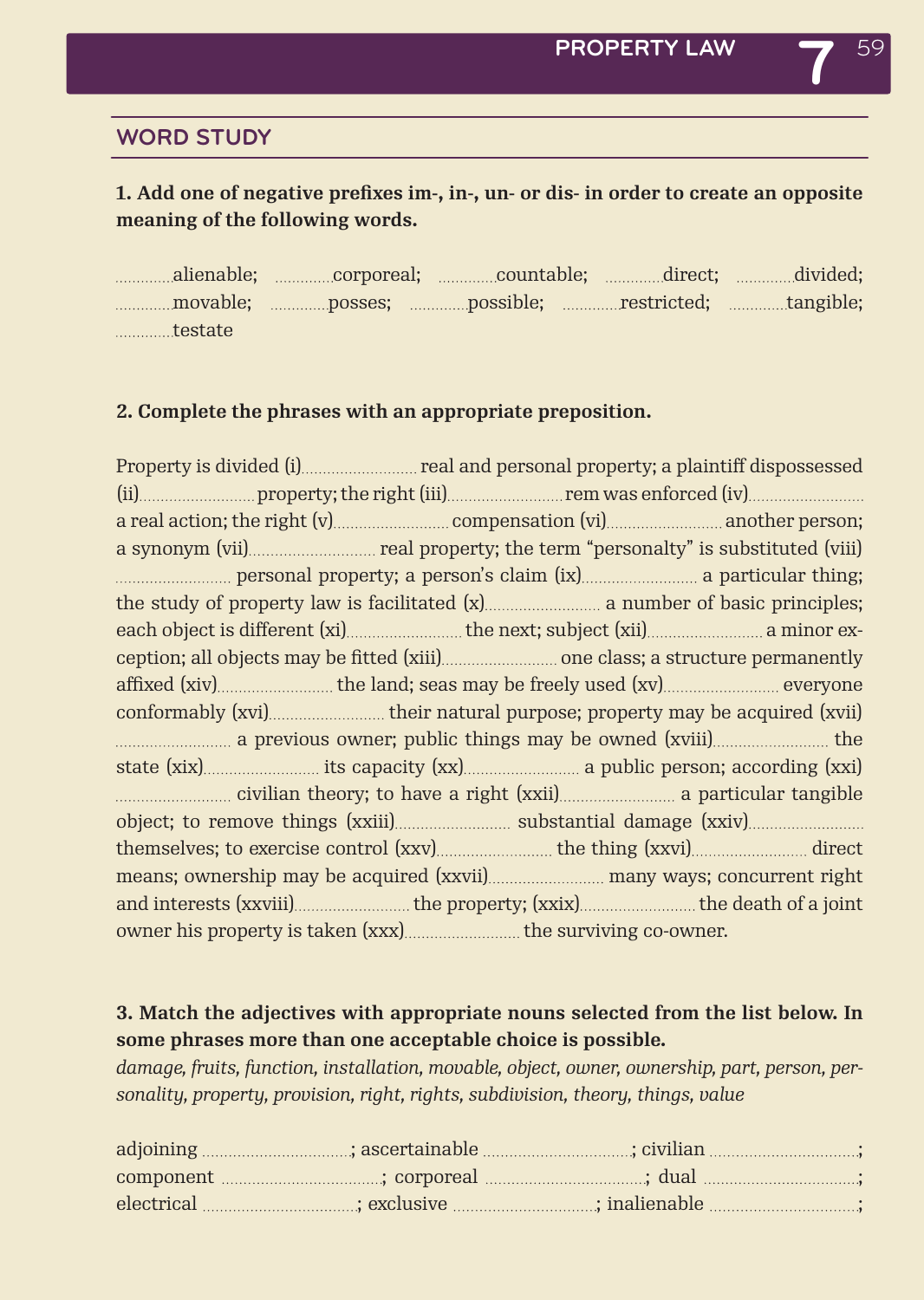

# **4. Match the nouns with suitable adjectives or attributes listed below. There may be more than one combination possible for some phrases.**

*unharvested, territorial, successful, sovereign, public, preservation, planning, natural, monetary, minor, limited, integral, intangible, fractional, copyright, constitutional, concurrent, compulsory, community, adjoining*

## **5. Choose a suitable word from the list to complete the text.**

*absolute; attached; chattels; dispossessed; individuals; loss; owed; owned; permanent; Personal; private; public; real; Real; realty*

The popular notion of property as something (i)  $\ldots$  $\ldots$  $\ldots$  $\ldots$  $\ldots$ , encourages the idea of property rights as (ii)  $\ldots$  However, property in the legal sense is more accurately regarded as the combination of the legal rights of (iii) ............................... with respect to objects, and the obligations (iv) -------------------- them by others and guaranteed and protected by government. Property is either classified as (v) -------------------- property owned by one or more individuals, or (vi) -------------------- property owned by government.

Property law is also classified under common law as real or personal. (vii) .................. property (or (viii) --------------------) is land, any buildings on that land, any mineral rights under the land, and anything that is  $(ix)$   $\ldots$   $\ldots$  to the land or buildings that can be considered (x)  $\ldots$  (xi)  $\ldots$  (xi)  $\ldots$  property (sometimes known as (xii) ----------------------) includes any property that is not (xiii) ---------------------- property. The difference between real and personal property comes from early English law, under which property was considered "real" if the courts could restore to the (xiv) ---------------------- owner the thing itself, rather than simply awarding damages as compensation for its  $(xv)$   $\ldots$   $\ldots$   $\ldots$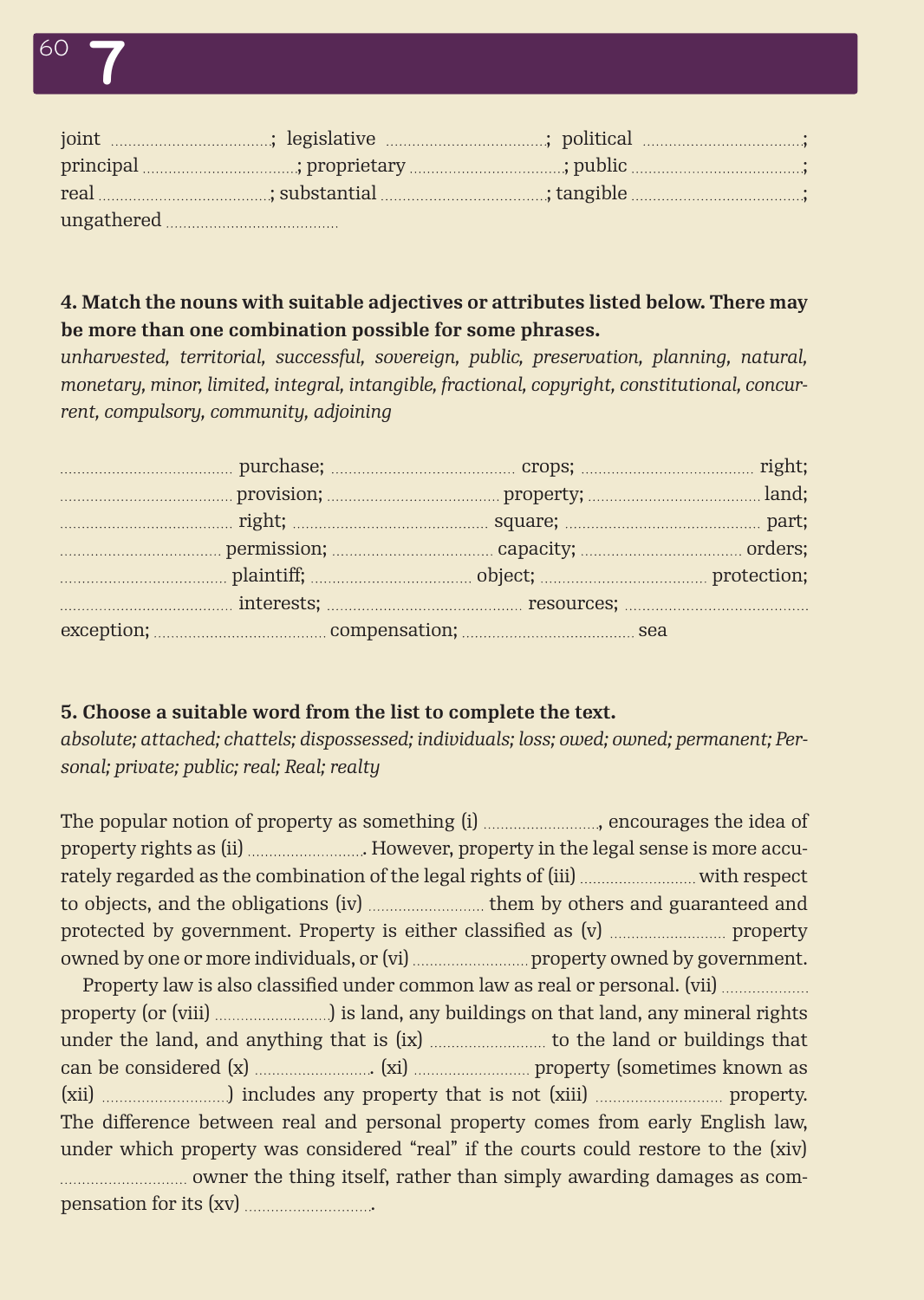# **6. Complete the following phrases with suitable verbs from the list below.**

*acquire, added, affixed, attached, bring, cause, consists, determine, dispossess, enforced, facilitate, governed, grouped, has, hold, holds, identify, obtain, owned, possesses, provide, receive, recover, removed, take, tap, transferred, using*

# **7. Fill in suitable expressions so that the sentences and the text as a whole make sense.**

| or element of income or wealth. It is the right and interest which a man has in (iii) |  |
|---------------------------------------------------------------------------------------|--|
|                                                                                       |  |
|                                                                                       |  |
|                                                                                       |  |
|                                                                                       |  |
|                                                                                       |  |
|                                                                                       |  |
|                                                                                       |  |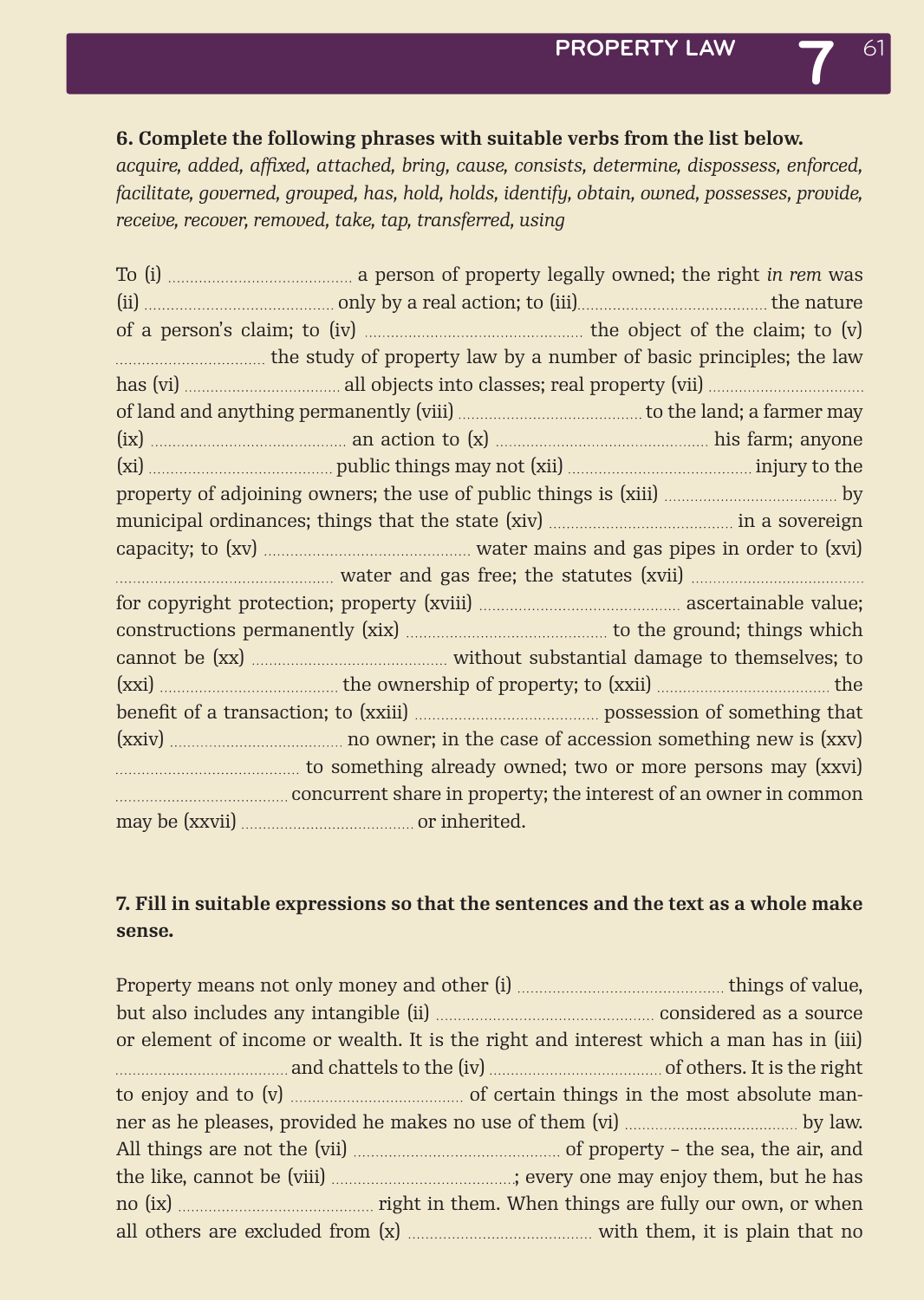

person besides the (xi) ----------------------------- , who has this exclusive right, can have any (xii)  $\ldots$  $\ldots$  $\ldots$  $\ldots$  $\ldots$  $\ldots$  $\ldots$  either to use them, or to hinder him from (xiii)  $\ldots$  $\ldots$  $\ldots$  $\ldots$ of them as he pleases; so that property, considered as an exclusive right to things, contains not only a right to use those things, but a right to dispose of them, either by  $(xiv)$   $\ldots$   $\ldots$   $\ldots$   $\ldots$   $\ldots$   $\ldots$   $\ldots$   $\ldots$  them for other things, or by giving them away to any other person, without any consideration, or even (xv) ------------------------------ them away. Property is divided into (xvi) ------------------------------------ property, and personal property. Personal property is further divided into property in (xvii)  $\ldots$  $\ldots$  $\ldots$  $\ldots$  $\ldots$  $\ldots$  $\ldots$ , and property or (xviii)  $\ldots$  ------------------------------ in action. Property is again divided into corporeal and (xix) -------------------------------------- . The former comprehends such property as is (xx) ------------------------------ to the senses, as lands, houses, goods, merchandise and the like; the (xxi) -------------------------------- consists in legal rights, as choses in action, easements, and the like.

## **8. Fill in suitable words from the list to make the text complete.**

*admit; another; associated; attached; beneficiary; concept; contrary; distinction; enjoying; immovable; jointly; land; movable; ownership; preserved; real; registration; seize; things; unpaid; vested*

Quebec civil law views all types of property either as (i) -------------------- (land and its appurtenances, and all rights in land) or as (ii) -------------------- (physically movable objects as well as claims for money and performances under contracts and obligations in general). This (iii)  $\ldots$   $\ldots$  is the thread that runs throughout Quebec law and it is the basis for many of the different legal technicalities (iv)  $\ldots$  $\ldots$  $\ldots$  $\ldots$  $\ldots$  to various types of property. For example, rights of all kinds in (v) ............................... are subject to official recording in the land titles (vi) ................................ system, whereas rights in movable property are not.

Rights in (vii)  $\ldots$  ------------------- (technically "real rights") can be divided into three broad categories. Individuals may have either a right of (viii) -------------------- , ie, the right in their own property; a right in the thing belonging to (ix) -------------------- , ie, a right less than ownership but nonetheless composed of some of the prerogatives (x)  $\ldots$ with ownership; or a right in the form of claim by a creditor to  $(x_i)$   $\ldots$  and sell a debtor's property to satisfy an (xii) -------------------- debt.

Ownership, the most complete (xiii) -------------------- right, is the right of using, (xiv) -------------------- and disposing of things in the most absolute manner, provided no use is made of them (xv) -------------------- to law or regulation. Ownership is an "exclusive" or individual right and, as a (xvi)  $\ldots$  $\ldots$  $\ldots$  $\ldots$  $\ldots$  $\ldots$ , is unitary. Thus, the law discourages two or more persons from owning the same property (xvii) -------------------- (with certain notable exceptions such as of condominiums and aspects of property relations between married persons). Nor does the civil law (xviii) .............................. the distinction, known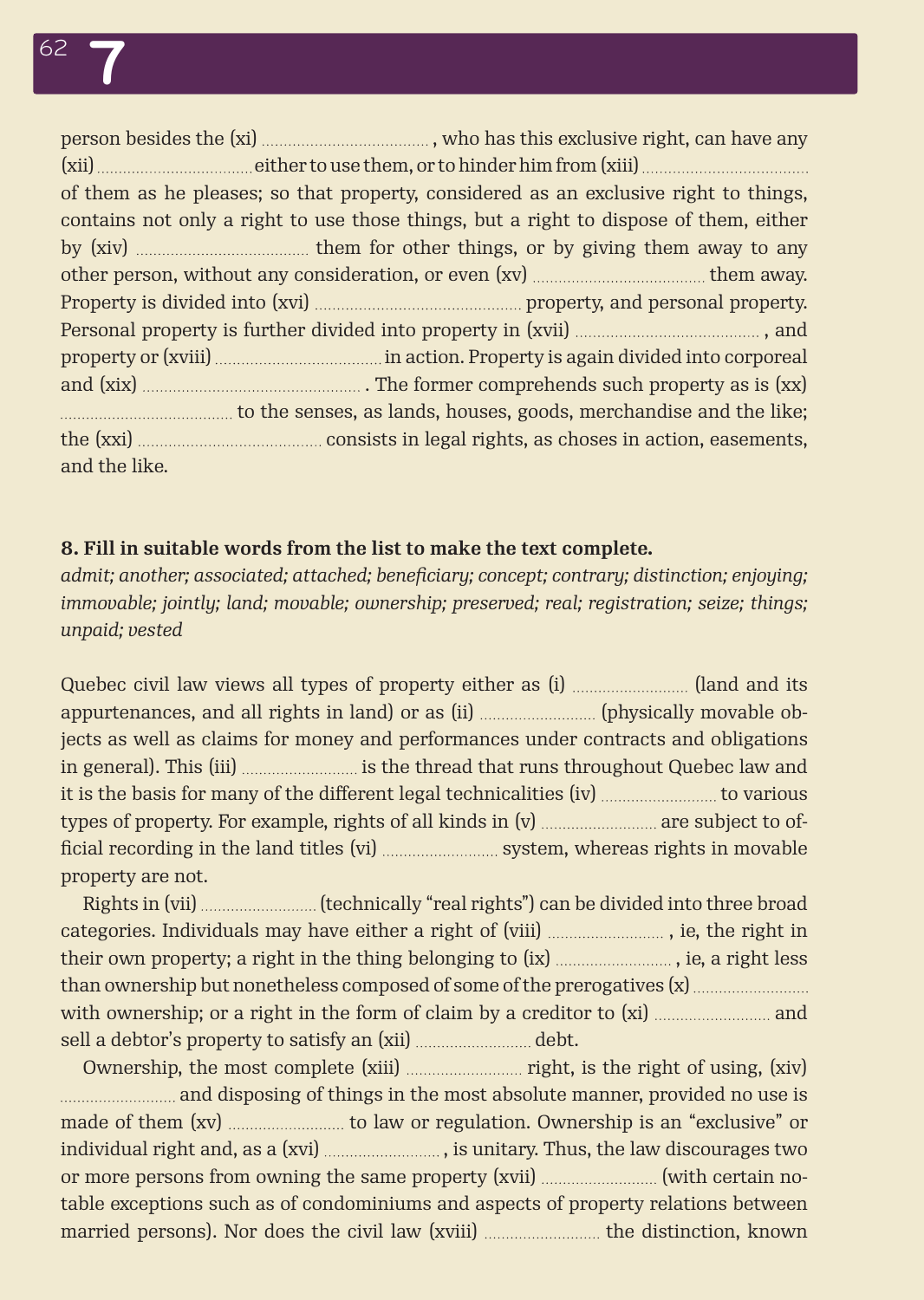to the common law, of legal and equitable ownership — for example, property shared between a trustee and the (xix) -------------------- of a trust. And, because ownership is viewed as exclusive and individual, the general policy of the law is that rights less than ownership (xx)  $\ldots$  $\ldots$  $\ldots$  $\ldots$  $\ldots$  in other persons are normally limited in time, so that the full integrity of the prerogatives attaching to ownership itself is  $(xxi)$   $\ldots$  $\ldots$  $\ldots$  $\ldots$ ...

## **9. Translate the following sentences into English.**

- (i) Věci se dělí na věci movité a věci nemovité, hmotné a nehmotné.
- (ii) Základní funkcí majetkového práva je stanovit charakter práva určité osoby k určité věci.
- (iii) Nemovitá věc je pozemek a stavba s ním pevně spojená.
- (iv) Věcné právo může existovat, aniž existuje odpovídající hmotný předmět.
- (v) Vlastnictví movitých věcí zahrnuje veškerá práva k hmotným věcem, pohledávky a dluhy a nehmotná práva.
- (vi) Vlastnické právo může být ze zákona omezeno například tím, že je zapotřebí územního rozhodnutí k tomu, aby bylo možné na vlastním pozemku stavět.

# **ANSWER KEY**

#### **EX. 1**

inalienable, incorporeal, uncountable, indirect, undivided, immovable, dispossess, impossible, unrestricted, intangible, intestate

#### **EX. 2**

(i) into; (ii) of; (iii) in; (iv) by; (v) to; (vi) from; (vii) for; (viii) for; (ix) to; (x) by; (xi) from; (xii) to; (xiii) into; (xiv) to; (xv) by; (xvi) with; (xvii) from; (xviii) by; (xix) in; (xx) as; (xxi) to; (xxii) to; (xxiii) without; (xxiv) to; (xxv) over; (xxvi) by; (xxvii) in; (xxviii) in; (xxix) upon; (xxx) by

#### **EX. 3**

adjoining owner; ascertainable value; civilian theory; component part; corporeal movable; dual personality; electrical installation; exclusive right; inalienable things; joint ownership; legislative provision; political subdivision; principal function; proprietary rights; public person; real property; substantial damage; tangible object; ungathered fruits

#### **EX. 4**

compulsory purchase; unharvested crops; fractional right; constitutional provision; community property; adjoining land; natural right; public square; integral part; planning permission; sovereign capacity; preservation orders; successful plaintiff; intangible object; copyright protection; concurrent interests; limited resources; minor exception; monetary compensation; territorial sea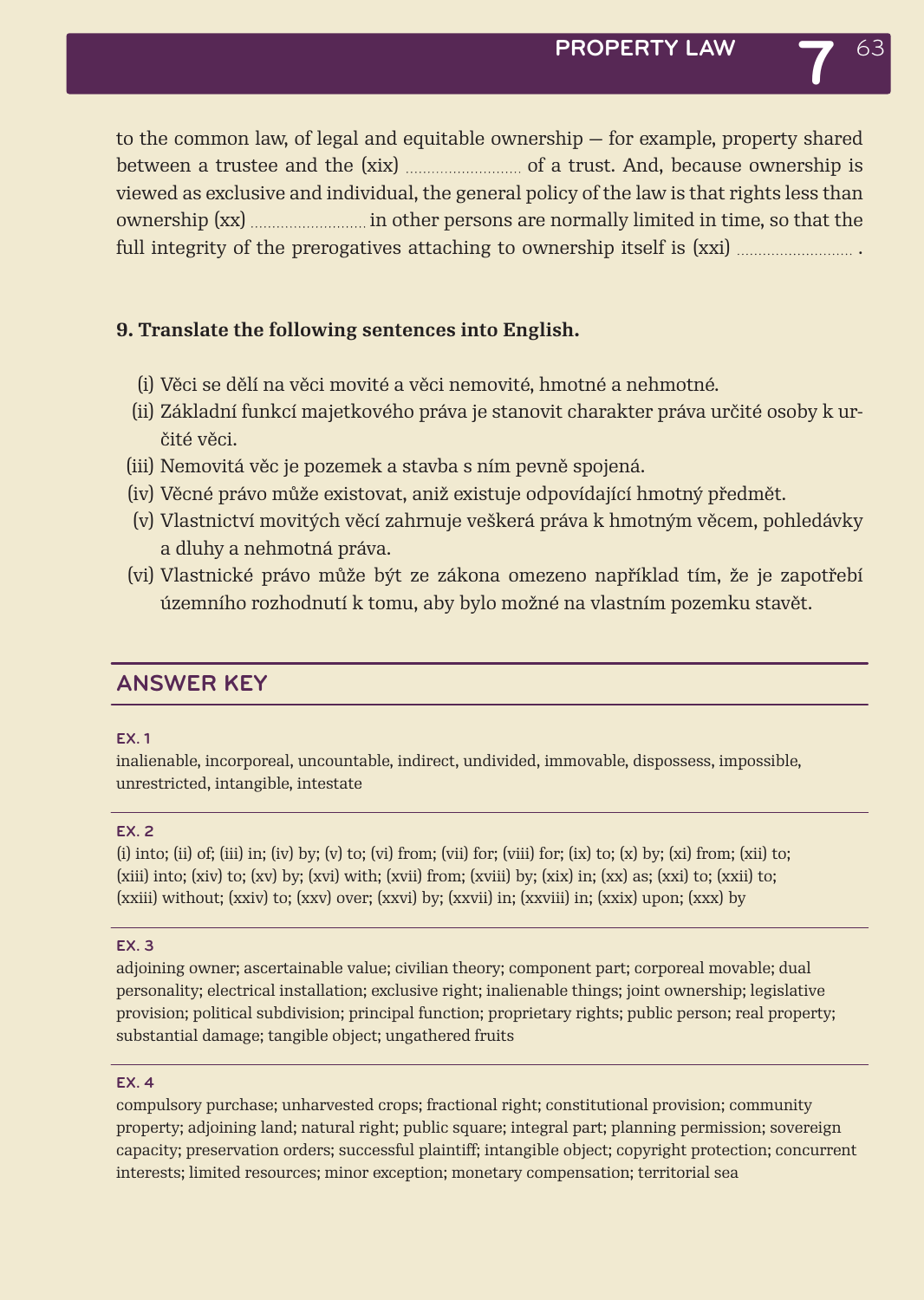

#### **EX. 5**

(i) owned; (ii) absolute; (iii) individuals; (iv) owed; (v) private; (vi) public; (vii) Real; (viii) realty; (ix) attached; (x) permanent; (xi) Personal; (xii) chattels; (xiii) real; (xiv) dispossessed; (xv) loss

### **EX. 6**

(i) dispossess; (ii) enforced; (iii) determine; (iv) identify; (v) facilitate; (vi) grouped; (vii) consists; (viii) affixed; (ix) bring; (x) recover; (xi) using; (xii) cause; (xiii) governed; (xiv) holds; (xv) tap; (xvi) obtain; (xvii) provide; (xviii) possesses; (xix) attached; (xx) removed; (xxi) acquire; (xxii) receive; (xxiii) take; (xxiv) has; (xxv) added; (xxvi) hold; (xxvii) transferred

#### **EX. 7**

(i) tangible; (ii) right; (iii) lands; (iv) exclusion; (v) dispose; (vi) prohibited; (vii) subject; (viii) appropriated; (ix) exclusive; (x) interfering; (xi) proprietor; (xii) claim; (xiii) disposing; (xiv) exchanging; (xv) throwing; (xvi) real; (xvii) possession; (xviii) choses; (xix) incorporeal; (xx) perceptible; (xxi) latter

#### **EX. 8**

(i) immovable; (ii) movable; (iii) distinction; (iv) attached; (v) land; (vi) registration; (vii) things; (viii) ownership; (ix) another; (x) associated; (xi) seize; (xii) unpaid; (xiii) real; (xiv) enjoying; (xv) contrary; (xvi) concept; (xvii) jointly; (xviii) admit; (xix) beneficiary; (xx) vested; (xxi) preserved

#### **EX. 9**

(i) Things are subdivided into movables and immovables, corporeals and incorporeals (OR real property and personal property, tangible and intangible property).

(ii) The basic function of property law is to determine the nature of the right of a particular person to a particular thing.

(iii) An immovable thing is land and the construction firmly attached to it.

(iv) A property right may exist even if no relevant tangible object exists.

(v) The ownership of movable things includes all rights to corporeal things, claims and debts as well as incorporeal rights.

(vi) Property rights may be limited by the law if, for example, it is necessary to get a planning permission in order to build on one's own land.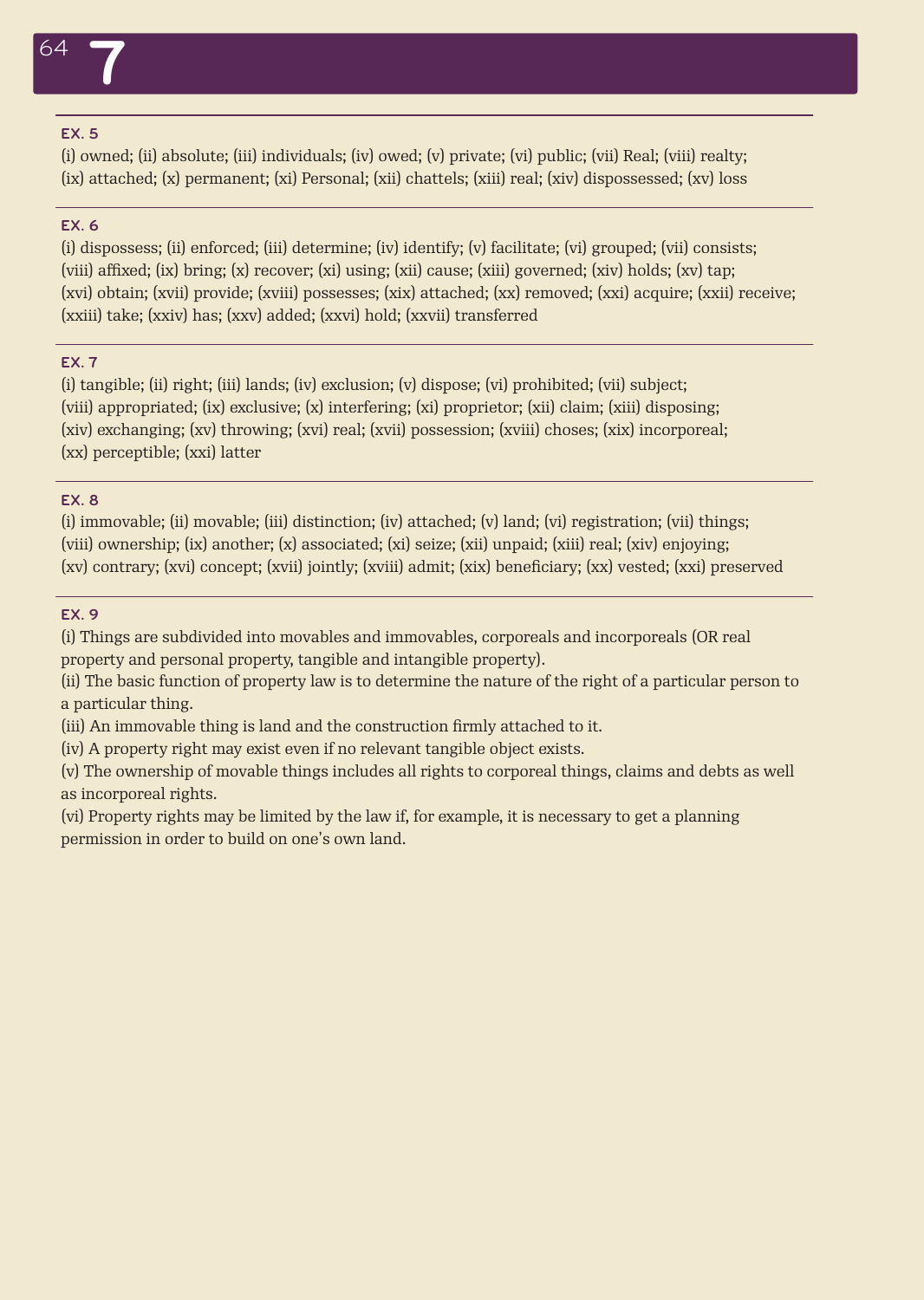

# **WORD STUDY**

## 1. Derive verbs from the following nouns.

| $\frac{1}{2}$ to $\frac{1}{2}$ to $\frac{1}{2}$ to $\frac{1}{2}$ to $\frac{1}{2}$ to $\frac{1}{2}$ to $\frac{1}{2}$ to $\frac{1}{2}$ to $\frac{1}{2}$ to $\frac{1}{2}$ to $\frac{1}{2}$ to $\frac{1}{2}$ to $\frac{1}{2}$ to $\frac{1}{2}$ to $\frac{1}{2}$ to $\frac{1}{2}$ to $\frac{1}{2}$ to |  |
|--------------------------------------------------------------------------------------------------------------------------------------------------------------------------------------------------------------------------------------------------------------------------------------------------|--|

# 2. Derive verbs and nouns from the following adjectives.

## 3. Derive adjectives and nouns from the following verbs.

# 4. Derive adjectives and verbs from the following nouns.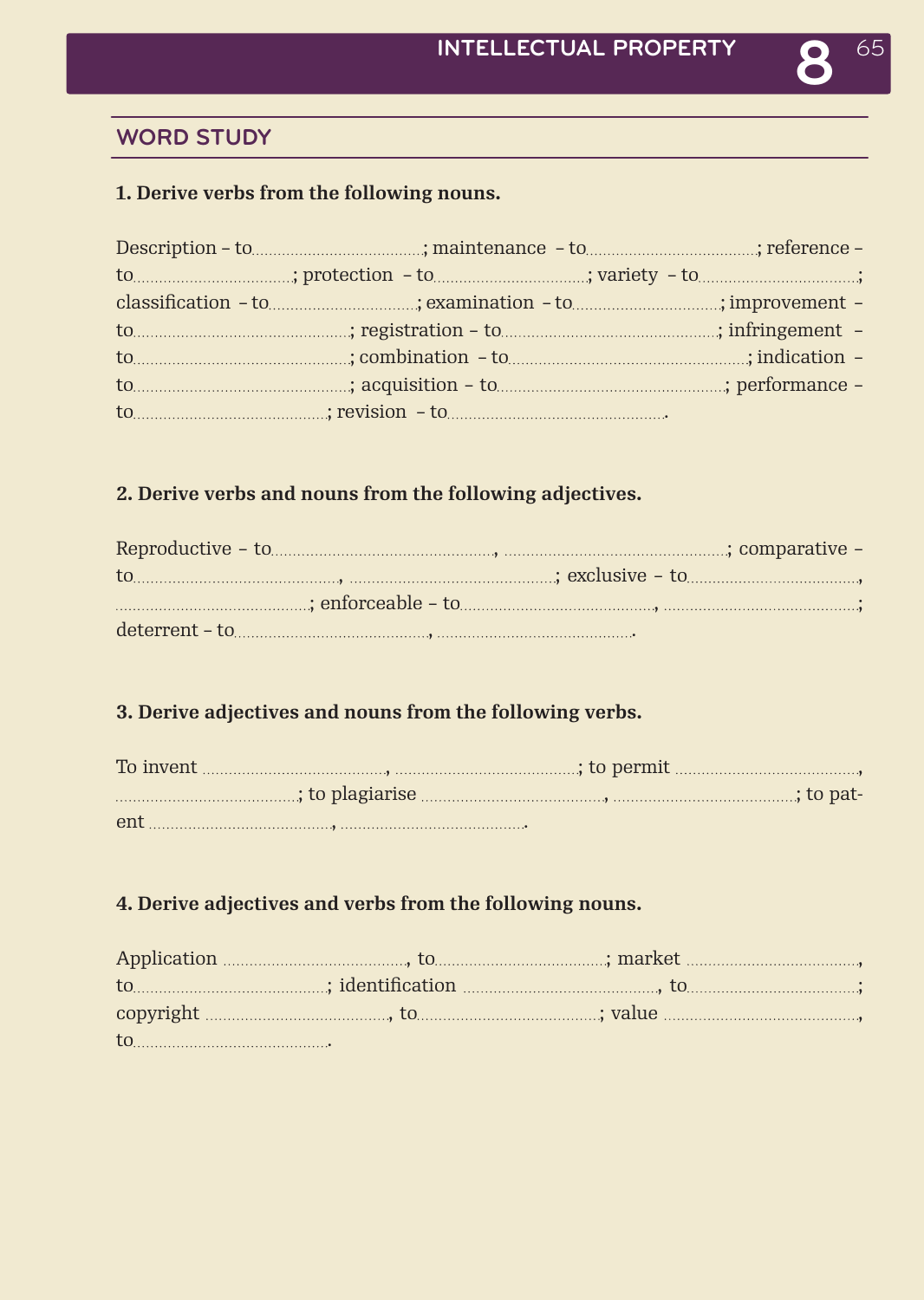

# **5. Match the adjectives with nouns from the list below to form common collocations (note that there may be more than one adjective that collocates with each noun, so there is no one correct answer for each blank).**

*access, application, use, artists, body, invention, office, property, conditions, quality, recordings, rights*

|  | public ; licensing ; patentable ; |  |
|--|-----------------------------------|--|
|  |                                   |  |
|  |                                   |  |

## **6. Fill in the blanks with appropriate prepositions.**

A period to stop others (i)  $\ldots$  making the invention without permission; the term of 20 years (ii)  $\ldots$  filing; the invention must never have been made in any way, anywhere (iii)  $\ldots$  the world, before the date (iv)  $\ldots$  which an application for patent is filed; to be capable (v) -------------- industrial application; to exclude others (vi)  $\ldots$  making or using the invention; to be involved (vii)  $\ldots$   $\ldots$ the design; to capitalize (viii)  $\ldots$  another person's ideas; the right subsists  $(ix)$   $\dots$  an original design; a single research is carried  $(x)$   $\dots$  to prevent others (xi)  $\ldots$ , helping themselves to a large portion; works eligible (xii) $\ldots$ copyright protection; unless there is an agreement  $(xiii)$   $\ldots$  the contrary; copyright (xiv)  $\ldots$   $\ldots$  literary, dramatic and musical works; licences pursuant (xv)  $\ldots$ <sub>i</sub> a licensing scheme; to distinguish the goods (xvi) $\ldots$ <sub>i</sub> those (xvii) -------------- competitors; trade marks are concerned (xviii)-------------- commercial aspects; features crucial (xix) -------------- patents; to be guilty (xx) -------------- a patent infringement; design conforms (xxi)  $\ldots$  the same rules as other drawings; it is distinguishable (xxii)  $\ldots$  any other variety; monopoly right (xxiii)  $\ldots$  $\ldots$  $\ldots$  the appearance of a product resulting from various features; to qualify (xxiv)  $\ldots$  registration; to be made available (xxv)  $\ldots$  the public; the protection has come (xxvi)  $\ldots$ force; trademark may be registered (xxvii.-------------- the Patent Office.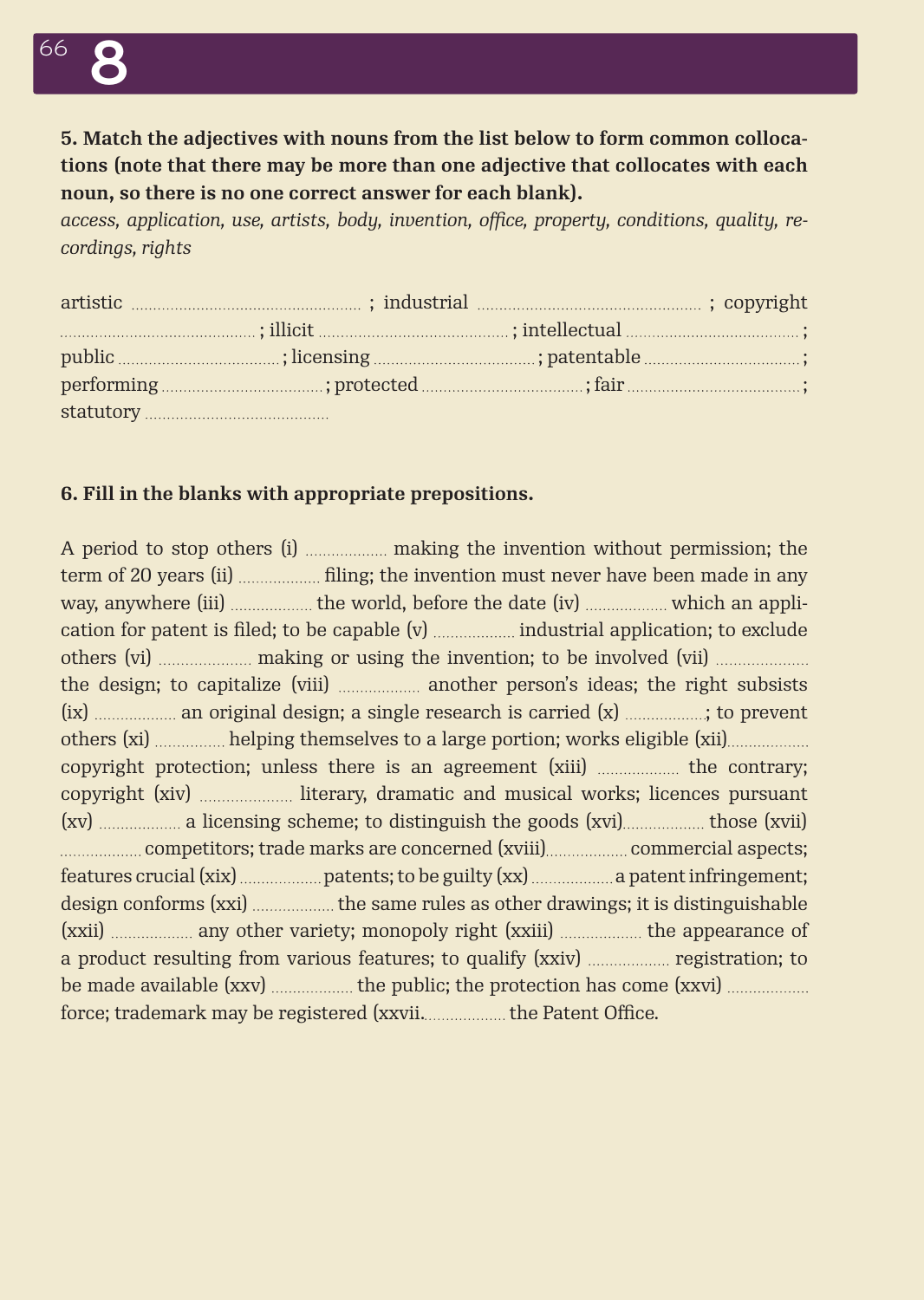*reciprocal; applying; protected; infringe; recognise; license; creation; intellectual; registrable; trade; deter; action; protection; permissible; against; applied; signatories; badge; Copyright; nature; computer; international; simple; morality; sign; infringing; automatically*

A registered design (a) provides the (1) *exclusive* right to make, import, export, use or stock any product to which the design has been (2)  $\ldots$  $\ldots$  $\ldots$  $\ldots$  $\ldots$  $\ldots$  or is incorporated, or to let others use the design under terms agreed with the owner, in the UK and the Isle of Man, (b) gives the right to take legal (3) ------------------------------ against others who might be (4) ------------------------------ the design and to claim damages.

The fact that a design is registered may be enough to (5) ------------------------------ any potential infringement, (c) is a financial asset whose value could increase, (d) is a recognised (6) -------------------------- property right which protects the design from being copied by competitors for up to 25 years, (e) may be synonymous with branding of the company's products and image, (f) in the UK may be the first step towards (7) ......................

 $\ldots$  $\ldots$  $\ldots$  protection. Registration is relatively quick, cheap and  $(8)$   $\ldots$  $\ldots$  $\ldots$  $\ldots$  $\ldots$ . (9) --------------------------- protects the original expression of ideas, not the ideas themselves. It is free and (10) ------------------------------ safeguards your original works of art, literature, music, films, broadcasts and (11) ---------------------------- programs from copying and certain other uses. Material is (12) --------------------------- from the time it is first written down, painted or drawn, filmed or taped. Material may also enjoy (13)  $\ldots$ protection under the laws of other countries who are (14) ---------------------------- to the Universal Copyright Convention.

Copyright (15) **...................................** is provided under the Copyright Act 1968 and gives exclusive rights to (16) ----------------------------- others in regard to copying the work, performing it in public, broadcasting it, publishing it and making an adaptation of the work. Rights vary according to the (17) ----------------------------- of the work. Those for artistic works, for instance, are different to those for literary and musical works.

Although making copies of copyright material can (18) ----------------------------- exclusive rights, a certain amount of copying is (19) ----------------------------- under the fair dealing provisions of the legislation. Copyright doesn't protect you against independent (20) ------------------------------ of a similar work. Legal actions (21) ------------------------------ infringement are complicated by the fact that a number of different copyrights may exist in some works particularly films, broadcasts and multimedia products.

A (22) ------------------------------ mark is any sign which can distinguish the goods and services of one trader from those of another. A (23) ------------------------------ includes, for example, words, logos, pictures, or a combination of these. Basically, a trade mark is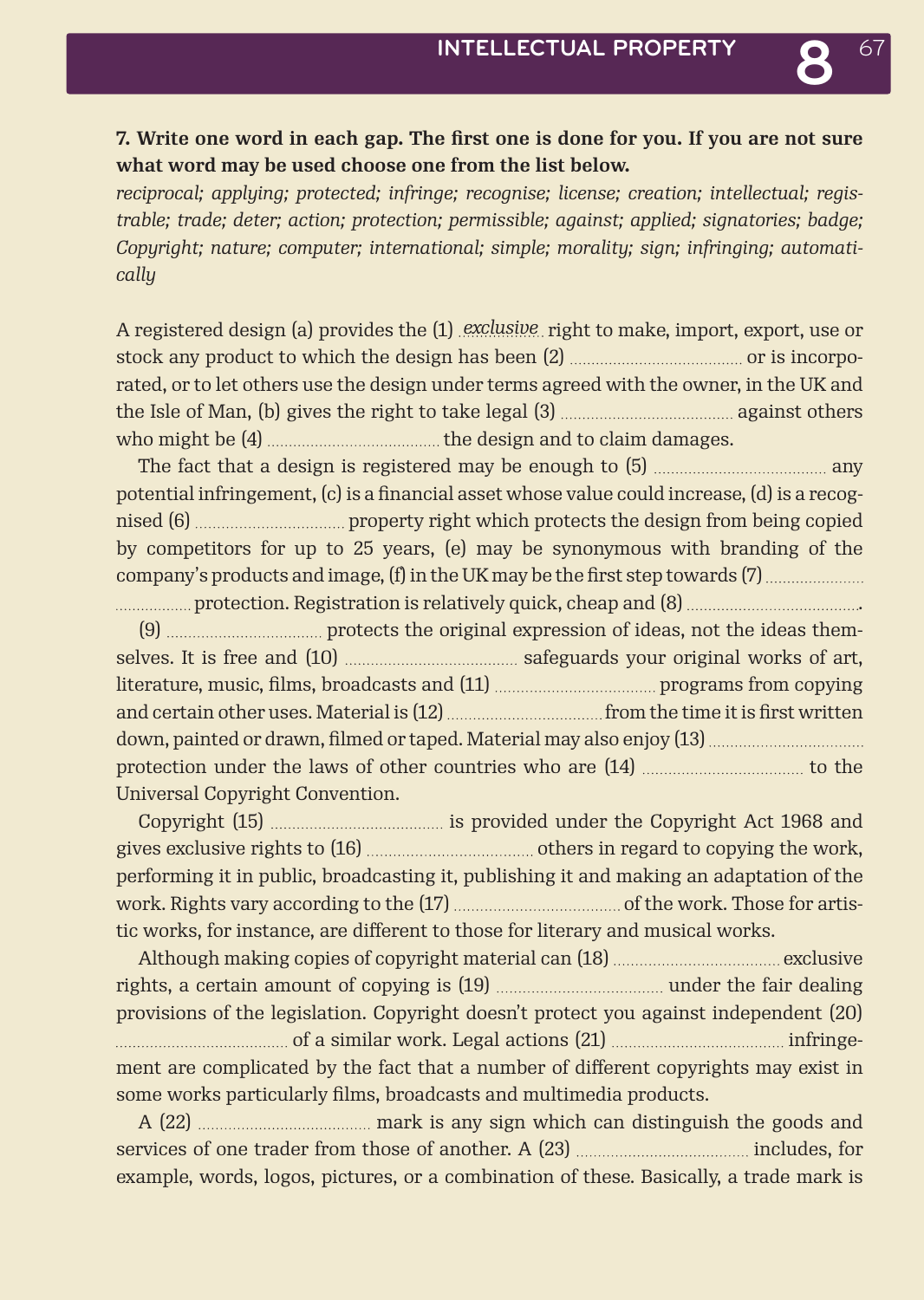

|           | and (c) not similar or identical to any earlier marks for the same or similar goods or |  |
|-----------|----------------------------------------------------------------------------------------|--|
| services. |                                                                                        |  |

# **8. Each line in this passage contains a mistake. Underline the mistake on each line and write the correct word at the side.**

| A patent for an intention is granted by government (1) invention |
|------------------------------------------------------------------|
|                                                                  |
|                                                                  |
|                                                                  |
|                                                                  |
|                                                                  |
|                                                                  |
|                                                                  |
|                                                                  |
|                                                                  |
|                                                                  |
|                                                                  |
|                                                                  |
|                                                                  |
|                                                                  |
|                                                                  |
|                                                                  |
|                                                                  |
|                                                                  |
|                                                                  |
|                                                                  |
|                                                                  |
| work, what they do, how they do it, what they are (23) Ø         |
| made of or how they are made. $(24)$ Ø                           |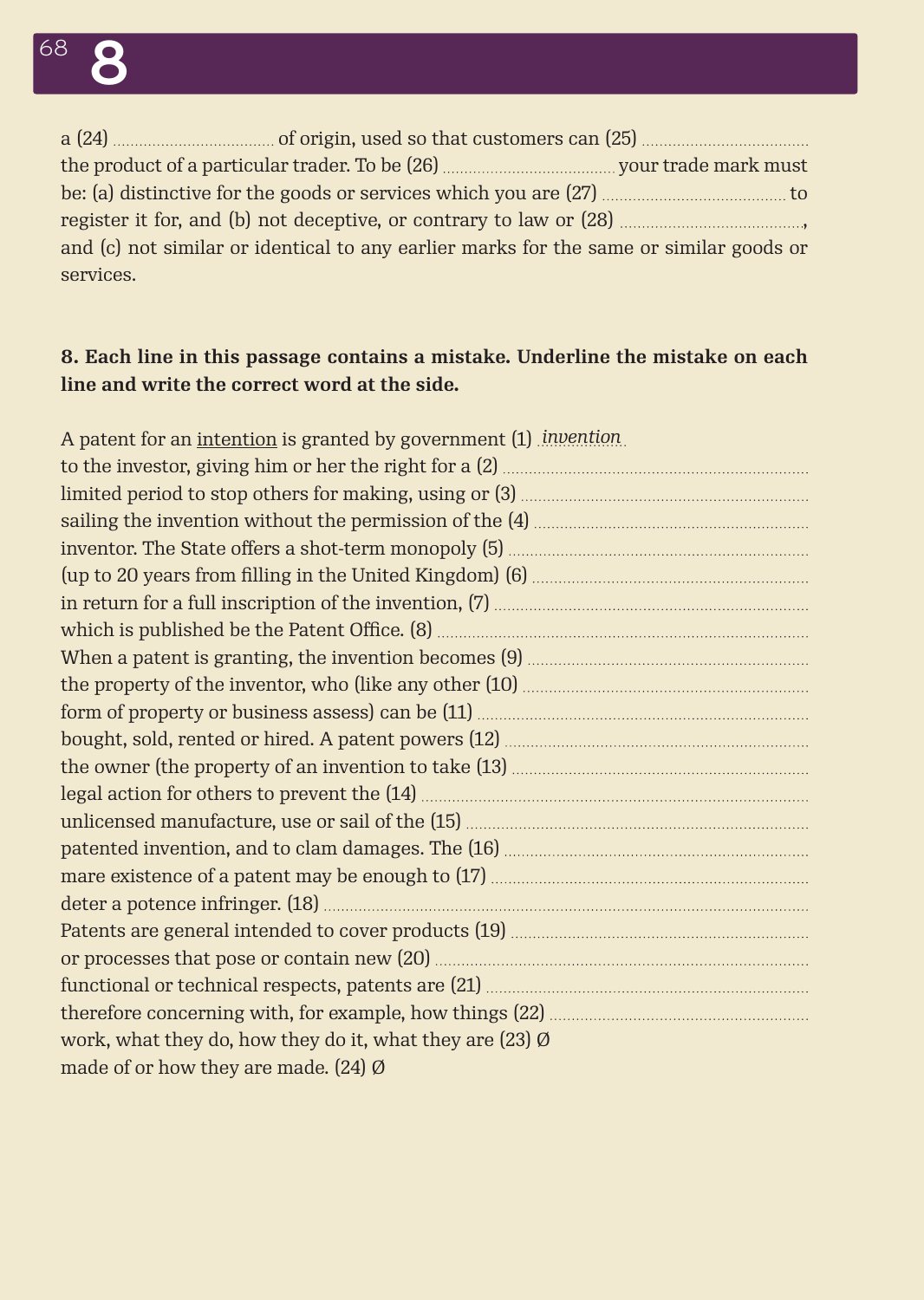## **9. Encode the jumbled word in each line, and write it on the side.**

# **10. Complete the information regarding the registration of TM within the EU with words from the list in italics.**

*application; applying; granted; inside; made; official; oppose; oppositions; request; search*

A European Union trademark (i) -------------------- has to be filed at the European Union Intellectual Property Office in Alicante Spain (EUIPO).

The European Union trademark application has to be (ii) -------------------- in one of the (iii)  $\ldots$  $\ldots$  $\ldots$  $\ldots$  $\ldots$  $\ldots$  languages of the European Union Intellectual Property Office 'EUIPO', which are: English, German, French and Spanish. The examination of the European Union trademark application includes an official  $(iv)$   $\ldots$  $\ldots$  $\ldots$  $\ldots$  for identical or  $s$ imilar prior trademarks. Before your European Union trademark is  $(v)$   $\ldots$  $\ldots$  $\ldots$ the European Union trademark application will be published in the 'European Union Trademarks Bulletin'. After your European Union trademark application is published, third parties may (vi)  $\ldots$  $\ldots$  $\ldots$  $\ldots$  $\ldots$  $\ldots$  your application. Therefore, it is recommended to conduct a trademark search in the European Union before (vii)  $\ldots$  $\ldots$  $\ldots$  $\ldots$  $\ldots$ a European Union trademark. The opposition period is 3 months, starting on the publication date. If no (viii)  $\ldots$  $\ldots$  $\ldots$  $\ldots$  $\ldots$  are filed, your European Union trademark (EU-trademark) will be granted.

After obtaining your European Union trademark (EU-trademark) you will have to use it (ix)  $\ldots$  the territory of the European Union within 5 years. If the European Union trademark is not used in the European Union within five years, third parties may (x)  $\ldots$   $\ldots$  the cancellation of your European Union trademark.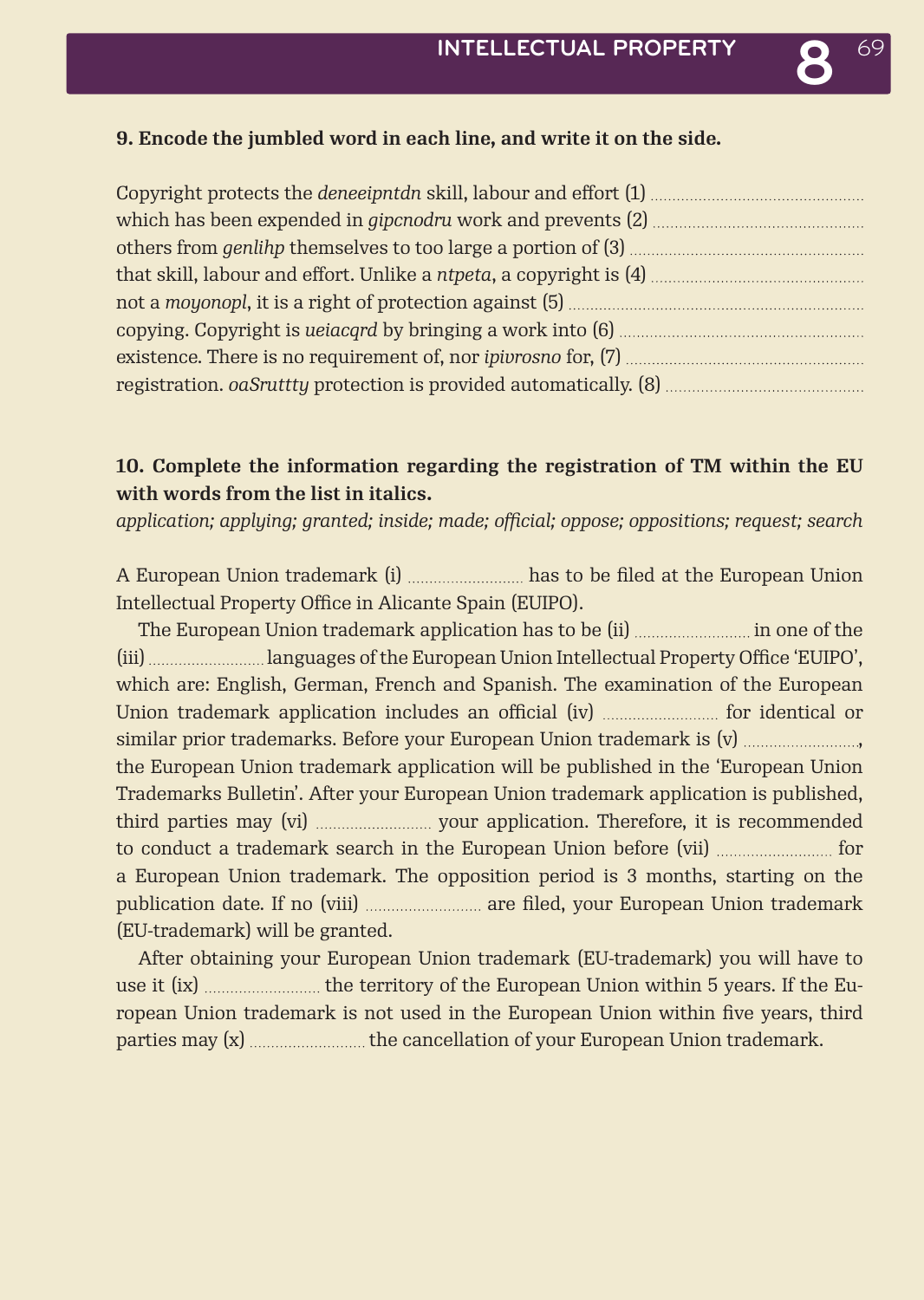

# **11. Fill in the blanks with suitable words from the list to complete the text introducing a patent procedure in Australia.**

*administers; assess; contributes; designs; encourage; enforceable; exclusive; exploit; hold; invention; license; meets; phased; promotes; provide; stop; substance; take*

All Australian patent applications must be filed with IP Australia, i.e., the Australian Government agency that (i)  $\ldots$  intellectual property (IP) rights and legislation relating to patents, trade marks, (ii) ............................. and plant breeder's rights.

A patent is a legally (iii) -------------------- right for a device, substance, method or process. For your application to be successful, your (iv) -------------------- must be new, useful and inventive or innovative. When granted, a patent will give you (v) ------------------- commercial rights to your invention (a monopoly).

If you have developed a new device, (vi) ........................., method or process you should decide whether patenting it should be part of your business strategy. We will (vii) -------------------- your application to make sure it (viii) ----------------------- legislative requirements. The protection provided by the Australian patent system (ix)  $\ldots$  $\ldots$  $\ldots$  $\ldots$ the success of new inventions and the millions of dollars in earnings they generate.

The type of patent you (x) -------------------- will determine the duration of your protection. A standard patent lasts for up to 20 years. An innovation patent only lasts for up to eight years and is being (xi) -------------------- out. Pharmaceutical patents can last up to 25 years.

A patent will:

- (a) give you the right to  $(xii)$   $\ldots$   $\dots$  others from manufacturing, using and/or selling your invention in Australia without your permission;
- (b) let you (xiii)  $\ldots$  someone else to manufacture your invention on agreed terms or (xiv) -------------------- legal action against people who are using your invention without your permission;
- (c) (xv) -------------------- Australians to continue their research, to develop new and innovative products, (xvi)  $\ldots$  ----------------------- new technology and (xvii)  $\ldots$  the transfer of technology to Australia;
- (d) give our trading partners the incentive to (xviii)  $\ldots$  $\ldots$  $\ldots$  $\ldots$  $\ldots$  $\ldots$  similar rights and thereby protect our exports in markets overseas.

## **12. Fill in the blanks in the following text regarding the requirement that an invention be new and nonobvious to be patentable in the USA.**

If an invention is not exactly the same as prior products or processes (which are referred to as the "prior art"), then it is considered novel. However, in order for an (i) ---------------------------- to be patentable, it must not only be novel, but it must also be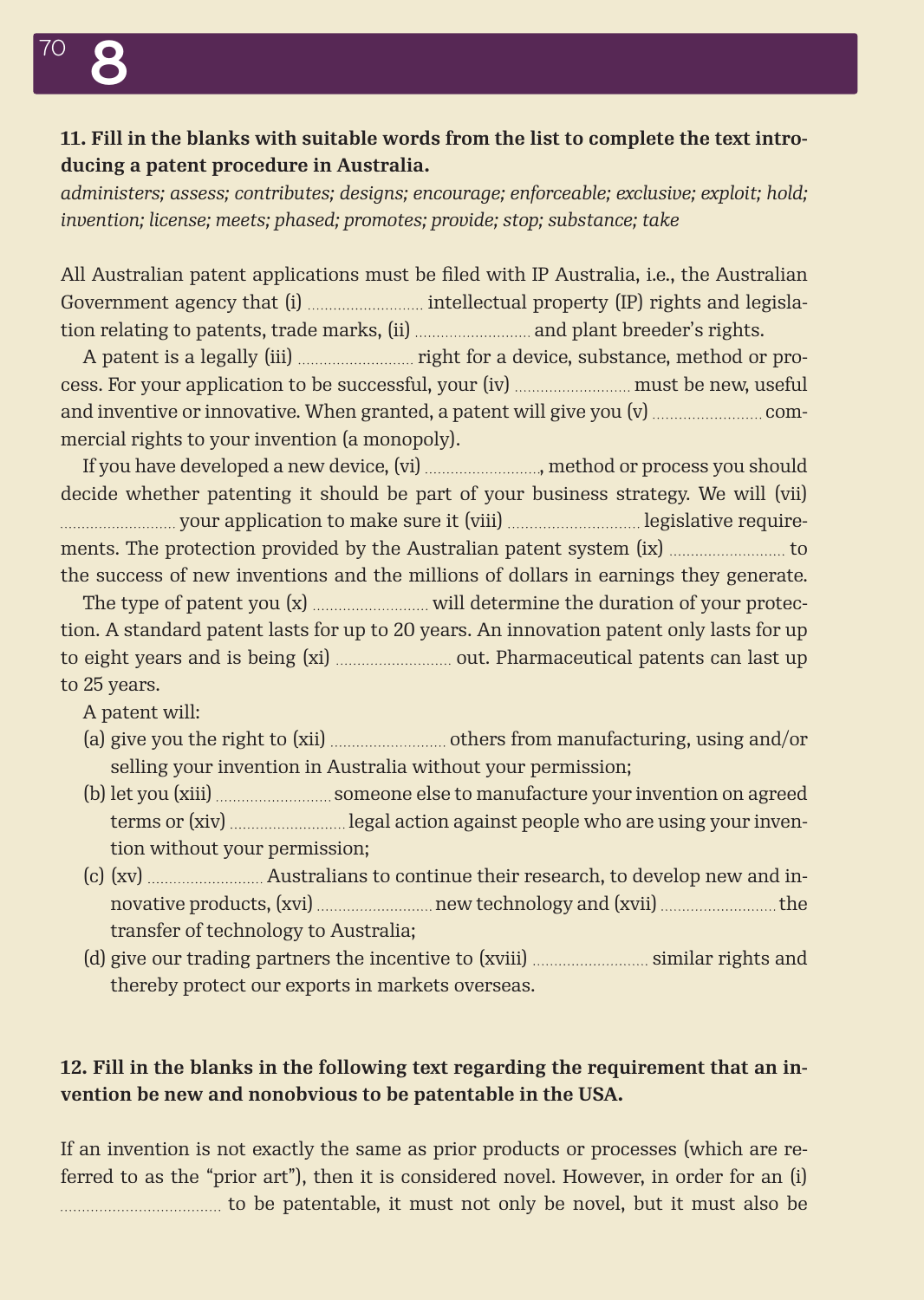a nonobvious improvement over the prior art. This determination is made by deciding whether the invention sought to be (ii) ---------------------- would have been obvious "to one of ordinary skill in the art." In other words, the invention is compared to the prior art and a determination is made whether the (iii) ---------------------- in the new invention would have been obvious to a person having ordinary skill in the type of technology used in the invention.

As can be imagined, the determination of whether a particular change or improvement is "obvious" is one of the most difficult determinations in patent (iv) ------------------------- . In order to make such a determination, an examiner in the patent office will normally (v)  $\ldots$   $\ldots$   $\ldots$   $\ldots$   $\ldots$   $\ldots$  previous patents to find those patents which are closest to the invention in which a patent is sought. If all the features of the invention can be found in a single patent, the examiner will (vi)  $\ldots$   $\ldots$  the patent as lacking novelty (that is, it is exactly the same as what was previously known and therefore is not new). If no patent (vii)  $\ldots$  $\ldots$  $\ldots$  $\ldots$  $\ldots$  $\ldots$  $\ldots$  all of the features, the examiner will attempt to combine two or more prior patents, and attempt to find all of the features in a combination of those prior patents. If the examiner is successful in finding such a combination, the examiner will generally reject the invention as an (viii) ---------------------- combination of items known in the prior art. However, there must be some reason to combine the two references, and often a rejection (ix) --------------------- on such a combination can be overcome.

#### **13. Translate the following sentences into English.**

- (i) Pojem *duševní vlastnictví* zahrnuje práva k veškerým výsledkům duševní činnosti.
- (ii) Patenty jsou udělovány na vynálezy, které jsou nové, jsou výsledkem vynálezecké činnosti a jsou průmyslově využitelné.
- (iii) Za průmyslový vzor schopný ochrany se považuje vzhled výrobku nebo jeho části, spočívající zejména ve znacích linií, obrysů, barev, tvaru, struktury nebo materiálu výrobku samotného nebo jeho zdobení.
- (iv) Autorské právo spočívá v původních autorských dílech zaznamenaných na jakémkoli hmatatelném médiu.
- (v) Ochranná známka je slovo, název, symbol, fráze nebo logo, pomocí kterého se označuje zboží vyrobené nějakou společností a rozlišuje tyto produkty od zboží vyrobeného nebo prodávaného někým jiným.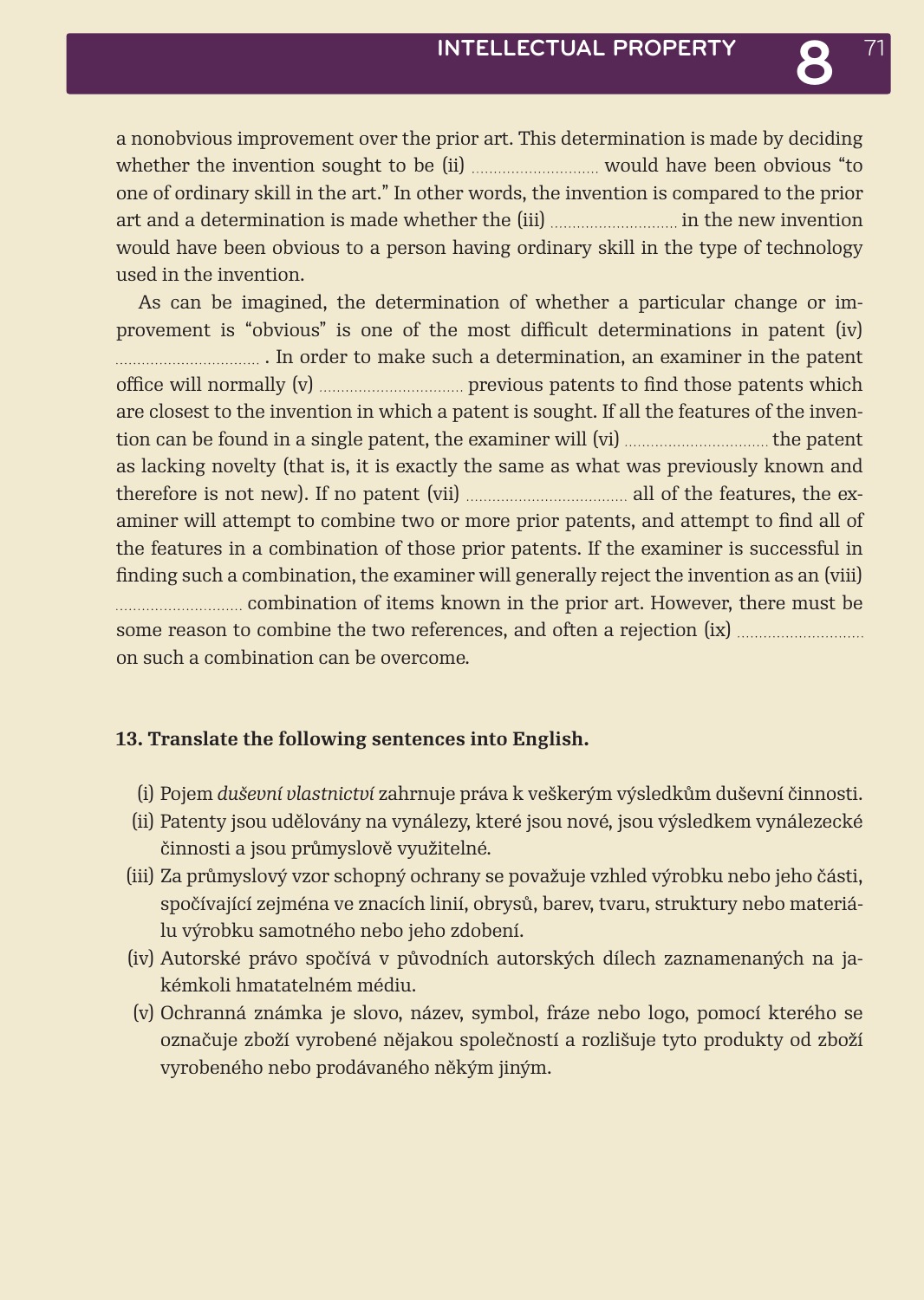# **ANSWER KEY**

#### **EX. 1**

<sup>72</sup> **8**

to describe, to maintain, to refer, to protect, to vary, to classify, to examine, to improve, to register, to infringe, to combine, to indicate, to acquire, to perform, to revise

#### **EX. 2**

to reproduce, reproduction; to compare, comparison; to exclude, exclusion; to enforce, enforcement; to deter, deterrent

#### **EX. 3**

inventive, invention; permissible, permission; plagiaristic, plagiarism; patentable, patent, patentee

#### **EX. 4**

applicable, to apply; marketable, to market; identifiable, to identify; copyrightable, to copyright; valuable, to value

#### **EX. 5**

artistic quality; industrial application; copyright office; illicit recordings; intellectual property; public access; licensing body; patentable invention; performing artists; protected rights; fair use; statutory conditions

#### **EX. 6**

(i) from; (ii) from; (iii) in; (iv) on; (v) of; (vi) from; (vii) in; (viii) on; (ix) in; (x) out; (xi) from; (xii) for; (xiii) to; (xiv) in/for; (xv) to; (xvi) from; (xvii) of; (xviii) with; (xix) to; (xx) of; (xxi) to; (xxii) from; (xxiii) for; (xxiv) for; (xxv) to; (xxvi) into; (xxvii) at/in

#### **EX. 7**

(1) exclusive; (2) applied; (3) action; (4) infringing; (5) deter; (6) intellectual; (7) international; (8) simple; (9) Copyright; (10) automatically; (11) computer; (12) protected; (13) reciprocal; (14) signatories; (15) protection; (16) license; (17) nature; (18) infringe; (19) permissible; (20) creation; (21) against; (22) trade; (23) sign; (24) badge; (25) recognise; (26) registrable; (27) applying; (28) morality

#### **EX. 8**

 $(1)$  invention;  $(2)$  inventor;  $(3)$  from;  $(4)$  selling;  $(5)$  short-term;  $(6)$  filing;  $(7)$  description;  $(8)$  by; (9) granted; (10) which; (11) assets; (12) empowers; (13) proprietor; (14) against; (15) sell; (16) claim; (17) mere; (18) potential; (19) generally; (20) possess; (21) aspects; (22) concerned

#### **EX. 9**

(1) independent; (2) producing; (3) helping; (4) patent; (5) monopoly; (6) acquired; (7) provision; (8) Statutory

#### **EX. 10**

(i) application; (ii) made; (iii) official ; (iv) search; (v) granted; (vi) oppose; (vii) applying; (viii) oppositions; (ix) inside; (x) request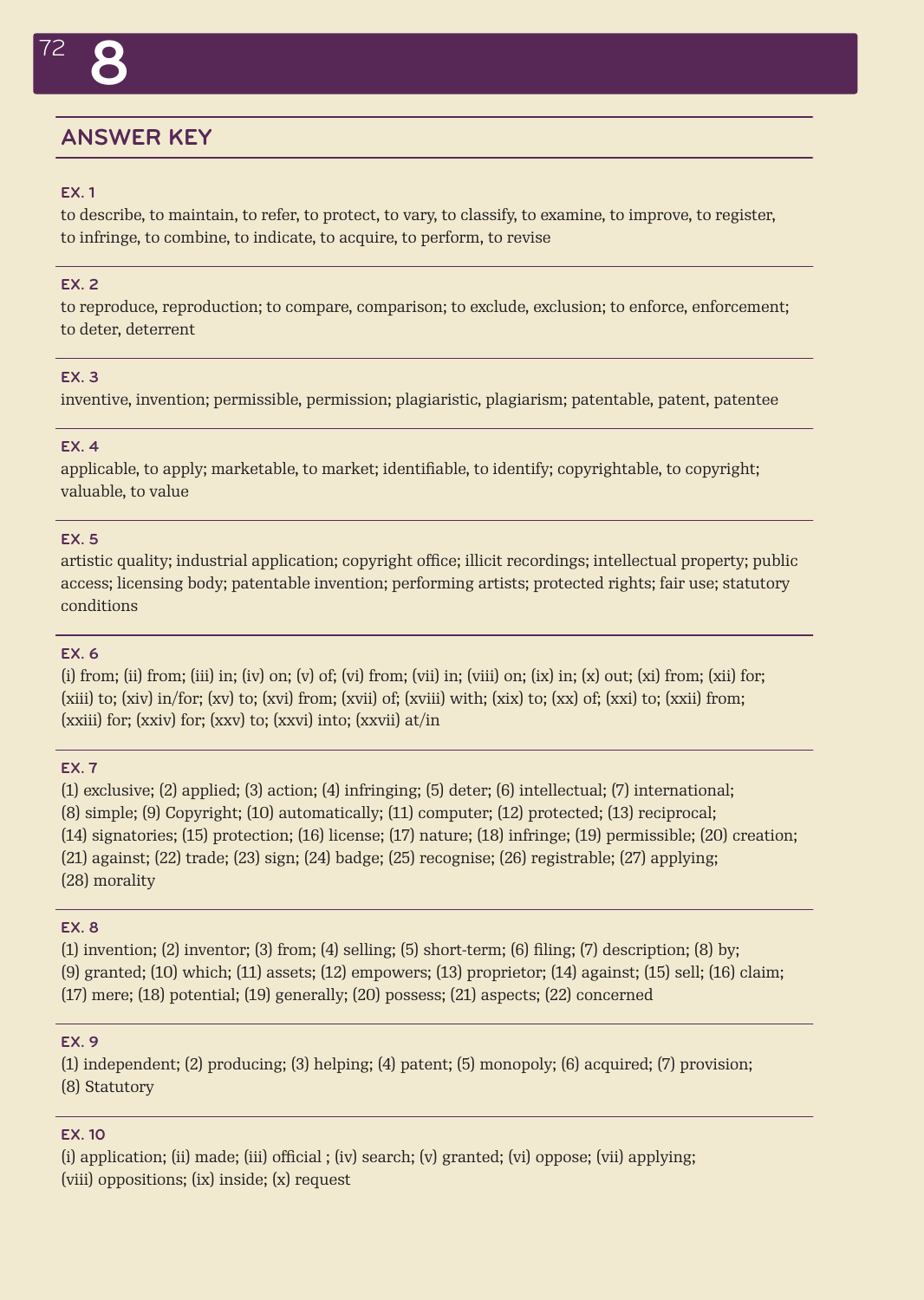## **EX. 11**

(i) administers; (ii) designs; (iii) enforceable; (iv) invention; (v) exclusive; (vi) substance; (vii) assess; (viii) meets; (ix) contributes; (x) hold; (xi) phased; (xii) stop; (xiii) license; (xiv) take; (xv) encourage; (xvi) exploit; (xvii) promotes; (xviii) provide

## **EX. 12**

(i) invention; (ii) patented; (iii) differences; (iv) law; (v) review; (vi) reject; (vii) contains; (viii) obvious; (ix) based

## **EX. 13**

(i) The concept of intellectual property encompasses rights to all results/outcomes of intellectual/ mental activities.

(ii) Patents are granted for inventions that are new, result from inventive activities and are applicable in industry.

(iii) A design qualified for protection is the appearance of a product or its part, subsisting particularly in lines, contours, colours, shapes, structure or material of the product itself or its ornamentation.

(iv) Copyright is attached to any original work of authorship recorded on any tangible medium.

(v) A trade mark can be a word, name, symbol, phrase or logo which designates goods produced by a particular company and distinguishes its products from goods produced or marketed by someone else.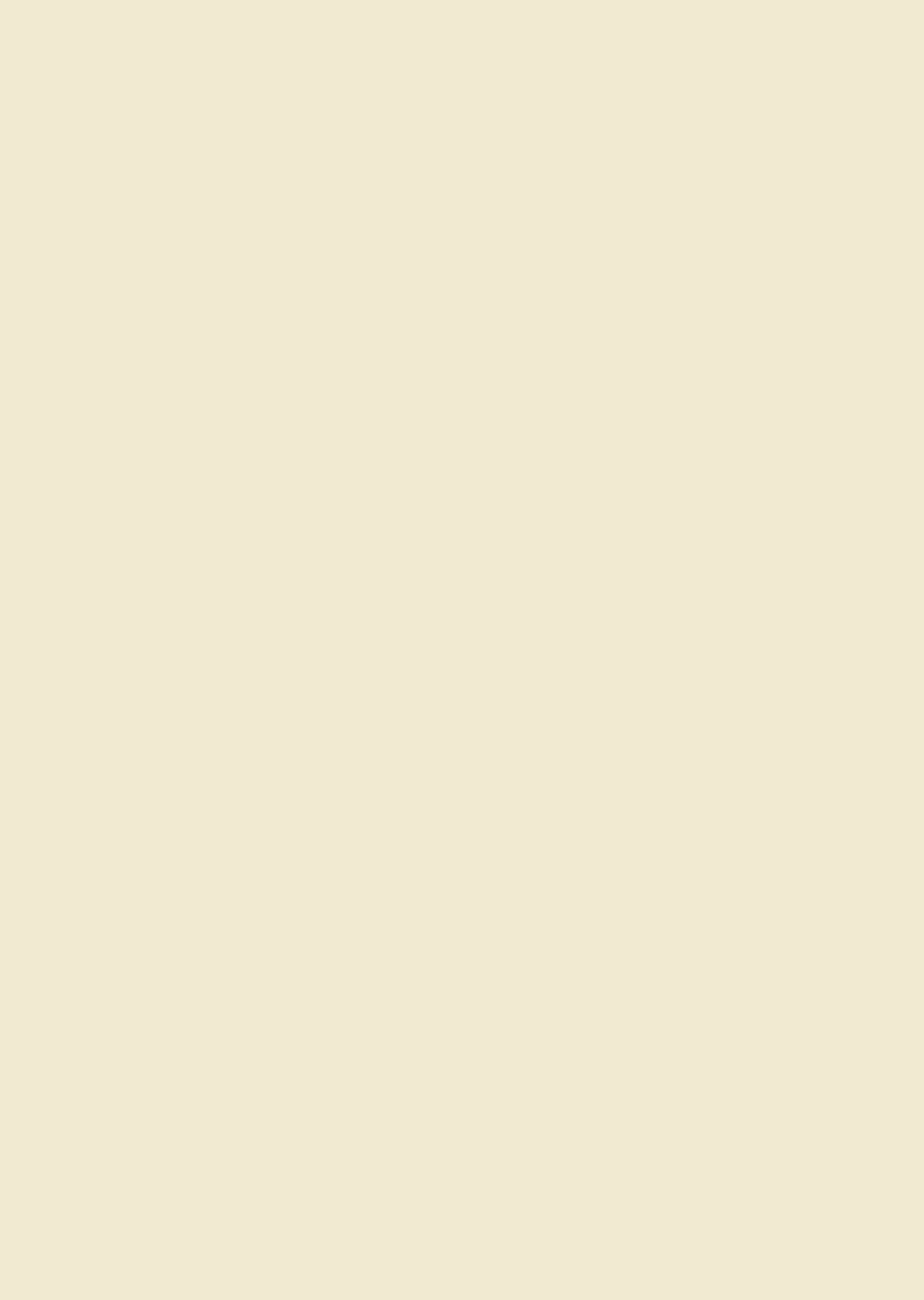## **1. Derive verbs from the following nouns.**

|  | Obligation - to $\ldots$ $\ldots$ $\ldots$ $\ldots$ $\ldots$ $\ldots$ $\ldots$ $\ldots$ $\ldots$ $\ldots$ $\ldots$ $\ldots$ $\ldots$ $\ldots$ $\ldots$ $\ldots$ $\ldots$ $\ldots$ $\ldots$ $\ldots$ $\ldots$ $\ldots$ $\ldots$ $\ldots$ $\ldots$ $\ldots$ $\ldots$ $\ldots$ $\ldots$ $\ldots$ $\ldots$ $\ldots$ $\ldots$ $\ldots$ |  |
|--|-----------------------------------------------------------------------------------------------------------------------------------------------------------------------------------------------------------------------------------------------------------------------------------------------------------------------------------|--|
|  |                                                                                                                                                                                                                                                                                                                                   |  |
|  |                                                                                                                                                                                                                                                                                                                                   |  |
|  |                                                                                                                                                                                                                                                                                                                                   |  |
|  |                                                                                                                                                                                                                                                                                                                                   |  |

## **2. Derive nouns from the following verbs.**

# **3. Derive nouns denoting actors (persons) from the following verbs. One example is provided.**

## **4. Match the adjectives with suitable nouns from the list below.**

*parties; obligations; objective; influence; damages; contract; capacity; agreement*

# **5. Match the nouns with suitable adjectives from the list below.**

*valid; mutual; legal; injured; gratuitous ; enforceable ; contractual*

| duties |  |
|--------|--|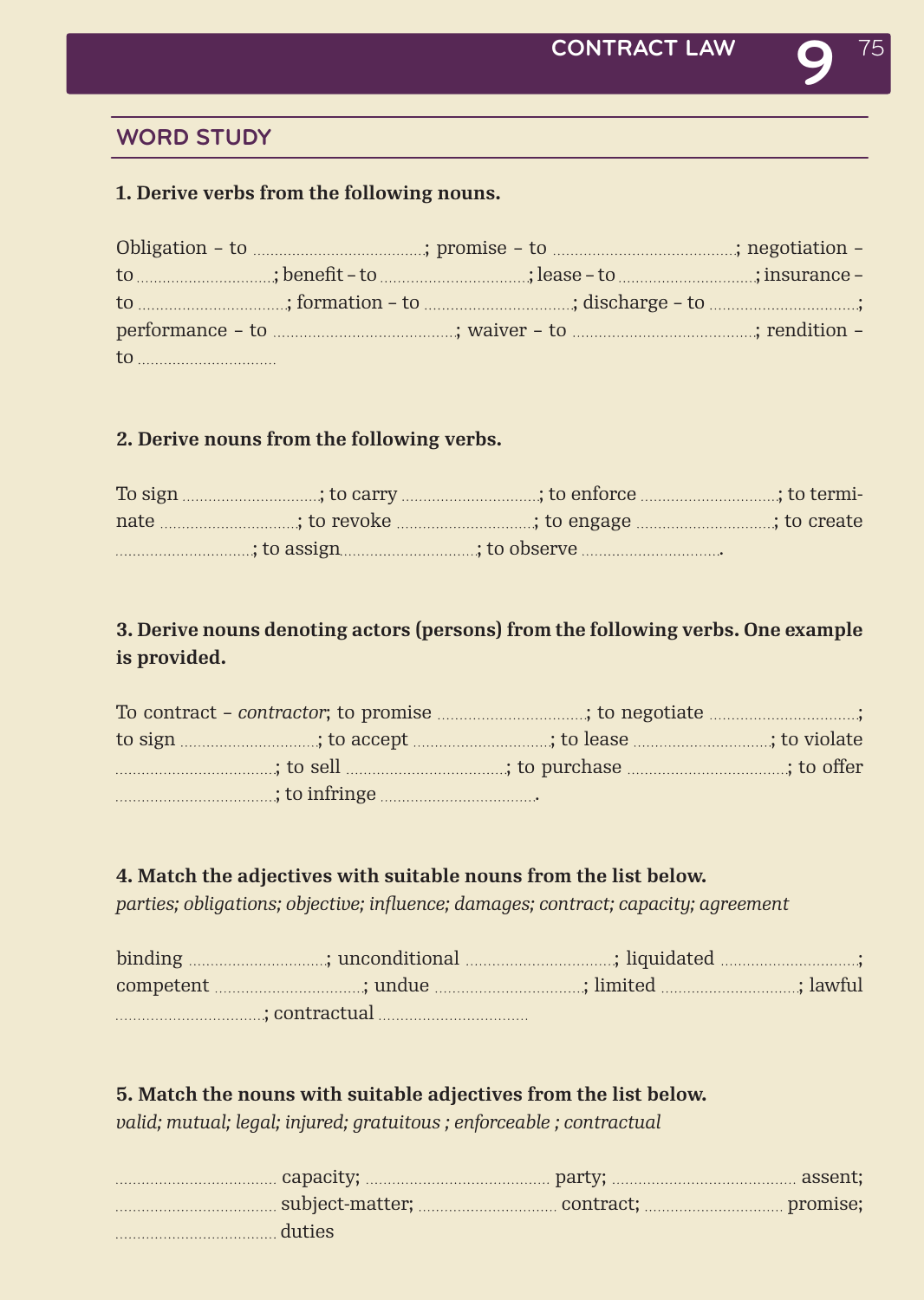# **6. Fill in the blanks with appropriate prepositions.**

| Implied (i) the actions (ii) the network of the parties; mutual assent (iii) |  |
|------------------------------------------------------------------------------|--|
|                                                                              |  |
|                                                                              |  |
|                                                                              |  |
|                                                                              |  |
|                                                                              |  |
|                                                                              |  |
|                                                                              |  |
|                                                                              |  |
|                                                                              |  |
|                                                                              |  |
|                                                                              |  |
|                                                                              |  |

# **7. The following phrases can be found primarily in texts dealing with the termination of contracts. Fill in the blanks with appropriate prepositions.**

Contractual obligations end (i)  $...$  performance or breach (ii)  $...$  the contract; to be relieved (iii)  $\ldots$  performing; a contract is sometimes said to be "discharged"  $(iv)$   $\dots$  its breach; not to proceed  $(v)$   $\dots$  $\dots$  something; to be released  $(vi)$   $\dots$  $\dots$  $an$ obligation; neither party can impose a waiver (vii) ............. the other; offer goods (viii)  $\ldots$ <sub>---------</sub> a lower price; apply to someone (ix)  $\ldots$  $\ldots$  $\ldots$  payment; to be entitled (x)  $\ldots$  $\ldots$  $\ldots$ remedy; (xi)  $\ldots$  every instance; damage caused (xii)  $\ldots$  fire; (xiii)  $\ldots$  the duration of one week; consideration provided (xiv) ............. respect (xv) ............. the new contract; novation is distinguished (xvi) ............. assignment; a party (xvii) ............. a contract; to transfer the benefit received (xviii)  $\ldots$ , the contract (xix)  $\ldots$ , another person; the assignee is able to enforce performance  $(xx)$   $...$  his own right; to banish (xxi)  $\ldots$  the courts; (xxii)  $\ldots$  the same position; to be negligent (xxiii)  $\ldots$ performing a contract; to sue (xxiv)  $\ldots$  $\ldots$  $\ldots$  damages; (xxv)  $\ldots$  $\ldots$  $\ldots$  view (xxvi)  $\ldots$  $\ldots$  $\ldots$  the fact; an amount specified (xxvii) ............. a liquidated damages clause; a contract (xxviii) ............. the purchase of land; delay (xxix) ............. bringing a suit.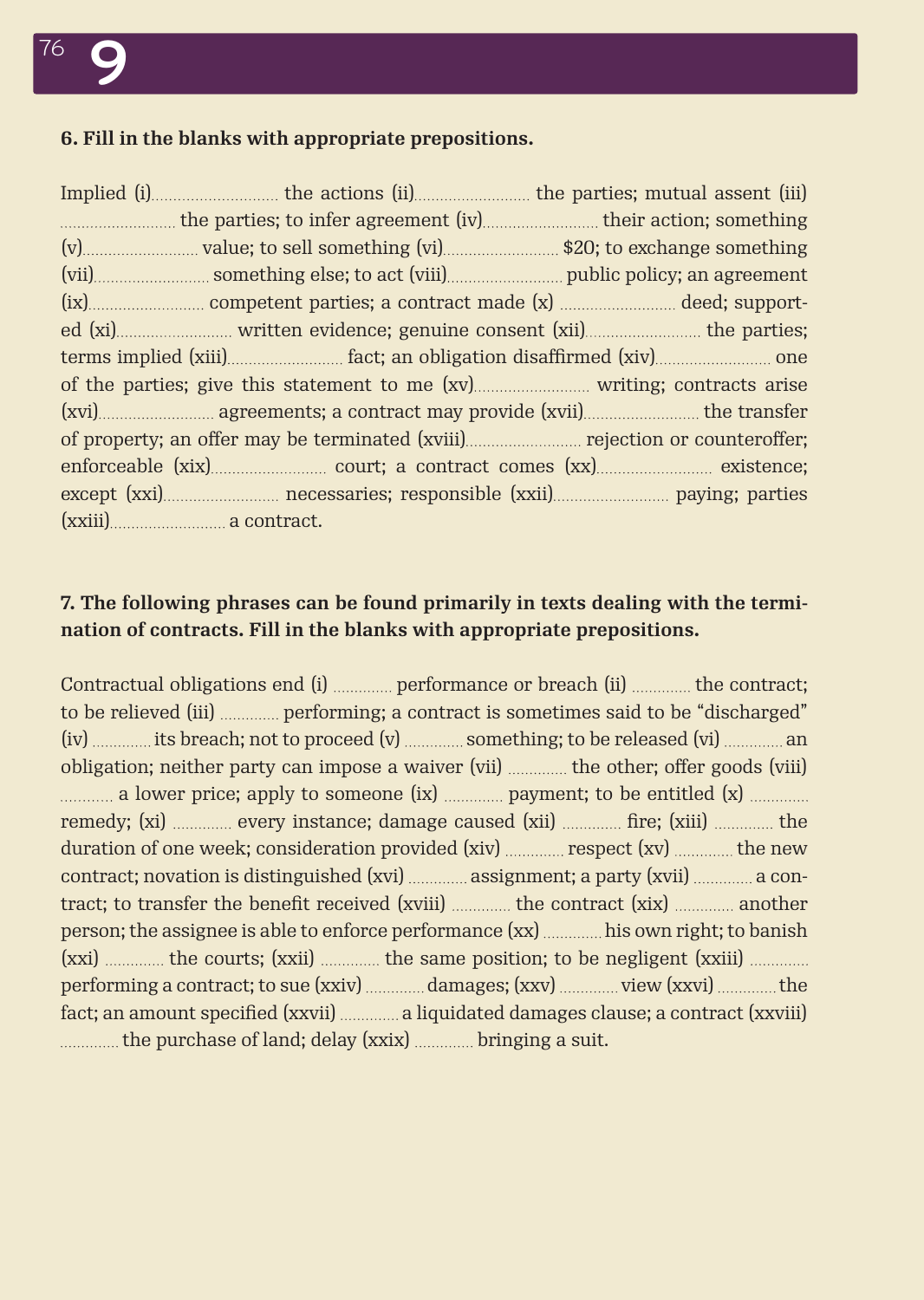## **8. Complete the sentences below with appropriate words from the following list.**

*offer, acceptance, voidable, void, agreement, consideration*

- $(i)$  Not every  $\ldots$   $\ldots$  is a contract.
- $(i)$  The two parts of an agreement are the offer and the  $\ldots$  $\ldots$  $\ldots$  $\ldots$  $\ldots$  $\ldots$ .
- (iii) Sometimes the law will enforce a contract even when there is no  $\ldots$  $\ldots$  $\ldots$  $\ldots$ (e.g. a gratuitous promise if it is made by deed) .
- (iv) Harry is still a minor so most of the contracts that he enters into will be  $\ldots$

----------------------------------.

- $(v)$  A  $\ldots$   $\ldots$   $\ldots$   $\ldots$   $\ldots$   $\ldots$   $\ldots$   $\ldots$  contract is one which has no legal effect.
- (vi) I've been trying to sell my car for the past few weeks but I haven't received a(n) -------------------------------- that is acceptable.

# **9. Complete the sentences below with appropriate words from the following list.**

*breach, discharge, frustration, liquidated, novation, specific, statute, waiver*

- (i) Performance is the type of ------------------------ which is anticipated when the parties to a contract make their agreement.
- (ii) ------------------------ occurs whenever the law recognizes that without default of either party a contractual obligation has become incapable of being performed.
- (iii) The Limitations Acts of the various Canadian provinces specify the period of time after which a debt becomes .................................. barred.
- (iv) The ------------------------ damages clause of the contract stipulated that the contractor would have to pay \$10,000 for each day of delay in the completion of the building after September 25.
- (v) A failure to fulfil a contractual obligation is called a ------------------------ of contract.
- (vi) ---------------------------- performance is an equitable remedy in which the court compels the defaulting party to carry out the terms of the contract.
- (vii) --------------------------- is the situation in which one of the parties to a contract is substituted with another.
- (viii) A  $\ldots$   $\ldots$   $\ldots$   $\ldots$   $\ldots$  is an agreement not to proceed with the performance of a contract.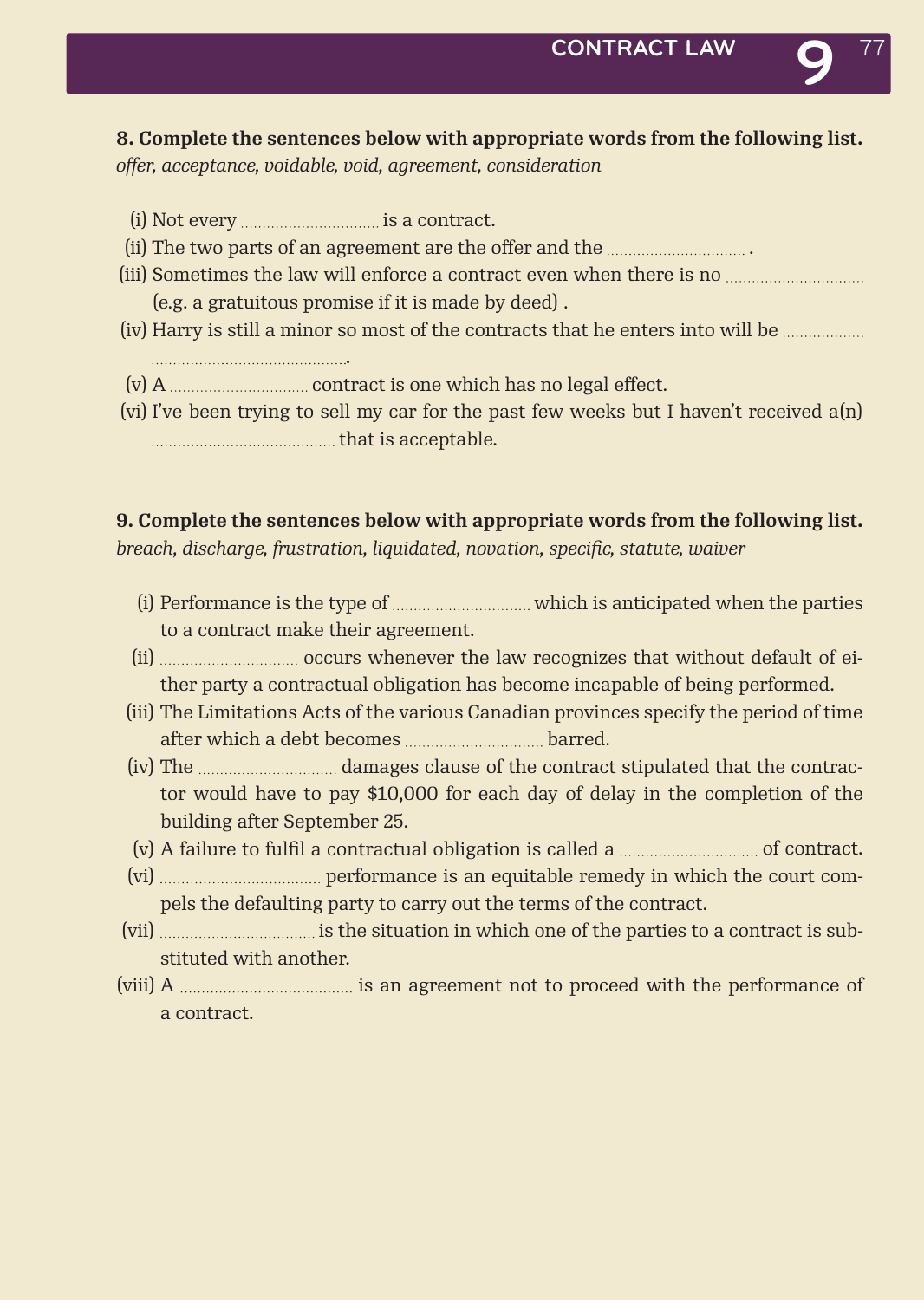

## **10. Complete the text with appropriate words from the list below.**

*accepts; altered; bankruptcy; breach; defaulting; discharged; discharged; excuse; exist; external; factors; impossibility; limitations; notice; obligee; observance; occurs; perform; promises; provides; remedies; rendition; required; services; terminates*

A contract is usually (i)  $\ldots$  by the performance of the terms of the agreement. In most cases, the parties perform their (ii)  $\ldots$  $\ldots$  $\ldots$  $\ldots$  $\ldots$  $\ldots$  and the contract ceases to (iii) ------------------------ or is thereby discharged.

Impossibility of performance refers to (iv)  $\ldots$  $\ldots$  $\ldots$  $\ldots$  $\ldots$  $\ldots$  or extrinsic conditions as contrasted with the obligor's personal inability to (v) ---------------------------- . Thus, the fact that a debtor does not have the money to pay and cannot pay a debt does not present a case of (vi) -------------------------- . Riots, shortages of materials, and similar (vii) ---------------------------- , even though external, usually do not (viii) ---------------------------- the promisor from performing a contract.

For example, the death of a person to whom personal (ix) ------------------------ are to be rendered also (x) ------------------------ the contract when the death of that person makes impossible the (xi)  $\ldots$  $\ldots$  $\ldots$  $\ldots$  $\ldots$  $\ldots$  of the services contemplated.

In certain situations the law (xii) ------------------------ for the discharge of a contract, such as when the contract has been (xiii) ------------------------ , has been destroyed by the (xiv) ------------------------ , is subject to (xv) ------------------------ proceedings, or is barred by a statute of (xvi) ------------------------ or contractual limitations.

There is a (xvii) -------------------------- of contract whenever one party or both parties fail to perform the contract. A contract is (xviii) -------------------------- by breach if, when one party breaks the contract, the other party (xix)  $\ldots$  $\ldots$  $\ldots$  $\ldots$  $\ldots$  $\ldots$  $\ldots$  the contract as ended. When a breach (xx) ------------------------ , however, the injured party is not (xxi) ------------------------------ to treat the contract as discharged. Since the contract bound the (xxii)  $\ldots$ <sub>c</sub> party to perform, the injured party may insist on the (xxiii) ---------------------------- of the contract and resort to legal (xxiv) ---------------------------- . An aggrieved party is not held to have accepted the other party's breach as terminating the contract unless (xxv) ---------------------------- has been clearly given that the breach was so accepted.

## **11. Complete the text with the missing terms.**

The law of contracts reflects the extent to which society will (i)  $...$  a promisor to his or her promises. A contract is a special type of (ii)  $\ldots$  $\ldots$  $\ldots$  $\ldots$  $\ldots$  $\ldots$  $\ldots$ the law will enforce. The elements of a contract are (iii)  $\ldots$  $\ldots$  $\ldots$  $\ldots$  $\ldots$  $\ldots$  $\ldots$  assent of the parties, contractual (iv) ................................, consideration, and legal subject matter. If these elements all exist, the contract will generally be (v) ------------------------ . Contracts take various (vi)  $\ldots$   $\ldots$   $\ldots$   $\ldots$   $\ldots$   $\ldots$   $\ldots$   $\ldots$   $\ldots$   $\ldots$   $\ldots$   $\ldots$   $\ldots$   $\ldots$   $\ldots$   $\ldots$   $\ldots$   $\ldots$   $\ldots$   $\ldots$   $\ldots$   $\ldots$   $\ldots$   $\ldots$   $\ldots$   $\ldots$   $\ldots$   $\ldots$   $\ldots$   $\ldots$   $\ldots$   $\ldots$   $\ldots$   $\ldots$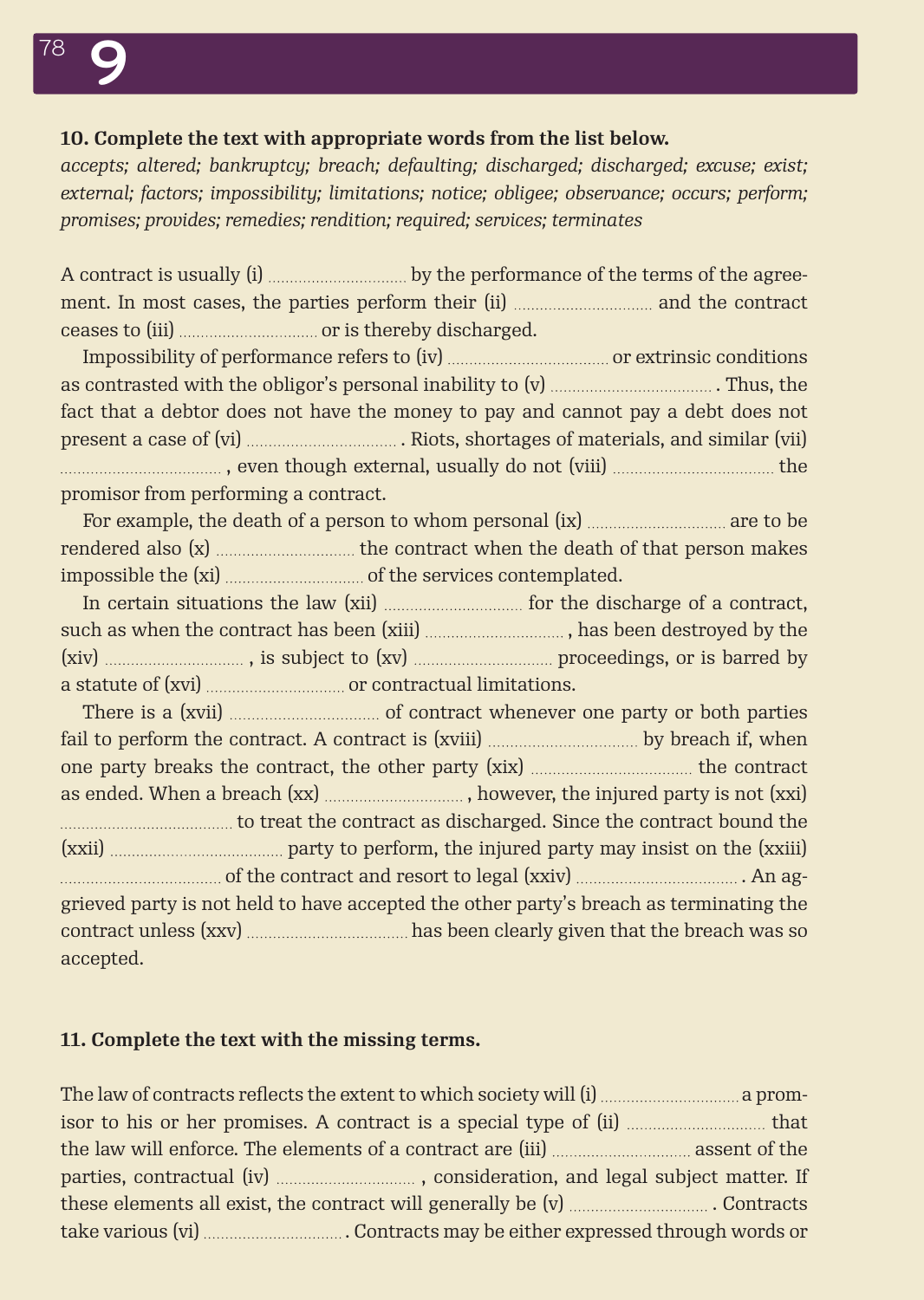| ٠ |  |
|---|--|
|   |  |
|   |  |

**12. Answer T if you think the statement is true, F if you think the statement is false. Correct any false statements so that they accurately express what is in the texts above. These statements can be checked by rereading the texts that you have read in this unit.**

- ------(i) Not every agreement is a contract.
- ........(ii) Children have a limited capacity to make contracts.
- ........(iii) A gratuitous promise is binding if it is made by deed.
- .......(iv) Being considerate is an essential element of a contract.
- ........(v) All contracts made by minors are voidable.
- ------(vi) When a contract is unenforceable the law will allow one of the parties to withdraw from it.
- ------(vii) The law will not enforce a contract when the parties do not intend to create legal relations.
- ........(viii) Some verbal contracts must be supported by written evidence.
- ------(ix) An acceptance has to be unconditional, unequivocal, and legally communicated to the offeror.
- $\ldots$  $(x)$  An agreement which is legally binding is a contract.
- ------(xi) Mistake is an essential element of a contract.
- ------(xii) The law will not enforce a void contract.
- ------(xiii) A bilateral contract is one in which one party makes a promise and the other performs an act to accept the offer.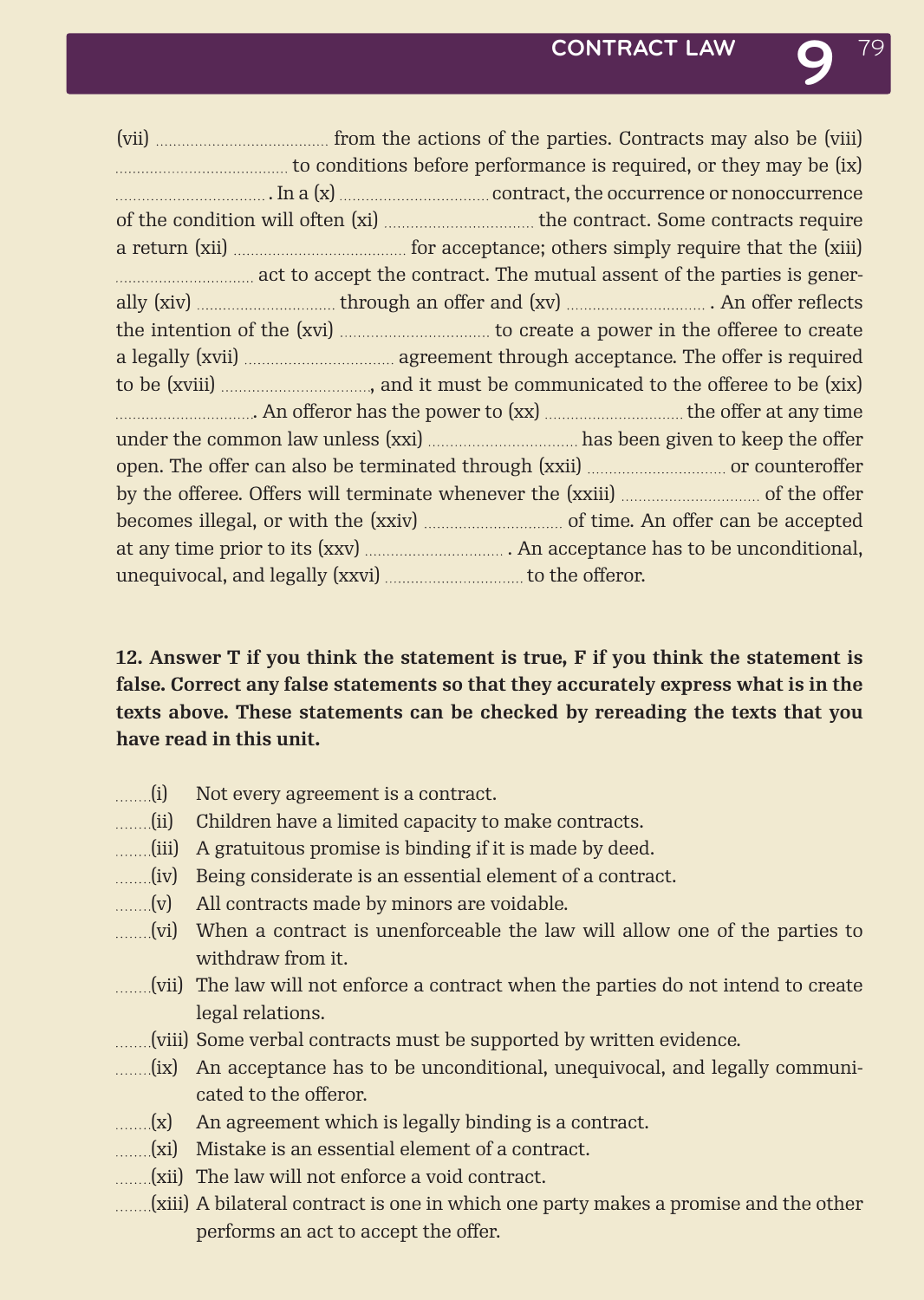

- .......(xiv) Duress and undue influence are examples of genuine consent.
- ........(xv) A counteroffer is something that cancels the original offer of the offeror.
- ------(xvi) The courts will never enforce a contract in which there is no consideration.

# **13. The following statements deal with termination of contracts. Answer T if you think the statement is true, or F if you think the statement is false. Correct any false statements so that they accurately express what is in the texts above.**

- ------(i) When one person breaches a remedy the non-breaching party is entitled to a contract.
- ------(ii) Rescission, restitution, reformation and specific performance are examples of equitable remedies.
- ------(iii) Breach is the type of discharge anticipated when the parties form their contract.
- ------(iv) A contract is executed when the parties to the contract have satisfactorily performed their respective obligations.
- ------(v) A bilateral contract is discharged when one party performs his part and the other waives his obligation.
- ------(vi) Frustration is an agreement not to proceed with the performance of a contract already in existence.
- ........(vii) Novation occurs when one of the parties to a contract is replaced by another who assumes the original obligations.
- ------(viii) The English common law originally held a party responsible in every instance of failing to fulfil his promise.
- ........(ix) Hardship, inconvenience, and material loss are examples of situations in which the doctrine of frustration will be applied.
- ........(x) When a debt or contractual obligation is statute-barred, the creditor is not able to sue the debtor to recover.
- ........(xi) The injured party is not under any obligation to reduce or minimise damages.
- ------(xii) Liquidated damages are the amount payable specified in a provision of a contract should one of the parties default on his obligations.
- ------(xiii) When an injured party can collect more than the amount specified in a liquidated damages clause, we know that the clause has been declared invalid.
- ------(xiv) The courts have discretion as to whether or not they will grant the equitable remedy of specific performance.
- ........(xv) Reformation is an equitable remedy which corrects a mistake in the drawing up of a contract in order to reflect the agreement of the parties.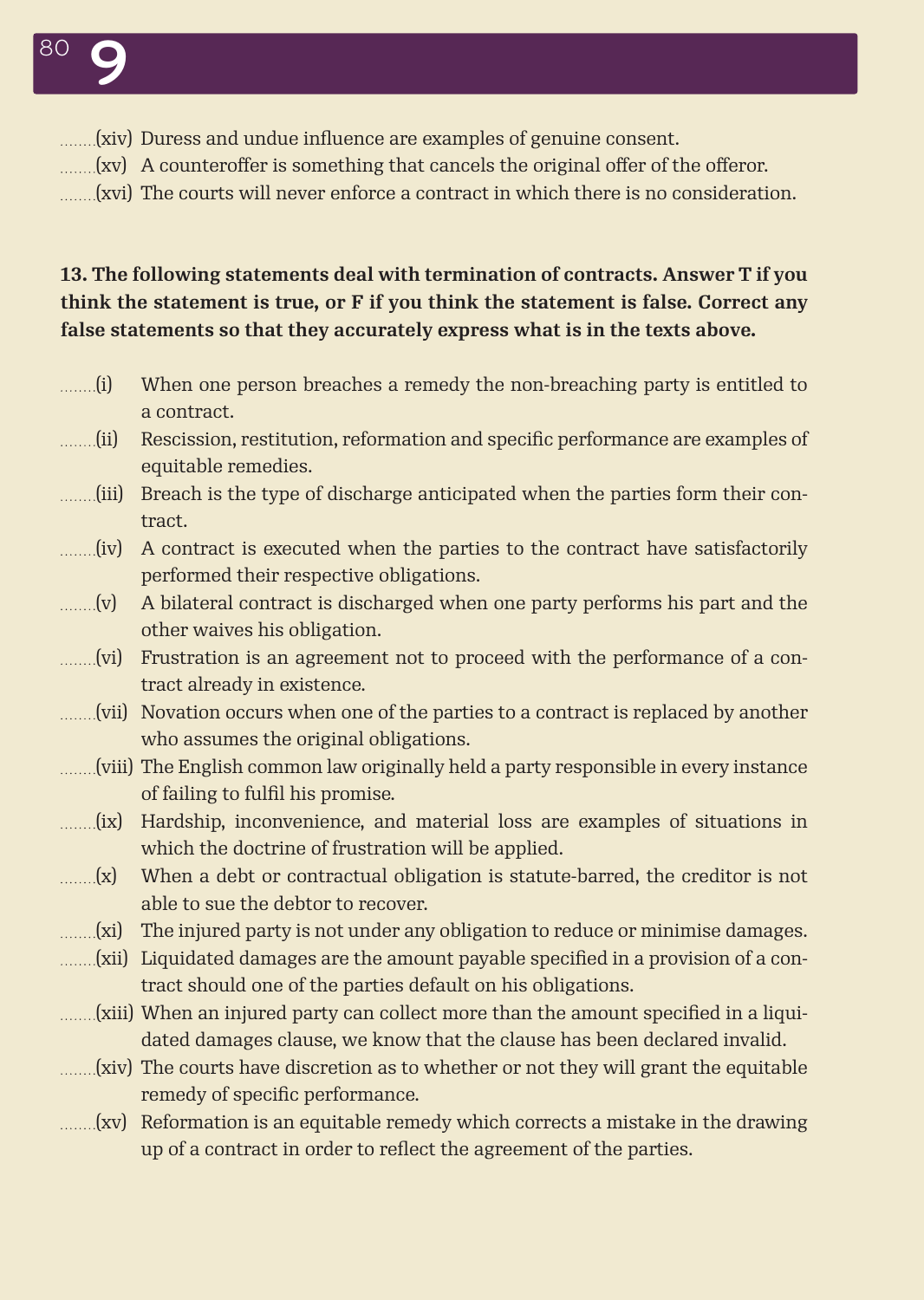## **14. Translate the following sentences into English.**

- (i) Podle občanského zákoníku se smlouva jako dvoustranný právní úkon skládá ze dvou jednostranných úkonů, a to z návrhu smlouvy a z jeho přijetí.
- (ii) Smluvní strany přijímají uzavřením smlouvy určité povinnosti a závazky, které jsou právně závazné.
- (iii) Dokud nebyla smlouva uzavřena, může být návrh odvolán.
- (iv) Písemnou formu podle Občanského zákoníku musí mít smlouvy o převodu nemovitostí, jakož i jiné smlouvy, pro něž to vyžaduje zákon nebo dohoda účastníků.
- (v) Platná smlouva je bezvadná (perfektní) smlouva, jejíž předmět je v souladu se zákonem.
- (vi) Smlouva je 1) dohoda 2) mezi stranami, které mají smluvní způsobilost, 3) založená na skutečném souhlasu stran, 4) jejíž předmět neodporuje zákonu, 5) za protihodnotu (protiplnění) 6) ve formě předepsané zákonem.
- (vii) Zrušitelná či relativně neplatná smlouva je smlouva, která může být kdykoliv zrušena jednou ze smluvních stran.
- (viii) Strany kupní smlouvy jsou označováni jako prodávající a kupující.
- (ix) Smluvní stranou může být fyzická či právnická osoba nebo skupina osob.
- (x) Stranami nájemní smlouvy jsou pronajímatel a nájemce.
- (xi) Nezletilé osoby mají omezenou způsobilost vstupovat do smluvních vztahů.
- (xii) Jestliže jedna strana poruší smlouvu, druhá strana má nárok na náhradu.
- (xiii) Poškozená strana je povinna snížit náhradu škody tím, že bude hledat plnění smlouvy jinde.
- (xiv) Když smluvní strany uzavírají smlouvu, předpokládají, že smlouva zanikne splněním.
- (xv) Dluh nebo jiný závazek může být promlčen, jestliže se věřitel dlouhou dobu nehlásí o jeho plnění.
- (xvi) Určená (konkrétní) náhrada škody je částka, vyhrazená ve smlouvě, která musí být zaplacena, jestliže není závazek splněn.

# **ANSWER KEY**

### **EX. 1**

oblige; promise; negotiate; benefit; let/lease; insure; form; discharge; perform; waive; render

#### **EX. 2**

signature; carrier/carriage; enforcement; termination; revocation; engagement; creation/creator; assignment/assignor/assignee; observance/observer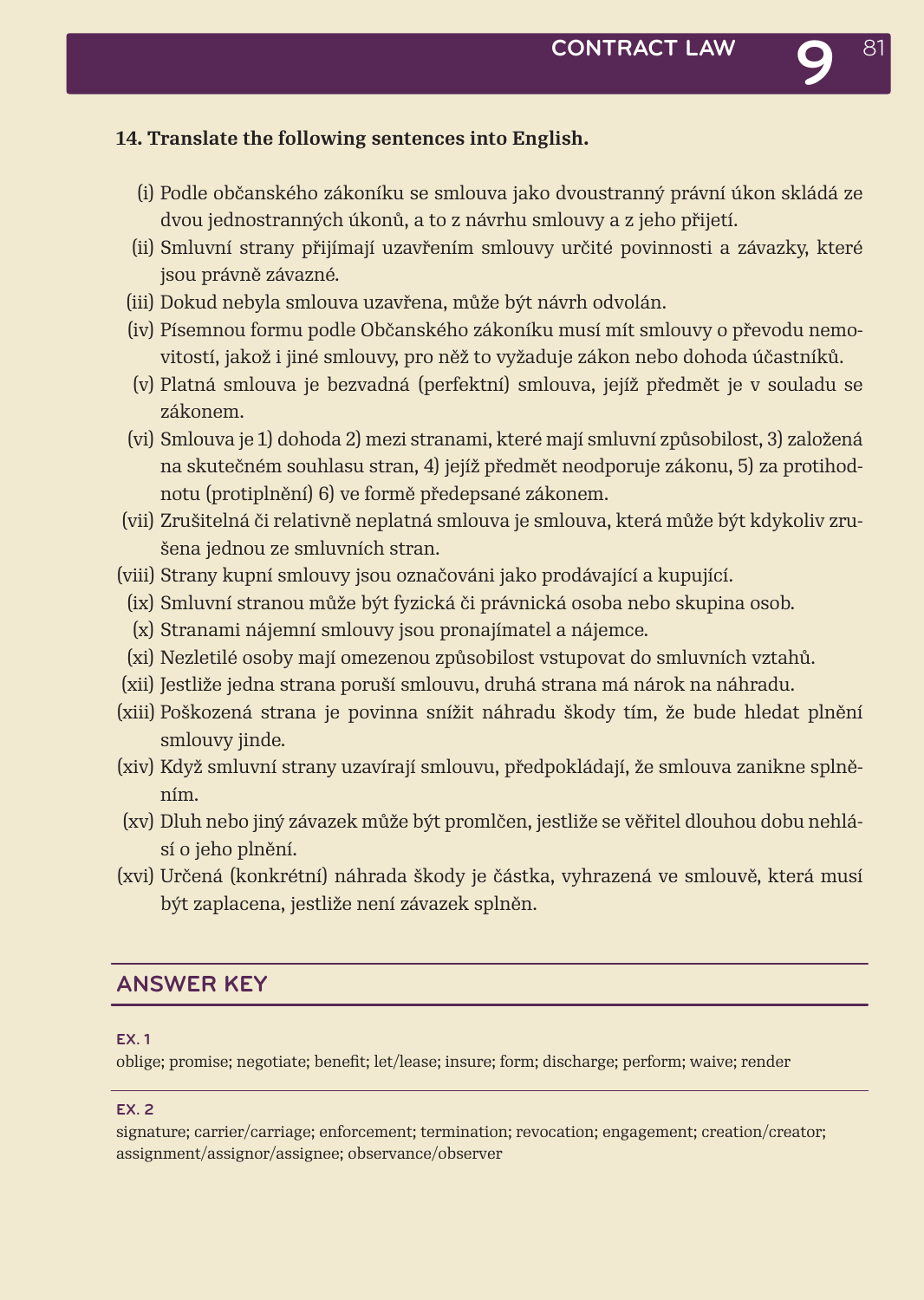

### **EX. 3**

Promissor/promissee; negotiator; signatory; acceptant; lessor/lessee; violator; seller; purchaser; offeror/offeree; infringer

## **EX. 4**

binding agreement; unconditional contract; liquidated damages; competent parties; undue influence; limited capacity; lawful objective; contractual obligations

## **EX. 5**

Contractual capacity; injured party; mutual assent; legal subject-matter; valid contract; gratuitous promise; enforceable duties.

## **EX. 6**

(i) from; (ii) of; (iii) of; (iv) from; (v) of; (vi) for; (vii) for; (viii) against; (ix) between; (x) by; (xi) by/with; (xii) of; (xiii) in; (xiv) by; (xv) in; (xvi) from/out of; (xvii) for; (xviii) through; (xix) in; (xx) into; (xxi) for; (xxii) for; (xxiii) to

### **EX. 7**

(i) through; (ii) of; (iii) from; (iv) by; (v) with; (vi) from; (vii) on; (viii) at/for; ix. for; (x) to; (xi) in; (xii) by; (xiii) for; (xiv) in; (xv) of; (xvi) from; (xvii) to; (xviii) under; (xix) to; (xx) in; (xxi) from; (xxii) in; (xxiii) in; (xxiv) for; (xxv) in; (xxvi) of; (xxvii) by/in; (xxviii) for; (xxix) in

## **EX. 8**

(i) Agreement; (ii) acceptance; (iii) consideration; (iv) voidable; (v) void; (vi) offer

#### **EX. 9**

(i) discharge; (ii) Frustration; (iii) statute; (iv) liquidated; (v) breach; (vi) Specific; (vii) Novation; (viii) waiver

#### **EX. 10**

(i) discharged; (ii) promises; (iii) exist; (iv) external; (v) perform; (vi) impossibility; (vii) factors; (viii) excuse; ix. services; x. terminates; (xi) rendition; (xii) provides; (xiii) altered; (xiv) obligee; (xv) bankruptcy; (xvi) limitations; (xvii) breach; (xviii) discharged; (xix) accepts; (xx) occurs; (xxi) required; (xxii) defaulting; (xxiii) observance; (xxiv) remedies; (xxv) notice

### **EX. 11**

(i) bind; (ii) agreement; (iii) mutual; (iv) capacity; (v) enforced; (vi) forms; (vii) implied; (viii) subject; (ix) unconditional; (x) conditional; (xi) terminate; (xii) promise; (xiii) offeree; (xiv) evidenced; (xv) acceptance; (xvi) offeror; (xvii) binding; (xviii) definite; (xix) valid; (xx) terminate; (xxi) consideration; (xxii) rejection; (xxiii) subject matter; (xxiv) passage; (xxv) termination; (xxvi) communicated

## **EX. 12**

(i) True. (ii) True. (iii) True. (iv) False. Consideration is an essential element of a contract. (v) False. Voidable contracts include SOME agreement made by minors (e.g. those for necessary things such as food, shelter and clothing). (vi) False. When a contract is VOIDABLE the law will allow one of the parties to withdraw from it. (vii) True. (viii) True. (ix) True. (x) True. (xi) False. Mistake may render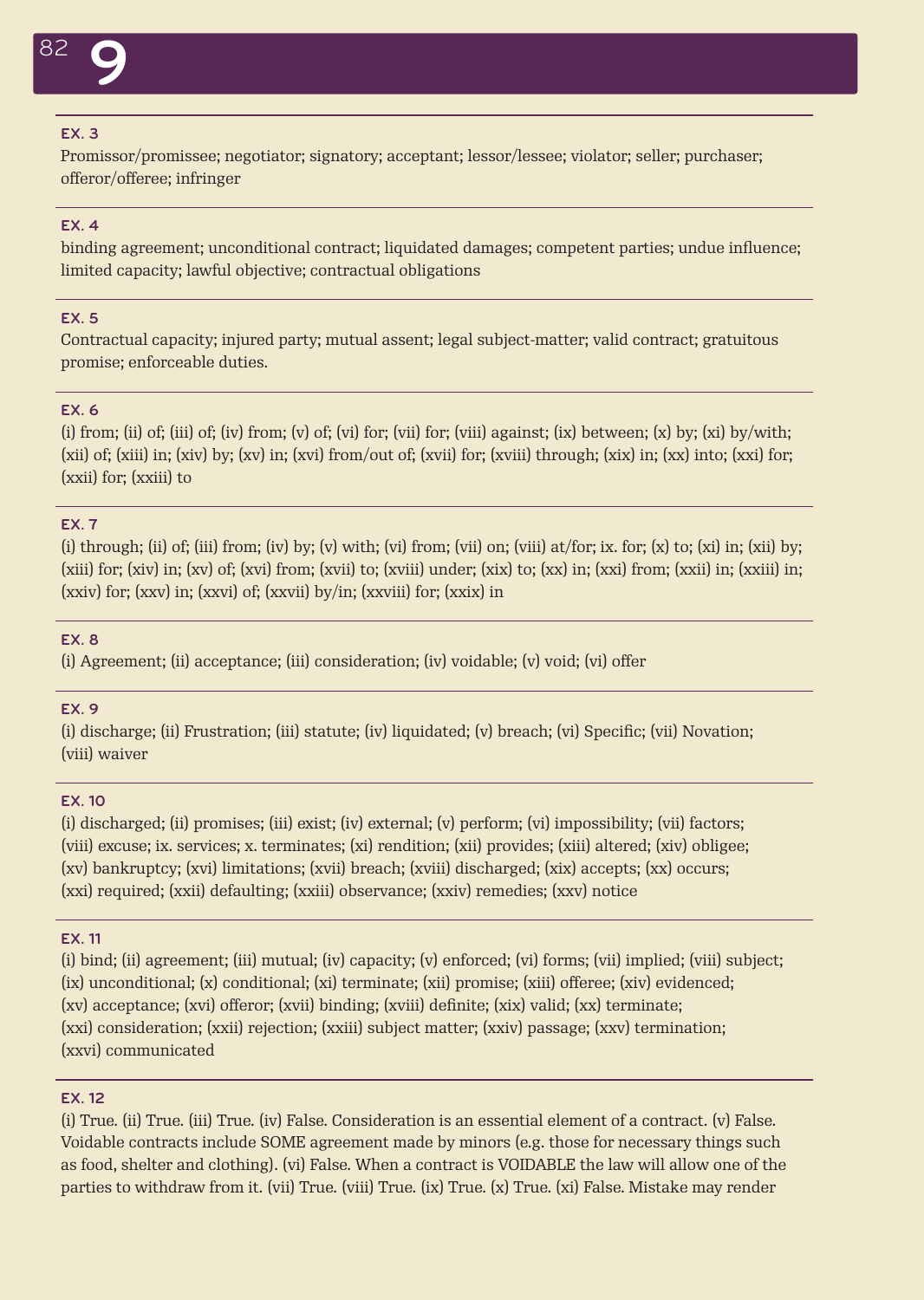the contract invalid. (xii) True. (xiii) False. *A unilateral contract is one* …. (xiv) False. Duress and undue influence are examples of things which interfere with genuine consent. (xv) True. (xvi) False. Sometimes they would.

## **EX. 13**

(i) F: When one person breaches a contract the non-breaching party is entitled to a remedy. (ii) True. (iii) F: Performance is the type of discharge anticipated when the parties form their contract. (iv) True. (v) F: A bilateral contract goes through three stages. A unilateral contract goes through only two stages. (vi) F: A waiver is an agreement not to proceed with a contract already in existence. (vii) True. (viii) True. ix. F: Hardship, inconvenience, and material loss are not examples of situations in which the doctrine of frustration will be applied. (x) True. (xi) F: The injured party is under an obligation to reduce (mitigate) damages. (xii) True. (xiii) True. (xiv) True. (xv) True.

### **EX. 14**

(i) A contract under the Civil Code is a bilateral legal deed/act composed of two unilateral acts called an offer and acceptance.

(ii) Entering into a contract parties to the contract (contracting parties) accept certain duties and obligations which become legally binding on them.

(iii) An offer may be revoked until the contract has been made.

(iv) Under the Civil Code a written form is required in respect of contracts for the transfer of immovables as well as other contracts where the law or agreement between parties request so.

(v) A valid contract is good (perfect) if its subject matter is in compliance with the law.

(vi) A contract is 1) an agreement 2) between parties having contractual capacity, 3) based upon a genuine consent of the parties, 4) whose subject-matter is not against the law, 5) for consideration 6) in a form prescribed by the law.

(vii) A voidable contract is a contract that can be cancelled by either party at any time.

(viii) Parties to a sales contract are called a seller and buyer.

(ix) A party to a contract may be a natural or artificial person or a group of persons.

(x) Parties to a lease are called the lessor and the lessee.

(xi) Minors have limited capacity to enter into contracts (contractual relations).

(xii) If one party breaches a contract, the other party is entitled to remedy.

(xiii) An injured (aggrieved, innocent) party is obliged to mitigate damages by looking for/seeking the performance of the contract elsewhere.

(xiv) When parties make a contract they anticipate that the contract will terminate/be discharged by performance.

(xv) A debt or any other liability may be statute-barred if the creditor fails to claim the performance for a specified period of time.

(xvi) Liquidated damages are an amount stipulated in the contract that must be paid should the obligation fail to be performed.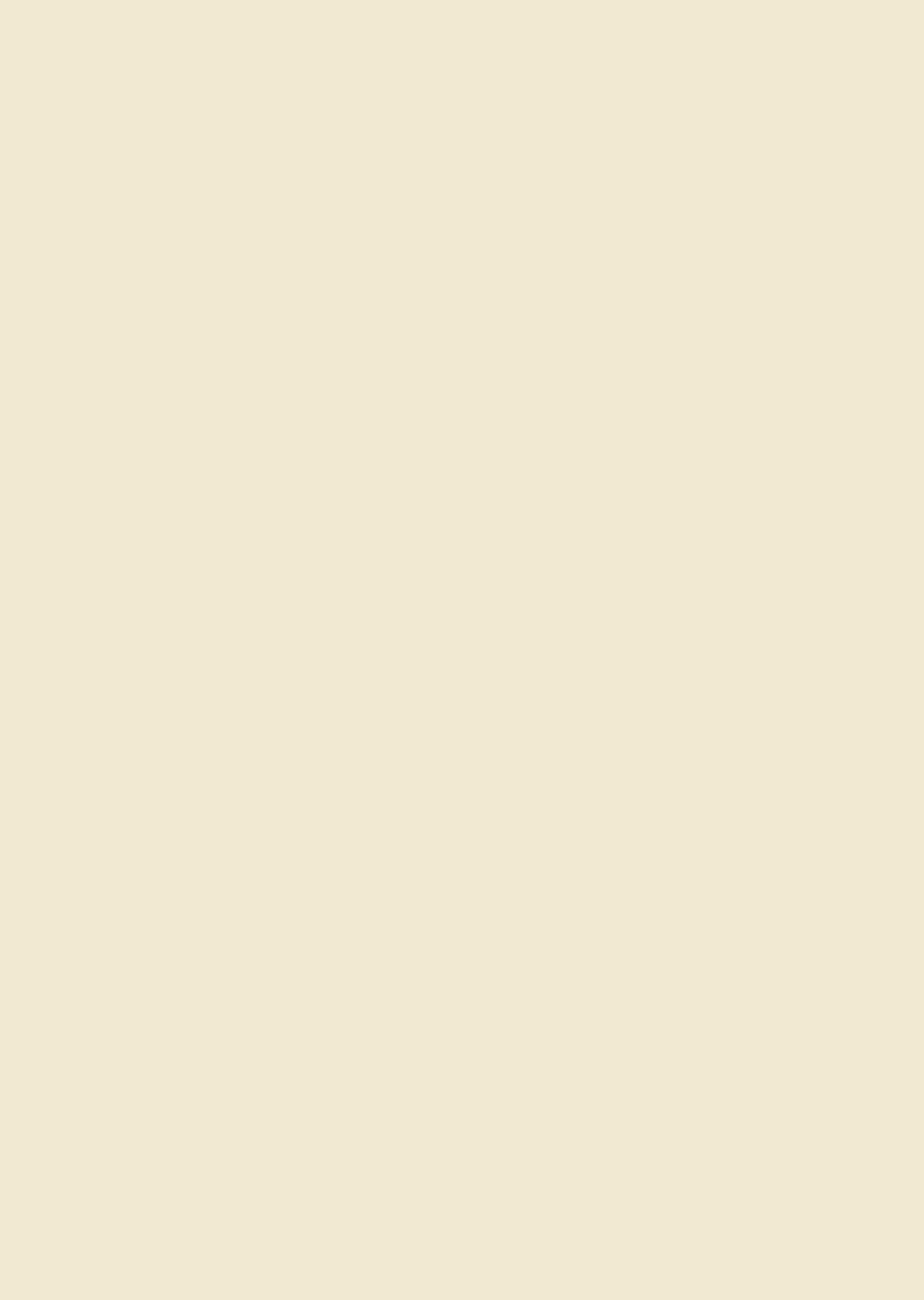

**1. Some negative forms of nouns were used in Unit 10. Complete the table with as many nouns with the negative prefixes** *dis-***,** *in-***, and** *mis-* **as you can think of.**

| DIS- | $IN-$ | MIS- |
|------|-------|------|
|      |       |      |
|      |       |      |
|      |       |      |
|      |       |      |
|      |       |      |
|      |       |      |

## **NOTE**

*Discrimination* is not a negative form since it is derived from Latin *discriminare*, i.e. to distinguish, divide, separate.

*dis-* and *in-* are prefixes creating an opposite meaning of the original word, while *mis*suggests that something is not right, is badly done or recklessly performed.

# **2. Match the adjectives with suitable nouns from the list below as they were used in Section A.**

*agreement, a ratification vote, arbitrator, bargaining, care, conditions, expression, manner, pay, procedure, rebate, services*

# **3. Match the nouns with suitable adjectives or nouns in the position of an adjective, from the list below as they were used in Section A.**

*definite, disability, faithful, honest, implied, legislative, mental, poll, reasonable*

| intervention. |  |  |
|---------------|--|--|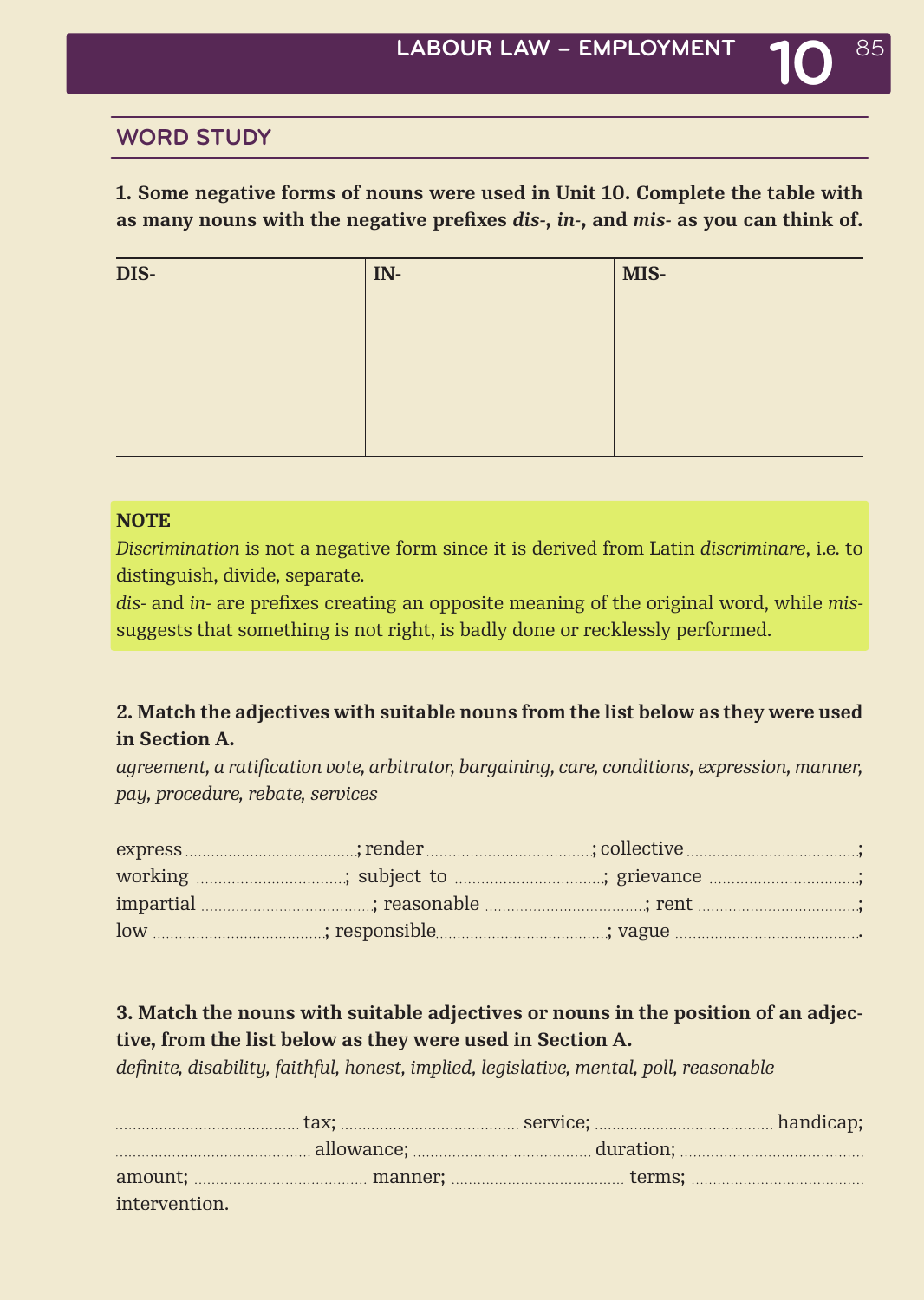

## **4. Complete the following phrases with appropriate prepositions.**

To bargain  $\ldots$  an agreement  $\ldots$  wages; a decision subject  $\ldots$  a ratification vote; the absence of express terms  $\ldots$ , the contrary; to work  $\ldots$ , the terms of a contract; impose vicarious liability  $\ldots$  the employer; to make provisions  $\ldots$ families; to be entitled  $\ldots$  a housing benefit; to be  $\ldots$  a disadvantage due  $\ldots$ <sub>----------</sub> mental handicap; a person  $\ldots$ <sub>----------</sub> low income; impact  $\ldots$ <sub>---------</sub> the application of employment; agreement  $\ldots$ , the notice period; discriminate  $\ldots$ , the grounds of sex; discrimination  $\ldots$  employees; complaints  $\ldots$  racial discrimination; coordinate state agencies  $\ldots$ , the federal act; to be available  $\ldots$ , placement in a similar job; his education was secondary ............. his employment.

# **5. Look at the jumbled words in the passage. Then write the correct words on the right.**

Under the Employment *oteircnoPt* (Consolidation) Act 1978, as *mndedae* by the Employment Acts 1980, 1982 2 and 1988, it is *fullnawu* to discriminate against an 3 employee because he *sonji* an independent trade union, 4 takes part in its activities, or because he *sfseuer* to join a union, independent or not. An independent *nuoni* is one 6 not controlled by the employer. *alsissmiD* for any of these 7 reasons is *uianfr*, and the person has three months in which to *macil* reinstatement, re-engagement and/or 9 compensation through an *uilnsdtria* tribunal. Two matters can perhaps be *toimneedn* her. First, the person can, within seven days apply to an industrial *linubart* for *oreprytma* reinstatement or re-engagement, pending hearing of the unfair dismissal *sace*. Secondly, if action short of dismissal is taken *tisanga* the employee on the above grounds, he can *lipamnco* to a tribunal within three months, and *anonptmsioce* can be awarded.

| Protection<br>$\mathbf{1}$ |
|----------------------------|
| $2^{\circ}$                |
| 3                          |
| $\overline{4}$             |
| 5                          |
| $6 \dots$                  |
|                            |
| 8                          |
|                            |
|                            |
| 11<br>                     |
|                            |
|                            |
| 14                         |
| 15                         |
| 16                         |
| 17                         |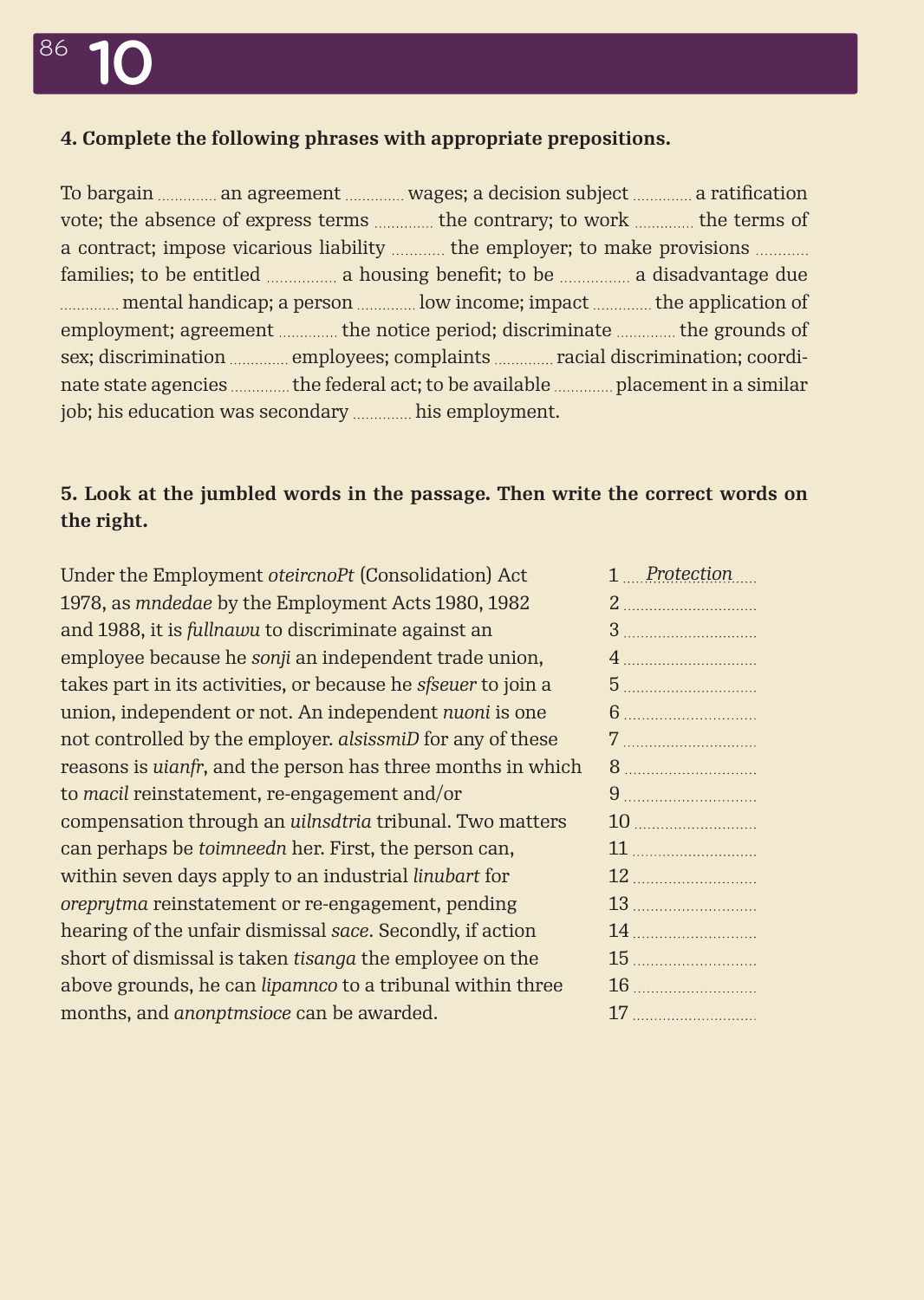**6. There are some mistakes in this passage. Can you find them and correct them? Underline the mistake and write the correct word on the right.**

The relationship of employer and employ is created by the grievance of the parties and is 2 subject to all of the principles applicant to contracts. Where the employment counter sets 4 forth a specific duress, the employer cannot terminate the contract at an early date, unless 6 just case exists. Where no definite time period 7 exists, the individual is an "at will" employer. In 8 those status where the "employment at will" doctrine applies, an employer can term the contract of an at-will employee at a time for any reason or no reason. Course in a number of jurisdictions however have carved out excerpts to this doctrine where the charge violates public policy, or is contrast to good faith and fair 15 dealings in the employ relationship. Also federal laws probate termination of covered employees because of their unity activities or 18 because of their racial, colour, sex, religion, 19 national origin, aging, or handicap. However, employers may terminate employees covering by these federal laws for justice cause.

| 1 …employee…. |
|---------------|
|               |
|               |
|               |
| 5             |
|               |
| 7             |
| 8             |
|               |
|               |
|               |
|               |
|               |
|               |
|               |
|               |
|               |
|               |
|               |
|               |
|               |
| 22            |
|               |

# **7. Choose suitable words from the list to complete the text about US employment law.**

*alert; amicable; appointments; at-will; breach; consult; discrimination; documentation; industries; injury; lawful; leadership; non-contractual; offer; protect; regulations; release; varies; violation*

The United States has legislated to (i) -------------------- a wide variety of different groups against employment (ii)  $...$  However, as in many other countries, US laws change somewhat when the country's (iii) ---------------------- does. The 2016 change in administration – resulting in changes in both governmental and court (iv) ........................ has resulted in nearly continuous changes in both labor and employment laws and (v) --------------------. This makes it important to stay (vi) -------------------- and informed on both general employment issues and issues relating to specific (vii)  $\ldots$  $\ldots$  $\ldots$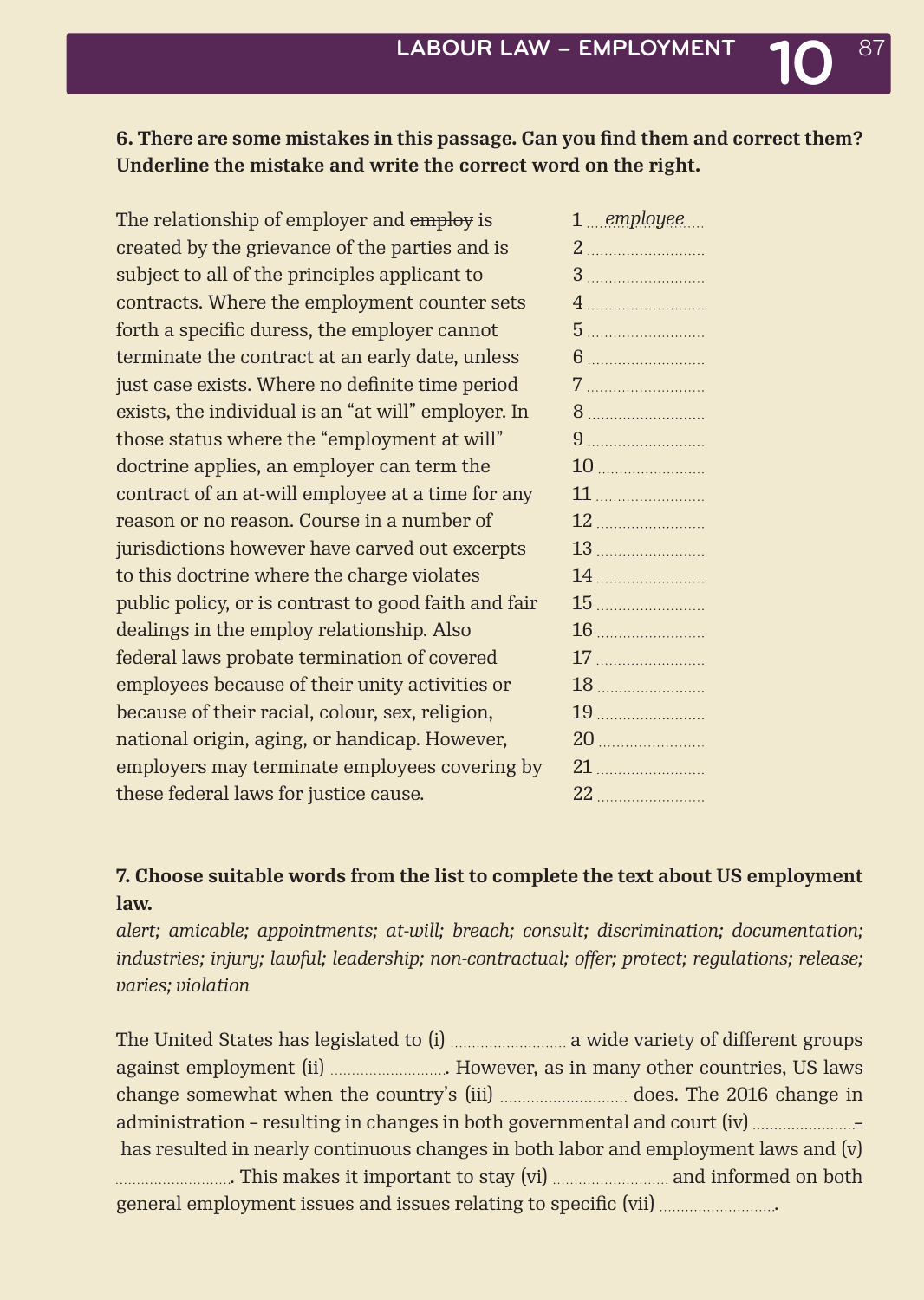

With certain limited exceptions, most employment in the United States is on an (viii) -------------------- basis, meaning that the employer or the employee can terminate a (ix) -------------------- working relationship at any time and for any reason or no reason, as long as the reasons are (x) --------------------.

US jurisdictions have statutes allowing an employer to have a policy of employment at will. The employer's (xi)  $\ldots$  of its at-will policy, if confirmed in signed (xii) .........................letters and employee handbooks, is a defence against a (xiii) ...................... of contract claim.

However, many other types of claim - such as discrimination, personal (xiv) ........... --------------------, wage and hour and (xv) -------------------- of public policy – can be made by terminated US employees, and the termination of employees is a complicated matter which (xvi) -------------------- by jurisdiction. While the use of release agreements is recommended to enable early and (xvii) -------------------- termination arrangements to be reached with employees, when terminating an employee, employers doing business in the United States should (xviii) -------------------- counsel about the documentation of the termination process and the terms of any (xix) -------------------- agreement.

# **8. Choose suitable words from the list to complete the text about Australian employment law.**

*annual; awarded; basis; comply; comply; creates; distribute; domestic; duty; enforced; entitled; flexible; full-time; hourly; legitimate; notice; official; outlines; parental; public; voluntary; wage*

The Fair Work Act of 2009 (FW Act) is the general (i)  $\ldots$  $\ldots$  $\ldots$  $\ldots$  for all Australia's established employment law, as well as work, health and safety, and non-discriminatory regulations. The act (ii)  $\ldots$  a council, the Fair Work Commission (FWC), which oversees employment regulations, awards, and enterprise agreements. On an (iii)  $\ldots$  --------------------- basis, the FWC reviews minimum (iv)  $\ldots$  requirements for the country. Most recently, the commission deemed the minimum  $(v)$   $\ldots$  $\ldots$  $\ldots$ wage in Australia would be AU\$18.93.

Additionally, the FW Act states that employment contracts need not be in writing to make them (vi)  $\ldots$  ---------------... Oral contracts suffice and hold up as (vii)  $\ldots$  -----------------Once employment at an establishment begins, businesses are required to (viii)  $\ldots$ -------------- a copy of the National Employment Standards to their new employees. This document (ix)  $\ldots$   $\ldots$  ten minimum employee entitlements in the workforce which employers must  $(x)$   $\ldots$   $\ldots$  with. These minimum requirements are as follows: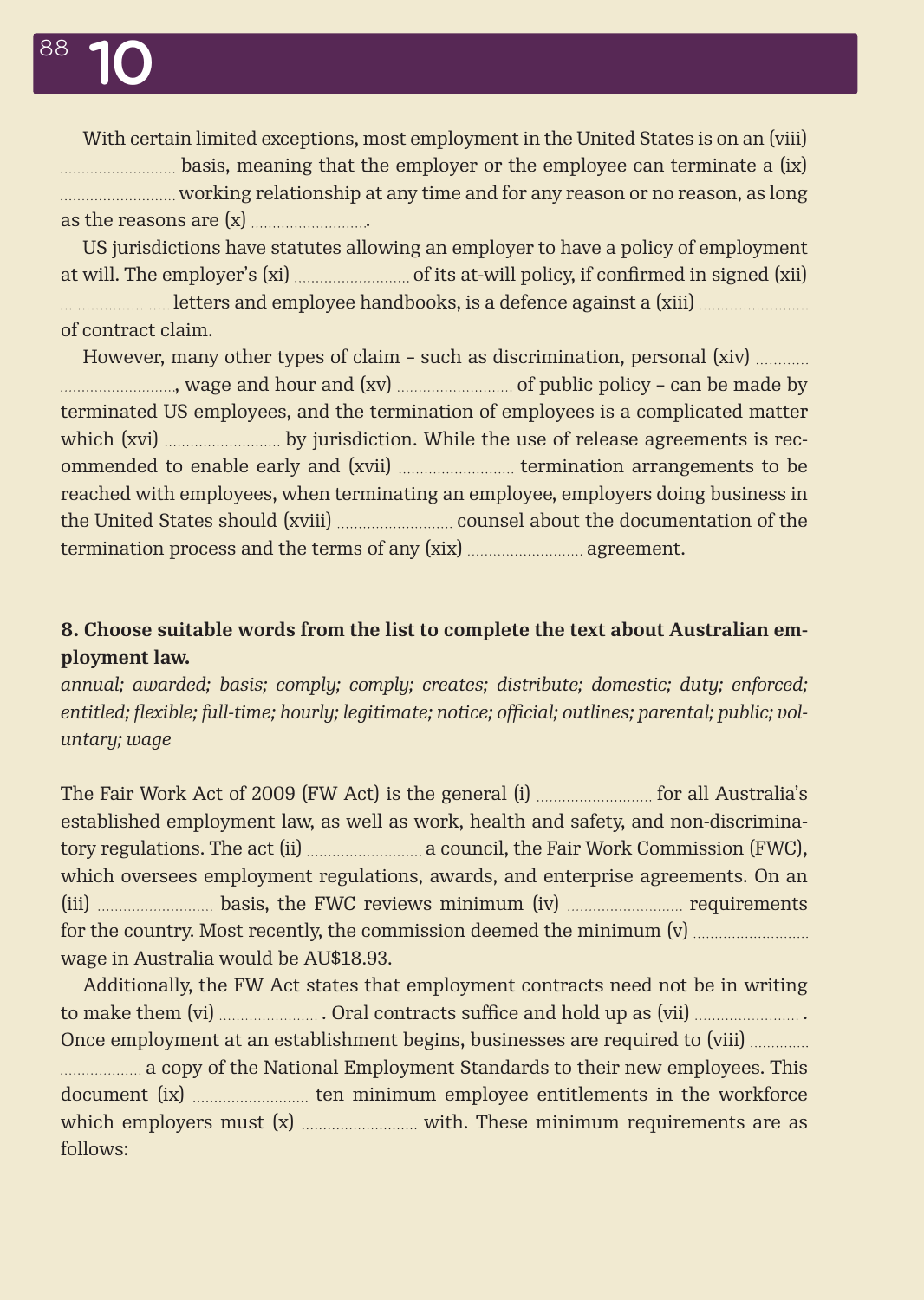- maximum 38-hour work week for (xi) ................................ employees
- � employees who have worked for a company for 12 months or more may request (xii)  $\ldots$  working hours if they meet one of the six categories
- employees are entitled to 12 months of unpaid (xiii) .............................. leave and may request an additional 12 months of leave
- � full-time employees are (xiv) -------------------- to annual, paid leave
- � employees are entitled to personal/carer's leave, compassionate leave, and unpaid family and (xv) -------------------- violence leave
- � employees are granted paid leave for jury (xvi) -------------------- and unpaid leave for (xvii) -------------------- emergency management activities
- � paid leave for (xviii) -------------------- holidays
- long service leave
- � employees are entitled to up to 5 weeks (xix) -------------------- of termination and up to 16 weeks redundancy pay

If a company does not (xx)  $\ldots$  $\ldots$  $\ldots$  $\ldots$  $\ldots$  $\ldots$  $\ldots$  with these standards, monetary damages may be (xxi) ---------------------- to employees, as well as possible legal repercussions (xxii) ---------------------- upon the business.

# **9. Write one word in each gap. The first one is done for you.**

The relationship of an employer and an (1) *employee* exists when, pursuant to an express or (2) ---------------------- agreement of the parties, one person, the employee, undertakes to perform (3) ---------------------- or to do work under the direction and control of another, the  $(4)$   $\ldots$  $\ldots$  $\ldots$  $\ldots$  $\ldots$  In older cases this was described as the  $(5)$   $\ldots$  $\ldots$  $\ldots$  $\ldots$ relationship. An employee without agency authority is hired only to work under the control of the employer, as  $(6)$   $\ldots$   $\ldots$   $\ldots$   $\ldots$   $\ldots$  with  $(a)$  an agent, who is to negotiate or make contracts with (7) ------------------------------ persons on behalf of and under the control of a  $(8)$   $\ldots$   $\ldots$   $\ldots$  and with  $(b)$  an independent contractor, who is to (9) -------------------------- a contract independent of, or free from, control by the other party. The relationship of employer and employee can be (10) -------------------------------- only with the consent of both parties. Generally the (11) ---------------------------- of the parties is a contract, and it is therefore subject to all of the principles (12) ------------------------- to contracts. The contract will ordinarily be (13) ---------------------------- but may be implied, as when the employer accepts the (14) ----------------------------------- of services which a reasonable person would recognize as being rendered with the expectation of receiving (15) --------------------------------.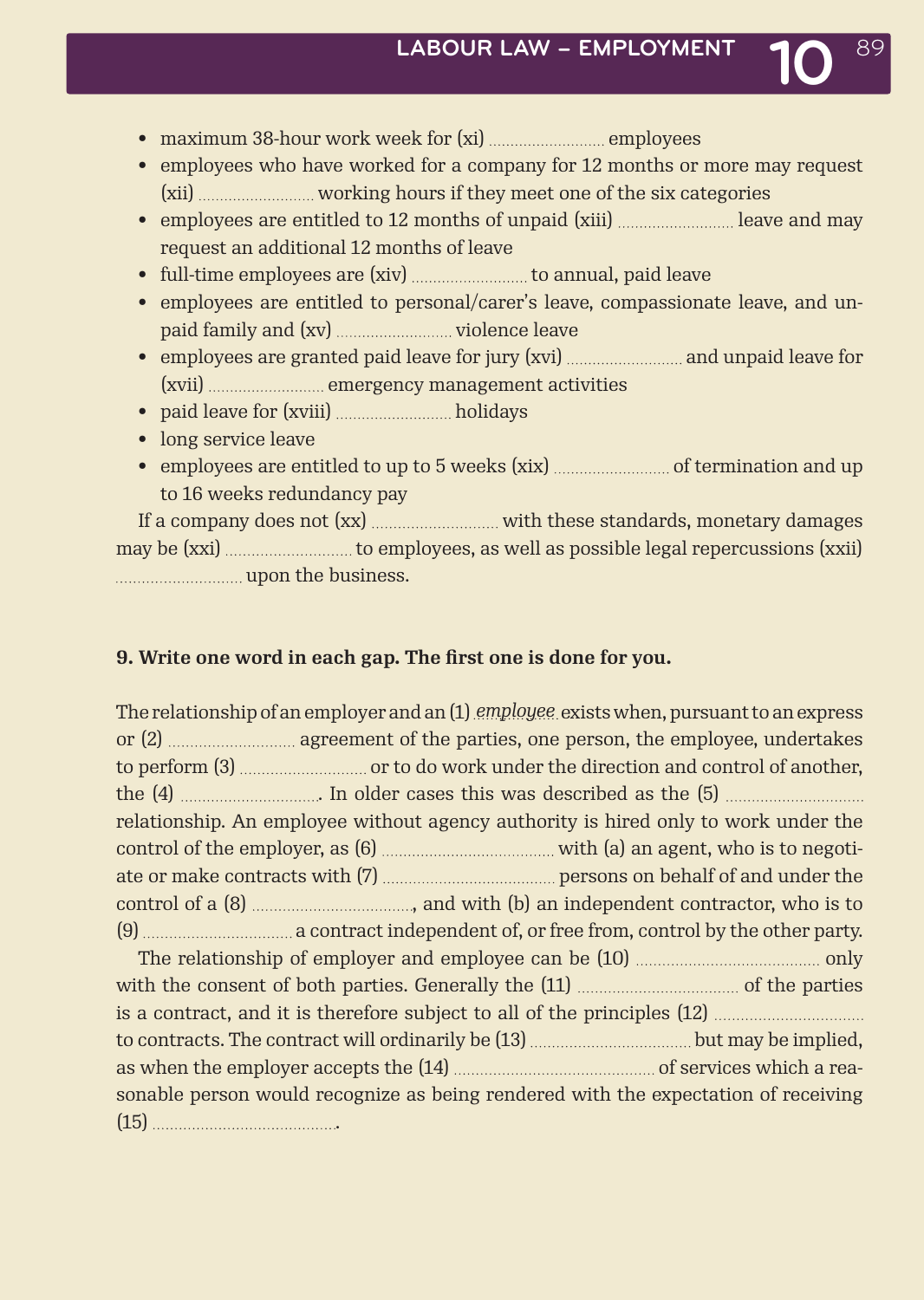

# **10. Write one word in each gap. The first one is done for you.**

| The Sex Discrimination Act 1975 renders it (1) <i>unlawful</i> for employers to discriminate |  |  |
|----------------------------------------------------------------------------------------------|--|--|
|                                                                                              |  |  |
| employees, or in the terms offered. It is also unlawful to discriminate in (4)               |  |  |
|                                                                                              |  |  |
|                                                                                              |  |  |
|                                                                                              |  |  |
|                                                                                              |  |  |
|                                                                                              |  |  |
|                                                                                              |  |  |
|                                                                                              |  |  |
|                                                                                              |  |  |
| her less favourably than he would a man, or (b) he (13) some                                 |  |  |
|                                                                                              |  |  |
| women (for example, "must have a beard") unless he can show that the job really (15)         |  |  |
|                                                                                              |  |  |
|                                                                                              |  |  |

Discrimination is only (16) *manually continued in the effore*, if being a man (or woman) is a genuine occupational (17) ------------------------------ for the job. Some jobs, for example, demand (18) ---------------------------- male characteristics (actor rather than actress).

# **11. Translate the following sentences into English.**

- 1. Pracovněprávní vztah vzniká, když se jedna osoba zaměstnanec zaváže vykonávat práci nebo poskytovat služby pro jinou osobu zaměstnavatele a dostává za svou práci mzdu.
- 2. Pracovní poměr může být uzavřen pouze se souhlasem obou stran.
- 3. Kolektivní vyjednávání znamená, že představitelé zaměstnanců vyjednávají se zaměstnavatelem nebo skupinou zaměstnavatelů o výši mezd, pracovní době a dalších pracovních podmínkách.
- 4. Pracovník musí chránit majetek zaměstnavatele a chovat se tak, aby nezpůsobil škodu na zdraví svým spolupracovníkům nebo sobě.
- 5. Zákon o rovné mzdě má za cíl zajistit rovnou mzdu pro muže a ženy, pokud vykonávají stejnou práci.
- 6. I když se obecně má za to, že v České republice existuje diskriminace žen na pracovištích, je jen málo případů, kdy to potvrdil i soud.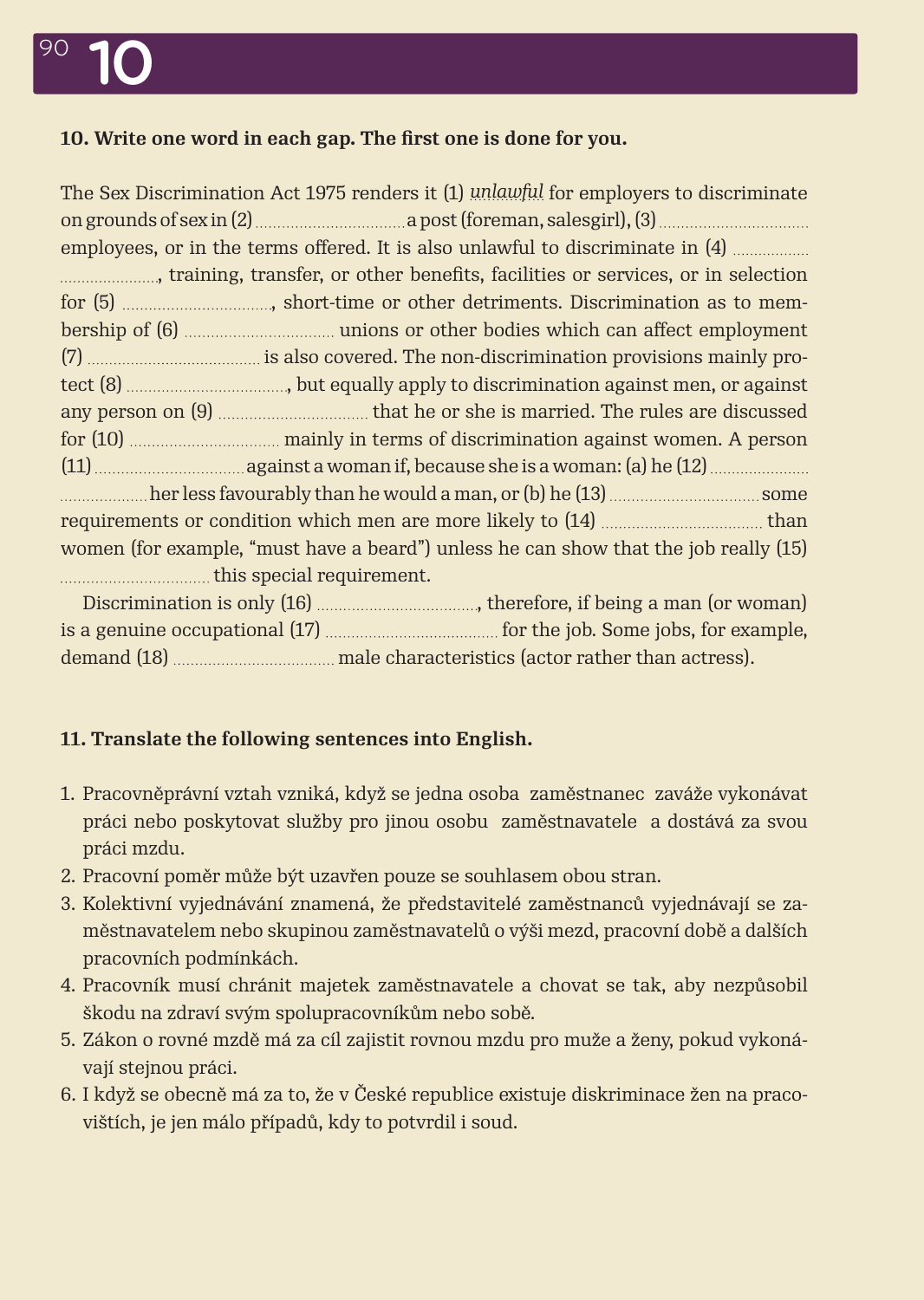

# **ANSWER KEY**

### **EX. 2**

express **agreement**; render **services**; collective **bargaining**; working **conditions**; subject to **a ratification vote**; grievance **procedure**; impartial **arbitrator;** reasonable **care**; rent **rebate**; low **pay**; responsible **manner**; vague **expression**

#### **EX. 3**

**poll** tax; **faithful** service; **mental** handicap; **disability** allowance; **definite** duration; **reasonable** amount; **honest** manner; **implied** terms; **legislative** intervention

#### **EX. 4**

To bargain **for** an agreement **on** wages; a decision subject **to** a ratification vote; the absence of express terms **to** the contrary; to work **within** the terms of a contract; impose vicarious liability **on** the employer; make provisions **for** families; to be entitled **to** a housing benefit; to be **at** a disadvantage due **to** mental handicap; a person **on** low income; impact **on** the application of employment; agreement **on** the notice period; discriminate **on** the grounds of sex; discrimination **against** employees; complaints **of** racial discrimination; coordinate state agencies **under** the federal act; to be available **for** placement in a similar job; his education was secondary **to** his employment.

#### **EX. 5**

1 Protection; 2 amended; 3 unlawful; 4 joins; 5 refuses; 6 union; 7 Dismissal; 8 unfair; 9 claim; 10 industrial; 11 mentioned; 12 tribunal; 13 temporary; 14 case; 15 against; 16 complain; 17 compensation.

### **EX. 6**

2 grievance agreement; 3 applicant applicable; 4 counter contract; 5 duress duration; 6 early earlier; 7 case cause; 8 employer employee; 9 status states; 10 term terminate; 11 an any; 12 Course Courts; 13 excerpts exceptions; 14 charge discharge; 15 contrast contrary; 16 employ employment; 17 probate prohibit; 18 unity union; 19 racial race; 20 aging age; 21 covering covered; 22 justice just.

#### **EX. 7**

(i) protect; (ii) discrimination; (iii) leadership; (iv) appointments; (v) regulations; (vi) alert; (vii) industries; (viii) at-will; (ix) non-contractual ; (x) lawful; (xi) documentation; (xii) offer; (xiii) breach; (xiv) injury; (xv) violation; (xvi) varies ; (xvii) amicable; (xviii) consult; (xix) release

#### **EX. 8**

(i) basis; (ii) creates; (iii) annual ; (iv) wage ; (v) hourly; (vi) official; (vii) legitimate; (viii) distribute; (ix) outlines; (x) comply; (xi) full-time; (xii) flexible; (xiii) parental; (xiv) entitled; (xv) domestic; (xvi) duty; (xvii) voluntary; (xviii) public; (xix) notice; (xx) comply ; (xxi) awarded; (xxii) enforced

#### **EX. 9**

(1) employee; (2) implied; (3) services; (4) employer; (5) master-servant; (6) contrasted; (7) third; (8) principal; (9) perform; (10) created; (11) agreement; (12) applicable; (13) express; (14) rendering; (15) compensation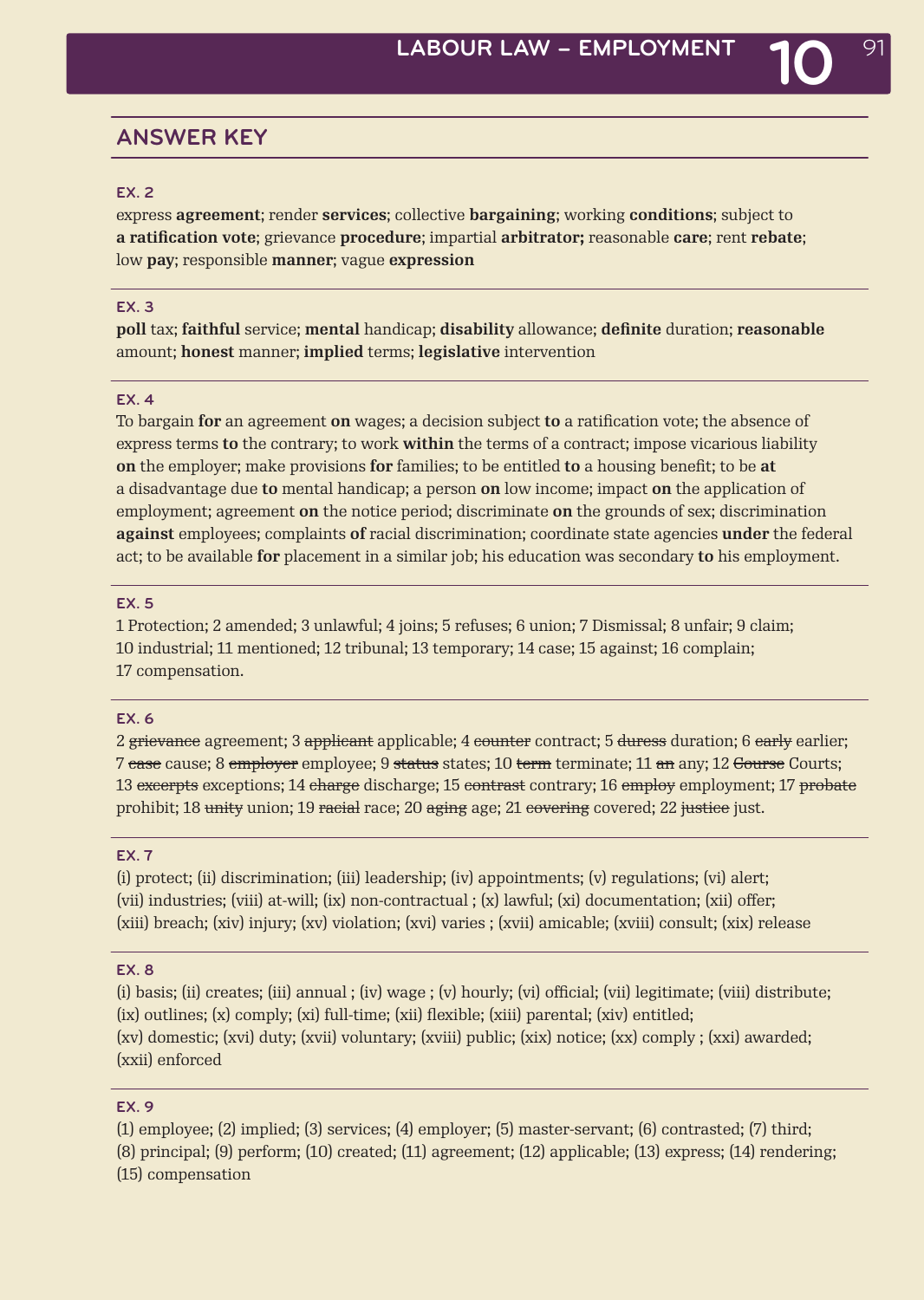

## **EX. 10**

(1) unlawful; (2) advertising; (3) engaging; (4) promotion; (5) dismissal; (6) trade; (7) prospects; (8) women; (9) grounds; (10) convenience; (11) discriminates; (12) treats; (13) applies; (14) meet; (15) demands; (16) permissible; (17) qualification; (18) authentic

## **EX. 11**

1. The relationship of an employer and employee exists when one person, the employee, undertakes to perform services or to do work under the direction of another, the employer.

2. The relationship of employer and employee can be created only with the consent of both parties.

3. Under collective bargaining, representatives of the employees bargain with a single employer or group of employers for an agreement on wages, hours, and working conditions for employees.

4. A worker must take reasonable care of his employer's property, and be careful that his conduct does not harm fellow workers or himself.

5. The Equal Pay Act aims to ensure equal pay for men and women doing the same work.

6. Although the general understanding suggests that discrimination against women at a workplace exists in the Czech Republic, there have been just a few cases brought and won in courts.